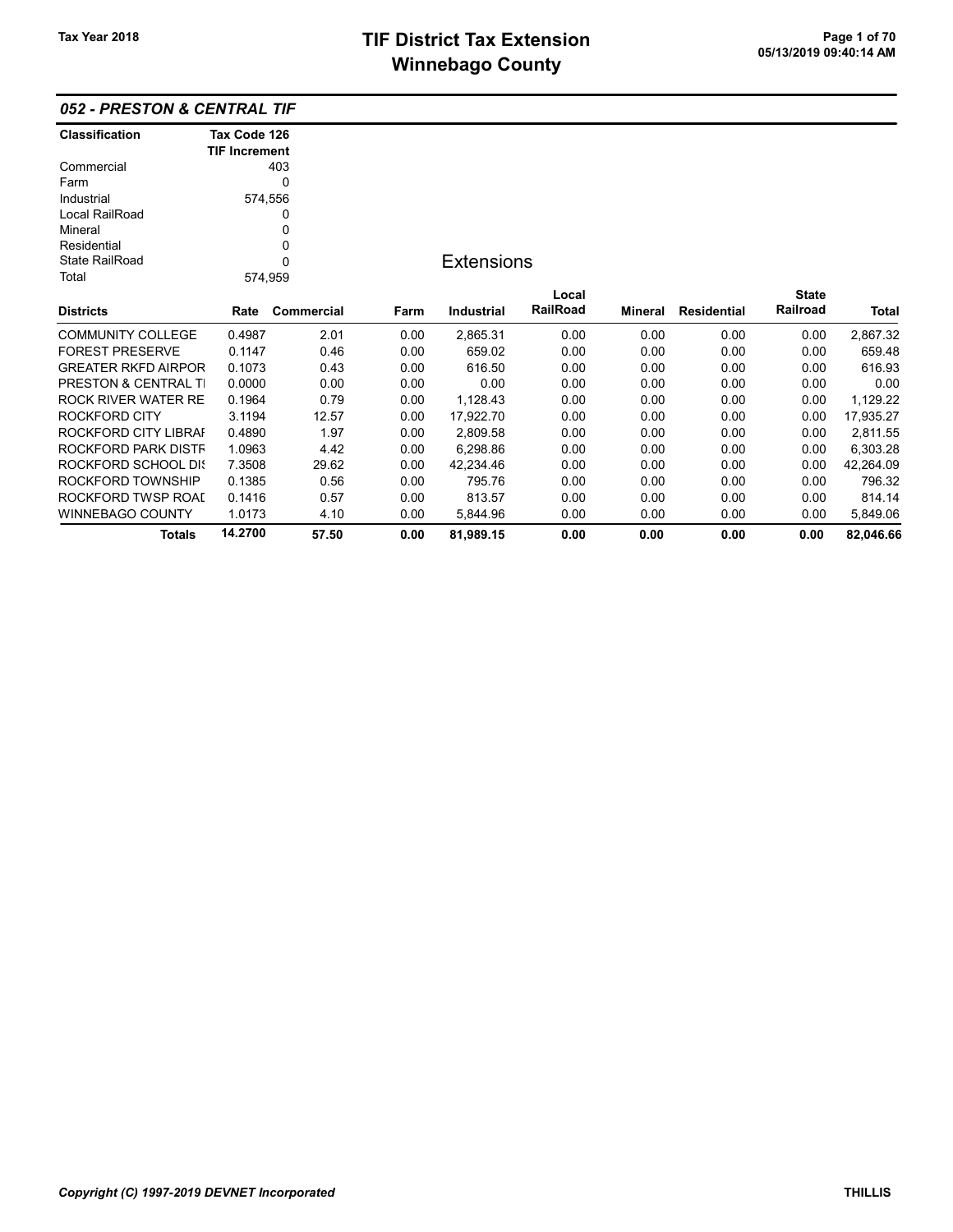## TIF District Tax Extension<br>05/13/2019 09:40:14 AM **Winnebago County**

Totals 14.2700 457.51 0.00 0.00 0.00 0.00 0.00 0.00 457.51

### 063 - WESTSIDE TIF #2

| <b>Classification</b>      | Tax Code 082         |            |      |                   |                 |         |                    |              |              |
|----------------------------|----------------------|------------|------|-------------------|-----------------|---------|--------------------|--------------|--------------|
|                            | <b>TIF Increment</b> |            |      |                   |                 |         |                    |              |              |
| Commercial                 |                      | 3,206      |      |                   |                 |         |                    |              |              |
| Farm                       |                      | 0          |      |                   |                 |         |                    |              |              |
| Industrial                 |                      | 0          |      |                   |                 |         |                    |              |              |
| Local RailRoad             |                      | 0          |      |                   |                 |         |                    |              |              |
| Mineral                    |                      | 0          |      |                   |                 |         |                    |              |              |
| Residential                |                      | 0          |      |                   |                 |         |                    |              |              |
| State RailRoad             |                      | 0          |      | <b>Extensions</b> |                 |         |                    |              |              |
| Total                      |                      | 3,206      |      |                   |                 |         |                    |              |              |
|                            |                      |            |      |                   | Local           |         |                    | <b>State</b> |              |
| <b>Districts</b>           | Rate                 | Commercial | Farm | <b>Industrial</b> | <b>RailRoad</b> | Mineral | <b>Residential</b> | Railroad     | <b>Total</b> |
| <b>COMMUNITY COLLEGE</b>   | 0.4987               | 15.99      | 0.00 | 0.00              | 0.00            | 0.00    | 0.00               | 0.00         | 15.99        |
| <b>FOREST PRESERVE</b>     | 0.1147               | 3.68       | 0.00 | 0.00              | 0.00            | 0.00    | 0.00               | 0.00         | 3.68         |
| <b>GREATER RKFD AIRPOR</b> | 0.1073               | 3.44       | 0.00 | 0.00              | 0.00            | 0.00    | 0.00               | 0.00         | 3.44         |
| <b>ROCK RIVER WATER RE</b> | 0.1964               | 6.30       | 0.00 | 0.00              | 0.00            | 0.00    | 0.00               | 0.00         | 6.30         |
| <b>ROCKFORD CITY</b>       | 3.1194               | 100.01     | 0.00 | 0.00              | 0.00            | 0.00    | 0.00               | 0.00         | 100.01       |
| ROCKFORD CITY LIBRAI       | 0.4890               | 15.68      | 0.00 | 0.00              | 0.00            | 0.00    | 0.00               | 0.00         | 15.68        |
| ROCKFORD PARK DISTF        | 1.0963               | 35.15      | 0.00 | 0.00              | 0.00            | 0.00    | 0.00               | 0.00         | 35.15        |
| ROCKFORD SCHOOL DIS        | 7.3508               | 235.67     | 0.00 | 0.00              | 0.00            | 0.00    | 0.00               | 0.00         | 235.67       |
| ROCKFORD TOWNSHIP          | 0.1385               | 4.44       | 0.00 | 0.00              | 0.00            | 0.00    | 0.00               | 0.00         | 4.44         |
| ROCKFORD TWSP ROAI         | 0.1416               | 4.54       | 0.00 | 0.00              | 0.00            | 0.00    | 0.00               | 0.00         | 4.54         |
| <b>WESTSIDE TIF #2</b>     | 0.0000               | 0.00       | 0.00 | 0.00              | 0.00            | 0.00    | 0.00               | 0.00         | 0.00         |
| <b>WINNEBAGO COUNTY</b>    | 1.0173               | 32.61      | 0.00 | 0.00              | 0.00            | 0.00    | 0.00               | 0.00         | 32.61        |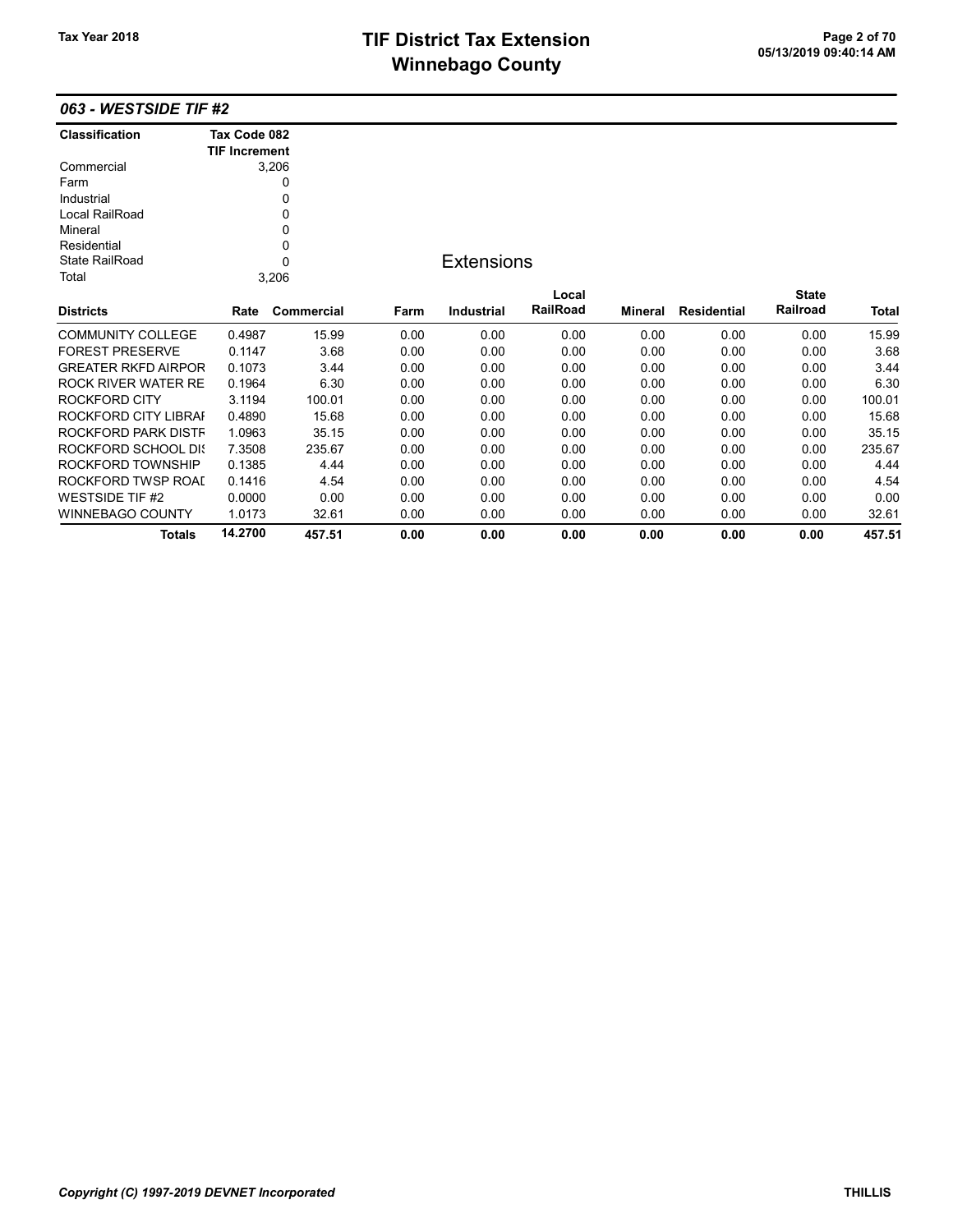State RailRoad Residential

| 066 - EAST STATE & ALPINE TIF |                      |  |  |  |  |  |  |  |  |
|-------------------------------|----------------------|--|--|--|--|--|--|--|--|
| <b>Classification</b>         | Tax Code 117         |  |  |  |  |  |  |  |  |
|                               | <b>TIF Increment</b> |  |  |  |  |  |  |  |  |
| Commercial                    | 866,340              |  |  |  |  |  |  |  |  |
| Farm                          |                      |  |  |  |  |  |  |  |  |
| Industrial                    | O                    |  |  |  |  |  |  |  |  |
| Local RailRoad                | 0                    |  |  |  |  |  |  |  |  |
| Mineral                       |                      |  |  |  |  |  |  |  |  |

0 0

## **Extensions**

| Total                            | 866.340 |            |      |                   |                          |         |                    |                          |              |
|----------------------------------|---------|------------|------|-------------------|--------------------------|---------|--------------------|--------------------------|--------------|
| <b>Districts</b>                 | Rate    | Commercial | Farm | <b>Industrial</b> | Local<br><b>RailRoad</b> | Mineral | <b>Residential</b> | <b>State</b><br>Railroad | <b>Total</b> |
| <b>COMMUNITY COLLEGE</b>         | 0.4987  | 4.320.44   | 0.00 | 0.00              | 0.00                     | 0.00    | 0.00               | 0.00                     | 4,320.44     |
| <b>EAST STATE &amp; ALPINE T</b> | 0.0000  | 0.00       | 0.00 | 0.00              | 0.00                     | 0.00    | 0.00               | 0.00                     | 0.00         |
| <b>FOREST PRESERVE</b>           | 0.1147  | 993.69     | 0.00 | 0.00              | 0.00                     | 0.00    | 0.00               | 0.00                     | 993.69       |
| <b>GREATER RKFD AIRPOR</b>       | 0.1073  | 929.58     | 0.00 | 0.00              | 0.00                     | 0.00    | 0.00               | 0.00                     | 929.58       |
| ROCK RIVER WATER RE              | 0.1964  | 1.701.49   | 0.00 | 0.00              | 0.00                     | 0.00    | 0.00               | 0.00                     | 1.701.49     |
| ROCKFORD CITY                    | 3.1194  | 27.024.61  | 0.00 | 0.00              | 0.00                     | 0.00    | 0.00               | 0.00                     | 27.024.61    |
| ROCKFORD CITY LIBRAI             | 0.4890  | 4.236.40   | 0.00 | 0.00              | 0.00                     | 0.00    | 0.00               | 0.00                     | 4,236.40     |
| ROCKFORD PARK DISTF              | 1.0963  | 9.497.69   | 0.00 | 0.00              | 0.00                     | 0.00    | 0.00               | 0.00                     | 9,497.69     |
| ROCKFORD SCHOOL DIS              | 7.3508  | 63.682.92  | 0.00 | 0.00              | 0.00                     | 0.00    | 0.00               | 0.00                     | 63,682.92    |
| ROCKFORD TOWNSHIP                | 0.1385  | 1,199.88   | 0.00 | 0.00              | 0.00                     | 0.00    | 0.00               | 0.00                     | 1,199.88     |
| ROCKFORD TWSP ROAL               | 0.1416  | 1.226.74   | 0.00 | 0.00              | 0.00                     | 0.00    | 0.00               | 0.00                     | 1,226.74     |
| <b>WINNEBAGO COUNTY</b>          | 1.0173  | 8,813.28   | 0.00 | 0.00              | 0.00                     | 0.00    | 0.00               | 0.00                     | 8,813.28     |
| <b>Totals</b>                    | 14.2700 | 123.626.72 | 0.00 | 0.00              | 0.00                     | 0.00    | 0.00               | 0.00                     | 123.626.72   |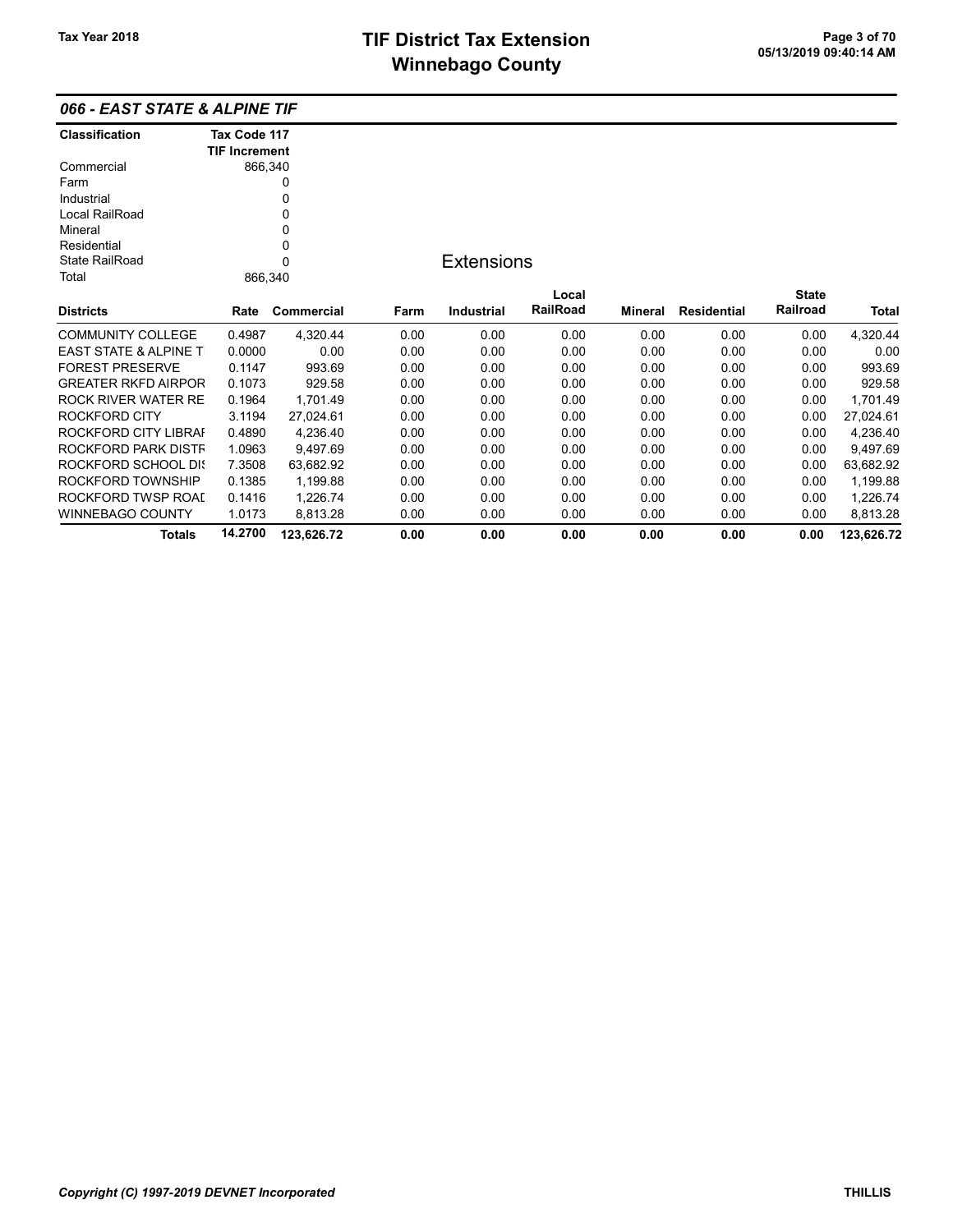| 067 - WEST STATE & CENTRAL TIF |  |
|--------------------------------|--|
|--------------------------------|--|

| <b>Classification</b>          | Tax Code 085         |            |      |                   |          |                |                    |              |           |
|--------------------------------|----------------------|------------|------|-------------------|----------|----------------|--------------------|--------------|-----------|
|                                | <b>TIF Increment</b> |            |      |                   |          |                |                    |              |           |
| Commercial                     | 373,738              |            |      |                   |          |                |                    |              |           |
| Farm                           |                      | 0          |      |                   |          |                |                    |              |           |
| Industrial                     |                      | 0          |      |                   |          |                |                    |              |           |
| Local RailRoad                 |                      | 0          |      |                   |          |                |                    |              |           |
| Mineral                        |                      | 0          |      |                   |          |                |                    |              |           |
| Residential                    | 221,528              |            |      |                   |          |                |                    |              |           |
| <b>State RailRoad</b>          |                      | 0          |      | <b>Extensions</b> |          |                |                    |              |           |
| Total                          | 595,266              |            |      |                   |          |                |                    |              |           |
|                                |                      |            |      |                   | Local    |                |                    | <b>State</b> |           |
| <b>Districts</b>               | Rate                 | Commercial | Farm | <b>Industrial</b> | RailRoad | <b>Mineral</b> | <b>Residential</b> | Railroad     | Total     |
| <b>COMMUNITY COLLEGE</b>       | 0.4987               | 1,863.83   | 0.00 | 0.00              | 0.00     | 0.00           | 1,104.76           | 0.00         | 2,968.59  |
| <b>FOREST PRESERVE</b>         | 0.1147               | 428.68     | 0.00 | 0.00              | 0.00     | 0.00           | 254.09             | 0.00         | 682.77    |
| <b>GREATER RKFD AIRPOR</b>     | 0.1073               | 401.02     | 0.00 | 0.00              | 0.00     | 0.00           | 237.70             | 0.00         | 638.72    |
| ROCK RIVER WATER RE            | 0.1964               | 734.02     | 0.00 | 0.00              | 0.00     | 0.00           | 435.08             | 0.00         | 1,169.10  |
| <b>ROCKFORD CITY</b>           | 3.1194               | 11,658.38  | 0.00 | 0.00              | 0.00     | 0.00           | 6,910.34           | 0.00         | 18,568.73 |
| ROCKFORD CITY LIBRAI           | 0.4890               | 1,827.58   | 0.00 | 0.00              | 0.00     | 0.00           | 1,083.27           | 0.00         | 2,910.85  |
| ROCKFORD PARK DISTF            | 1.0963               | 4,097.29   | 0.00 | 0.00              | 0.00     | 0.00           | 2,428.61           | 0.00         | 6,525.90  |
| ROCKFORD SCHOOL DIS            | 7.3508               | 27,472.73  | 0.00 | 0.00              | 0.00     | 0.00           | 16,284.08          | 0.00         | 43,756.81 |
| ROCKFORD TOWNSHIP              | 0.1385               | 517.63     | 0.00 | 0.00              | 0.00     | 0.00           | 306.82             | 0.00         | 824.44    |
| ROCKFORD TWSP ROAI             | 0.1416               | 529.21     | 0.00 | 0.00              | 0.00     | 0.00           | 313.68             | 0.00         | 842.90    |
| <b>WEST STATE &amp; CENTRA</b> | 0.0000               | 0.00       | 0.00 | 0.00              | 0.00     | 0.00           | 0.00               | 0.00         | 0.00      |
| <b>WINNEBAGO COUNTY</b>        | 1.0173               | 3,802.04   | 0.00 | 0.00              | 0.00     | 0.00           | 2,253.60           | 0.00         | 6,055.64  |
| <b>Totals</b>                  | 14.2700              | 53,332.41  | 0.00 | 0.00              | 0.00     | 0.00           | 31,612.03          | 0.00         | 84.944.45 |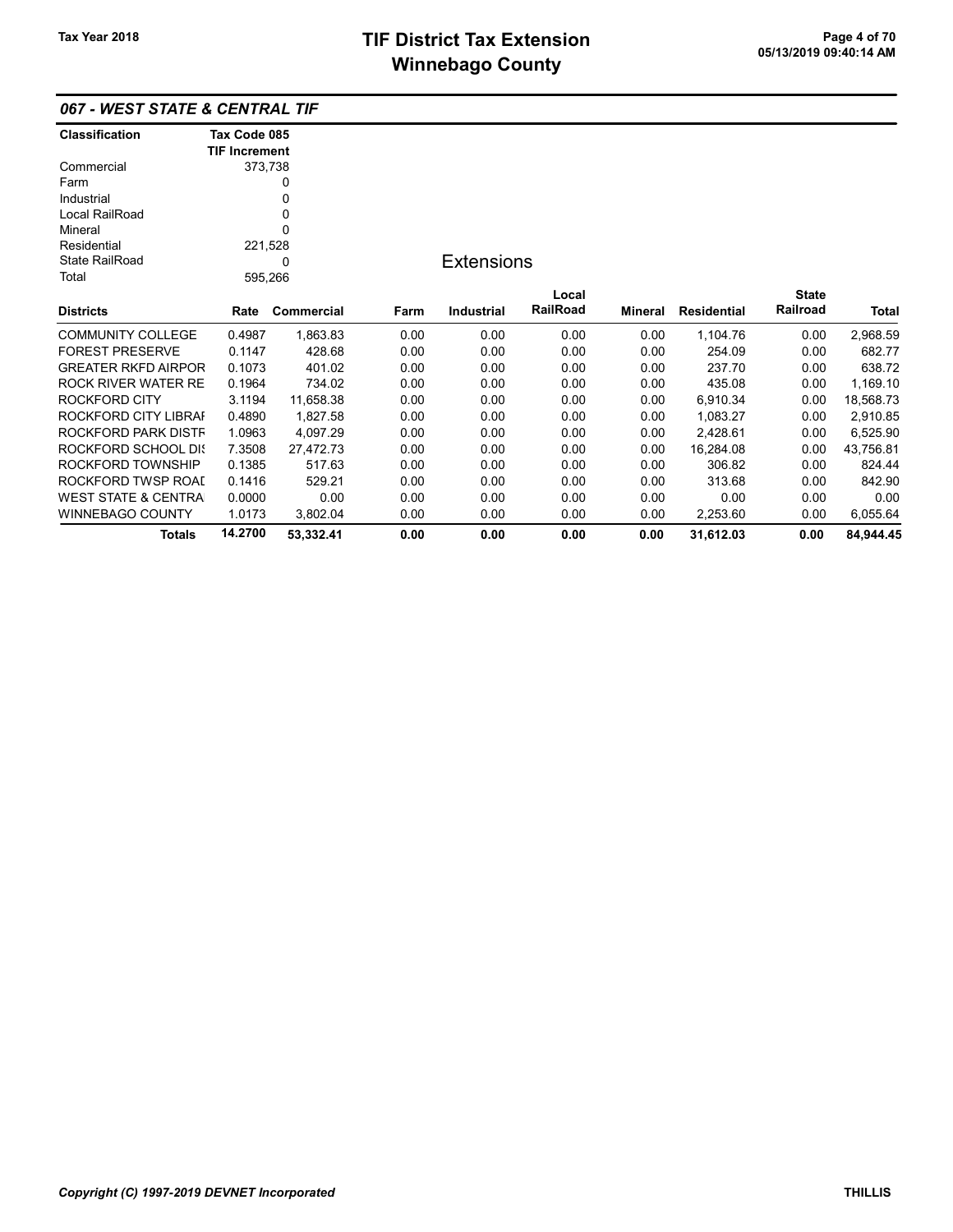## 068 - WEST STATE & KILBURN TIF

| <b>Classification</b>           | Tax Code 226         |            |      |                   |          |         |                    |              |           |
|---------------------------------|----------------------|------------|------|-------------------|----------|---------|--------------------|--------------|-----------|
|                                 | <b>TIF Increment</b> |            |      |                   |          |         |                    |              |           |
| Commercial                      |                      | 53,704     |      |                   |          |         |                    |              |           |
| Farm                            |                      | 0          |      |                   |          |         |                    |              |           |
| Industrial                      |                      | 166,174    |      |                   |          |         |                    |              |           |
| Local RailRoad                  |                      | 0          |      |                   |          |         |                    |              |           |
| Mineral                         |                      | 0          |      |                   |          |         |                    |              |           |
| Residential                     |                      | 5,444      |      |                   |          |         |                    |              |           |
| <b>State RailRoad</b>           |                      | 0          |      | <b>Extensions</b> |          |         |                    |              |           |
| Total                           | 225,322              |            |      |                   |          |         |                    |              |           |
|                                 |                      |            |      |                   | Local    |         |                    | <b>State</b> |           |
| <b>Districts</b>                | Rate                 | Commercial | Farm | <b>Industrial</b> | RailRoad | Mineral | <b>Residential</b> | Railroad     | Total     |
| <b>COMMUNITY COLLEGE</b>        | 0.4987               | 267.82     | 0.00 | 828.71            | 0.00     | 0.00    | 27.15              | 0.00         | 1,123.68  |
| <b>FOREST PRESERVE</b>          | 0.1147               | 61.60      | 0.00 | 190.60            | 0.00     | 0.00    | 6.24               | 0.00         | 258.44    |
| <b>GREATER RKFD AIRPOR</b>      | 0.1073               | 57.62      | 0.00 | 178.30            | 0.00     | 0.00    | 5.84               | 0.00         | 241.77    |
| <b>ROCK RIVER WATER RE</b>      | 0.1964               | 105.47     | 0.00 | 326.37            | 0.00     | 0.00    | 10.69              | 0.00         | 442.53    |
| <b>ROCKFORD CITY</b>            | 3.1194               | 1,675.24   | 0.00 | 5,183.63          | 0.00     | 0.00    | 169.82             | 0.00         | 7,028.69  |
| ROCKFORD CITY LIBRAI            | 0.4890               | 262.61     | 0.00 | 812.59            | 0.00     | 0.00    | 26.62              | 0.00         | 1,101.82  |
| ROCKFORD PARK DISTF             | 1.0963               | 588.76     | 0.00 | 1,821.77          | 0.00     | 0.00    | 59.68              | 0.00         | 2,470.21  |
| ROCKFORD SCHOOL DIS             | 7.3508               | 3,947.67   | 0.00 | 12,215.12         | 0.00     | 0.00    | 400.18             | 0.00         | 16,562.97 |
| ROCKFORD TOWNSHIP               | 0.1385               | 74.38      | 0.00 | 230.15            | 0.00     | 0.00    | 7.54               | 0.00         | 312.07    |
| ROCKFORD TWSP ROAI              | 0.1416               | 76.04      | 0.00 | 235.30            | 0.00     | 0.00    | 7.71               | 0.00         | 319.06    |
| <b>WEST STATE &amp; KILBURN</b> | 0.0000               | 0.00       | 0.00 | 0.00              | 0.00     | 0.00    | 0.00               | 0.00         | 0.00      |
| <b>WINNEBAGO COUNTY</b>         | 1.0173               | 546.33     | 0.00 | 1,690.49          | 0.00     | 0.00    | 55.38              | 0.00         | 2,292.20  |
| <b>Totals</b>                   | 14.2700              | 7,663.54   | 0.00 | 23,713.03         | 0.00     | 0.00    | 776.85             | 0.00         | 32,153.44 |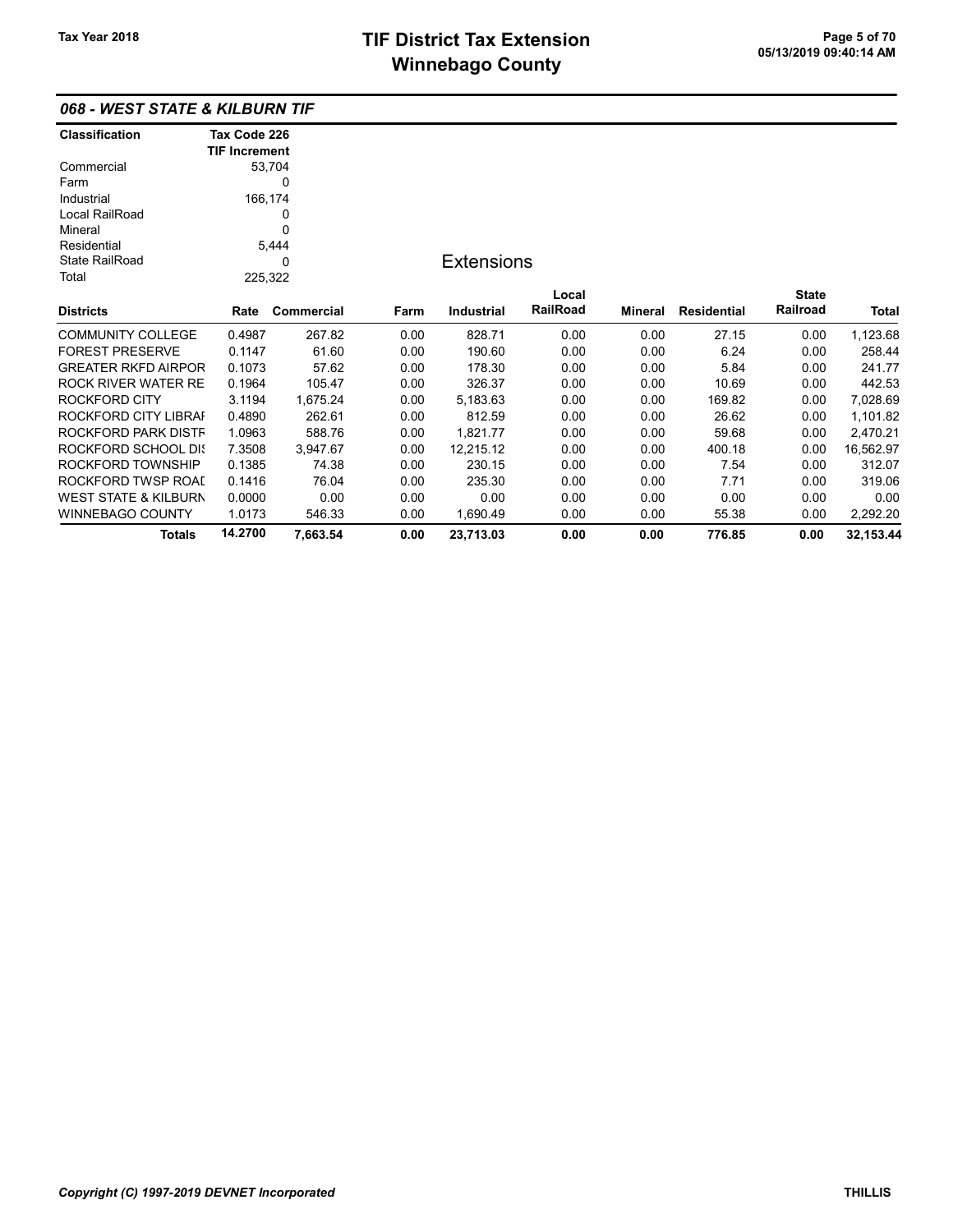## 088 - NORTH MAIN & AUBURN TIF

| <b>Classification</b>          | Tax Code 086         |            |      |                   |          |         |                    |              |             |
|--------------------------------|----------------------|------------|------|-------------------|----------|---------|--------------------|--------------|-------------|
|                                | <b>TIF Increment</b> |            |      |                   |          |         |                    |              |             |
| Commercial                     |                      | 178,356    |      |                   |          |         |                    |              |             |
| Farm                           |                      | 0          |      |                   |          |         |                    |              |             |
| Industrial                     |                      | 13,600     |      |                   |          |         |                    |              |             |
| Local RailRoad                 |                      | 0          |      |                   |          |         |                    |              |             |
| Mineral                        |                      | 0          |      |                   |          |         |                    |              |             |
| Residential                    |                      | 638        |      |                   |          |         |                    |              |             |
| <b>State RailRoad</b>          |                      | 0          |      | <b>Extensions</b> |          |         |                    |              |             |
| Total                          |                      | 192,594    |      |                   |          |         |                    |              |             |
|                                |                      |            |      |                   | Local    |         |                    | <b>State</b> |             |
| <b>Districts</b>               | Rate                 | Commercial | Farm | Industrial        | RailRoad | Mineral | <b>Residential</b> | Railroad     | Total       |
| <b>COMMUNITY COLLEGE</b>       | 0.4987               | 889.46     | 0.00 | 67.82             | 0.00     | 0.00    | 3.18               | 0.00         | 960.47      |
| <b>FOREST PRESERVE</b>         | 0.1147               | 204.57     | 0.00 | 15.60             | 0.00     | 0.00    | 0.73               | 0.00         | 220.91      |
| <b>NORTH MAIN &amp; AUBURN</b> | 0.0000               | 0.00       | 0.00 | 0.00              | 0.00     | 0.00    | 0.00               | 0.00         | 0.00        |
| <b>ROCK RIVER WATER RE</b>     | 0.1964               | 350.29     | 0.00 | 26.71             | 0.00     | 0.00    | 1.25               | 0.00         | 378.25      |
| <b>ROCKFORD CITY</b>           | 3.1194               | 5,563.64   | 0.00 | 424.24            | 0.00     | 0.00    | 19.90              | 0.00         | 6,007.78    |
| ROCKFORD CITY LIBRAI           | 0.4890               | 872.16     | 0.00 | 66.50             | 0.00     | 0.00    | 3.12               | 0.00         | 941.78      |
| ROCKFORD PARK DISTF            | 1.0963               | 1,955.32   | 0.00 | 149.10            | 0.00     | 0.00    | 6.99               | 0.00         | 2,111.41    |
| <b>ROCKFORD SCHOOL DIS</b>     | 7.3508               | 13,110.59  | 0.00 | 999.71            | 0.00     | 0.00    | 46.90              | 0.00         | 14, 157. 20 |
| ROCKFORD TOWNSHIP              | 0.1385               | 247.02     | 0.00 | 18.84             | 0.00     | 0.00    | 0.88               | 0.00         | 266.74      |
| ROCKFORD TWSP ROAI             | 0.1416               | 252.55     | 0.00 | 19.26             | 0.00     | 0.00    | 0.90               | 0.00         | 272.71      |
| <b>WINNEBAGO COUNTY</b>        | 1.0173               | 1,814.42   | 0.00 | 138.35            | 0.00     | 0.00    | 6.49               | 0.00         | 1,959.26    |
| Totals                         | 14.1627              | 25,260.02  | 0.00 | 1,926.13          | 0.00     | 0.00    | 90.34              | 0.00         | 27,276.51   |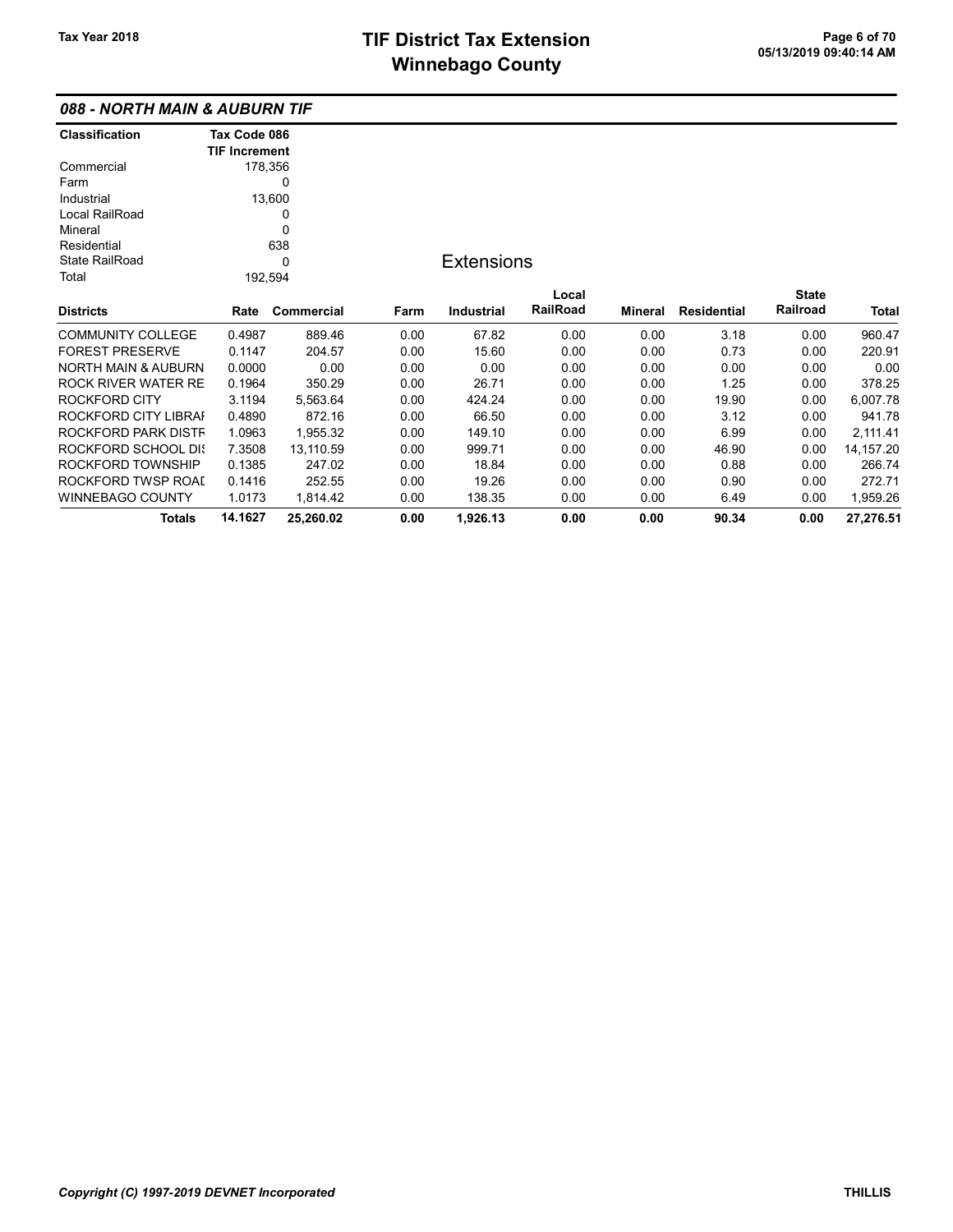089 - JACKSON SCHOOL TIF

| <b>Classification</b>      | Tax Code 223         |            |      |                   |                 |                |                    |              |           |
|----------------------------|----------------------|------------|------|-------------------|-----------------|----------------|--------------------|--------------|-----------|
|                            | <b>TIF Increment</b> |            |      |                   |                 |                |                    |              |           |
| Commercial                 | 231,154              |            |      |                   |                 |                |                    |              |           |
| Farm                       |                      | 0          |      |                   |                 |                |                    |              |           |
| Industrial                 |                      | 1,067      |      |                   |                 |                |                    |              |           |
| Local RailRoad             |                      | 0          |      |                   |                 |                |                    |              |           |
| Mineral                    |                      | 0          |      |                   |                 |                |                    |              |           |
| Residential                |                      | 14,297     |      |                   |                 |                |                    |              |           |
| <b>State RailRoad</b>      |                      | 0          |      | <b>Extensions</b> |                 |                |                    |              |           |
| Total                      | 246,518              |            |      |                   |                 |                |                    |              |           |
|                            |                      |            |      |                   | Local           |                |                    | <b>State</b> |           |
| <b>Districts</b>           | Rate                 | Commercial | Farm | Industrial        | <b>RailRoad</b> | <b>Mineral</b> | <b>Residential</b> | Railroad     | Total     |
| <b>COMMUNITY COLLEGE</b>   | 0.4987               | 1,152.76   | 0.00 | 5.32              | 0.00            | 0.00           | 71.30              | 0.00         | 1,229.39  |
| <b>FOREST PRESERVE</b>     | 0.1147               | 265.13     | 0.00 | 1.22              | 0.00            | 0.00           | 16.40              | 0.00         | 282.76    |
| <b>GREATER RKFD AIRPOR</b> | 0.1073               | 248.03     | 0.00 | 1.14              | 0.00            | 0.00           | 15.34              | 0.00         | 264.51    |
| <b>JACKSON SCHOOL TIF</b>  | 0.0000               | 0.00       | 0.00 | 0.00              | 0.00            | 0.00           | 0.00               | 0.00         | 0.00      |
| ROCK RIVER WATER RE        | 0.1964               | 453.99     | 0.00 | 2.10              | 0.00            | 0.00           | 28.08              | 0.00         | 484.16    |
| ROCKFORD CITY              | 3.1194               | 7,210.62   | 0.00 | 33.28             | 0.00            | 0.00           | 445.98             | 0.00         | 7,689.88  |
| ROCKFORD CITY LIBRAI       | 0.4890               | 1,130.34   | 0.00 | 5.22              | 0.00            | 0.00           | 69.91              | 0.00         | 1,205.47  |
| ROCKFORD PARK DISTF        | 1.0963               | 2,534.14   | 0.00 | 11.70             | 0.00            | 0.00           | 156.74             | 0.00         | 2,702.58  |
| ROCKFORD SCHOOL DIS        | 7.3508               | 16,991.67  | 0.00 | 78.43             | 0.00            | 0.00           | 1,050.94           | 0.00         | 18,121.05 |
| ROCKFORD TOWNSHIP          | 0.1385               | 320.15     | 0.00 | 1.48              | 0.00            | 0.00           | 19.80              | 0.00         | 341.43    |
| ROCKFORD TWSP ROAI         | 0.1416               | 327.31     | 0.00 | 1.51              | 0.00            | 0.00           | 20.24              | 0.00         | 349.07    |
| <b>WINNEBAGO COUNTY</b>    | 1.0173               | 2,351.53   | 0.00 | 10.85             | 0.00            | 0.00           | 145.44             | 0.00         | 2,507.83  |
| Totals                     | 14.2700              | 32,985.67  | 0.00 | 152.25            | 0.00            | 0.00           | 2,040.17           | 0.00         | 35,178.13 |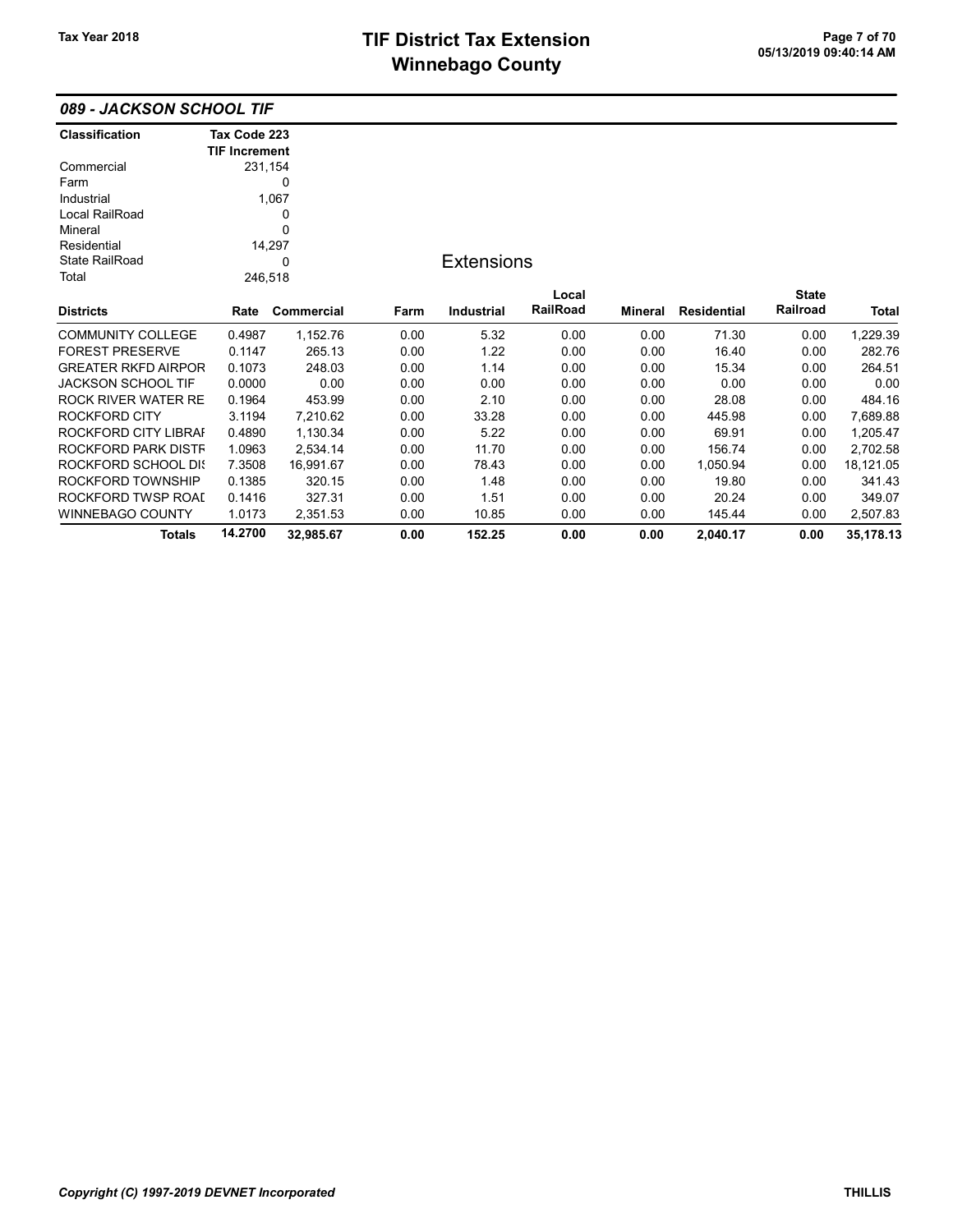# TIF District Tax Extension<br>
M's as has a  $Q_{\text{max}}$ ,  $Q_{\text{max}}$  of 70 **Winnebago County**

## 093 - NORTH MAIN TIF

| <b>Classification</b>      | Tax Code 391         |            |      |                   |          |                |                    |              |           |
|----------------------------|----------------------|------------|------|-------------------|----------|----------------|--------------------|--------------|-----------|
|                            | <b>TIF Increment</b> |            |      |                   |          |                |                    |              |           |
| Commercial                 |                      | 182,609    |      |                   |          |                |                    |              |           |
| Farm                       |                      | 0          |      |                   |          |                |                    |              |           |
| Industrial                 |                      | 5,886      |      |                   |          |                |                    |              |           |
| Local RailRoad             |                      | 0          |      |                   |          |                |                    |              |           |
| Mineral                    |                      | 0          |      |                   |          |                |                    |              |           |
| Residential                |                      | 130,877    |      |                   |          |                |                    |              |           |
| <b>State RailRoad</b>      |                      | 0          |      | <b>Extensions</b> |          |                |                    |              |           |
| Total                      |                      | 319,372    |      |                   |          |                |                    |              |           |
|                            |                      |            |      |                   | Local    |                |                    | <b>State</b> |           |
| <b>Districts</b>           | Rate                 | Commercial | Farm | <b>Industrial</b> | RailRoad | <b>Mineral</b> | <b>Residential</b> | Railroad     | Total     |
| <b>COMMUNITY COLLEGE</b>   | 0.4987               | 910.67     | 0.00 | 29.35             | 0.00     | 0.00           | 652.68             | 0.00         | 1,592.71  |
| <b>FOREST PRESERVE</b>     | 0.1147               | 209.45     | 0.00 | 6.75              | 0.00     | 0.00           | 150.12             | 0.00         | 366.32    |
| <b>GREATER RKFD AIRPOR</b> | 0.1073               | 195.94     | 0.00 | 6.32              | 0.00     | 0.00           | 140.43             | 0.00         | 342.69    |
| <b>NORTH MAIN TIF</b>      | 0.0000               | 0.00       | 0.00 | 0.00              | 0.00     | 0.00           | 0.00               | 0.00         | 0.00      |
| <b>ROCK RIVER WATER RE</b> | 0.1964               | 358.64     | 0.00 | 11.56             | 0.00     | 0.00           | 257.04             | 0.00         | 627.25    |
| <b>ROCKFORD CITY</b>       | 3.1194               | 5,696.31   | 0.00 | 183.61            | 0.00     | 0.00           | 4,082.58           | 0.00         | 9,962.49  |
| ROCKFORD CITY LIBRAI       | 0.4890               | 892.96     | 0.00 | 28.78             | 0.00     | 0.00           | 639.99             | 0.00         | 1,561.73  |
| ROCKFORD PARK DISTF        | 1.0963               | 2,001.94   | 0.00 | 64.53             | 0.00     | 0.00           | 1,434.80           | 0.00         | 3,501.28  |
| ROCKFORD SCHOOL DIS        | 7.3508               | 13,423.22  | 0.00 | 432.67            | 0.00     | 0.00           | 9,620.51           | 0.00         | 23,476.40 |
| ROCKFORD TOWNSHIP          | 0.1385               | 252.91     | 0.00 | 8.15              | 0.00     | 0.00           | 181.26             | 0.00         | 442.33    |
| ROCKFORD TWSP ROAI         | 0.1416               | 258.57     | 0.00 | 8.33              | 0.00     | 0.00           | 185.32             | 0.00         | 452.23    |
| WINNEBAGO COUNTY           | 1.0173               | 1,857.68   | 0.00 | 59.88             | 0.00     | 0.00           | 1,331.41           | 0.00         | 3,248.97  |
| <b>Totals</b>              | 14.2700              | 26,058.29  | 0.00 | 839.93            | 0.00     | 0.00           | 18,676.14          | 0.00         | 45,574.40 |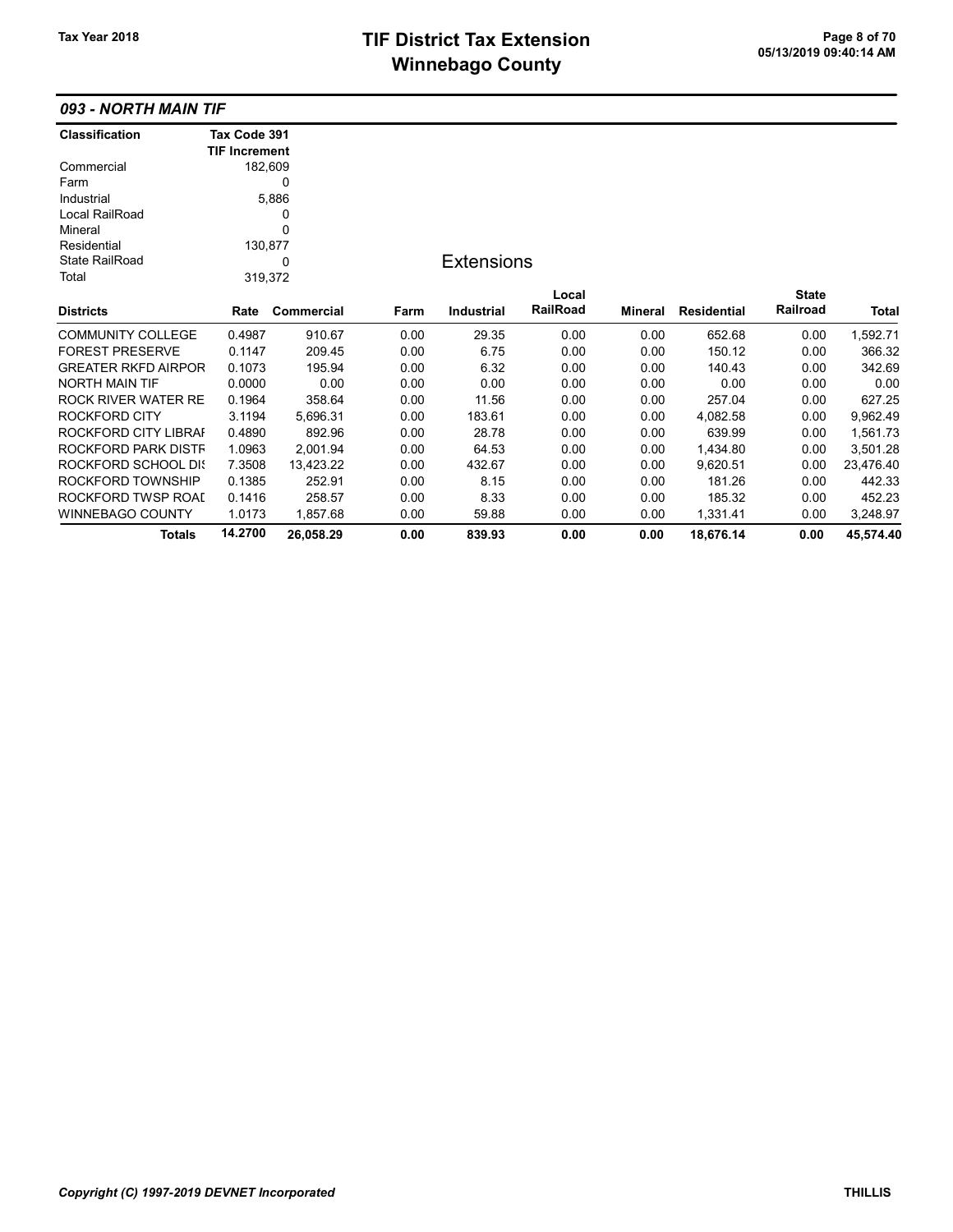# TIF District Tax Extension<br>
M's sales and Osman Page 9 of 70<br>
M's sales and Osman Page 11 of 2000 pm **Winnebago County**

### 094 - GLOBAL TRADE TIF #1

| <b>Classification</b>      | Tax Code 392         |            |          |                   |          |                |             |              |              |
|----------------------------|----------------------|------------|----------|-------------------|----------|----------------|-------------|--------------|--------------|
|                            | <b>TIF Increment</b> |            |          |                   |          |                |             |              |              |
| Commercial                 |                      | 59,742     |          |                   |          |                |             |              |              |
| Farm                       |                      | 31,821     |          |                   |          |                |             |              |              |
| Industrial                 | 6,791,090            |            |          |                   |          |                |             |              |              |
| Local RailRoad             |                      | 0          |          |                   |          |                |             |              |              |
| Mineral                    |                      | 0          |          |                   |          |                |             |              |              |
| Residential                |                      | 0          |          |                   |          |                |             |              |              |
| <b>State RailRoad</b>      |                      | $\Omega$   |          | <b>Extensions</b> |          |                |             |              |              |
| Total                      | 6,882,653            |            |          |                   |          |                |             |              |              |
|                            |                      |            |          |                   | Local    |                |             | <b>State</b> |              |
| <b>Districts</b>           | Rate                 | Commercial | Farm     | <b>Industrial</b> | RailRoad | <b>Mineral</b> | Residential | Railroad     | <b>Total</b> |
| <b>COMMUNITY COLLEGE</b>   | 0.4987               | 297.93     | 158.69   | 33,867.17         | 0.00     | 0.00           | 0.00        | 0.00         | 34,323.79    |
| <b>FOREST PRESERVE</b>     | 0.1147               | 68.52      | 36.50    | 7,789.38          | 0.00     | 0.00           | 0.00        | 0.00         | 7,894.40     |
| <b>GLOBAL TRADE TIF #1</b> | 0.0000               | 0.00       | 0.00     | 0.00              | 0.00     | 0.00           | 0.00        | 0.00         | 0.00         |
| <b>GREATER RKFD AIRPOR</b> | 0.1073               | 64.10      | 34.14    | 7,286.84          | 0.00     | 0.00           | 0.00        | 0.00         | 7,385.09     |
| <b>ROCK RIVER WATER RE</b> | 0.1964               | 117.33     | 62.50    | 13,337.70         | 0.00     | 0.00           | 0.00        | 0.00         | 13,517.53    |
| <b>ROCKFORD CITY</b>       | 3.1194               | 1,863.59   | 992.62   | 211,841.26        | 0.00     | 0.00           | 0.00        | 0.00         | 214,697.48   |
| ROCKFORD CITY LIBRAI       | 0.4890               | 292.14     | 155.60   | 33,208.43         | 0.00     | 0.00           | 0.00        | 0.00         | 33,656.17    |
| ROCKFORD PARK DISTF        | 1.0963               | 654.95     | 348.85   | 74,450.72         | 0.00     | 0.00           | 0.00        | 0.00         | 75,454.52    |
| ROCKFORD SCHOOL DIS        | 7.3508               | 4,391.51   | 2,339.10 | 499,199.44        | 0.00     | 0.00           | 0.00        | 0.00         | 505,930.06   |
| ROCKFORD TOWNSHIP          | 0.1385               | 82.74      | 44.07    | 9,405.66          | 0.00     | 0.00           | 0.00        | 0.00         | 9,532.47     |
| ROCKFORD TWSP ROAI         | 0.1416               | 84.59      | 45.06    | 9,616.18          | 0.00     | 0.00           | 0.00        | 0.00         | 9,745.84     |
| <b>WINNEBAGO COUNTY</b>    | 1.0173               | 607.76     | 323.72   | 69,085.76         | 0.00     | 0.00           | 0.00        | 0.00         | 70,017.23    |
| Totals                     | 14.2700              | 8,525.16   | 4,540.85 | 969,088.54        | 0.00     | 0.00           | 0.00        | 0.00         | 982,154.58   |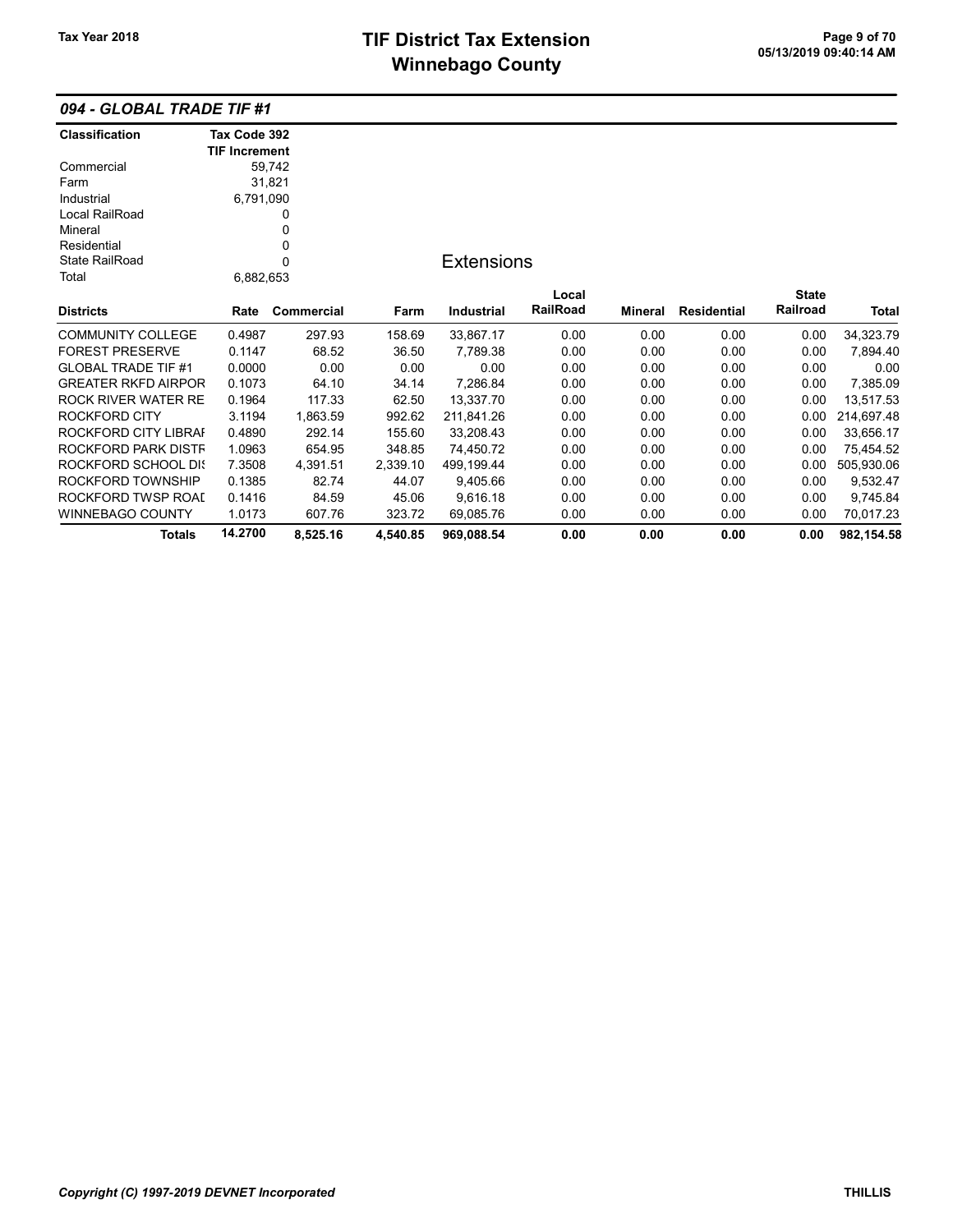| 098 - MACHESNEY PARK TIF |  |
|--------------------------|--|
|--------------------------|--|

| <b>Classification</b>      | Tax Code 118         |            |      |                   |          |                |                    |              |            |
|----------------------------|----------------------|------------|------|-------------------|----------|----------------|--------------------|--------------|------------|
|                            | <b>TIF Increment</b> |            |      |                   |          |                |                    |              |            |
| Commercial                 | 8,287,579            |            |      |                   |          |                |                    |              |            |
| Farm                       |                      | 0          |      |                   |          |                |                    |              |            |
| Industrial                 |                      | 0          |      |                   |          |                |                    |              |            |
| Local RailRoad             |                      | 0          |      |                   |          |                |                    |              |            |
| Mineral                    |                      | 0          |      |                   |          |                |                    |              |            |
| Residential                |                      | 0          |      |                   |          |                |                    |              |            |
| <b>State RailRoad</b>      |                      | 0          |      | <b>Extensions</b> |          |                |                    |              |            |
| Total                      | 8,287,579            |            |      |                   |          |                |                    |              |            |
|                            |                      |            |      |                   | Local    |                |                    | <b>State</b> |            |
| <b>Districts</b>           | Rate                 | Commercial | Farm | <b>Industrial</b> | RailRoad | <b>Mineral</b> | <b>Residential</b> | Railroad     | Total      |
| <b>COMMUNITY COLLEGE</b>   | 0.4987               | 41,330.16  | 0.00 | 0.00              | 0.00     | 0.00           | 0.00               | 0.00         | 41,330.16  |
| <b>FOREST PRESERVE</b>     | 0.1147               | 9,505.85   | 0.00 | 0.00              | 0.00     | 0.00           | 0.00               | 0.00         | 9,505.85   |
| <b>GREATER RKFD AIRPOR</b> | 0.1073               | 8,892.57   | 0.00 | 0.00              | 0.00     | 0.00           | 0.00               | 0.00         | 8,892.57   |
| HARLEM SCHOOL DIST         | 8.1087               | 672,014.92 | 0.00 | 0.00              | 0.00     | 0.00           | 0.00               | 0.00         | 672,014.92 |
| <b>HARLEM TOWNSHIP</b>     | 0.1110               | 9,199.21   | 0.00 | 0.00              | 0.00     | 0.00           | 0.00               | 0.00         | 9,199.21   |
| <b>HARLEM TWSP ROAD</b>    | 0.0475               | 3,936.60   | 0.00 | 0.00              | 0.00     | 0.00           | 0.00               | 0.00         | 3,936.60   |
| HARLEM-ROSCOE FIRE         | 0.7584               | 62,853.00  | 0.00 | 0.00              | 0.00     | 0.00           | 0.00               | 0.00         | 62,853.00  |
| <b>MACHESNEY PARK TIF</b>  | 0.0000               | 0.00       | 0.00 | 0.00              | 0.00     | 0.00           | 0.00               | 0.00         | 0.00       |
| <b>MACHESNEY PARK VILL</b> | 0.0000               | 0.00       | 0.00 | 0.00              | 0.00     | 0.00           | 0.00               | 0.00         | 0.00       |
| <b>NORTH SUBURBAN LIBR</b> | 0.2996               | 24.829.59  | 0.00 | 0.00              | 0.00     | 0.00           | 0.00               | 0.00         | 24,829.59  |
| ROCK RIVER WATER RE        | 0.1964               | 16,276.81  | 0.00 | 0.00              | 0.00     | 0.00           | 0.00               | 0.00         | 16,276.81  |
| <b>WINNEBAGO COUNTY</b>    | 1.0173               | 84,309.54  | 0.00 | 0.00              | 0.00     | 0.00           | 0.00               | 0.00         | 84,309.54  |
| <b>Totals</b>              | 11.2596              | 933,148.25 | 0.00 | 0.00              | 0.00     | 0.00           | 0.00               | 0.00         | 933,148.25 |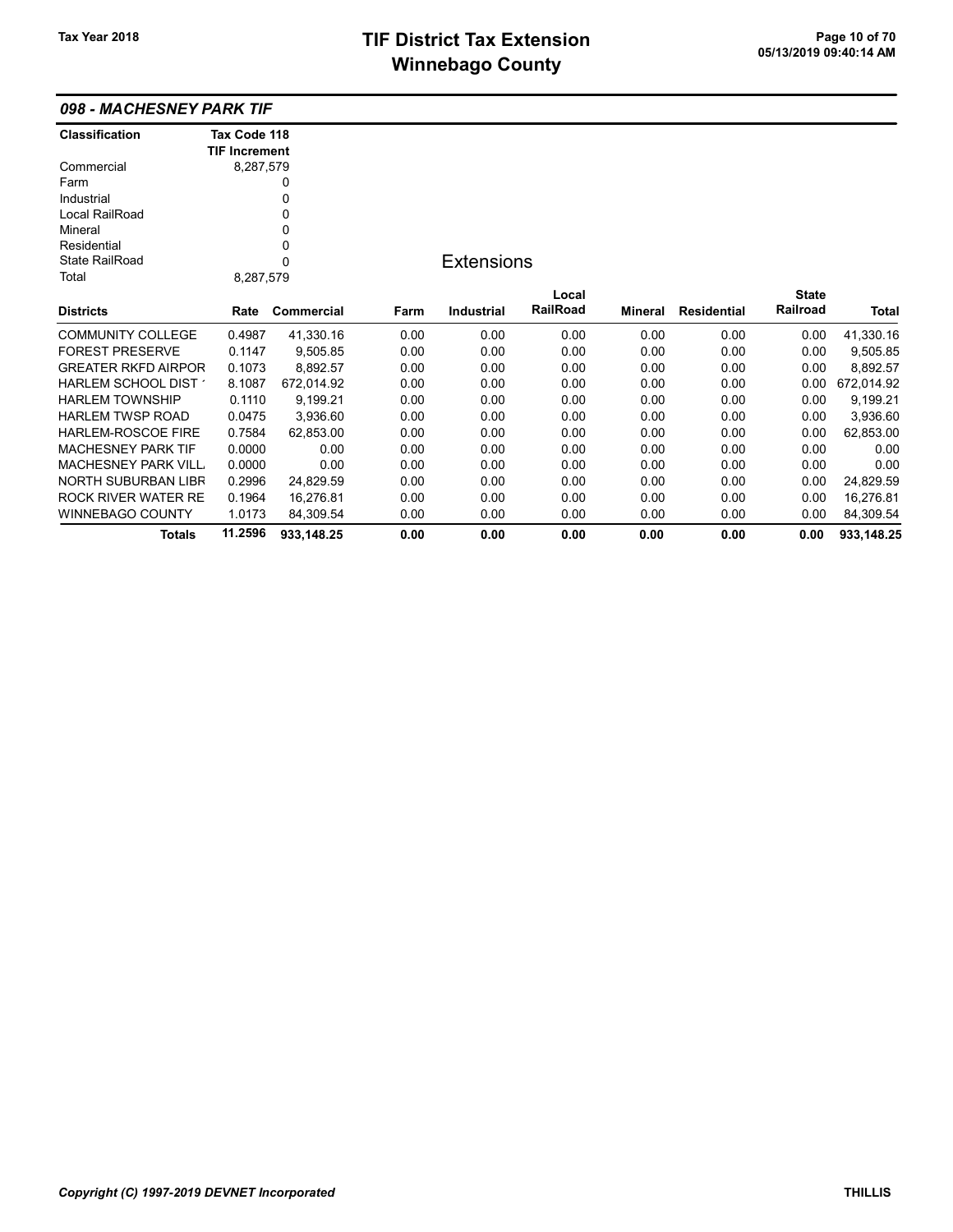| 098 - MACHESNEY PARK TIF   |                      |            |      |                   |                 |         |                    |                 |           |
|----------------------------|----------------------|------------|------|-------------------|-----------------|---------|--------------------|-----------------|-----------|
| <b>Classification</b>      | Tax Code 141         |            |      |                   |                 |         |                    |                 |           |
|                            | <b>TIF Increment</b> |            |      |                   |                 |         |                    |                 |           |
| Commercial                 | 582,918              |            |      |                   |                 |         |                    |                 |           |
| Farm                       |                      | 0          |      |                   |                 |         |                    |                 |           |
| Industrial                 |                      | 0          |      |                   |                 |         |                    |                 |           |
| Local RailRoad             |                      | 0          |      |                   |                 |         |                    |                 |           |
| Mineral                    |                      | $\Omega$   |      |                   |                 |         |                    |                 |           |
| Residential                |                      | 1,992      |      |                   |                 |         |                    |                 |           |
| State RailRoad             |                      | 0          |      | <b>Extensions</b> |                 |         |                    |                 |           |
| Total                      | 584,910              |            |      |                   |                 |         |                    |                 |           |
|                            |                      |            |      |                   | Local           |         |                    | <b>State</b>    |           |
| <b>Districts</b>           | Rate                 | Commercial | Farm | <b>Industrial</b> | <b>RailRoad</b> | Mineral | <b>Residential</b> | <b>Railroad</b> | Total     |
| <b>COMMUNITY COLLEGE</b>   | 0.4987               | 2,907.01   | 0.00 | 0.00              | 0.00            | 0.00    | 9.93               | 0.00            | 2,916.95  |
| <b>FOREST PRESERVE</b>     | 0.1147               | 668.61     | 0.00 | 0.00              | 0.00            | 0.00    | 2.28               | 0.00            | 670.89    |
| <b>GREATER RKFD AIRPOR</b> | 0.1073               | 625.47     | 0.00 | 0.00              | 0.00            | 0.00    | 2.14               | 0.00            | 627.61    |
| HARLEM SCHOOL DIST 1       | 8.1087               | 47,267.07  | 0.00 | 0.00              | 0.00            | 0.00    | 161.53             | 0.00            | 47,428.60 |
| <b>HARLEM TOWNSHIP</b>     | 0.1110               | 647.04     | 0.00 | 0.00              | 0.00            | 0.00    | 2.21               | 0.00            | 649.25    |
| <b>HARLEM TWSP ROAD</b>    | 0.0475               | 276.89     | 0.00 | 0.00              | 0.00            | 0.00    | 0.95               | 0.00            | 277.83    |
| <b>HARLEM-ROSCOE FIRE</b>  | 0.7584               | 4,420.85   | 0.00 | 0.00              | 0.00            | 0.00    | 15.11              | 0.00            | 4,435.96  |
| <b>MACHESNEY PARK TIF</b>  | 0.0000               | 0.00       | 0.00 | 0.00              | 0.00            | 0.00    | 0.00               | 0.00            | 0.00      |
| <b>MACHESNEY PARK VILL</b> | 0.0000               | 0.00       | 0.00 | 0.00              | 0.00            | 0.00    | 0.00               | 0.00            | 0.00      |
| <b>NORTH SUBURBAN LIBR</b> | 0.2996               | 1,746.42   | 0.00 | 0.00              | 0.00            | 0.00    | 5.97               | 0.00            | 1,752.39  |
| <b>WINNEBAGO COUNTY</b>    | 1.0173               | 5,930.02   | 0.00 | 0.00              | 0.00            | 0.00    | 20.26              | 0.00            | 5,950.29  |
| Totals                     | 11.0632              | 64.489.38  | 0.00 | 0.00              | 0.00            | 0.00    | 220.38             | 0.00            | 64,709.77 |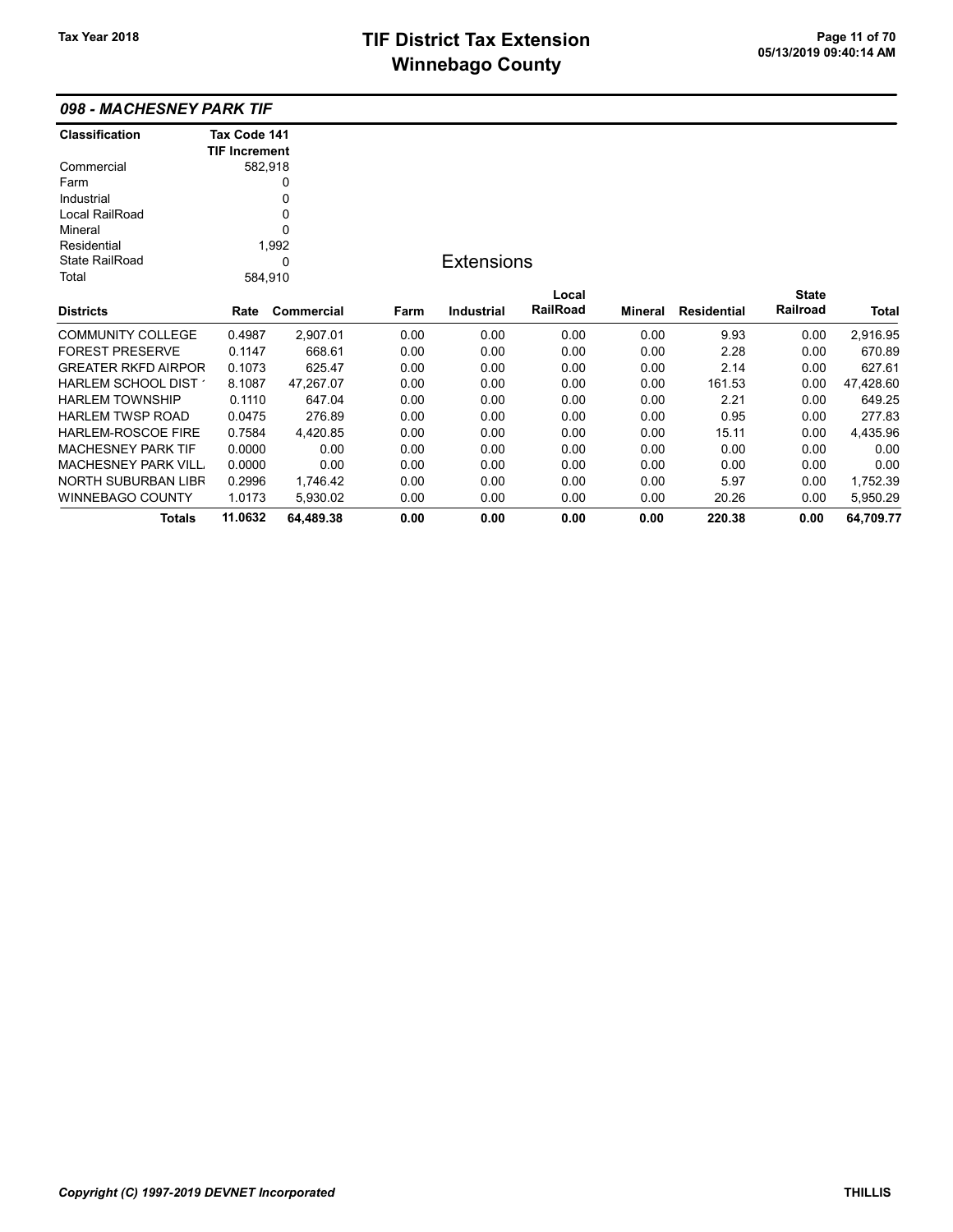| <b>104 - SOUTH ROCKFORD TIF</b> |
|---------------------------------|
|---------------------------------|

| <b>Classification</b>      | Tax Code 014         |            |      |                   |          |                |                    |              |              |
|----------------------------|----------------------|------------|------|-------------------|----------|----------------|--------------------|--------------|--------------|
|                            | <b>TIF Increment</b> |            |      |                   |          |                |                    |              |              |
| Commercial                 | 807,932              |            |      |                   |          |                |                    |              |              |
| Farm                       |                      | 0          |      |                   |          |                |                    |              |              |
| Industrial                 |                      | 66,779     |      |                   |          |                |                    |              |              |
| Local RailRoad             |                      | 0          |      |                   |          |                |                    |              |              |
| Mineral                    |                      | 0          |      |                   |          |                |                    |              |              |
| Residential                | 123,871              |            |      |                   |          |                |                    |              |              |
| <b>State RailRoad</b>      |                      | 0          |      | <b>Extensions</b> |          |                |                    |              |              |
| Total                      | 998,582              |            |      |                   |          |                |                    |              |              |
|                            |                      |            |      |                   | Local    |                |                    | <b>State</b> |              |
| <b>Districts</b>           | Rate                 | Commercial | Farm | Industrial        | RailRoad | <b>Mineral</b> | <b>Residential</b> | Railroad     | <b>Total</b> |
| <b>COMMUNITY COLLEGE</b>   | 0.4987               | 4,029.16   | 0.00 | 333.03            | 0.00     | 0.00           | 617.74             | 0.00         | 4,979.93     |
| <b>FOREST PRESERVE</b>     | 0.1147               | 926.70     | 0.00 | 76.60             | 0.00     | 0.00           | 142.08             | 0.00         | 1,145.37     |
| <b>GREATER RKFD AIRPOR</b> | 0.1073               | 866.91     | 0.00 | 71.65             | 0.00     | 0.00           | 132.91             | 0.00         | 1,071.48     |
| ROCK RIVER WATER RE        | 0.1964               | 1,586.78   | 0.00 | 131.15            | 0.00     | 0.00           | 243.28             | 0.00         | 1,961.22     |
| <b>ROCKFORD CITY</b>       | 3.1194               | 25,202.63  | 0.00 | 2,083.10          | 0.00     | 0.00           | 3,864.03           | 0.00         | 31,149.77    |
| ROCKFORD CITY LIBRAI       | 0.4890               | 3,950.79   | 0.00 | 326.55            | 0.00     | 0.00           | 605.73             | 0.00         | 4,883.07     |
| ROCKFORD PARK DISTF        | 1.0963               | 8,857.36   | 0.00 | 732.10            | 0.00     | 0.00           | 1,358.00           | 0.00         | 10,947.45    |
| <b>ROCKFORD SCHOOL DIS</b> | 7.3508               | 59,389.47  | 0.00 | 4,908.79          | 0.00     | 0.00           | 9,105.51           | 0.00         | 73,403.77    |
| ROCKFORD TOWNSHIP          | 0.1385               | 1,118.99   | 0.00 | 92.49             | 0.00     | 0.00           | 171.56             | 0.00         | 1,383.04     |
| ROCKFORD TWSP ROAI         | 0.1416               | 1,144.03   | 0.00 | 94.56             | 0.00     | 0.00           | 175.40             | 0.00         | 1,413.99     |
| SOUTH ROCKFORD TIF         | 0.0000               | 0.00       | 0.00 | 0.00              | 0.00     | 0.00           | 0.00               | 0.00         | 0.00         |
| WINNEBAGO COUNTY           | 1.0173               | 8,219.09   | 0.00 | 679.34            | 0.00     | 0.00           | 1,260.14           | 0.00         | 10,158.57    |
| Totals                     | 14.2700              | 115,291.91 | 0.00 | 9,529.36          | 0.00     | 0.00           | 17,676.38          | 0.00         | 142.497.66   |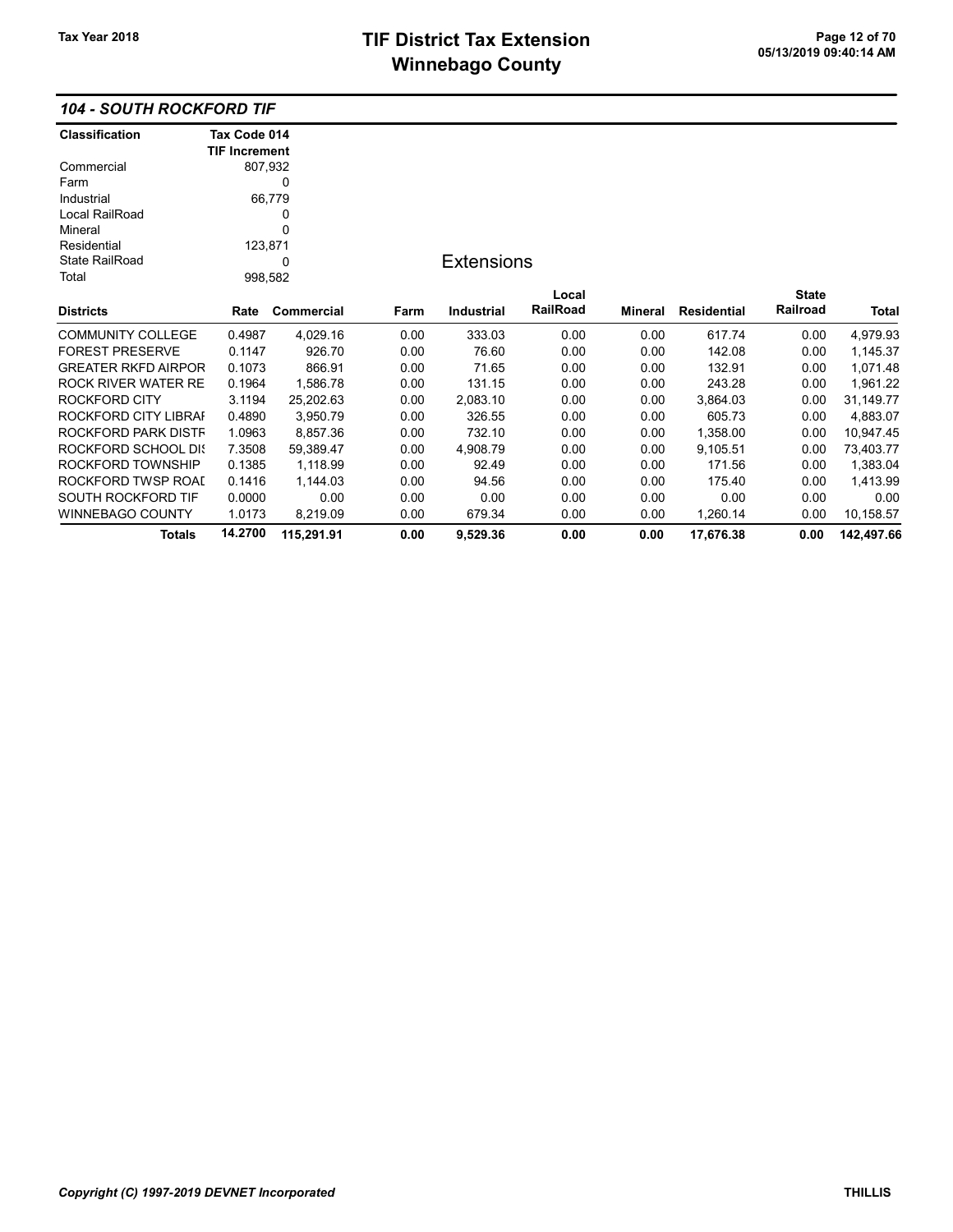## TIF District Tax Extension Page 13 of 70<br>05/13/2019 09:40:14 AM **Winnebago County**

#### 105 - LINCOLNWOOD TIF

| <b>Classification</b>      | Tax Code 047         |            |      |                   |          |                |                    |              |              |
|----------------------------|----------------------|------------|------|-------------------|----------|----------------|--------------------|--------------|--------------|
|                            | <b>TIF Increment</b> |            |      |                   |          |                |                    |              |              |
| Commercial                 |                      | 0          |      |                   |          |                |                    |              |              |
| Farm                       |                      | 0          |      |                   |          |                |                    |              |              |
| Industrial                 |                      | 0          |      |                   |          |                |                    |              |              |
| Local RailRoad             |                      | 0          |      |                   |          |                |                    |              |              |
| Mineral                    |                      | 0          |      |                   |          |                |                    |              |              |
| Residential                | 387,784              |            |      |                   |          |                |                    |              |              |
| <b>State RailRoad</b>      |                      | 0          |      | <b>Extensions</b> |          |                |                    |              |              |
| Total                      | 387,784              |            |      |                   |          |                |                    |              |              |
|                            |                      |            |      |                   | Local    |                |                    | <b>State</b> |              |
| <b>Districts</b>           | Rate                 | Commercial | Farm | <b>Industrial</b> | RailRoad | <b>Mineral</b> | <b>Residential</b> | Railroad     | <b>Total</b> |
| <b>COMMUNITY COLLEGE</b>   | 0.4987               | 0.00       | 0.00 | 0.00              | 0.00     | 0.00           | 1,933.88           | 0.00         | 1,933.88     |
| <b>FOREST PRESERVE</b>     | 0.1147               | 0.00       | 0.00 | 0.00              | 0.00     | 0.00           | 444.79             | 0.00         | 444.79       |
| <b>GREATER RKFD AIRPOR</b> | 0.1073               | 0.00       | 0.00 | 0.00              | 0.00     | 0.00           | 416.09             | 0.00         | 416.09       |
| LINCOLNWOOD TIF            | 0.0000               | 0.00       | 0.00 | 0.00              | 0.00     | 0.00           | 0.00               | 0.00         | 0.00         |
| ROCK RIVER WATER RE        | 0.1964               | 0.00       | 0.00 | 0.00              | 0.00     | 0.00           | 761.61             | 0.00         | 761.61       |
| <b>ROCKFORD CITY</b>       | 3.1194               | 0.00       | 0.00 | 0.00              | 0.00     | 0.00           | 12,096.53          | 0.00         | 12,096.53    |
| ROCKFORD CITY LIBRAI       | 0.4890               | 0.00       | 0.00 | 0.00              | 0.00     | 0.00           | 1,896.26           | 0.00         | 1,896.26     |
| ROCKFORD PARK DISTF        | 1.0963               | 0.00       | 0.00 | 0.00              | 0.00     | 0.00           | 4,251.28           | 0.00         | 4,251.28     |
| ROCKFORD SCHOOL DIS        | 7.3508               | 0.00       | 0.00 | 0.00              | 0.00     | 0.00           | 28,505.23          | 0.00         | 28,505.23    |
| ROCKFORD TOWNSHIP          | 0.1385               | 0.00       | 0.00 | 0.00              | 0.00     | 0.00           | 537.08             | 0.00         | 537.08       |
| ROCKFORD TWSP ROAI         | 0.1416               | 0.00       | 0.00 | 0.00              | 0.00     | 0.00           | 549.10             | 0.00         | 549.10       |
| <b>WINNEBAGO COUNTY</b>    | 1.0173               | 0.00       | 0.00 | 0.00              | 0.00     | 0.00           | 3.944.93           | 0.00         | 3,944.93     |
| <b>Totals</b>              | 14.2700              | 0.00       | 0.00 | 0.00              | 0.00     | 0.00           | 55,336.78          | 0.00         | 55,336.78    |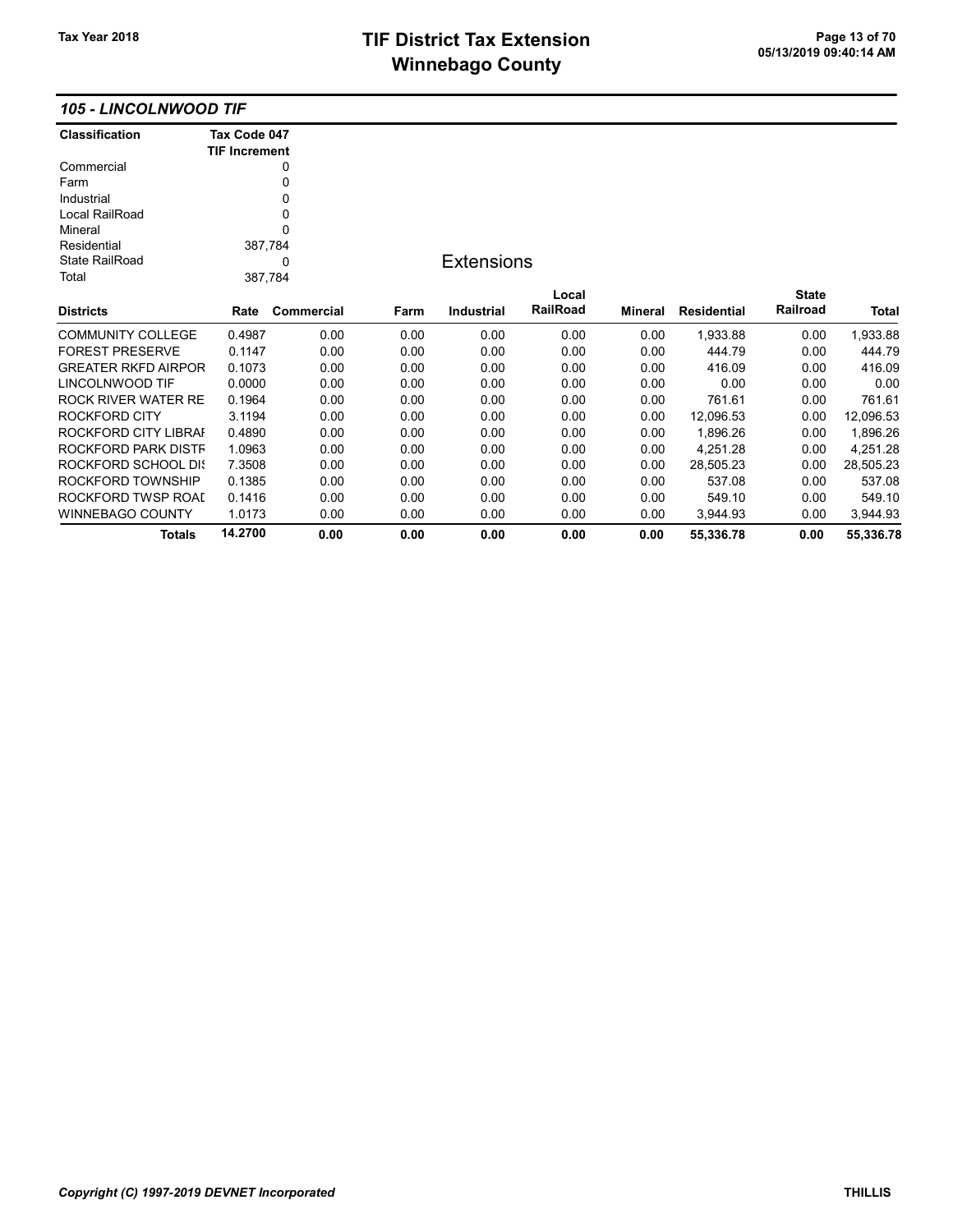### 106 - DURAND VILLAGE TIF

| <b>Classification</b>       | Tax Code 228         |            |      |                   |          |         |                    |              |           |
|-----------------------------|----------------------|------------|------|-------------------|----------|---------|--------------------|--------------|-----------|
|                             | <b>TIF Increment</b> |            |      |                   |          |         |                    |              |           |
| Commercial                  | 172,130              |            |      |                   |          |         |                    |              |           |
| Farm                        |                      | 0          |      |                   |          |         |                    |              |           |
| Industrial                  |                      | 40,508     |      |                   |          |         |                    |              |           |
| Local RailRoad              |                      | 0          |      |                   |          |         |                    |              |           |
| Mineral                     |                      | 0          |      |                   |          |         |                    |              |           |
| Residential                 |                      | 51,049     |      |                   |          |         |                    |              |           |
| <b>State RailRoad</b>       |                      | 0          |      | <b>Extensions</b> |          |         |                    |              |           |
| Total                       | 263,687              |            |      |                   |          |         |                    |              |           |
|                             |                      |            |      |                   | Local    |         |                    | <b>State</b> |           |
| <b>Districts</b>            | Rate                 | Commercial | Farm | Industrial        | RailRoad | Mineral | <b>Residential</b> | Railroad     | Total     |
| <b>COMMUNITY COLLEGE</b>    | 0.4987               | 858.41     | 0.00 | 202.01            | 0.00     | 0.00    | 254.58             | 0.00         | 1,315.01  |
| <b>DU/LA MULTI TOWNSHIP</b> | 0.0407               | 70.06      | 0.00 | 16.49             | 0.00     | 0.00    | 20.78              | 0.00         | 107.32    |
| <b>DURAND SANITARY</b>      | 0.0433               | 74.53      | 0.00 | 17.54             | 0.00     | 0.00    | 22.10              | 0.00         | 114.18    |
| <b>DURAND TOWNSHIP</b>      | 0.1796               | 309.15     | 0.00 | 72.75             | 0.00     | 0.00    | 91.68              | 0.00         | 473.58    |
| DURAND TWSP ROAD            | 0.2870               | 494.01     | 0.00 | 116.26            | 0.00     | 0.00    | 146.51             | 0.00         | 756.78    |
| DURAND UNIT SD #322         | 7.5719               | 13,033.51  | 0.00 | 3,067.23          | 0.00     | 0.00    | 3,865.38           | 0.00         | 19,966.12 |
| DURAND VILLAGE              | 0.3270               | 562.87     | 0.00 | 132.46            | 0.00     | 0.00    | 166.93             | 0.00         | 862.26    |
| DURAND VILLAGE TIF          | 0.0000               | 0.00       | 0.00 | 0.00              | 0.00     | 0.00    | 0.00               | 0.00         | 0.00      |
| FIRE 1                      | 0.7587               | 1,305.95   | 0.00 | 307.33            | 0.00     | 0.00    | 387.31             | 0.00         | 2,000.59  |
| <b>FOREST PRESERVE</b>      | 0.1147               | 197.43     | 0.00 | 46.46             | 0.00     | 0.00    | 58.55              | 0.00         | 302.45    |
| <b>WINNEBAGO COUNTY</b>     | 1.0173               | 1,751.08   | 0.00 | 412.09            | 0.00     | 0.00    | 519.32             | 0.00         | 2,682.49  |
| <b>Totals</b>               | 10.8389              | 18,657.00  | 0.00 | 4,390.62          | 0.00     | 0.00    | 5,533.14           | 0.00         | 28,580.78 |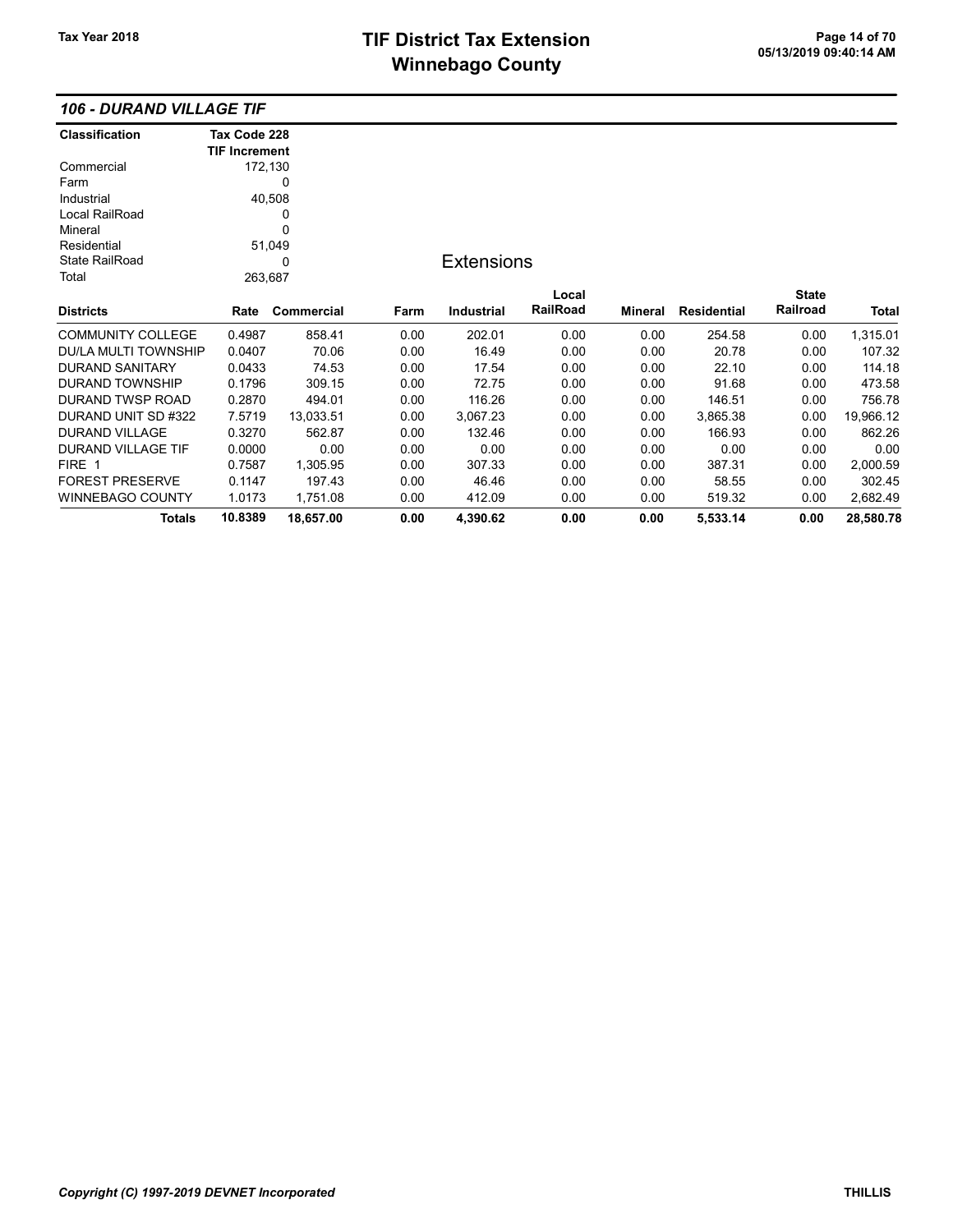107 - SPRINGFIELD CORNERS TIF

| <b>Classification</b>      | Tax Code 048         |            |      |                   |                 |         |                    |              |            |
|----------------------------|----------------------|------------|------|-------------------|-----------------|---------|--------------------|--------------|------------|
|                            | <b>TIF Increment</b> |            |      |                   |                 |         |                    |              |            |
| Commercial                 | 847,498              |            |      |                   |                 |         |                    |              |            |
| Farm                       |                      | 0          |      |                   |                 |         |                    |              |            |
| Industrial                 |                      | 0          |      |                   |                 |         |                    |              |            |
| Local RailRoad             |                      | 0          |      |                   |                 |         |                    |              |            |
| Mineral                    |                      | 0          |      |                   |                 |         |                    |              |            |
| Residential                | 707,976              |            |      |                   |                 |         |                    |              |            |
| <b>State RailRoad</b>      |                      | 0          |      | <b>Extensions</b> |                 |         |                    |              |            |
| Total                      | 1,555,474            |            |      |                   |                 |         |                    |              |            |
|                            |                      |            |      |                   | Local           |         |                    | <b>State</b> |            |
| <b>Districts</b>           | Rate                 | Commercial | Farm | <b>Industrial</b> | <b>RailRoad</b> | Mineral | <b>Residential</b> | Railroad     | Total      |
| <b>COMMUNITY COLLEGE</b>   | 0.4987               | 4,226.47   | 0.00 | 0.00              | 0.00            | 0.00    | 3,530.68           | 0.00         | 7,757.15   |
| <b>FOREST PRESERVE</b>     | 0.1147               | 972.08     | 0.00 | 0.00              | 0.00            | 0.00    | 812.05             | 0.00         | 1,784.13   |
| <b>GREATER RKFD AIRPOR</b> | 0.1073               | 909.37     | 0.00 | 0.00              | 0.00            | 0.00    | 759.66             | 0.00         | 1,669.02   |
| <b>ROCK RIVER WATER RE</b> | 0.1964               | 1,664.49   | 0.00 | 0.00              | 0.00            | 0.00    | 1,390.46           | 0.00         | 3,054.95   |
| <b>ROCKFORD CITY</b>       | 3.1194               | 26,436.85  | 0.00 | 0.00              | 0.00            | 0.00    | 22,084.60          | 0.00         | 48,521.46  |
| ROCKFORD CITY LIBRAI       | 0.4890               | 4,144.27   | 0.00 | 0.00              | 0.00            | 0.00    | 3,462.00           | 0.00         | 7,606.27   |
| ROCKFORD PARK DISTF        | 1.0963               | 9,291.12   | 0.00 | 0.00              | 0.00            | 0.00    | 7,761.54           | 0.00         | 17,052.66  |
| ROCKFORD SCHOOL DIS        | 7.3508               | 62,297.88  | 0.00 | 0.00              | 0.00            | 0.00    | 52,041.90          | 0.00         | 114,339.78 |
| ROCKFORD TOWNSHIP          | 0.1385               | 1,173.78   | 0.00 | 0.00              | 0.00            | 0.00    | 980.55             | 0.00         | 2,154.33   |
| ROCKFORD TWSP ROAI         | 0.1416               | 1,200.06   | 0.00 | 0.00              | 0.00            | 0.00    | 1,002.49           | 0.00         | 2,202.55   |
| <b>SPRINGFIELD CORNERS</b> | 0.0000               | 0.00       | 0.00 | 0.00              | 0.00            | 0.00    | 0.00               | 0.00         | 0.00       |
| <b>WINNEBAGO COUNTY</b>    | 1.0173               | 8,621.60   | 0.00 | 0.00              | 0.00            | 0.00    | 7,202.24           | 0.00         | 15,823.84  |
| <b>Totals</b>              | 14.2700              | 120,937.97 | 0.00 | 0.00              | 0.00            | 0.00    | 101,028.17         | 0.00         | 221,966.14 |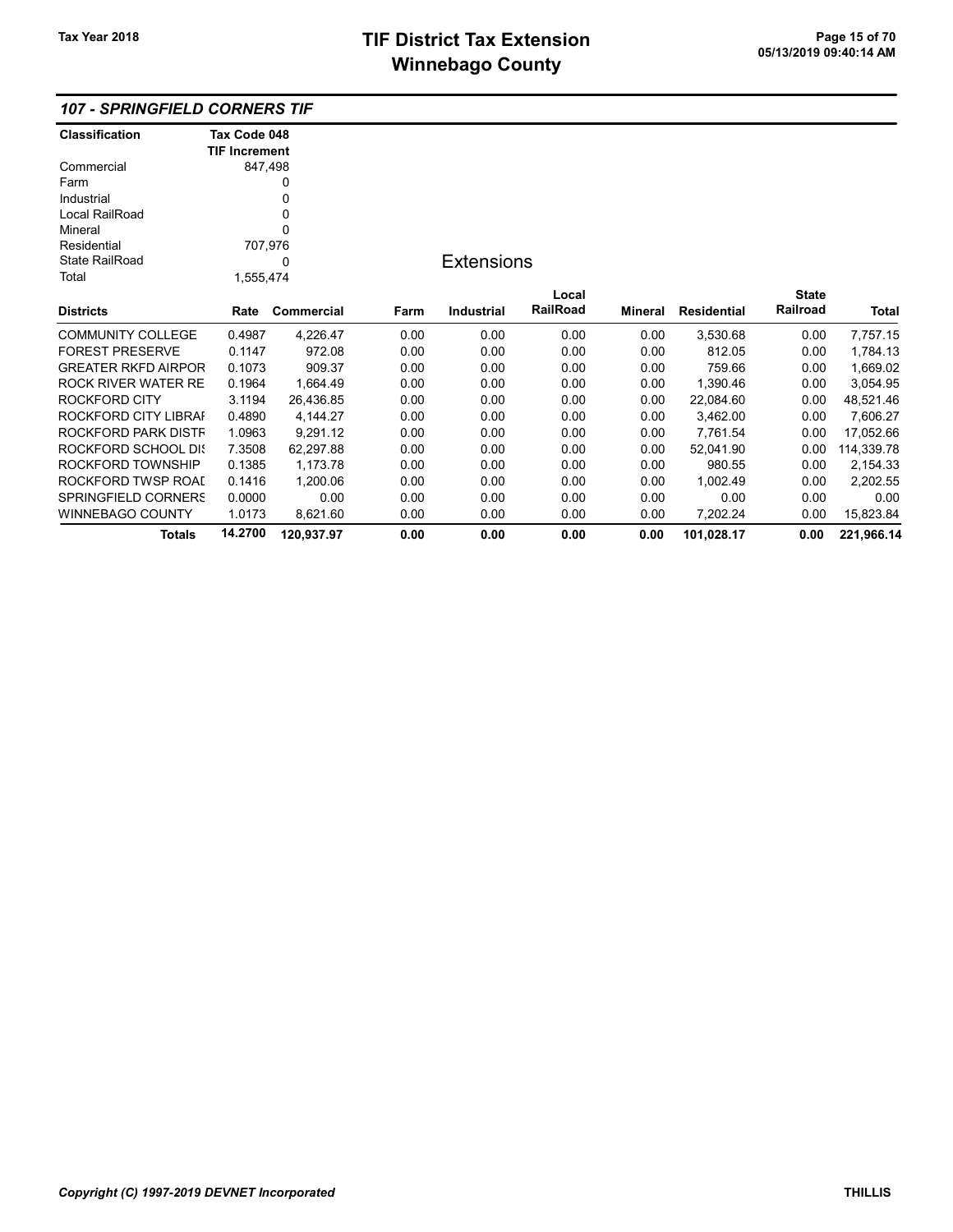# TIF District Tax Extension<br>
M's and an of 20 of 20 of 20 of 70 of 70 of 713/2019 09:40:14 AM **Winnebago County**

### 125 - WAGON WHEEL TIF

| <b>Classification</b>       | Tax Code 402         |            |      |                   |                 |                |             |              |            |
|-----------------------------|----------------------|------------|------|-------------------|-----------------|----------------|-------------|--------------|------------|
|                             | <b>TIF Increment</b> |            |      |                   |                 |                |             |              |            |
| Commercial                  | 1,160,599            |            |      |                   |                 |                |             |              |            |
| Farm                        |                      |            |      |                   |                 |                |             |              |            |
| Industrial                  |                      | 0          |      |                   |                 |                |             |              |            |
| Local RailRoad              |                      |            |      |                   |                 |                |             |              |            |
| Mineral                     |                      | 0          |      |                   |                 |                |             |              |            |
| Residential                 |                      | 16,123     |      |                   |                 |                |             |              |            |
| <b>State RailRoad</b>       |                      | 0          |      | <b>Extensions</b> |                 |                |             |              |            |
| Total                       | 1,176,722            |            |      |                   |                 |                |             |              |            |
|                             |                      |            |      |                   | Local           |                |             | <b>State</b> |            |
| <b>Districts</b>            | Rate                 | Commercial | Farm | <b>Industrial</b> | <b>RailRoad</b> | <b>Mineral</b> | Residential | Railroad     | Total      |
| <b>COMMUNITY COLLEGE</b>    | 0.4987               | 5,787.91   | 0.00 | 0.00              | 0.00            | 0.00           | 80.41       | 0.00         | 5,868.31   |
| <b>FOREST PRESERVE</b>      | 0.1147               | 1,331.21   | 0.00 | 0.00              | 0.00            | 0.00           | 18.49       | 0.00         | 1,349.70   |
| HONONEGAH HIGH SD #         | 2.7327               | 31,715.69  | 0.00 | 0.00              | 0.00            | 0.00           | 440.59      | 0.00         | 32,156.28  |
| <b>ROCKTON FIRE</b>         | 0.7146               | 8,293.64   | 0.00 | 0.00              | 0.00            | 0.00           | 115.21      | 0.00         | 8,408.86   |
| ROCKTON SCHOOL DIST         | 3.7325               | 43,319.36  | 0.00 | 0.00              | 0.00            | 0.00           | 601.79      | 0.00         | 43,921.15  |
| <b>ROCKTON TOWNSHIP</b>     | 0.1954               | 2,267.81   | 0.00 | 0.00              | 0.00            | 0.00           | 31.50       | 0.00         | 2,299.31   |
| ROCKTON TWSP ROAD           | 0.1548               | 1,796.61   | 0.00 | 0.00              | 0.00            | 0.00           | 24.96       | 0.00         | 1,821.57   |
| <b>ROCKTON VILLAGE</b>      | 0.6546               | 7,597.28   | 0.00 | 0.00              | 0.00            | 0.00           | 105.54      | 0.00         | 7,702.82   |
| <b>TALCOTT FREE LIBRARY</b> | 0.2113               | 2,452.35   | 0.00 | 0.00              | 0.00            | 0.00           | 34.07       | 0.00         | 2,486.41   |
| <b>WAGON WHEEL TIF</b>      | 0.0000               | 0.00       | 0.00 | 0.00              | 0.00            | 0.00           | 0.00        | 0.00         | 0.00       |
| <b>WINNEBAGO COUNTY</b>     | 1.0173               | 11,806.77  | 0.00 | 0.00              | 0.00            | 0.00           | 164.02      | 0.00         | 11,970.79  |
| <b>Totals</b>               | 10.0266              | 116,368.63 | 0.00 | 0.00              | 0.00            | 0.00           | 1,616.58    | 0.00         | 117,985.20 |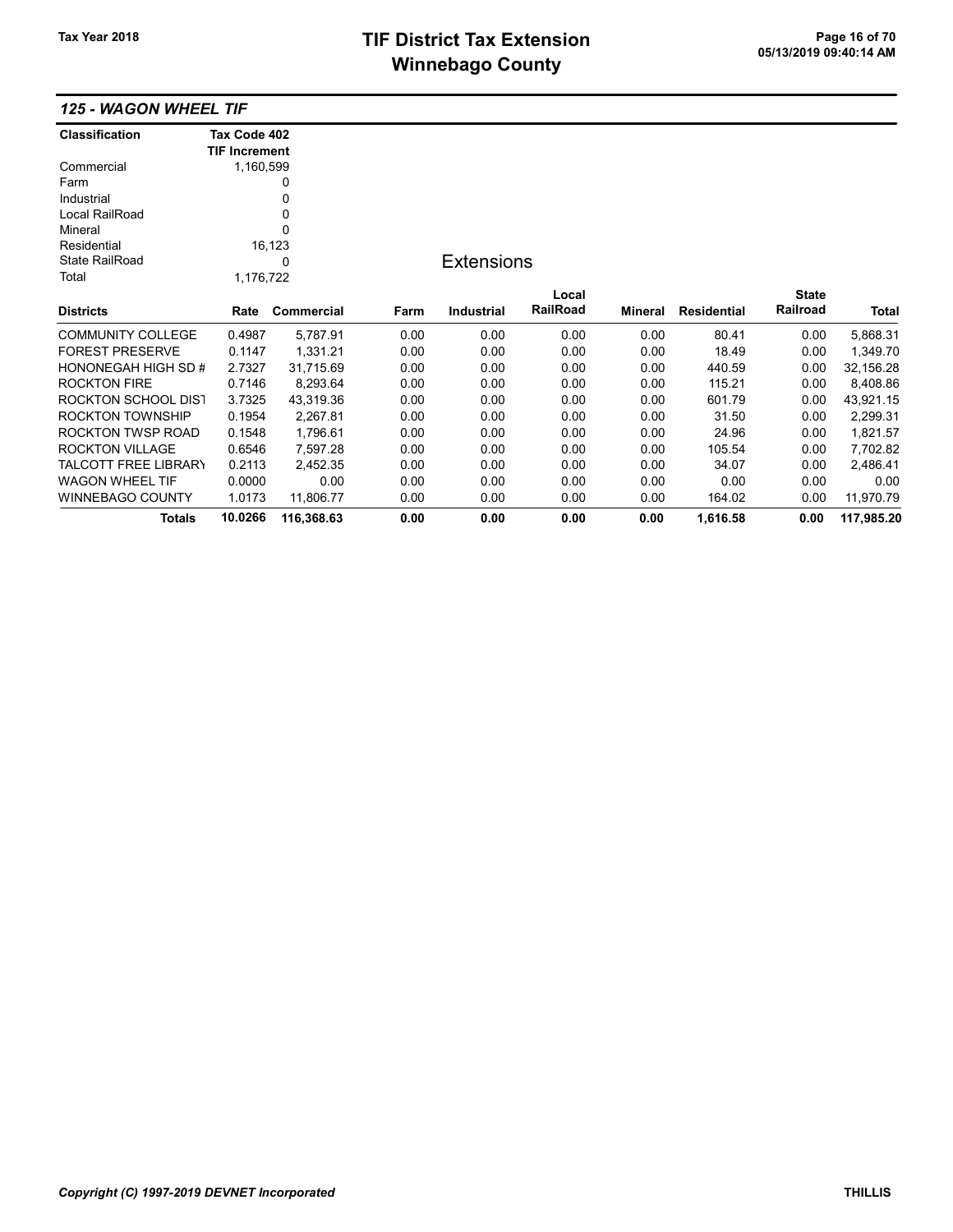# TIF District Tax Extension<br>
M's and an of 20 page 17 of 70<br>
M's and an of 20 page 17 of 70 **Winnebago County**

## 126 - RIVER OAKS TIF

| <b>Classification</b>      | Tax Code 403         |            |      |                   |          |                |                    |                 |              |
|----------------------------|----------------------|------------|------|-------------------|----------|----------------|--------------------|-----------------|--------------|
|                            | <b>TIF Increment</b> |            |      |                   |          |                |                    |                 |              |
| Commercial                 |                      | 0          |      |                   |          |                |                    |                 |              |
| Farm                       |                      | 0          |      |                   |          |                |                    |                 |              |
| Industrial                 |                      | 0          |      |                   |          |                |                    |                 |              |
| Local RailRoad             |                      | 0          |      |                   |          |                |                    |                 |              |
| Mineral                    |                      | 0          |      |                   |          |                |                    |                 |              |
| Residential                |                      | 185,980    |      |                   |          |                |                    |                 |              |
| <b>State RailRoad</b>      |                      | 0          |      | <b>Extensions</b> |          |                |                    |                 |              |
| Total                      |                      | 185,980    |      |                   |          |                |                    |                 |              |
|                            |                      |            |      |                   | Local    |                |                    | <b>State</b>    |              |
| <b>Districts</b>           | Rate                 | Commercial | Farm | <b>Industrial</b> | RailRoad | <b>Mineral</b> | <b>Residential</b> | <b>Railroad</b> | <b>Total</b> |
| <b>COMMUNITY COLLEGE</b>   | 0.4987               | 0.00       | 0.00 | 0.00              | 0.00     | 0.00           | 927.48             | 0.00            | 927.48       |
| <b>FOREST PRESERVE</b>     | 0.1147               | 0.00       | 0.00 | 0.00              | 0.00     | 0.00           | 213.32             | 0.00            | 213.32       |
| <b>GREATER RKFD AIRPOR</b> | 0.1073               | 0.00       | 0.00 | 0.00              | 0.00     | 0.00           | 199.56             | 0.00            | 199.56       |
| <b>RIVER OAKS TIF</b>      | 0.0000               | 0.00       | 0.00 | 0.00              | 0.00     | 0.00           | 0.00               | 0.00            | 0.00         |
| ROCK RIVER WATER RE        | 0.1964               | 0.00       | 0.00 | 0.00              | 0.00     | 0.00           | 365.26             | 0.00            | 365.26       |
| ROCKFORD CITY              | 3.1194               | 0.00       | 0.00 | 0.00              | 0.00     | 0.00           | 5,801.46           | 0.00            | 5,801.46     |
| ROCKFORD CITY LIBRAI       | 0.4890               | 0.00       | 0.00 | 0.00              | 0.00     | 0.00           | 909.44             | 0.00            | 909.44       |
| ROCKFORD PARK DISTF        | 1.0963               | 0.00       | 0.00 | 0.00              | 0.00     | 0.00           | 2,038.90           | 0.00            | 2,038.90     |
| <b>ROCKFORD SCHOOL DIS</b> | 7.3508               | 0.00       | 0.00 | 0.00              | 0.00     | 0.00           | 13,671.02          | 0.00            | 13,671.02    |
| ROCKFORD TOWNSHIP          | 0.1385               | 0.00       | 0.00 | 0.00              | 0.00     | 0.00           | 257.58             | 0.00            | 257.58       |
| ROCKFORD TWSP ROAL         | 0.1416               | 0.00       | 0.00 | 0.00              | 0.00     | 0.00           | 263.35             | 0.00            | 263.35       |
| <b>WINNEBAGO COUNTY</b>    | 1.0173               | 0.00       | 0.00 | 0.00              | 0.00     | 0.00           | 1,891.97           | 0.00            | 1,891.97     |
| <b>Totals</b>              | 14.2700              | 0.00       | 0.00 | 0.00              | 0.00     | 0.00           | 26,539.34          | 0.00            | 26.539.34    |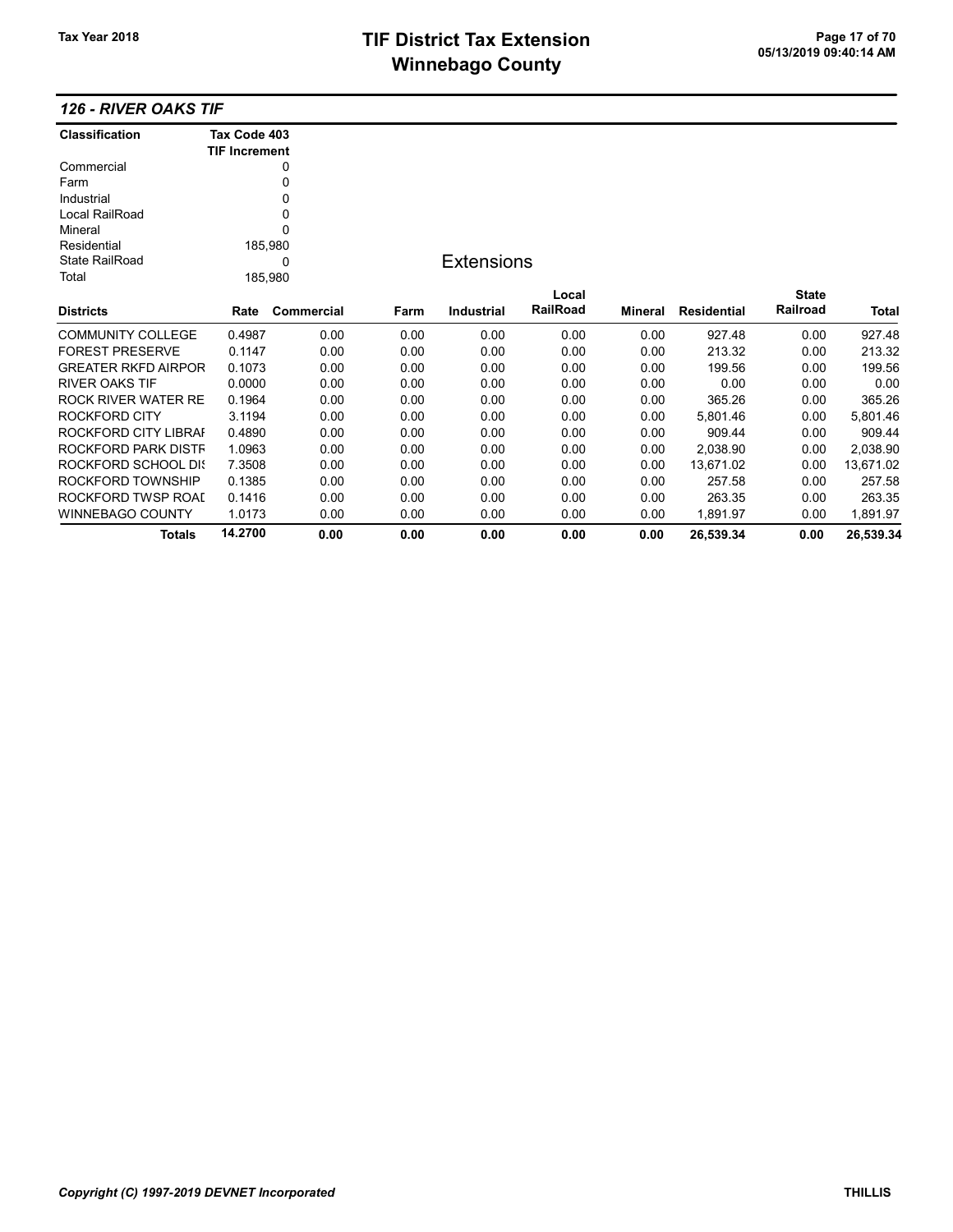WINNEBAGO COUNTY 1.0173 0.00 0.00 0.00 0.00 0.00 9,108.41 0.00 9,108.41

Totals 14.2700 0.00 0.00 0.00 0.00 0.00 127,766.60 0.00 127,766.60

#### 127 - GARRISON SCHOOL TIF

| Classification             | Tax Code 404<br><b>TIF Increment</b> |            |      |                   |          |         |             |              |           |
|----------------------------|--------------------------------------|------------|------|-------------------|----------|---------|-------------|--------------|-----------|
| Commercial                 |                                      | 0          |      |                   |          |         |             |              |           |
| Farm                       |                                      | 0          |      |                   |          |         |             |              |           |
| Industrial                 |                                      | 0          |      |                   |          |         |             |              |           |
| Local RailRoad             |                                      | 0          |      |                   |          |         |             |              |           |
| Mineral                    |                                      | 0          |      |                   |          |         |             |              |           |
| Residential                | 895,351                              |            |      |                   |          |         |             |              |           |
| <b>State RailRoad</b>      |                                      | 0          |      | <b>Extensions</b> |          |         |             |              |           |
| Total                      | 895,351                              |            |      |                   |          |         |             |              |           |
|                            |                                      |            |      |                   | Local    |         |             | <b>State</b> |           |
| <b>Districts</b>           | Rate                                 | Commercial | Farm | Industrial        | RailRoad | Mineral | Residential | Railroad     | Total     |
| <b>COMMUNITY COLLEGE</b>   | 0.4987                               | 0.00       | 0.00 | 0.00              | 0.00     | 0.00    | 4,465.12    | 0.00         | 4,465.12  |
| <b>FOREST PRESERVE</b>     | 0.1147                               | 0.00       | 0.00 | 0.00              | 0.00     | 0.00    | 1,026.97    | 0.00         | 1,026.97  |
| <b>GARRISON SCHOOL TIF</b> | 0.0000                               | 0.00       | 0.00 | 0.00              | 0.00     | 0.00    | 0.00        | 0.00         | 0.00      |
| <b>GREATER RKFD AIRPOR</b> | 0.1073                               | 0.00       | 0.00 | 0.00              | 0.00     | 0.00    | 960.71      | 0.00         | 960.71    |
| <b>ROCK RIVER WATER RE</b> | 0.1964                               | 0.00       | 0.00 | 0.00              | 0.00     | 0.00    | 1,758.47    | 0.00         | 1,758.47  |
| <b>ROCKFORD CITY</b>       | 3.1194                               | 0.00       | 0.00 | 0.00              | 0.00     | 0.00    | 27,929.58   | 0.00         | 27,929.58 |
| ROCKFORD CITY LIBRAI       | 0.4890                               | 0.00       | 0.00 | 0.00              | 0.00     | 0.00    | 4,378.27    | 0.00         | 4,378.27  |
| ROCKFORD PARK DISTF        | 1.0963                               | 0.00       | 0.00 | 0.00              | 0.00     | 0.00    | 9,815.73    | 0.00         | 9,815.73  |
| ROCKFORD SCHOOL DIS        | 7.3508                               | 0.00       | 0.00 | 0.00              | 0.00     | 0.00    | 65,815.46   | 0.00         | 65,815.46 |
| ROCKFORD TOWNSHIP          | 0.1385                               | 0.00       | 0.00 | 0.00              | 0.00     | 0.00    | 1,240.06    | 0.00         | 1,240.06  |
| ROCKFORD TWSP ROAI         | 0.1416                               | 0.00       | 0.00 | 0.00              | 0.00     | 0.00    | 1,267.82    | 0.00         | 1,267.82  |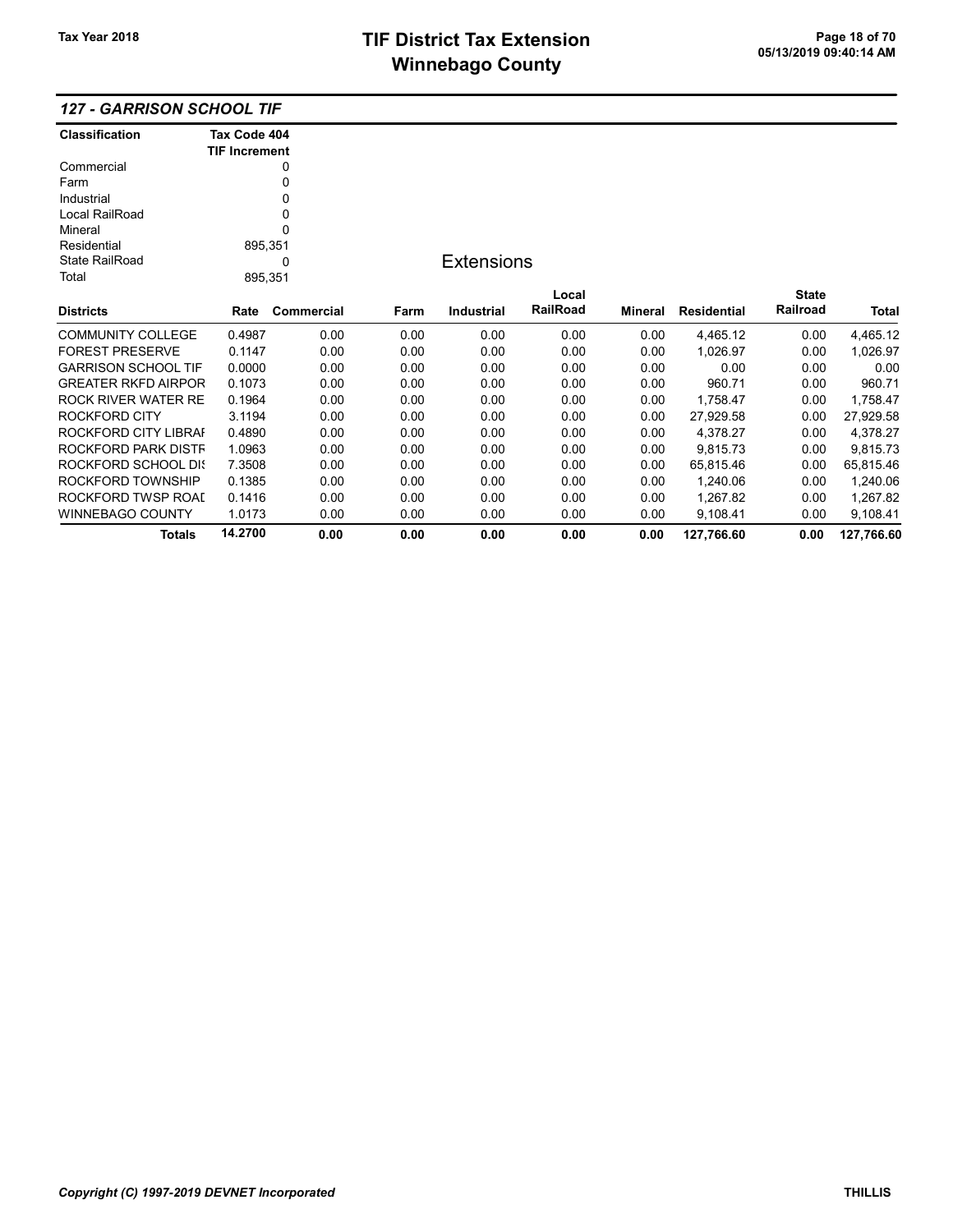#### 128 - KISHWAUKEE & HARRISON TIF

| Classification             | Tax Code 405<br><b>TIF Increment</b> |            |      |                   |                   |                |                    |              |           |
|----------------------------|--------------------------------------|------------|------|-------------------|-------------------|----------------|--------------------|--------------|-----------|
| Commercial                 |                                      | 0          |      |                   |                   |                |                    |              |           |
| Farm                       |                                      | 0          |      |                   |                   |                |                    |              |           |
| Industrial                 | 294,898                              |            |      |                   |                   |                |                    |              |           |
| Local RailRoad             |                                      | 0          |      |                   |                   |                |                    |              |           |
| Mineral                    |                                      | 0          |      |                   |                   |                |                    |              |           |
| Residential                |                                      | 0          |      |                   |                   |                |                    |              |           |
| <b>State RailRoad</b>      |                                      | $\Omega$   |      | <b>Extensions</b> |                   |                |                    |              |           |
| Total                      | 294,898                              |            |      |                   |                   |                |                    |              |           |
|                            |                                      |            |      |                   |                   |                |                    | <b>State</b> |           |
| <b>Districts</b>           | Rate                                 | Commercial | Farm | Industrial        | Local<br>RailRoad | <b>Mineral</b> | <b>Residential</b> | Railroad     | Total     |
|                            |                                      |            |      |                   |                   |                |                    |              |           |
| <b>COMMUNITY COLLEGE</b>   | 0.4987                               | 0.00       | 0.00 | 1,470.66          | 0.00              | 0.00           | 0.00               | 0.00         | 1,470.66  |
| <b>FOREST PRESERVE</b>     | 0.1147                               | 0.00       | 0.00 | 338.25            | 0.00              | 0.00           | 0.00               | 0.00         | 338.25    |
| <b>GREATER RKFD AIRPOR</b> | 0.1073                               | 0.00       | 0.00 | 316.43            | 0.00              | 0.00           | 0.00               | 0.00         | 316.43    |
| KISHWAUKEE & HARRIS        | 0.0000                               | 0.00       | 0.00 | 0.00              | 0.00              | 0.00           | 0.00               | 0.00         | 0.00      |
| <b>ROCK RIVER WATER RE</b> | 0.1964                               | 0.00       | 0.00 | 579.18            | 0.00              | 0.00           | 0.00               | 0.00         | 579.18    |
| ROCKFORD CITY              | 3.1194                               | 0.00       | 0.00 | 9,199.05          | 0.00              | 0.00           | 0.00               | 0.00         | 9,199.05  |
| ROCKFORD CITY LIBRAI       | 0.4890                               | 0.00       | 0.00 | 1,442.05          | 0.00              | 0.00           | 0.00               | 0.00         | 1,442.05  |
| ROCKFORD PARK DISTF        | 1.0963                               | 0.00       | 0.00 | 3,232.97          | 0.00              | 0.00           | 0.00               | 0.00         | 3,232.97  |
| ROCKFORD SCHOOL DIS        | 7.3508                               | 0.00       | 0.00 | 21,677.36         | 0.00              | 0.00           | 0.00               | 0.00         | 21,677.36 |
| ROCKFORD TOWNSHIP          | 0.1385                               | 0.00       | 0.00 | 408.43            | 0.00              | 0.00           | 0.00               | 0.00         | 408.43    |
| ROCKFORD TWSP ROAL         | 0.1416                               | 0.00       | 0.00 | 417.58            | 0.00              | 0.00           | 0.00               | 0.00         | 417.58    |
| WINNEBAGO COUNTY           | 1.0173                               | 0.00       | 0.00 | 3,000.00          | 0.00              | 0.00           | 0.00               | 0.00         | 3,000.00  |
| Totals                     | 14.2700                              | 0.00       | 0.00 | 42,081.96         | 0.00              | 0.00           | 0.00               | 0.00         | 42.081.96 |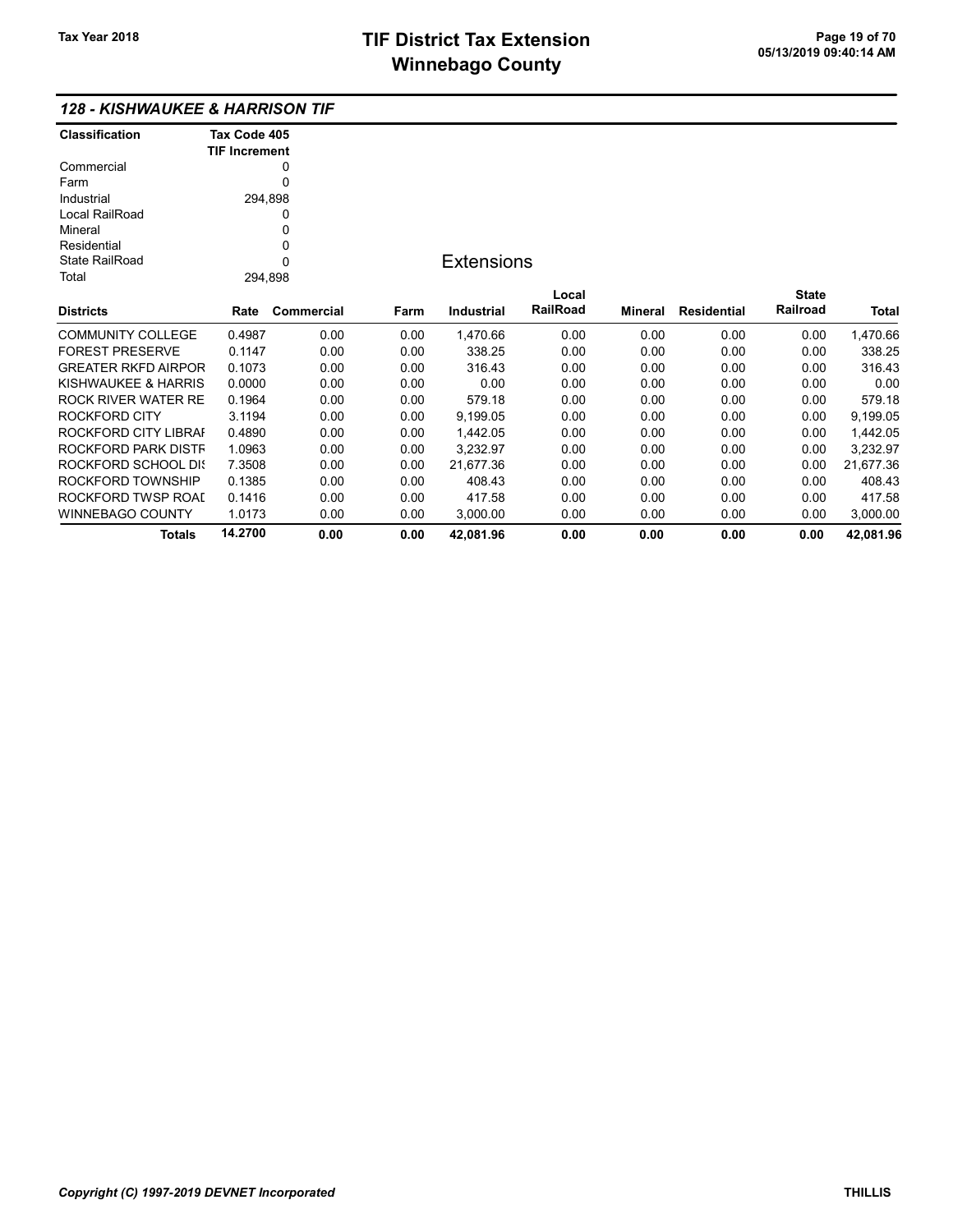Totals 14.2700 0.00 0.00 0.00 0.00 0.00 41,134.85 0.00 41,134.85

#### 129 - LINCOLNWOOD TIF #2

| <b>Classification</b>      | Tax Code 406         |            |      |                   |                 |         |             |              |           |
|----------------------------|----------------------|------------|------|-------------------|-----------------|---------|-------------|--------------|-----------|
|                            | <b>TIF Increment</b> |            |      |                   |                 |         |             |              |           |
| Commercial                 |                      | 0          |      |                   |                 |         |             |              |           |
| Farm                       |                      | 0          |      |                   |                 |         |             |              |           |
| Industrial                 |                      | 0          |      |                   |                 |         |             |              |           |
| Local RailRoad             |                      | 0          |      |                   |                 |         |             |              |           |
| Mineral                    |                      | 0          |      |                   |                 |         |             |              |           |
| Residential                | 288,261              |            |      |                   |                 |         |             |              |           |
| <b>State RailRoad</b>      |                      | 0          |      | <b>Extensions</b> |                 |         |             |              |           |
| Total                      | 288,261              |            |      |                   |                 |         |             |              |           |
|                            |                      |            |      |                   | Local           |         |             | <b>State</b> |           |
| <b>Districts</b>           | Rate                 | Commercial | Farm | Industrial        | <b>RailRoad</b> | Mineral | Residential | Railroad     | Total     |
| <b>COMMUNITY COLLEGE</b>   | 0.4987               | 0.00       | 0.00 | 0.00              | 0.00            | 0.00    | 1,437.56    | 0.00         | 1,437.56  |
| <b>FOREST PRESERVE</b>     | 0.1147               | 0.00       | 0.00 | 0.00              | 0.00            | 0.00    | 330.64      | 0.00         | 330.64    |
| <b>GREATER RKFD AIRPOR</b> | 0.1073               | 0.00       | 0.00 | 0.00              | 0.00            | 0.00    | 309.30      | 0.00         | 309.30    |
| LINCOLNWOOD TIF #2         | 0.0000               | 0.00       | 0.00 | 0.00              | 0.00            | 0.00    | 0.00        | 0.00         | 0.00      |
| ROCK RIVER WATER RE        | 0.1964               | 0.00       | 0.00 | 0.00              | 0.00            | 0.00    | 566.14      | 0.00         | 566.14    |
| ROCKFORD CITY              | 3.1194               | 0.00       | 0.00 | 0.00              | 0.00            | 0.00    | 8,992.01    | 0.00         | 8,992.01  |
| ROCKFORD CITY LIBRAI       | 0.4890               | 0.00       | 0.00 | 0.00              | 0.00            | 0.00    | 1,409.60    | 0.00         | 1,409.60  |
| ROCKFORD PARK DISTF        | 1.0963               | 0.00       | 0.00 | 0.00              | 0.00            | 0.00    | 3,160.21    | 0.00         | 3,160.21  |
| ROCKFORD SCHOOL DIS        | 7.3508               | 0.00       | 0.00 | 0.00              | 0.00            | 0.00    | 21,189.49   | 0.00         | 21,189.49 |
| ROCKFORD TOWNSHIP          | 0.1385               | 0.00       | 0.00 | 0.00              | 0.00            | 0.00    | 399.24      | 0.00         | 399.24    |
| ROCKFORD TWSP ROAI         | 0.1416               | 0.00       | 0.00 | 0.00              | 0.00            | 0.00    | 408.18      | 0.00         | 408.18    |
| <b>WINNEBAGO COUNTY</b>    | 1.0173               | 0.00       | 0.00 | 0.00              | 0.00            | 0.00    | 2,932.48    | 0.00         | 2,932.48  |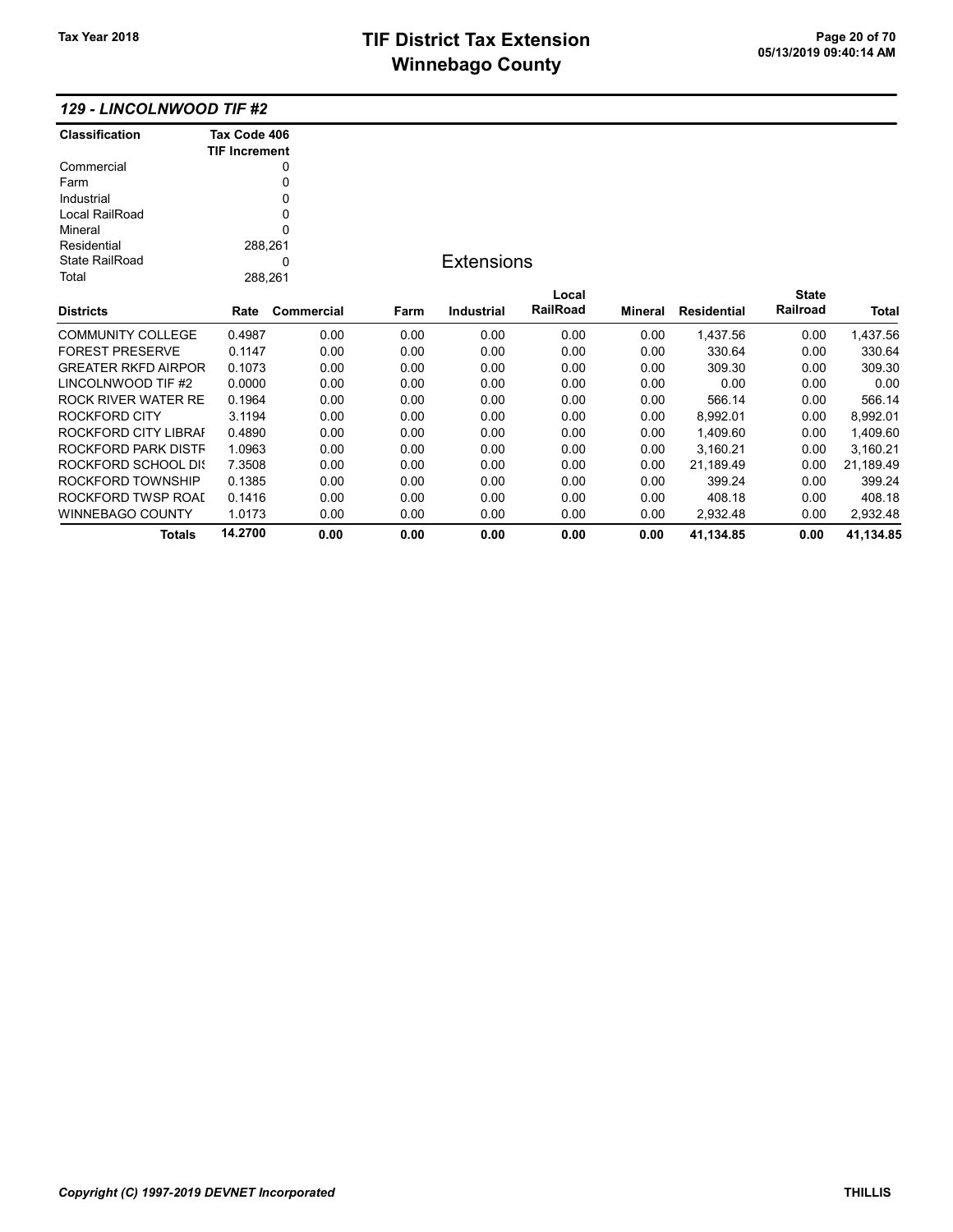# TIF District Tax Extension<br>
Mission 20 and 20 and 20 and 20 and 20 and 20 and 20 and 20 and 20 and 20 and 20 and 20 and 20 and 20 and 20 and 20 and 20 and 20 and 20 and 20 and 20 and 20 and 20 and 20 and 20 and 20 and 20 a **Winnebago County**

130 - HOPE VI TIF

| <b>Classification</b>      | Tax Code 407         |            |                   |            |          |                |                    |              |            |
|----------------------------|----------------------|------------|-------------------|------------|----------|----------------|--------------------|--------------|------------|
|                            | <b>TIF Increment</b> |            |                   |            |          |                |                    |              |            |
| Commercial                 |                      | 2,422      |                   |            |          |                |                    |              |            |
| Farm                       |                      | 0          |                   |            |          |                |                    |              |            |
| Industrial                 |                      | 0          |                   |            |          |                |                    |              |            |
| Local RailRoad             |                      | 0          |                   |            |          |                |                    |              |            |
| Mineral                    |                      | 0          |                   |            |          |                |                    |              |            |
| Residential                |                      | 951,552    |                   |            |          |                |                    |              |            |
| <b>State RailRoad</b><br>0 |                      |            | <b>Extensions</b> |            |          |                |                    |              |            |
| Total                      |                      | 953,974    |                   |            |          |                |                    |              |            |
|                            |                      |            |                   |            | Local    |                |                    | <b>State</b> |            |
| <b>Districts</b>           | Rate                 | Commercial | Farm              | Industrial | RailRoad | <b>Mineral</b> | <b>Residential</b> | Railroad     | Total      |
| <b>COMMUNITY COLLEGE</b>   | 0.4987               | 12.08      | 0.00              | 0.00       | 0.00     | 0.00           | 4,745.39           | 0.00         | 4,757.47   |
| <b>FOREST PRESERVE</b>     | 0.1147               | 2.78       | 0.00              | 0.00       | 0.00     | 0.00           | 1,091.43           | 0.00         | 1,094.21   |
| <b>GREATER RKFD AIRPOR</b> | 0.1073               | 2.60       | 0.00              | 0.00       | 0.00     | 0.00           | 1,021.02           | 0.00         | 1,023.61   |
| <b>HOPE VI TIF</b>         | 0.0000               | 0.00       | 0.00              | 0.00       | 0.00     | 0.00           | 0.00               | 0.00         | 0.00       |
| ROCK RIVER WATER RE        | 0.1964               | 4.76       | 0.00              | 0.00       | 0.00     | 0.00           | 1,868.85           | 0.00         | 1,873.60   |
| ROCKFORD CITY              | 3.1194               | 75.55      | 0.00              | 0.00       | 0.00     | 0.00           | 29,682.71          | 0.00         | 29,758.26  |
| ROCKFORD CITY LIBRAI       | 0.4890               | 11.84      | 0.00              | 0.00       | 0.00     | 0.00           | 4,653.09           | 0.00         | 4,664.93   |
| ROCKFORD PARK DISTF        | 1.0963               | 26.55      | 0.00              | 0.00       | 0.00     | 0.00           | 10,431.86          | 0.00         | 10,458.42  |
| ROCKFORD SCHOOL DIS        | 7.3508               | 178.04     | 0.00              | 0.00       | 0.00     | 0.00           | 69,946.68          | 0.00         | 70,124.72  |
| ROCKFORD TOWNSHIP          | 0.1385               | 3.35       | 0.00              | 0.00       | 0.00     | 0.00           | 1,317.90           | 0.00         | 1,321.25   |
| ROCKFORD TWSP ROAL         | 0.1416               | 3.43       | 0.00              | 0.00       | 0.00     | 0.00           | 1,347.40           | 0.00         | 1,350.83   |
| <b>WINNEBAGO COUNTY</b>    | 1.0173               | 24.64      | 0.00              | 0.00       | 0.00     | 0.00           | 9,680.14           | 0.00         | 9,704.78   |
| <b>Totals</b>              | 14.2700              | 345.62     | 0.00              | 0.00       | 0.00     | 0.00           | 135,786.47         | 0.00         | 136,132.08 |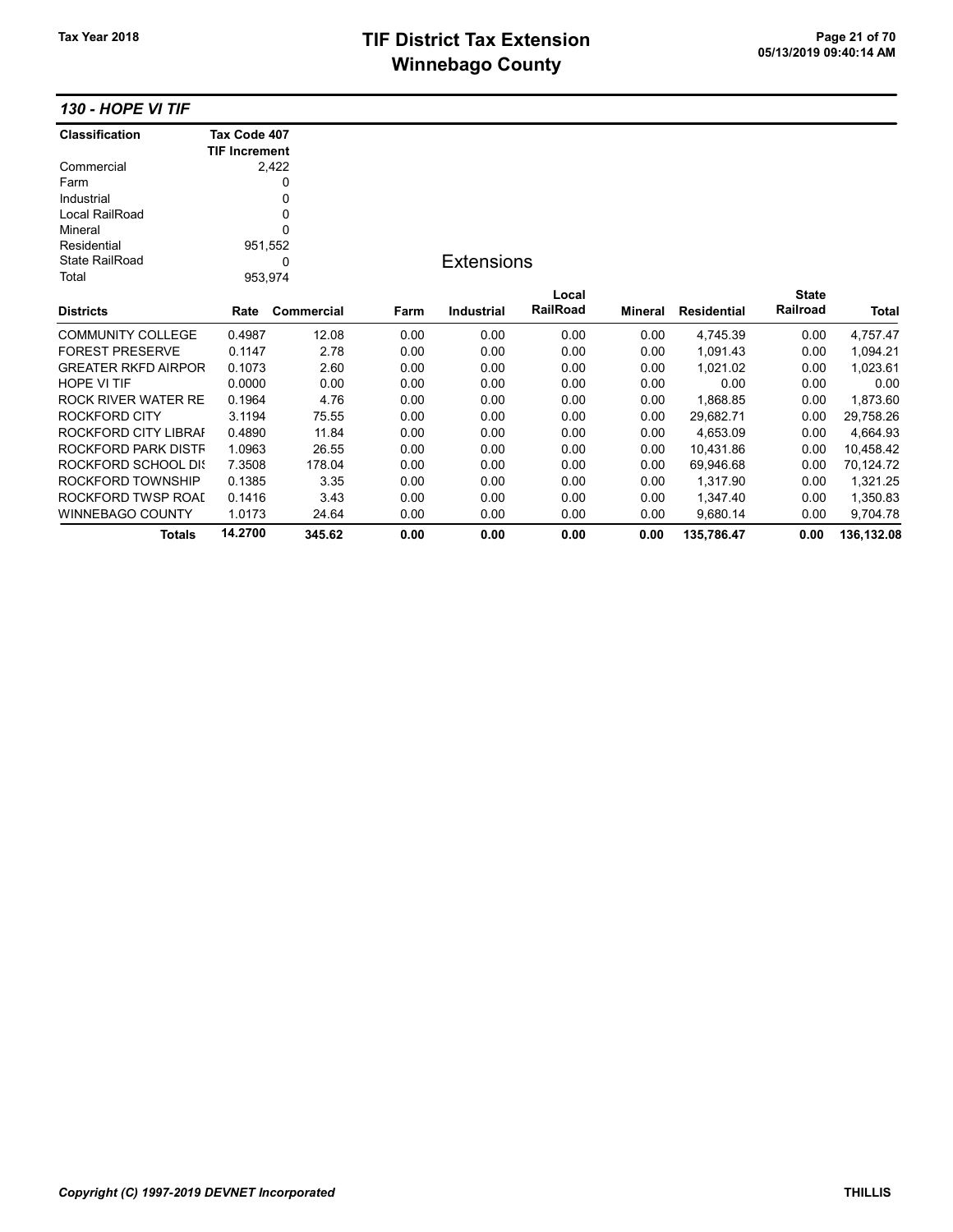## 132 - NORTH 2ND TIF LOVES PARK

| Classification             | Tax Code 409         |            |      |                   |                 |         |                    |              |            |
|----------------------------|----------------------|------------|------|-------------------|-----------------|---------|--------------------|--------------|------------|
|                            | <b>TIF Increment</b> |            |      |                   |                 |         |                    |              |            |
| Commercial                 | 522,506              |            |      |                   |                 |         |                    |              |            |
| Farm                       |                      | 0          |      |                   |                 |         |                    |              |            |
| Industrial                 | 463,278              |            |      |                   |                 |         |                    |              |            |
| Local RailRoad             | 0                    |            |      |                   |                 |         |                    |              |            |
| Mineral                    |                      | 0          |      |                   |                 |         |                    |              |            |
| Residential                |                      | 72,043     |      |                   |                 |         |                    |              |            |
| <b>State RailRoad</b>      | 0                    |            |      | <b>Extensions</b> |                 |         |                    |              |            |
| Total                      | 1,057,827            |            |      |                   |                 |         |                    |              |            |
|                            |                      |            |      |                   | Local           |         |                    | <b>State</b> |            |
| <b>Districts</b>           | Rate                 | Commercial | Farm | Industrial        | <b>RailRoad</b> | Mineral | <b>Residential</b> | Railroad     | Total      |
| <b>COMMUNITY COLLEGE</b>   | 0.4987               | 2,605.74   | 0.00 | 2,310.37          | 0.00            | 0.00    | 359.28             | 0.00         | 5,275.38   |
| <b>FOREST PRESERVE</b>     | 0.1147               | 599.31     | 0.00 | 531.38            | 0.00            | 0.00    | 82.63              | 0.00         | 1,213.33   |
| <b>GREATER RKFD AIRPOR</b> | 0.1073               | 560.65     | 0.00 | 497.10            | 0.00            | 0.00    | 77.30              | 0.00         | 1,135.05   |
| HARLEM SCHOOL DIST         | 8.1087               | 42,368.44  | 0.00 | 37,565.82         | 0.00            | 0.00    | 5,841.75           | 0.00         | 85,776.02  |
| <b>LOVES PARK CITY</b>     | 0.0000               | 0.00       | 0.00 | 0.00              | 0.00            | 0.00    | 0.00               | 0.00         | 0.00       |
| NORTH 2ND TIF LOVES I      | 0.0000               | 0.00       | 0.00 | 0.00              | 0.00            | 0.00    | 0.00               | 0.00         | 0.00       |
| NORTH SUBURBAN LIBR        | 0.2996               | 1,565.43   | 0.00 | 1,387.98          | 0.00            | 0.00    | 215.84             | 0.00         | 3,169.25   |
| ROCK RIVER WATER RE        | 0.1964               | 1,026.20   | 0.00 | 909.88            | 0.00            | 0.00    | 141.49             | 0.00         | 2,077.57   |
| ROCKFORD PARK DISTF        | 1.0963               | 5,728.23   | 0.00 | 5,078.92          | 0.00            | 0.00    | 789.81             | 0.00         | 11,596.96  |
| ROCKFORD TOWNSHIP          | 0.1385               | 723.67     | 0.00 | 641.64            | 0.00            | 0.00    | 99.78              | 0.00         | 1,465.09   |
| ROCKFORD TWSP ROAI         | 0.1416               | 739.87     | 0.00 | 656.00            | 0.00            | 0.00    | 102.01             | 0.00         | 1,497.88   |
| WINNEBAGO COUNTY           | 1.0173               | 5,315.45   | 0.00 | 4,712.93          | 0.00            | 0.00    | 732.89             | 0.00         | 10,761.27  |
| <b>Totals</b>              | 11.7191              | 61,232.99  | 0.00 | 54,292.02         | 0.00            | 0.00    | 8.442.78           | 0.00         | 123,967.80 |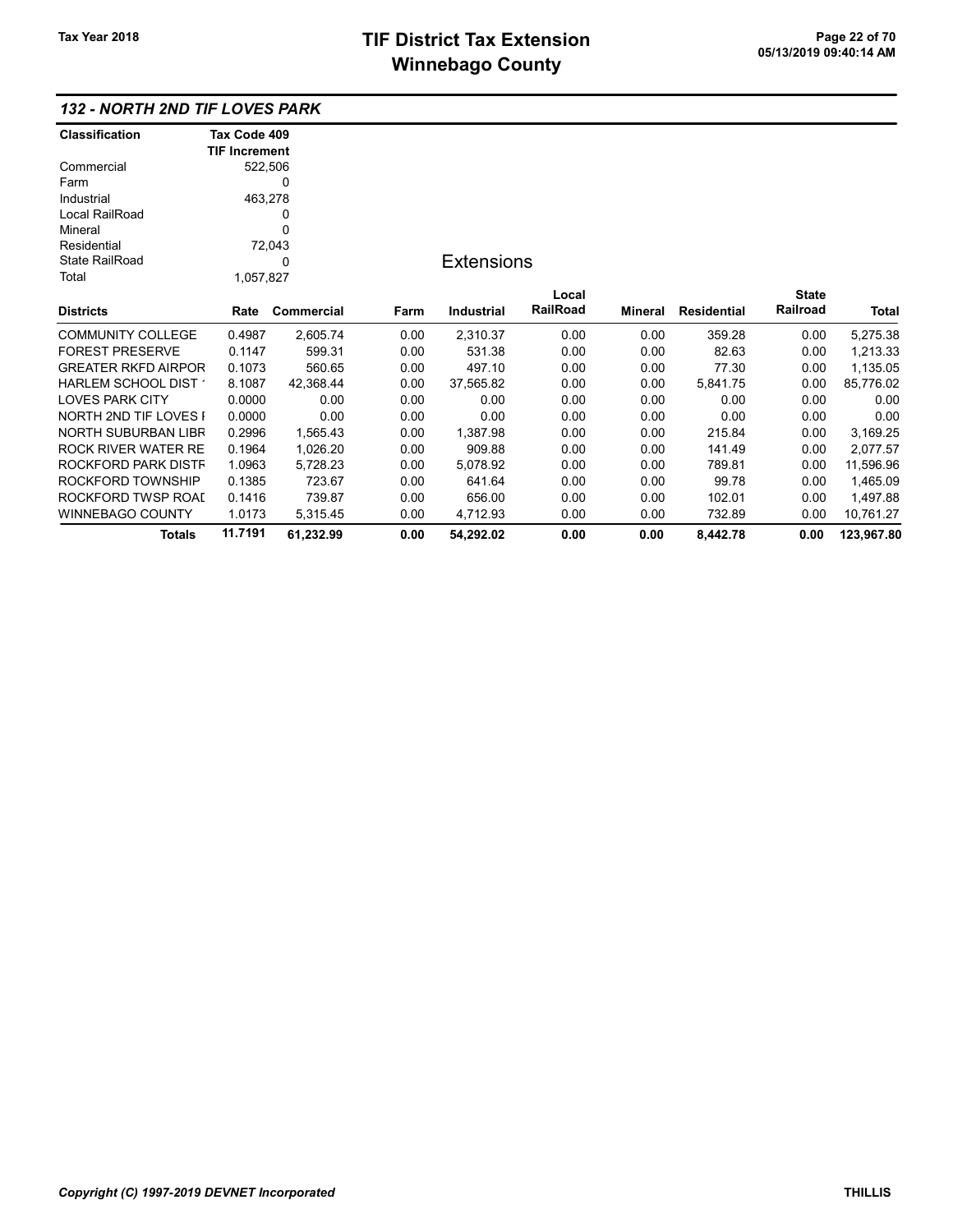### 133 - GLOBAL TRADE TIF #2

| <b>Classification</b>      | Tax Code 410         |            |          |                   |          |                |             |              |            |
|----------------------------|----------------------|------------|----------|-------------------|----------|----------------|-------------|--------------|------------|
|                            | <b>TIF Increment</b> |            |          |                   |          |                |             |              |            |
| Commercial                 | 1,473,445            |            |          |                   |          |                |             |              |            |
| Farm                       |                      | 40,657     |          |                   |          |                |             |              |            |
| Industrial                 | 209,633              |            |          |                   |          |                |             |              |            |
| Local RailRoad             | 0                    |            |          |                   |          |                |             |              |            |
| Mineral                    |                      | 0          |          |                   |          |                |             |              |            |
| Residential                |                      | 15,872     |          |                   |          |                |             |              |            |
| <b>State RailRoad</b>      | 0                    |            |          | <b>Extensions</b> |          |                |             |              |            |
| Total                      | 1,739,607            |            |          |                   |          |                |             |              |            |
|                            |                      |            |          |                   | Local    |                |             | <b>State</b> |            |
| <b>Districts</b>           | Rate                 | Commercial | Farm     | Industrial        | RailRoad | <b>Mineral</b> | Residential | Railroad     | Total      |
| <b>COMMUNITY COLLEGE</b>   | 0.4987               | 7,348.07   | 202.76   | 1,045.44          | 0.00     | 0.00           | 79.15       | 0.00         | 8,675.42   |
| <b>FOREST PRESERVE</b>     | 0.1147               | 1,690.04   | 46.63    | 240.45            | 0.00     | 0.00           | 18.21       | 0.00         | 1,995.33   |
| <b>GLOBAL TRADE TIF #2</b> | 0.0000               | 0.00       | 0.00     | 0.00              | 0.00     | 0.00           | 0.00        | 0.00         | 0.00       |
| <b>GREATER RKFD AIRPOR</b> | 0.1073               | 1,581.01   | 43.62    | 224.94            | 0.00     | 0.00           | 17.03       | 0.00         | 1,866.60   |
| <b>ROCK RIVER WATER RE</b> | 0.1964               | 2,893.85   | 79.85    | 411.72            | 0.00     | 0.00           | 31.17       | 0.00         | 3,416.59   |
| ROCKFORD CITY              | 3.1194               | 45,962.64  | 1,268.25 | 6,539.29          | 0.00     | 0.00           | 495.11      | 0.00         | 54,265.30  |
| ROCKFORD CITY LIBRAI       | 0.4890               | 7,205.15   | 198.81   | 1,025.11          | 0.00     | 0.00           | 77.61       | 0.00         | 8,506.68   |
| ROCKFORD PARK DISTF        | 1.0963               | 16,153.38  | 445.72   | 2,298.21          | 0.00     | 0.00           | 174.00      | 0.00         | 19,071.31  |
| ROCKFORD SCHOOL DIS        | 7.3508               | 108,310.00 | 2,988.61 | 15,409.70         | 0.00     | 0.00           | 1,166.72    | 0.00         | 127,875.03 |
| ROCKFORD TOWNSHIP          | 0.1385               | 2,040.72   | 56.31    | 290.34            | 0.00     | 0.00           | 21.98       | 0.00         | 2,409.36   |
| ROCKFORD TWSP ROAL         | 0.1416               | 2,086.40   | 57.57    | 296.84            | 0.00     | 0.00           | 22.47       | 0.00         | 2,463.28   |
| <b>WINNEBAGO COUNTY</b>    | 1.0173               | 14,989.36  | 413.60   | 2,132.60          | 0.00     | 0.00           | 161.47      | 0.00         | 17,697.02  |
| Totals                     | 14.2700              | 210,260.62 | 5,801.73 | 29,914.64         | 0.00     | 0.00           | 2,264.92    | 0.00         | 248,241.92 |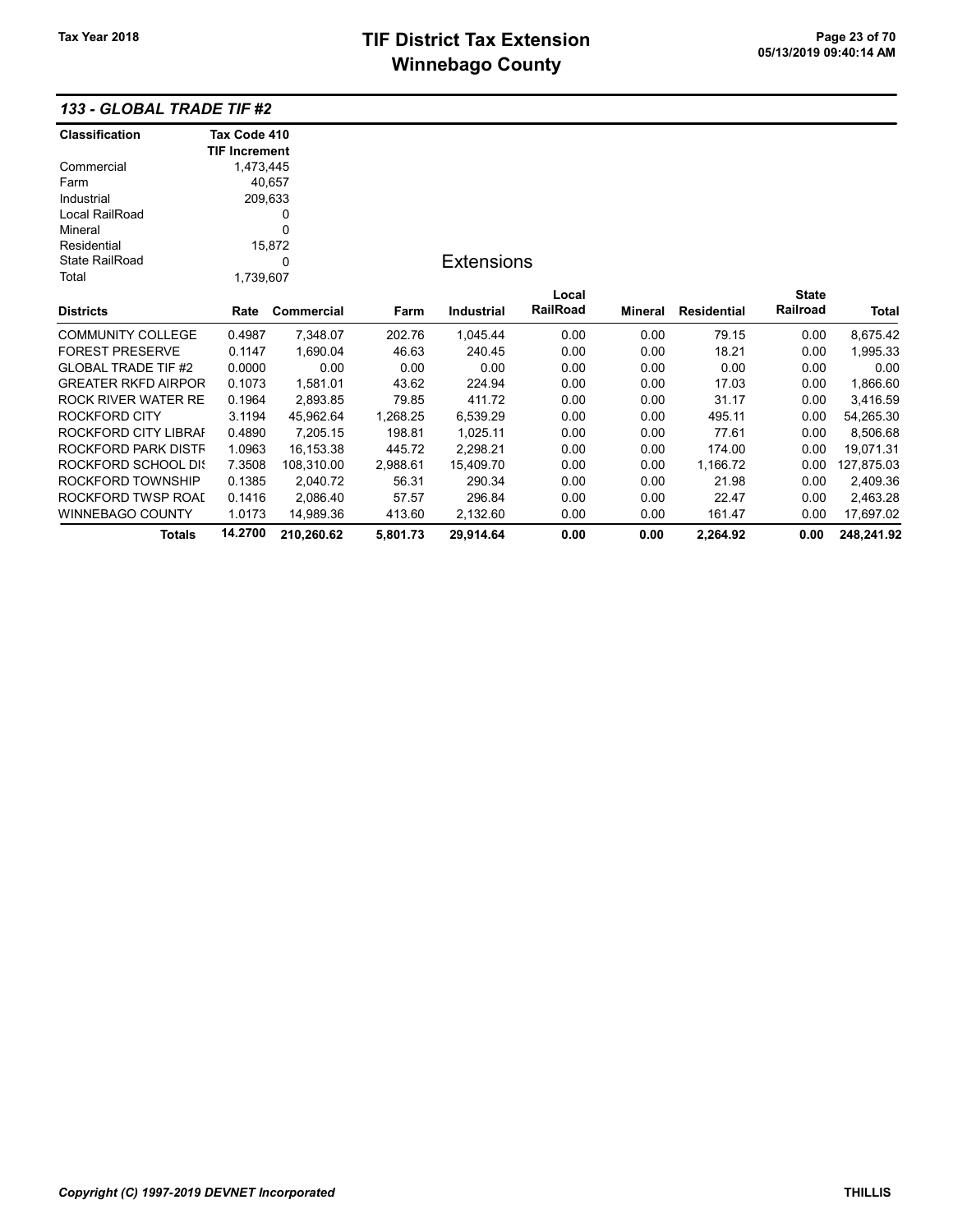### 133 - GLOBAL TRADE TIF #2

| <b>Classification</b>      | Tax Code 411         |             |      |                   |          |         |                    |              |              |
|----------------------------|----------------------|-------------|------|-------------------|----------|---------|--------------------|--------------|--------------|
|                            | <b>TIF Increment</b> |             |      |                   |          |         |                    |              |              |
| Commercial                 |                      | 0           |      |                   |          |         |                    |              |              |
| Farm                       |                      | 0           |      |                   |          |         |                    |              |              |
| Industrial                 |                      | 0           |      |                   |          |         |                    |              |              |
| Local RailRoad             |                      | 0           |      |                   |          |         |                    |              |              |
| Mineral                    |                      | 0           |      |                   |          |         |                    |              |              |
| Residential                |                      | 0           |      |                   |          |         |                    |              |              |
| <b>State RailRoad</b>      |                      | 0           |      | <b>Extensions</b> |          |         |                    |              |              |
| Total                      |                      | $\mathbf 0$ |      |                   |          |         |                    |              |              |
|                            |                      |             |      |                   | Local    |         |                    | <b>State</b> |              |
| <b>Districts</b>           | Rate                 | Commercial  | Farm | <b>Industrial</b> | RailRoad | Mineral | <b>Residential</b> | Railroad     | <b>Total</b> |
| <b>COMMUNITY COLLEGE</b>   | 0.4987               | 0.00        | 0.00 | 0.00              | 0.00     | 0.00    | 0.00               | 0.00         | 0.00         |
| <b>FOREST PRESERVE</b>     | 0.1147               | 0.00        | 0.00 | 0.00              | 0.00     | 0.00    | 0.00               | 0.00         | 0.00         |
| <b>GLOBAL TRADE TIF #2</b> | 0.0000               | 0.00        | 0.00 | 0.00              | 0.00     | 0.00    | 0.00               | 0.00         | 0.00         |
| <b>GREATER RKFD AIRPOR</b> | 0.1073               | 0.00        | 0.00 | 0.00              | 0.00     | 0.00    | 0.00               | 0.00         | 0.00         |
| ROCKFORD CITY              | 3.1194               | 0.00        | 0.00 | 0.00              | 0.00     | 0.00    | 0.00               | 0.00         | 0.00         |
| ROCKFORD CITY LIBRAI       | 0.4890               | 0.00        | 0.00 | 0.00              | 0.00     | 0.00    | 0.00               | 0.00         | 0.00         |
| ROCKFORD PARK DISTF        | 1.0963               | 0.00        | 0.00 | 0.00              | 0.00     | 0.00    | 0.00               | 0.00         | 0.00         |
| <b>ROCKFORD SCHOOL DIS</b> | 7.3508               | 0.00        | 0.00 | 0.00              | 0.00     | 0.00    | 0.00               | 0.00         | 0.00         |
| ROCKFORD TOWNSHIP          | 0.1385               | 0.00        | 0.00 | 0.00              | 0.00     | 0.00    | 0.00               | 0.00         | 0.00         |
| ROCKFORD TWSP ROAI         | 0.1416               | 0.00        | 0.00 | 0.00              | 0.00     | 0.00    | 0.00               | 0.00         | 0.00         |
| <b>WINNEBAGO COUNTY</b>    | 1.0173               | 0.00        | 0.00 | 0.00              | 0.00     | 0.00    | 0.00               | 0.00         | 0.00         |
| Totals                     | 14.0736              | 0.00        | 0.00 | 0.00              | 0.00     | 0.00    | 0.00               | 0.00         | 0.00         |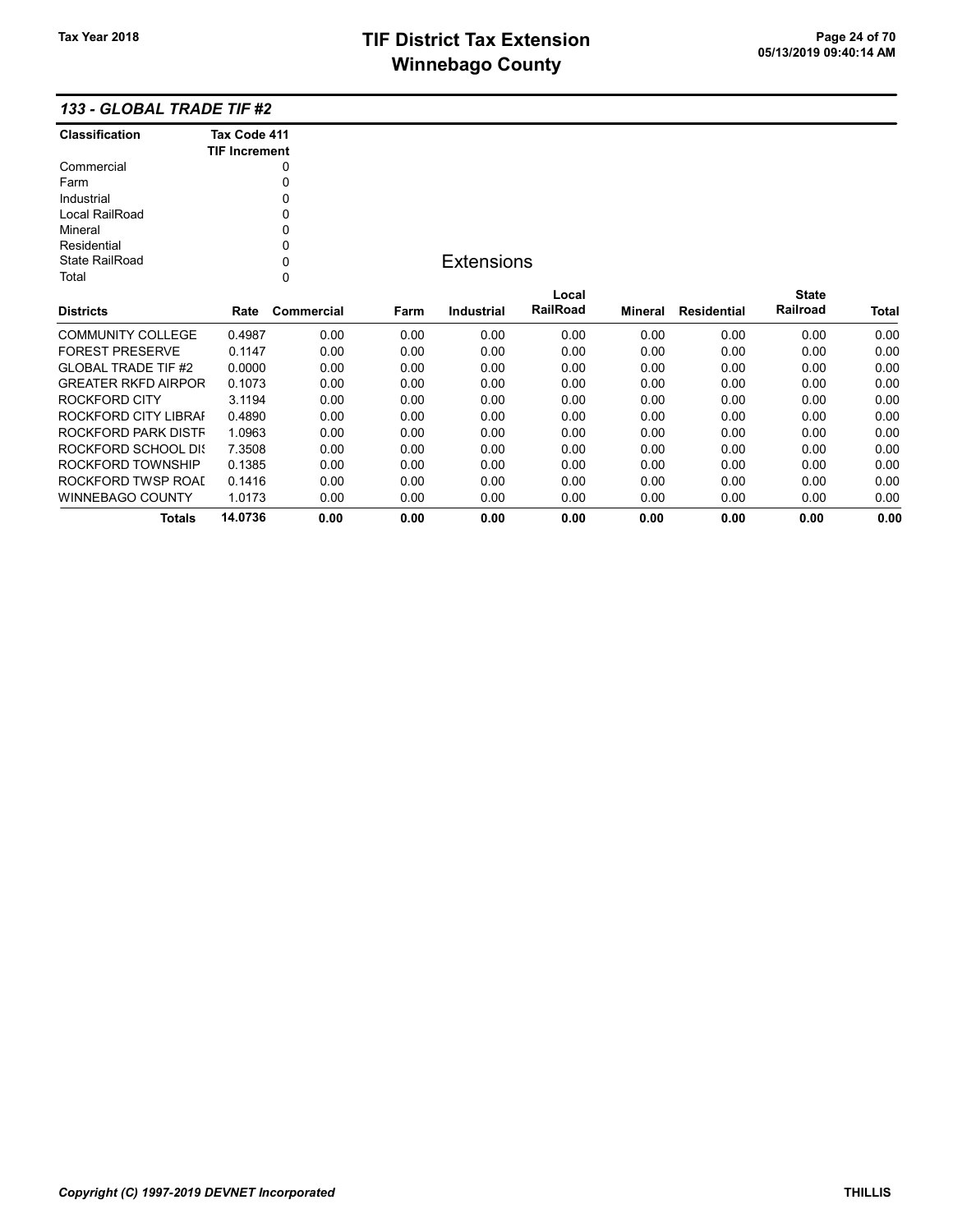### 134 - ASSISTED LIVING/ RIVER HOUSI

| <b>Classification</b> | Tax Code 412<br><b>TIF Increment</b> |
|-----------------------|--------------------------------------|
| Commercial            | Ω                                    |
| Farm                  |                                      |
| Industrial            | ŋ                                    |
| Local RailRoad        | ŋ                                    |
| Mineral               | 0                                    |
| Residential           | ŋ                                    |
| State RailRoad        | ŋ                                    |
| Total                 |                                      |

## **Extensions**

| <b>Districts</b>           | Rate    | Commercial | Farm | Industrial | Local<br><b>RailRoad</b> | Mineral | Residential | <b>State</b><br>Railroad | <b>Total</b> |
|----------------------------|---------|------------|------|------------|--------------------------|---------|-------------|--------------------------|--------------|
|                            |         |            |      |            |                          |         |             |                          |              |
| ASSISTED LIVING/ RIVEL     | 0.0000  | 0.00       | 0.00 | 0.00       | 0.00                     | 0.00    | 0.00        | 0.00                     | 0.00         |
| <b>COMMUNITY COLLEGE</b>   | 0.4987  | 0.00       | 0.00 | 0.00       | 0.00                     | 0.00    | 0.00        | 0.00                     | 0.00         |
| <b>FOREST PRESERVE</b>     | 0.1147  | 0.00       | 0.00 | 0.00       | 0.00                     | 0.00    | 0.00        | 0.00                     | 0.00         |
| <b>GREATER RKFD AIRPOR</b> | 0.1073  | 0.00       | 0.00 | 0.00       | 0.00                     | 0.00    | 0.00        | 0.00                     | 0.00         |
| ROCK RIVER WATER RE        | 0.1964  | 0.00       | 0.00 | 0.00       | 0.00                     | 0.00    | 0.00        | 0.00                     | 0.00         |
| ROCKFORD CITY              | 3.1194  | 0.00       | 0.00 | 0.00       | 0.00                     | 0.00    | 0.00        | 0.00                     | 0.00         |
| ROCKFORD CITY LIBRAL       | 0.4890  | 0.00       | 0.00 | 0.00       | 0.00                     | 0.00    | 0.00        | 0.00                     | 0.00         |
| ROCKFORD PARK DISTF        | 1.0963  | 0.00       | 0.00 | 0.00       | 0.00                     | 0.00    | 0.00        | 0.00                     | 0.00         |
| ROCKFORD SCHOOL DIS        | 7.3508  | 0.00       | 0.00 | 0.00       | 0.00                     | 0.00    | 0.00        | 0.00                     | 0.00         |
| ROCKFORD TOWNSHIP          | 0.1385  | 0.00       | 0.00 | 0.00       | 0.00                     | 0.00    | 0.00        | 0.00                     | 0.00         |
| ROCKFORD TWSP ROAL         | 0.1416  | 0.00       | 0.00 | 0.00       | 0.00                     | 0.00    | 0.00        | 0.00                     | 0.00         |
| WINNEBAGO COUNTY           | 1.0173  | 0.00       | 0.00 | 0.00       | 0.00                     | 0.00    | 0.00        | 0.00                     | 0.00         |
| Totals                     | 14.2700 | 0.00       | 0.00 | 0.00       | 0.00                     | 0.00    | 0.00        | 0.00                     | 0.00         |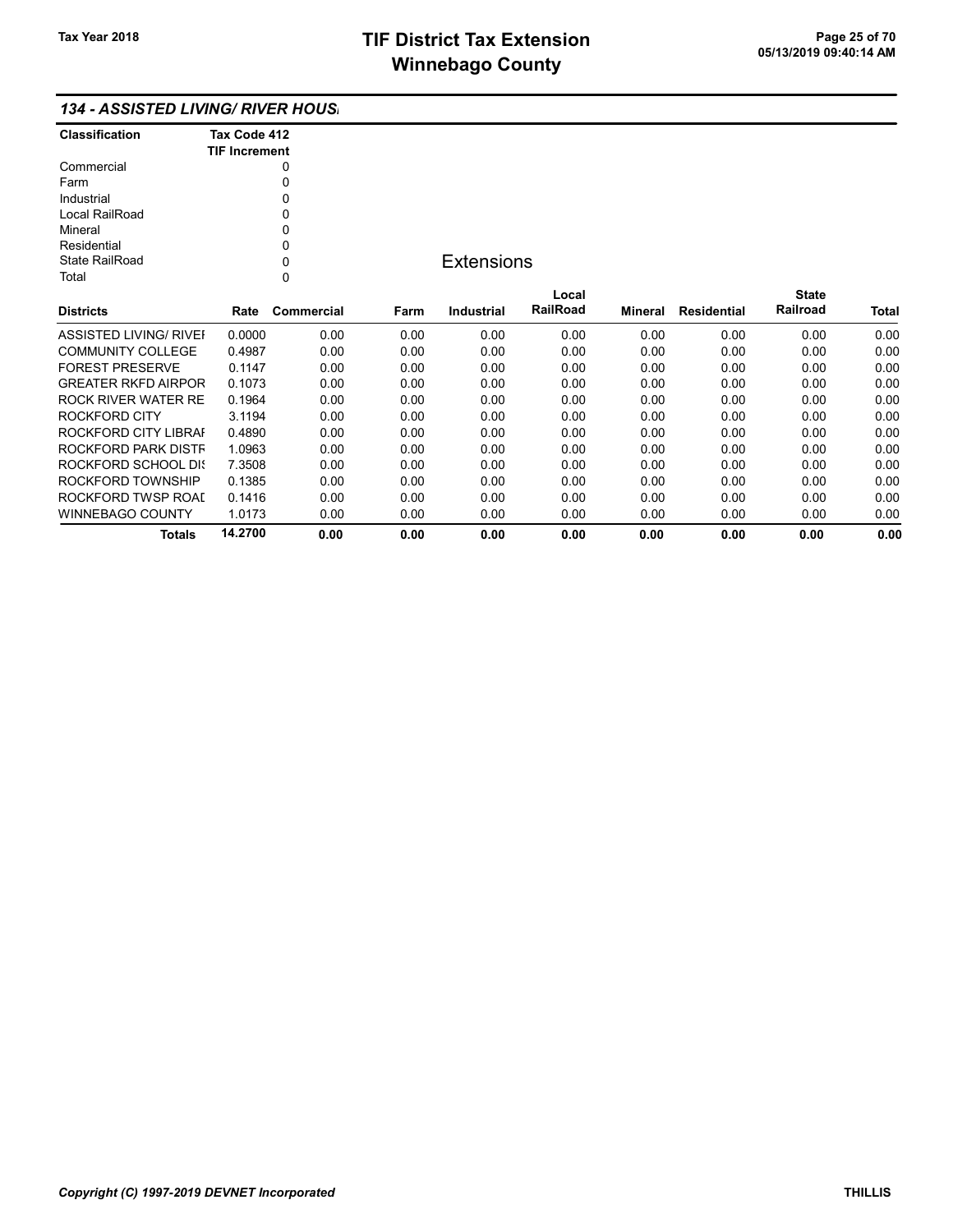| <b>Classification</b>                       | Tax Code 413         |            |                   |            |          |                |                    |              |              |
|---------------------------------------------|----------------------|------------|-------------------|------------|----------|----------------|--------------------|--------------|--------------|
|                                             | <b>TIF Increment</b> |            |                   |            |          |                |                    |              |              |
| Commercial                                  | 177,339              |            |                   |            |          |                |                    |              |              |
| Farm                                        |                      | 0          |                   |            |          |                |                    |              |              |
| Industrial                                  |                      | 0          |                   |            |          |                |                    |              |              |
| Local RailRoad                              | 0                    |            |                   |            |          |                |                    |              |              |
| Mineral                                     |                      | $\Omega$   |                   |            |          |                |                    |              |              |
| Residential                                 |                      | 6,307      |                   |            |          |                |                    |              |              |
| State RailRoad<br>0                         |                      |            | <b>Extensions</b> |            |          |                |                    |              |              |
| Total                                       | 183,646              |            |                   |            |          |                |                    |              |              |
|                                             |                      |            |                   |            | Local    |                |                    | <b>State</b> |              |
| Districts                                   | Rate                 | Commercial | Farm              | Industrial | RailRoad | <b>Mineral</b> | <b>Residential</b> | Railroad     | <b>Total</b> |
| COMMUNITY COLLEGE                           | 0.4987               | 884.39     | 0.00              | 0.00       | 0.00     | 0.00           | 31.45              | 0.00         | 915.84       |
| <b>FOREST PRESERVE</b>                      | 0.1147               | 203.41     | 0.00              | 0.00       | 0.00     | 0.00           | 7.23               | 0.00         | 210.64       |
| GREATER RKFD AIRPOR                         | 0.1073               | 190.28     | 0.00              | 0.00       | 0.00     | 0.00           | 6.77               | 0.00         | 197.05       |
| <code>HARLEM</code> SCHOOL DIST $^{\prime}$ | 8.1087               | 14,379.89  | 0.00              | 0.00       | 0.00     | 0.00           | 511.42             | 0.00         | 14,891.30    |
| HARLEM TOWNSHIP                             | 0.1110               | 196.85     | 0.00              | 0.00       | 0.00     | 0.00           | 7.00               | 0.00         | 203.85       |
| HARLEM TWSP ROAD                            | 0.0475               | 84.24      | 0.00              | 0.00       | 0.00     | 0.00           | 3.00               | 0.00         | 87.23        |
| HARLEM-ROSCOE FIRE                          | 0.7584               | 1,344.94   | 0.00              | 0.00       | 0.00     | 0.00           | 47.83              | 0.00         | 1,392.77     |
| MACHESNEY PARK VILL                         | 0.0000               | 0.00       | 0.00              | 0.00       | 0.00     | 0.00           | 0.00               | 0.00         | 0.00         |
| <b>NORTH 2ND TIF MACHES</b>                 | 0.0000               | 0.00       | 0.00              | 0.00       | 0.00     | 0.00           | 0.00               | 0.00         | 0.00         |
| NORTH SUBURBAN LIBR                         | 0.2996               | 531.31     | 0.00              | 0.00       | 0.00     | 0.00           | 18.90              | 0.00         | 550.20       |
| WINNEBAGO COUNTY                            | 1.0173               | 1,804.07   | 0.00              | 0.00       | 0.00     | 0.00           | 64.16              | 0.00         | 1,868.23     |
| <b>Totals</b>                               | 11.0632              | 19,619.38  | 0.00              | 0.00       | 0.00     | 0.00           | 697.76             | 0.00         | 20,317.11    |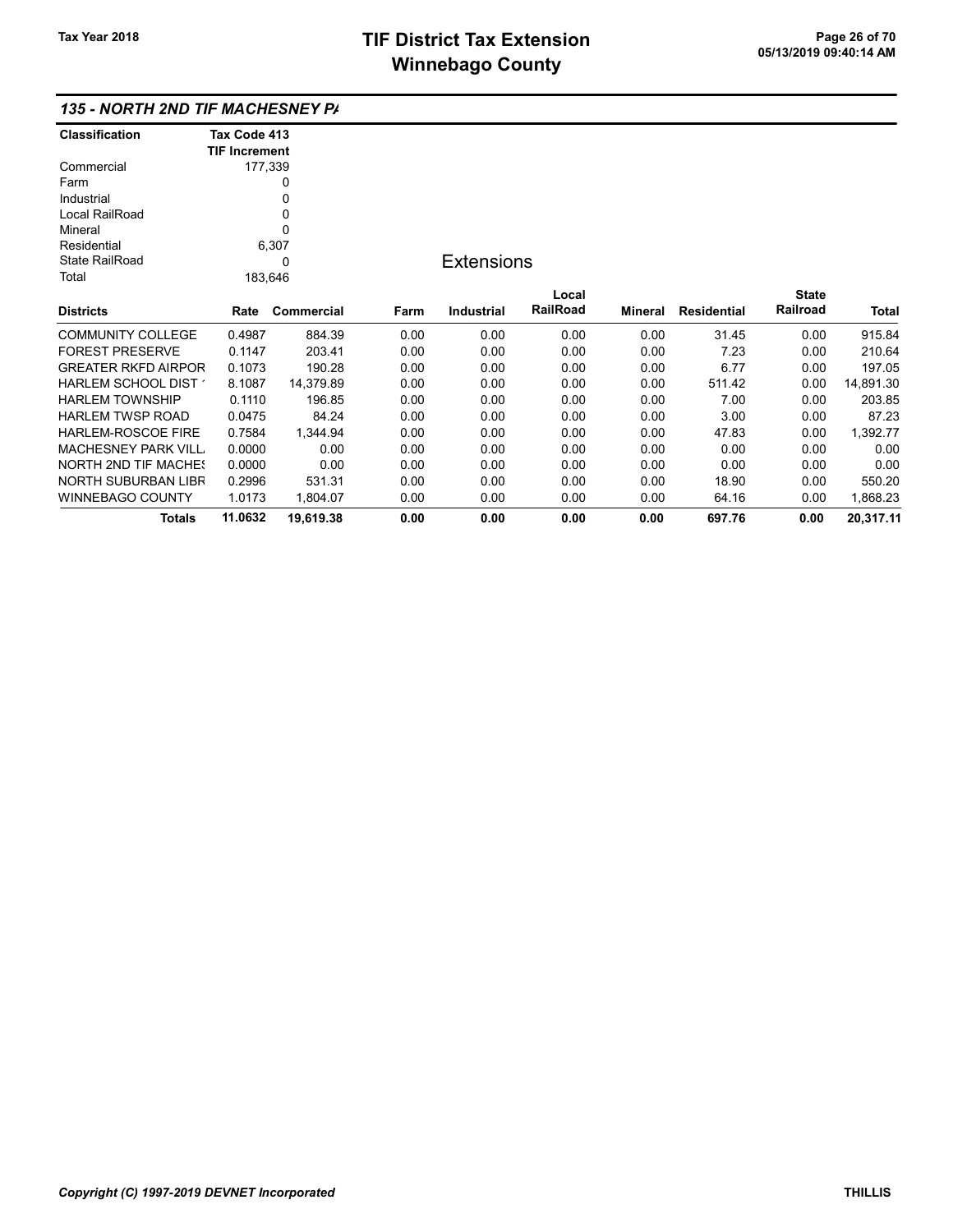| <b>Classification</b>       | Tax Code 414         |            |                   |                   |          |                |                    |              |          |
|-----------------------------|----------------------|------------|-------------------|-------------------|----------|----------------|--------------------|--------------|----------|
|                             | <b>TIF Increment</b> |            |                   |                   |          |                |                    |              |          |
| Commercial                  |                      | 47,105     |                   |                   |          |                |                    |              |          |
| Farm                        |                      | 0          |                   |                   |          |                |                    |              |          |
| Industrial                  |                      | 0          |                   |                   |          |                |                    |              |          |
| Local RailRoad              |                      | 0          |                   |                   |          |                |                    |              |          |
| Mineral                     |                      | 0          |                   |                   |          |                |                    |              |          |
| Residential                 |                      | 20,533     |                   |                   |          |                |                    |              |          |
| State RailRoad<br>0         |                      |            | <b>Extensions</b> |                   |          |                |                    |              |          |
| Total                       |                      | 67,638     |                   |                   |          |                |                    |              |          |
|                             |                      |            |                   |                   | Local    |                |                    | <b>State</b> |          |
| <b>Districts</b>            | Rate                 | Commercial | Farm              | <b>Industrial</b> | RailRoad | <b>Mineral</b> | <b>Residential</b> | Railroad     | Total    |
| <b>COMMUNITY COLLEGE</b>    | 0.4987               | 234.91     | 0.00              | 0.00              | 0.00     | 0.00           | 102.40             | 0.00         | 337.31   |
| <b>FOREST PRESERVE</b>      | 0.1147               | 54.03      | 0.00              | 0.00              | 0.00     | 0.00           | 23.55              | 0.00         | 77.58    |
| <b>GREATER RKFD AIRPOR</b>  | 0.1073               | 50.54      | 0.00              | 0.00              | 0.00     | 0.00           | 22.03              | 0.00         | 72.58    |
| HARLEM SCHOOL DIST          | 8.1087               | 3,819.60   | 0.00              | 0.00              | 0.00     | 0.00           | 1,664.96           | 0.00         | 5,484.56 |
| <b>HARLEM TOWNSHIP</b>      | 0.1110               | 52.29      | 0.00              | 0.00              | 0.00     | 0.00           | 22.79              | 0.00         | 75.08    |
| <b>HARLEM TWSP ROAD</b>     | 0.0475               | 22.37      | 0.00              | 0.00              | 0.00     | 0.00           | 9.75               | 0.00         | 32.13    |
| HARLEM-ROSCOE FIRE          | 0.7584               | 357.24     | 0.00              | 0.00              | 0.00     | 0.00           | 155.72             | 0.00         | 512.97   |
| <b>MACHESNEY PARK VILL</b>  | 0.0000               | 0.00       | 0.00              | 0.00              | 0.00     | 0.00           | 0.00               | 0.00         | 0.00     |
| <b>NORTH 2ND TIF MACHES</b> | 0.0000               | 0.00       | 0.00              | 0.00              | 0.00     | 0.00           | 0.00               | 0.00         | 0.00     |
| NORTH SUBURBAN LIBR         | 0.2996               | 141.13     | 0.00              | 0.00              | 0.00     | 0.00           | 61.52              | 0.00         | 202.64   |
| <b>ROCK RIVER WATER RE</b>  | 0.1964               | 92.51      | 0.00              | 0.00              | 0.00     | 0.00           | 40.33              | 0.00         | 132.84   |
| WINNEBAGO COUNTY            | 1.0173               | 479.20     | 0.00              | 0.00              | 0.00     | 0.00           | 208.88             | 0.00         | 688.08   |
| <b>Totals</b>               | 11.2596              | 5,303.82   | 0.00              | 0.00              | 0.00     | 0.00           | 2,311.93           | 0.00         | 7,615.77 |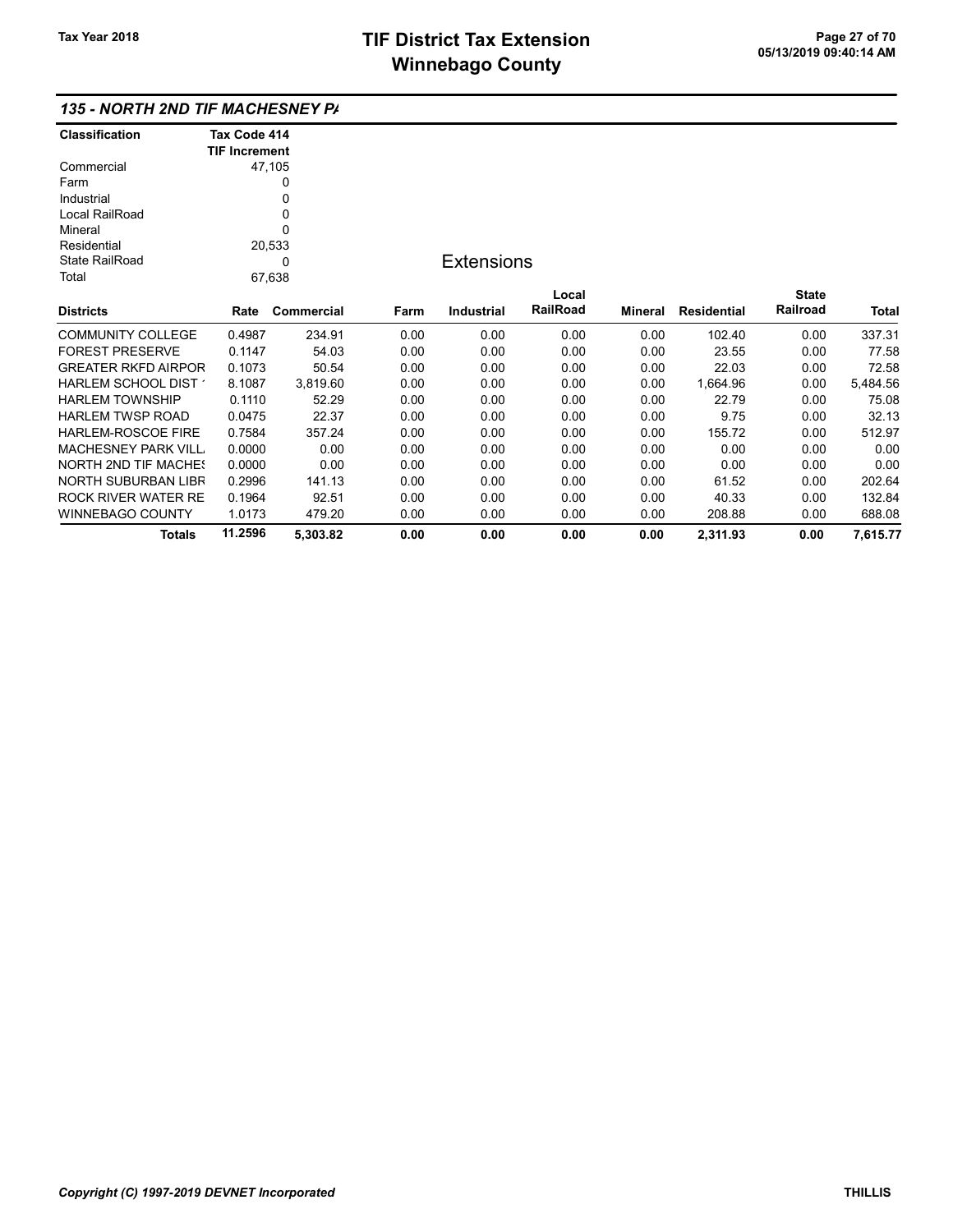## 135 - NORTH 2ND TIF MACHESNEY PA

| <b>Classification</b>       | Tax Code 416         |            |      |                   |          |                |                    |                 |              |
|-----------------------------|----------------------|------------|------|-------------------|----------|----------------|--------------------|-----------------|--------------|
|                             | <b>TIF Increment</b> |            |      |                   |          |                |                    |                 |              |
| Commercial                  | 3,042,244            |            |      |                   |          |                |                    |                 |              |
| Farm                        |                      | 0          |      |                   |          |                |                    |                 |              |
| Industrial                  |                      | 0          |      |                   |          |                |                    |                 |              |
| Local RailRoad              |                      | 0          |      |                   |          |                |                    |                 |              |
| Mineral                     |                      | 0          |      |                   |          |                |                    |                 |              |
| Residential                 | 246,204              |            |      |                   |          |                |                    |                 |              |
| <b>State RailRoad</b>       |                      | 0          |      | <b>Extensions</b> |          |                |                    |                 |              |
| Total                       | 3,288,448            |            |      |                   |          |                |                    |                 |              |
|                             |                      |            |      |                   | Local    |                |                    | <b>State</b>    |              |
| <b>Districts</b>            | Rate                 | Commercial | Farm | <b>Industrial</b> | RailRoad | <b>Mineral</b> | <b>Residential</b> | <b>Railroad</b> | <b>Total</b> |
| <b>COMMUNITY COLLEGE</b>    | 0.4987               | 15,171.67  | 0.00 | 0.00              | 0.00     | 0.00           | 1,227.82           | 0.00            | 16,399.49    |
| <b>FOREST PRESERVE</b>      | 0.1147               | 3,489.45   | 0.00 | 0.00              | 0.00     | 0.00           | 282.40             | 0.00            | 3,771.85     |
| <b>GREATER RKFD AIRPOR</b>  | 0.1073               | 3,264.33   | 0.00 | 0.00              | 0.00     | 0.00           | 264.18             | 0.00            | 3,528.50     |
| HARLEM SCHOOL DIST          | 8.1087               | 246,686.44 | 0.00 | 0.00              | 0.00     | 0.00           | 19,963.94          | 0.00            | 266,650.38   |
| <b>HARLEM TOWNSHIP</b>      | 0.1110               | 3,376.89   | 0.00 | 0.00              | 0.00     | 0.00           | 273.29             | 0.00            | 3,650.18     |
| <b>HARLEM TWSP ROAD</b>     | 0.0475               | 1,445.07   | 0.00 | 0.00              | 0.00     | 0.00           | 116.95             | 0.00            | 1,562.01     |
| <b>MACHESNEY PARK VILL</b>  | 0.0000               | 0.00       | 0.00 | 0.00              | 0.00     | 0.00           | 0.00               | 0.00            | 0.00         |
| <b>NORTH 2ND TIF MACHES</b> | 0.0000               | 0.00       | 0.00 | 0.00              | 0.00     | 0.00           | 0.00               | 0.00            | 0.00         |
| <b>NORTH PARK FIRE</b>      | 0.4553               | 13,851.34  | 0.00 | 0.00              | 0.00     | 0.00           | 1,120.97           | 0.00            | 14,972.30    |
| <b>NORTH SUBURBAN LIBR</b>  | 0.2996               | 9,114.56   | 0.00 | 0.00              | 0.00     | 0.00           | 737.63             | 0.00            | 9,852.19     |
| <b>ROCK RIVER WATER RE</b>  | 0.1964               | 5,974.97   | 0.00 | 0.00              | 0.00     | 0.00           | 483.54             | 0.00            | 6,458.51     |
| <b>WINNEBAGO COUNTY</b>     | 1.0173               | 30,948.75  | 0.00 | 0.00              | 0.00     | 0.00           | 2,504.63           | 0.00            | 33,453.38    |
| Totals                      | 10.9565              | 333,323.47 | 0.00 | 0.00              | 0.00     | 0.00           | 26,975.35          | 0.00            | 360,298.79   |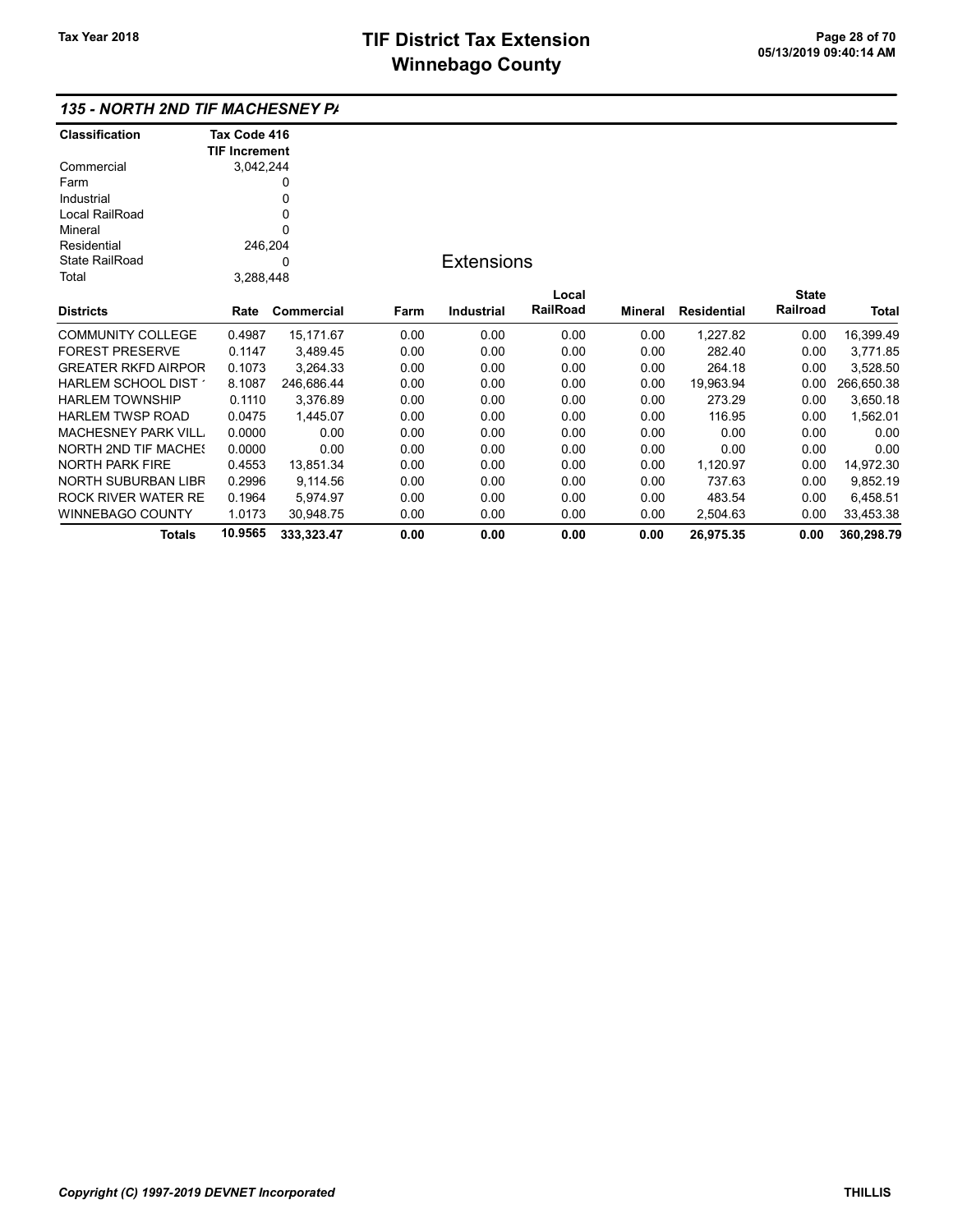|  |  | 137 - MAIN & WHITMAN TIF |  |
|--|--|--------------------------|--|
|--|--|--------------------------|--|

| <b>Classification</b>         | Tax Code 417         |            |      |                   |          |         |                    |              |              |
|-------------------------------|----------------------|------------|------|-------------------|----------|---------|--------------------|--------------|--------------|
|                               | <b>TIF Increment</b> |            |      |                   |          |         |                    |              |              |
| Commercial                    | 878,251              |            |      |                   |          |         |                    |              |              |
| Farm                          |                      | 0          |      |                   |          |         |                    |              |              |
| Industrial                    |                      | 0          |      |                   |          |         |                    |              |              |
| Local RailRoad                |                      | $\Omega$   |      |                   |          |         |                    |              |              |
| Mineral                       |                      | 0          |      |                   |          |         |                    |              |              |
| Residential                   |                      | 0          |      |                   |          |         |                    |              |              |
| <b>State RailRoad</b>         |                      | 0          |      | <b>Extensions</b> |          |         |                    |              |              |
| Total                         | 878,251              |            |      |                   |          |         |                    |              |              |
|                               |                      |            |      |                   | Local    |         |                    | <b>State</b> |              |
| <b>Districts</b>              | Rate                 | Commercial | Farm | <b>Industrial</b> | RailRoad | Mineral | <b>Residential</b> | Railroad     | <b>Total</b> |
| <b>COMMUNITY COLLEGE</b>      | 0.4987               | 4,379.84   | 0.00 | 0.00              | 0.00     | 0.00    | 0.00               | 0.00         | 4,379.84     |
| <b>FOREST PRESERVE</b>        | 0.1147               | 1,007.35   | 0.00 | 0.00              | 0.00     | 0.00    | 0.00               | 0.00         | 1,007.35     |
| <b>GREATER RKFD AIRPOR</b>    | 0.1073               | 942.36     | 0.00 | 0.00              | 0.00     | 0.00    | 0.00               | 0.00         | 942.36       |
| <b>MAIN &amp; WHITMAN TIF</b> | 0.0000               | 0.00       | 0.00 | 0.00              | 0.00     | 0.00    | 0.00               | 0.00         | 0.00         |
| ROCK RIVER WATER RE           | 0.1964               | 1,724.88   | 0.00 | 0.00              | 0.00     | 0.00    | 0.00               | 0.00         | 1,724.88     |
| ROCKFORD CITY                 | 3.1194               | 27,396.16  | 0.00 | 0.00              | 0.00     | 0.00    | 0.00               | 0.00         | 27,396.16    |
| ROCKFORD CITY LIBRAI          | 0.4890               | 4,294.65   | 0.00 | 0.00              | 0.00     | 0.00    | 0.00               | 0.00         | 4,294.65     |
| ROCKFORD PARK DISTF           | 1.0963               | 9,628.27   | 0.00 | 0.00              | 0.00     | 0.00    | 0.00               | 0.00         | 9,628.27     |
| ROCKFORD SCHOOL DIS           | 7.3508               | 64,558.47  | 0.00 | 0.00              | 0.00     | 0.00    | 0.00               | 0.00         | 64,558.47    |
| ROCKFORD TOWNSHIP             | 0.1385               | 1,216.38   | 0.00 | 0.00              | 0.00     | 0.00    | 0.00               | 0.00         | 1,216.38     |
| ROCKFORD TWSP ROAI            | 0.1416               | 1,243.60   | 0.00 | 0.00              | 0.00     | 0.00    | 0.00               | 0.00         | 1,243.60     |
| <b>WINNEBAGO COUNTY</b>       | 1.0173               | 8.934.45   | 0.00 | 0.00              | 0.00     | 0.00    | 0.00               | 0.00         | 8,934.45     |
| <b>Totals</b>                 | 14.2700              | 125,326.41 | 0.00 | 0.00              | 0.00     | 0.00    | 0.00               | 0.00         | 125,326.41   |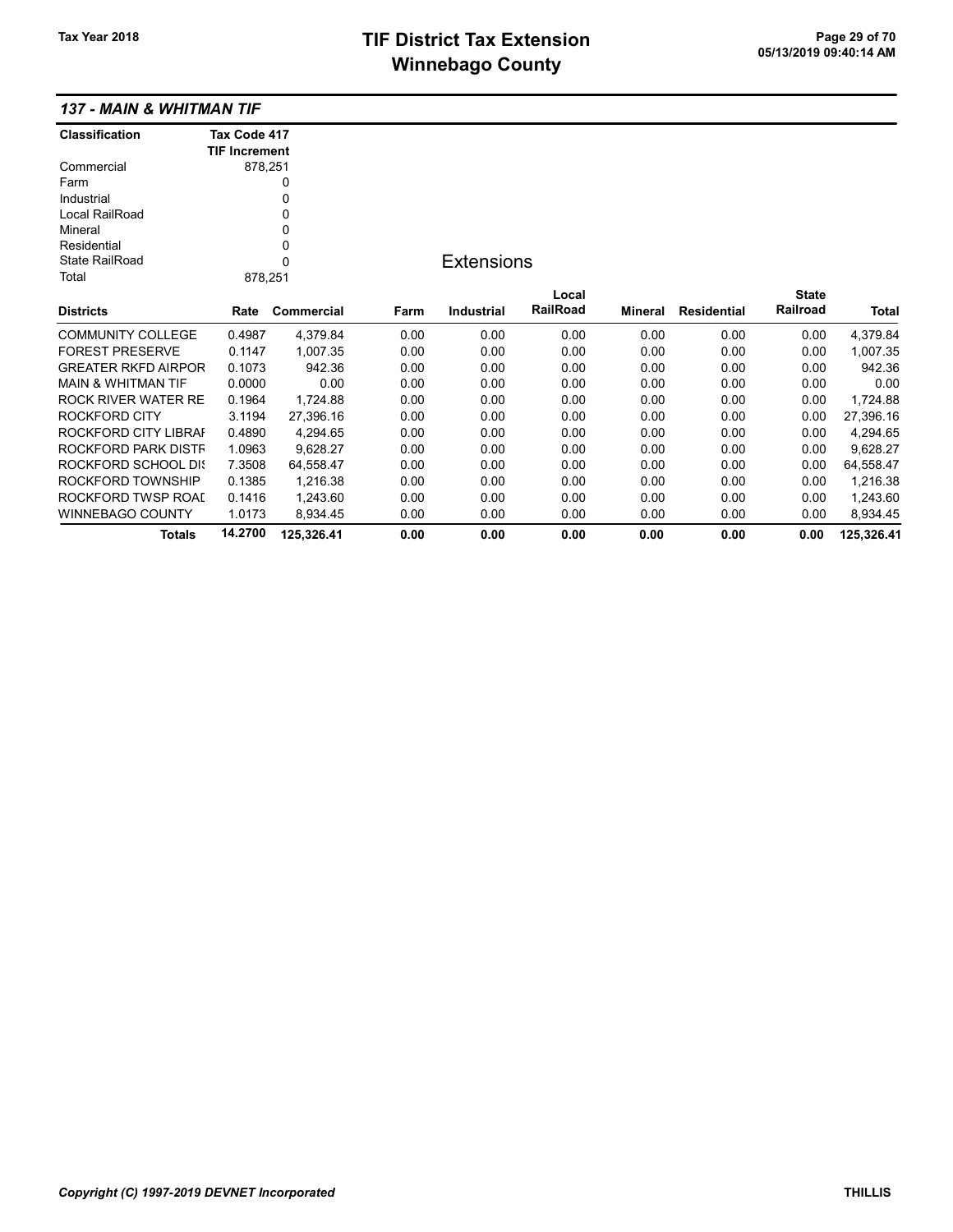# TIF District Tax Extension<br>
M's and an of 20 of 70 of 70 of 70 of 70 of 70 of 713/2019 09:40:14 AM **Winnebago County**

138 - MIDTOWN TIF

| <b>Classification</b>      | Tax Code 418         |            |      |                   |          |         |                    |              |           |
|----------------------------|----------------------|------------|------|-------------------|----------|---------|--------------------|--------------|-----------|
|                            | <b>TIF Increment</b> |            |      |                   |          |         |                    |              |           |
| Commercial                 | 265,469              |            |      |                   |          |         |                    |              |           |
| Farm                       |                      | 0          |      |                   |          |         |                    |              |           |
| Industrial                 |                      | 2,605      |      |                   |          |         |                    |              |           |
| Local RailRoad             |                      | 0          |      |                   |          |         |                    |              |           |
| Mineral                    |                      | 0          |      |                   |          |         |                    |              |           |
| Residential                |                      | 72,038     |      |                   |          |         |                    |              |           |
| <b>State RailRoad</b>      |                      | 0          |      | <b>Extensions</b> |          |         |                    |              |           |
| Total                      | 340,112              |            |      |                   |          |         |                    |              |           |
|                            |                      |            |      |                   | Local    |         |                    | <b>State</b> |           |
| <b>Districts</b>           | Rate                 | Commercial | Farm | <b>Industrial</b> | RailRoad | Mineral | <b>Residential</b> | Railroad     | Total     |
| <b>COMMUNITY COLLEGE</b>   | 0.4987               | 1,323.89   | 0.00 | 12.99             | 0.00     | 0.00    | 359.25             | 0.00         | 1,696.14  |
| <b>FOREST PRESERVE</b>     | 0.1147               | 304.49     | 0.00 | 2.99              | 0.00     | 0.00    | 82.63              | 0.00         | 390.11    |
| <b>GREATER RKFD AIRPOR</b> | 0.1073               | 284.85     | 0.00 | 2.80              | 0.00     | 0.00    | 77.30              | 0.00         | 364.94    |
| <b>MIDTOWN TIF</b>         | 0.0000               | 0.00       | 0.00 | 0.00              | 0.00     | 0.00    | 0.00               | 0.00         | 0.00      |
| <b>ROCK RIVER WATER RE</b> | 0.1964               | 521.38     | 0.00 | 5.12              | 0.00     | 0.00    | 141.48             | 0.00         | 667.98    |
| <b>ROCKFORD CITY</b>       | 3.1194               | 8,281.04   | 0.00 | 81.26             | 0.00     | 0.00    | 2,247.15           | 0.00         | 10,609.45 |
| ROCKFORD CITY LIBRAI       | 0.4890               | 1,298.14   | 0.00 | 12.74             | 0.00     | 0.00    | 352.27             | 0.00         | 1,663.15  |
| ROCKFORD PARK DISTF        | 1.0963               | 2,910.34   | 0.00 | 28.56             | 0.00     | 0.00    | 789.75             | 0.00         | 3,728.65  |
| <b>ROCKFORD SCHOOL DK</b>  | 7.3508               | 19,514.10  | 0.00 | 191.49            | 0.00     | 0.00    | 5,295.37           | 0.00         | 25,000.95 |
| ROCKFORD TOWNSHIP          | 0.1385               | 367.67     | 0.00 | 3.61              | 0.00     | 0.00    | 99.77              | 0.00         | 471.06    |
| ROCKFORD TWSP ROAD         | 0.1416               | 375.90     | 0.00 | 3.69              | 0.00     | 0.00    | 102.01             | 0.00         | 481.60    |
| WINNEBAGO COUNTY           | 1.0173               | 2,700.62   | 0.00 | 26.50             | 0.00     | 0.00    | 732.84             | 0.00         | 3,459.96  |
| <b>Totals</b>              | 14.2700              | 37,882.42  | 0.00 | 371.75            | 0.00     | 0.00    | 10,279.82          | 0.00         | 48,533.99 |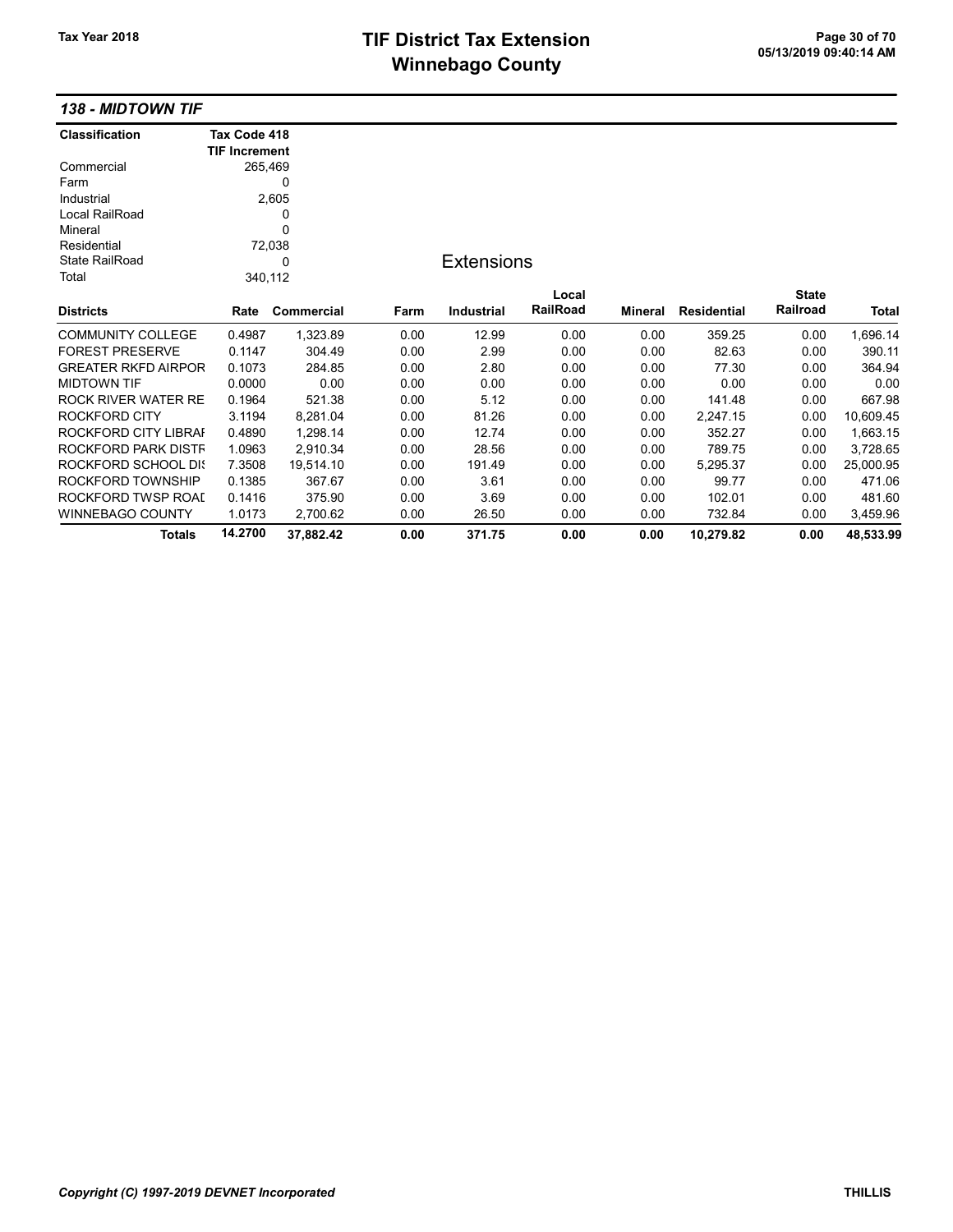### 139 - KISHWAUKEE & HARRISON TIF

| <b>Classification</b> | Tax Code 419<br><b>TIF Increment</b> |
|-----------------------|--------------------------------------|
| Commercial            | 0                                    |
| Farm                  | O                                    |
| Industrial            | ŋ                                    |
| Local RailRoad        | 0                                    |
| Mineral               | ŋ                                    |
| Residential           | ŋ                                    |
| State RailRoad        | ი                                    |
| Total                 |                                      |

## **Extensions**

| <b>Districts</b>           | Rate    | Commercial | Farm | Industrial | Local<br><b>RailRoad</b> | Mineral | Residential | <b>State</b><br>Railroad | <b>Total</b> |
|----------------------------|---------|------------|------|------------|--------------------------|---------|-------------|--------------------------|--------------|
|                            |         |            |      |            |                          |         |             |                          |              |
| COMMUNITY COLLEGE          | 0.4987  | 0.00       | 0.00 | 0.00       | 0.00                     | 0.00    | 0.00        | 0.00                     | 0.00         |
| <b>FOREST PRESERVE</b>     | 0.1147  | 0.00       | 0.00 | 0.00       | 0.00                     | 0.00    | 0.00        | 0.00                     | 0.00         |
| <b>GREATER RKFD AIRPOR</b> | 0.1073  | 0.00       | 0.00 | 0.00       | 0.00                     | 0.00    | 0.00        | 0.00                     | 0.00         |
| KISHWAUKEE & HARRIS        | 0.0000  | 0.00       | 0.00 | 0.00       | 0.00                     | 0.00    | 0.00        | 0.00                     | 0.00         |
| ROCK RIVER WATER RE        | 0.1964  | 0.00       | 0.00 | 0.00       | 0.00                     | 0.00    | 0.00        | 0.00                     | 0.00         |
| ROCKFORD CITY              | 3.1194  | 0.00       | 0.00 | 0.00       | 0.00                     | 0.00    | 0.00        | 0.00                     | 0.00         |
| ROCKFORD CITY LIBRAL       | 0.4890  | 0.00       | 0.00 | 0.00       | 0.00                     | 0.00    | 0.00        | 0.00                     | 0.00         |
| ROCKFORD PARK DISTF        | 1.0963  | 0.00       | 0.00 | 0.00       | 0.00                     | 0.00    | 0.00        | 0.00                     | 0.00         |
| ROCKFORD SCHOOL DIS        | 7.3508  | 0.00       | 0.00 | 0.00       | 0.00                     | 0.00    | 0.00        | 0.00                     | 0.00         |
| ROCKFORD TOWNSHIP          | 0.1385  | 0.00       | 0.00 | 0.00       | 0.00                     | 0.00    | 0.00        | 0.00                     | 0.00         |
| ROCKFORD TWSP ROAL         | 0.1416  | 0.00       | 0.00 | 0.00       | 0.00                     | 0.00    | 0.00        | 0.00                     | 0.00         |
| WINNEBAGO COUNTY           | 1.0173  | 0.00       | 0.00 | 0.00       | 0.00                     | 0.00    | 0.00        | 0.00                     | 0.00         |
| Totals                     | 14.2700 | 0.00       | 0.00 | 0.00       | 0.00                     | 0.00    | 0.00        | 0.00                     | 0.00         |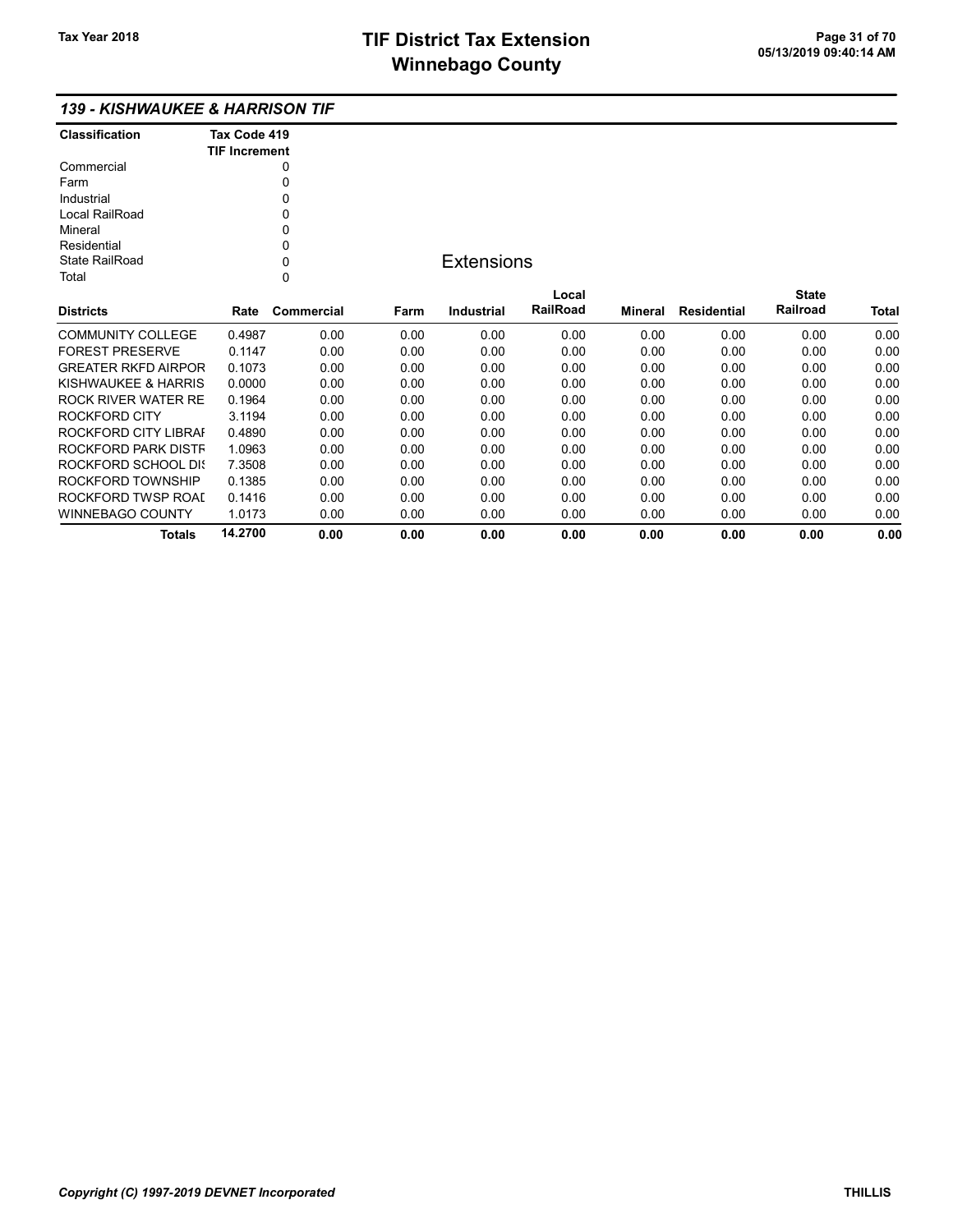#### 140 - FORMER BELOIT CORP TIF

| <b>Classification</b>       | Tax Code 420         |            |      |                   |                 |         |                    |              |            |
|-----------------------------|----------------------|------------|------|-------------------|-----------------|---------|--------------------|--------------|------------|
|                             | <b>TIF Increment</b> |            |      |                   |                 |         |                    |              |            |
| Commercial                  |                      | 1,090      |      |                   |                 |         |                    |              |            |
| Farm                        |                      | 0          |      |                   |                 |         |                    |              |            |
| Industrial                  | 3,074,396            |            |      |                   |                 |         |                    |              |            |
| Local RailRoad              |                      | 0          |      |                   |                 |         |                    |              |            |
| Mineral                     |                      | 0          |      |                   |                 |         |                    |              |            |
| Residential                 |                      | 0          |      |                   |                 |         |                    |              |            |
| <b>State RailRoad</b>       |                      | 0          |      | <b>Extensions</b> |                 |         |                    |              |            |
| Total                       | 3,075,486            |            |      |                   |                 |         |                    |              |            |
|                             |                      |            |      |                   | Local           |         |                    | <b>State</b> |            |
| <b>Districts</b>            | Rate                 | Commercial | Farm | Industrial        | <b>RailRoad</b> | Mineral | <b>Residential</b> | Railroad     | Total      |
| <b>COMMUNITY COLLEGE</b>    | 0.4987               | 5.44       | 0.00 | 15,332.01         | 0.00            | 0.00    | 0.00               | 0.00         | 15,337.45  |
| <b>FOREST PRESERVE</b>      | 0.1147               | 1.25       | 0.00 | 3,526.33          | 0.00            | 0.00    | 0.00               | 0.00         | 3,527.58   |
| <b>FORMER BELOIT CORP</b>   | 0.0000               | 0.00       | 0.00 | 0.00              | 0.00            | 0.00    | 0.00               | 0.00         | 0.00       |
| HONONEGAH HIGH SD #         | 2.7327               | 29.79      | 0.00 | 84,014.02         | 0.00            | 0.00    | 0.00               | 0.00         | 84,043.81  |
| <b>ROCKTON FIRE</b>         | 0.7146               | 7.79       | 0.00 | 21,969.63         | 0.00            | 0.00    | 0.00               | 0.00         | 21,977.42  |
| <b>ROCKTON SCHOOL DIST</b>  | 3.7325               | 40.68      | 0.00 | 114,751.83        | 0.00            | 0.00    | 0.00               | 0.00         | 114,792.51 |
| <b>ROCKTON TOWNSHIP</b>     | 0.1954               | 2.13       | 0.00 | 6,007.37          | 0.00            | 0.00    | 0.00               | 0.00         | 6,009.50   |
| ROCKTON TWSP ROAD           | 0.1548               | 1.69       | 0.00 | 4,759.17          | 0.00            | 0.00    | 0.00               | 0.00         | 4,760.85   |
| <b>ROCKTON VILLAGE</b>      | 0.6546               | 7.14       | 0.00 | 20,125.00         | 0.00            | 0.00    | 0.00               | 0.00         | 20,132.13  |
| <b>TALCOTT FREE LIBRARY</b> | 0.2113               | 2.30       | 0.00 | 6,496.20          | 0.00            | 0.00    | 0.00               | 0.00         | 6,498.50   |
| <b>WINNEBAGO COUNTY</b>     | 1.0173               | 11.09      | 0.00 | 31,275.83         | 0.00            | 0.00    | 0.00               | 0.00         | 31,286.92  |
| <b>Totals</b>               | 10.0266              | 109.30     | 0.00 | 308,257.39        | 0.00            | 0.00    | 0.00               | 0.00         | 308,366.67 |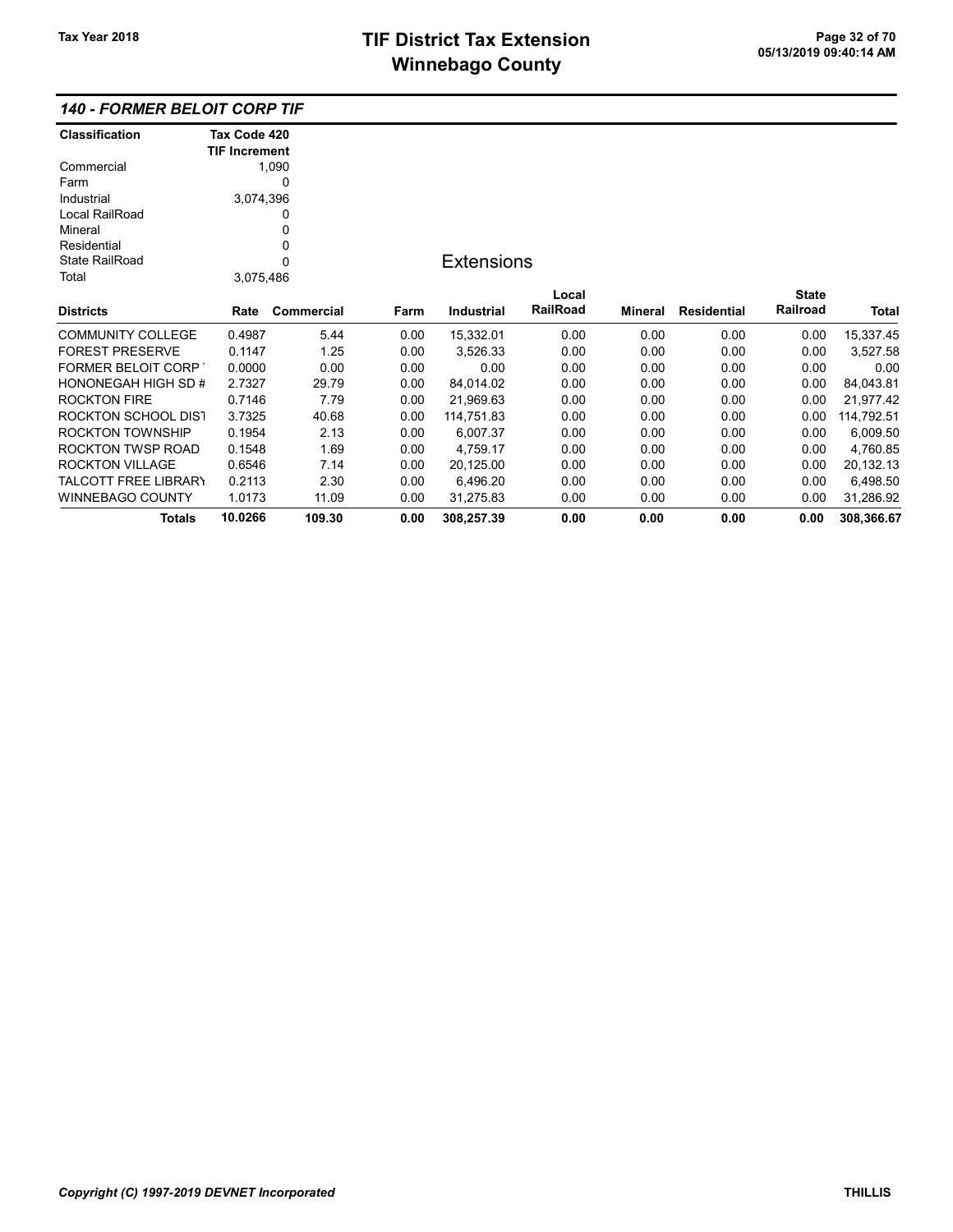## 141 - GLOBAL TRADE TIF #3

| <b>Classification</b>      | Tax Code 421         |                   |      |                   |          |         |                    |              |           |
|----------------------------|----------------------|-------------------|------|-------------------|----------|---------|--------------------|--------------|-----------|
|                            | <b>TIF Increment</b> |                   |      |                   |          |         |                    |              |           |
| Commercial                 | 104,156              |                   |      |                   |          |         |                    |              |           |
| Farm                       |                      | 0                 |      |                   |          |         |                    |              |           |
| Industrial                 | 223,676              |                   |      |                   |          |         |                    |              |           |
| Local RailRoad             |                      | 0                 |      |                   |          |         |                    |              |           |
| Mineral                    |                      | 0                 |      |                   |          |         |                    |              |           |
| Residential                |                      | 28,596            |      |                   |          |         |                    |              |           |
| <b>State RailRoad</b>      |                      | 0                 |      | <b>Extensions</b> |          |         |                    |              |           |
| Total                      | 356,428              |                   |      |                   |          |         |                    |              |           |
|                            |                      |                   |      |                   | Local    |         |                    | <b>State</b> |           |
| <b>Districts</b>           | Rate                 | <b>Commercial</b> | Farm | <b>Industrial</b> | RailRoad | Mineral | <b>Residential</b> | Railroad     | Total     |
| <b>COMMUNITY COLLEGE</b>   | 0.4987               | 519.43            | 0.00 | 1,115.47          | 0.00     | 0.00    | 142.61             | 0.00         | 1,777.51  |
| <b>FOREST PRESERVE</b>     | 0.1147               | 119.47            | 0.00 | 256.56            | 0.00     | 0.00    | 32.80              | 0.00         | 408.82    |
| <b>GLOBAL TRADE TIF #3</b> | 0.0000               | 0.00              | 0.00 | 0.00              | 0.00     | 0.00    | 0.00               | 0.00         | 0.00      |
| <b>GREATER RKFD AIRPOR</b> | 0.1073               | 111.76            | 0.00 | 240.00            | 0.00     | 0.00    | 30.68              | 0.00         | 382.45    |
| <b>ROCK RIVER WATER RE</b> | 0.1964               | 204.56            | 0.00 | 439.30            | 0.00     | 0.00    | 56.16              | 0.00         | 700.02    |
| ROCKFORD CITY              | 3.1194               | 3,249.04          | 0.00 | 6,977.35          | 0.00     | 0.00    | 892.02             | 0.00         | 11,118.42 |
| ROCKFORD CITY LIBRAI       | 0.4890               | 509.32            | 0.00 | 1,093.78          | 0.00     | 0.00    | 139.83             | 0.00         | 1,742.93  |
| ROCKFORD PARK DISTF        | 1.0963               | 1,141.86          | 0.00 | 2,452.16          | 0.00     | 0.00    | 313.50             | 0.00         | 3,907.52  |
| ROCKFORD SCHOOL DIS        | 7.3508               | 7,656.30          | 0.00 | 16,441.98         | 0.00     | 0.00    | 2,102.03           | 0.00         | 26,200.31 |
| ROCKFORD TOWNSHIP          | 0.1385               | 144.26            | 0.00 | 309.79            | 0.00     | 0.00    | 39.61              | 0.00         | 493.65    |
| ROCKFORD TWSP ROAI         | 0.1416               | 147.48            | 0.00 | 316.73            | 0.00     | 0.00    | 40.49              | 0.00         | 504.70    |
| <b>WINNEBAGO COUNTY</b>    | 1.0173               | 1,059.58          | 0.00 | 2,275.46          | 0.00     | 0.00    | 290.91             | 0.00         | 3,625.94  |
| <b>Totals</b>              | 14.2700              | 14,863.06         | 0.00 | 31,918.58         | 0.00     | 0.00    | 4,080.64           | 0.00         | 50,862.27 |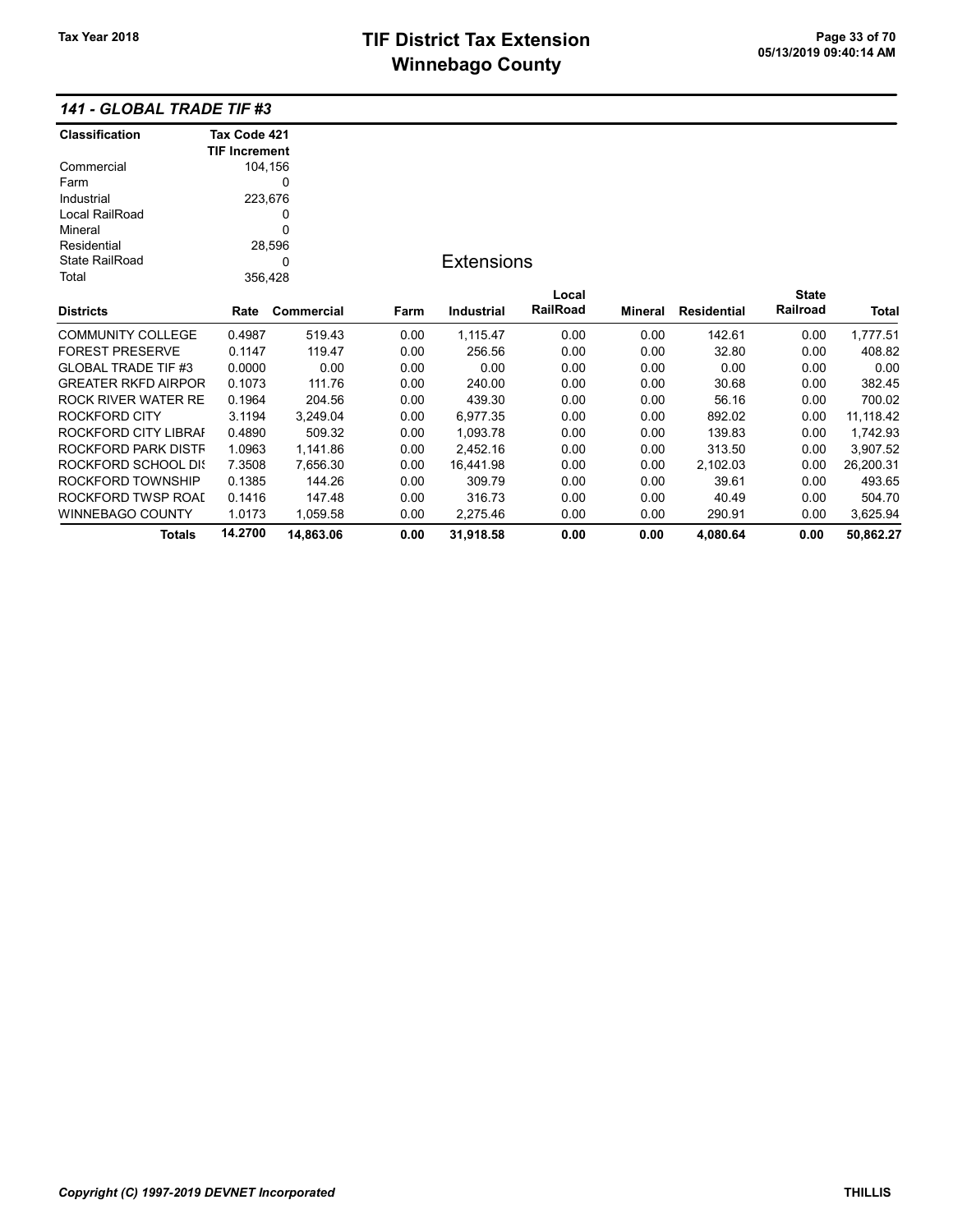### 142 - RIVER DISTRICT NORTH TIF

| <b>Classification</b>      | Tax Code 422         |            |      |                   |                 |         |                    |              |            |
|----------------------------|----------------------|------------|------|-------------------|-----------------|---------|--------------------|--------------|------------|
|                            | <b>TIF Increment</b> |            |      |                   |                 |         |                    |              |            |
| Commercial                 | 2,102,550            |            |      |                   |                 |         |                    |              |            |
| Farm                       |                      | 0          |      |                   |                 |         |                    |              |            |
| Industrial                 |                      | 0          |      |                   |                 |         |                    |              |            |
| Local RailRoad             |                      | 0          |      |                   |                 |         |                    |              |            |
| Mineral                    |                      | 0          |      |                   |                 |         |                    |              |            |
| Residential                |                      | 54,383     |      |                   |                 |         |                    |              |            |
| <b>State RailRoad</b>      |                      | 0          |      | <b>Extensions</b> |                 |         |                    |              |            |
| Total                      | 2,156,933            |            |      |                   |                 |         |                    |              |            |
|                            |                      |            |      |                   | Local           |         |                    | <b>State</b> |            |
| <b>Districts</b>           | Rate                 | Commercial | Farm | <b>Industrial</b> | <b>RailRoad</b> | Mineral | <b>Residential</b> | Railroad     | Total      |
| <b>COMMUNITY COLLEGE</b>   | 0.4987               | 10,485.42  | 0.00 | 0.00              | 0.00            | 0.00    | 271.21             | 0.00         | 10,756.62  |
| <b>FOREST PRESERVE</b>     | 0.1147               | 2,411.62   | 0.00 | 0.00              | 0.00            | 0.00    | 62.38              | 0.00         | 2,474.00   |
| <b>GREATER RKFD AIRPOR</b> | 0.1073               | 2,256.04   | 0.00 | 0.00              | 0.00            | 0.00    | 58.35              | 0.00         | 2,314.39   |
| RIVER DISTRICT NORTH       | 0.0000               | 0.00       | 0.00 | 0.00              | 0.00            | 0.00    | 0.00               | 0.00         | 0.00       |
| ROCK RIVER WATER RE        | 0.1964               | 4,129.41   | 0.00 | 0.00              | 0.00            | 0.00    | 106.81             | 0.00         | 4,236.22   |
| ROCKFORD CITY              | 3.1194               | 65,586.94  | 0.00 | 0.00              | 0.00            | 0.00    | 1,696.42           | 0.00         | 67,283.37  |
| ROCKFORD CITY LIBRAI       | 0.4890               | 10,281.47  | 0.00 | 0.00              | 0.00            | 0.00    | 265.93             | 0.00         | 10,547.40  |
| ROCKFORD PARK DISTF        | 1.0963               | 23,050.26  | 0.00 | 0.00              | 0.00            | 0.00    | 596.20             | 0.00         | 23,646.46  |
| ROCKFORD SCHOOL DIS        | 7.3508               | 154,554.25 | 0.00 | 0.00              | 0.00            | 0.00    | 3,997.59           | 0.00         | 158,551.83 |
| ROCKFORD TOWNSHIP          | 0.1385               | 2,912.03   | 0.00 | 0.00              | 0.00            | 0.00    | 75.32              | 0.00         | 2,987.35   |
| ROCKFORD TWSP ROAI         | 0.1416               | 2,977.21   | 0.00 | 0.00              | 0.00            | 0.00    | 77.01              | 0.00         | 3,054.22   |
| WINNEBAGO COUNTY           | 1.0173               | 21.389.24  | 0.00 | 0.00              | 0.00            | 0.00    | 553.24             | 0.00         | 21,942.48  |
| <b>Totals</b>              | 14.2700              | 300,033.89 | 0.00 | 0.00              | 0.00            | 0.00    | 7,760.46           | 0.00         | 307,794.34 |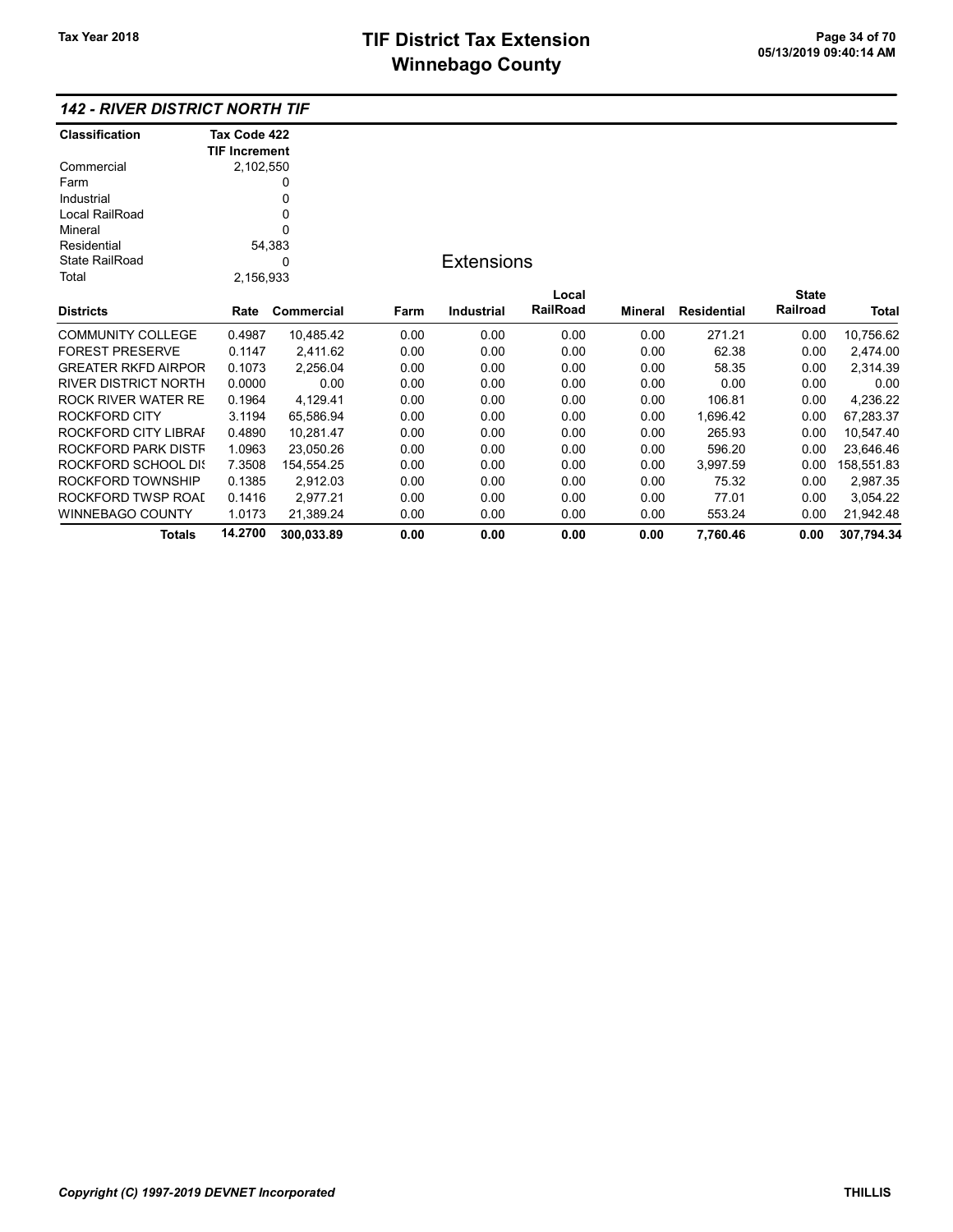## TIF District Tax Extension Page 35 of 70<br>05/13/2019 09:40:14 AM **Winnebago County**

#### 143 - BROADWAY TIF

| <b>Classification</b>      | Tax Code 423         |                   |      |                   |          |         |                    |              |           |
|----------------------------|----------------------|-------------------|------|-------------------|----------|---------|--------------------|--------------|-----------|
|                            | <b>TIF Increment</b> |                   |      |                   |          |         |                    |              |           |
| Commercial                 | 346,791              |                   |      |                   |          |         |                    |              |           |
| Farm                       |                      | 0                 |      |                   |          |         |                    |              |           |
| Industrial                 |                      | 88,763            |      |                   |          |         |                    |              |           |
| Local RailRoad             |                      | 0                 |      |                   |          |         |                    |              |           |
| Mineral                    |                      | 0                 |      |                   |          |         |                    |              |           |
| Residential                |                      | 32,964            |      |                   |          |         |                    |              |           |
| <b>State RailRoad</b>      |                      | 0                 |      | <b>Extensions</b> |          |         |                    |              |           |
| Total                      | 468,518              |                   |      |                   |          |         |                    |              |           |
|                            |                      |                   |      |                   | Local    |         |                    | <b>State</b> |           |
| <b>Districts</b>           | Rate                 | <b>Commercial</b> | Farm | <b>Industrial</b> | RailRoad | Mineral | <b>Residential</b> | Railroad     | Total     |
| <b>BROADWAY TIF</b>        | 0.0000               | 0.00              | 0.00 | 0.00              | 0.00     | 0.00    | 0.00               | 0.00         | 0.00      |
| <b>COMMUNITY COLLEGE</b>   | 0.4987               | 1,729.45          | 0.00 | 442.66            | 0.00     | 0.00    | 164.39             | 0.00         | 2,336.50  |
| <b>FOREST PRESERVE</b>     | 0.1147               | 397.77            | 0.00 | 101.81            | 0.00     | 0.00    | 37.81              | 0.00         | 537.39    |
| <b>GREATER RKFD AIRPOR</b> | 0.1073               | 372.11            | 0.00 | 95.24             | 0.00     | 0.00    | 35.37              | 0.00         | 502.72    |
| <b>ROCK RIVER WATER RE</b> | 0.1964               | 681.10            | 0.00 | 174.33            | 0.00     | 0.00    | 64.74              | 0.00         | 920.17    |
| <b>ROCKFORD CITY</b>       | 3.1194               | 10,817.80         | 0.00 | 2,768.87          | 0.00     | 0.00    | 1,028.28           | 0.00         | 14,614.95 |
| ROCKFORD CITY LIBRAI       | 0.4890               | 1,695.81          | 0.00 | 434.05            | 0.00     | 0.00    | 161.19             | 0.00         | 2,291.05  |
| ROCKFORD PARK DISTF        | 1.0963               | 3,801.87          | 0.00 | 973.11            | 0.00     | 0.00    | 361.38             | 0.00         | 5,136.36  |
| ROCKFORD SCHOOL DIS        | 7.3508               | 25,491.91         | 0.00 | 6,524.79          | 0.00     | 0.00    | 2,423.12           | 0.00         | 34,439.82 |
| ROCKFORD TOWNSHIP          | 0.1385               | 480.31            | 0.00 | 122.94            | 0.00     | 0.00    | 45.66              | 0.00         | 648.90    |
| ROCKFORD TWSP ROAI         | 0.1416               | 491.06            | 0.00 | 125.69            | 0.00     | 0.00    | 46.68              | 0.00         | 663.42    |
| <b>WINNEBAGO COUNTY</b>    | 1.0173               | 3,527.90          | 0.00 | 902.99            | 0.00     | 0.00    | 335.34             | 0.00         | 4,766.23  |
| Totals                     | 14.2700              | 49,487.09         | 0.00 | 12,666.48         | 0.00     | 0.00    | 4,703.96           | 0.00         | 66,857.51 |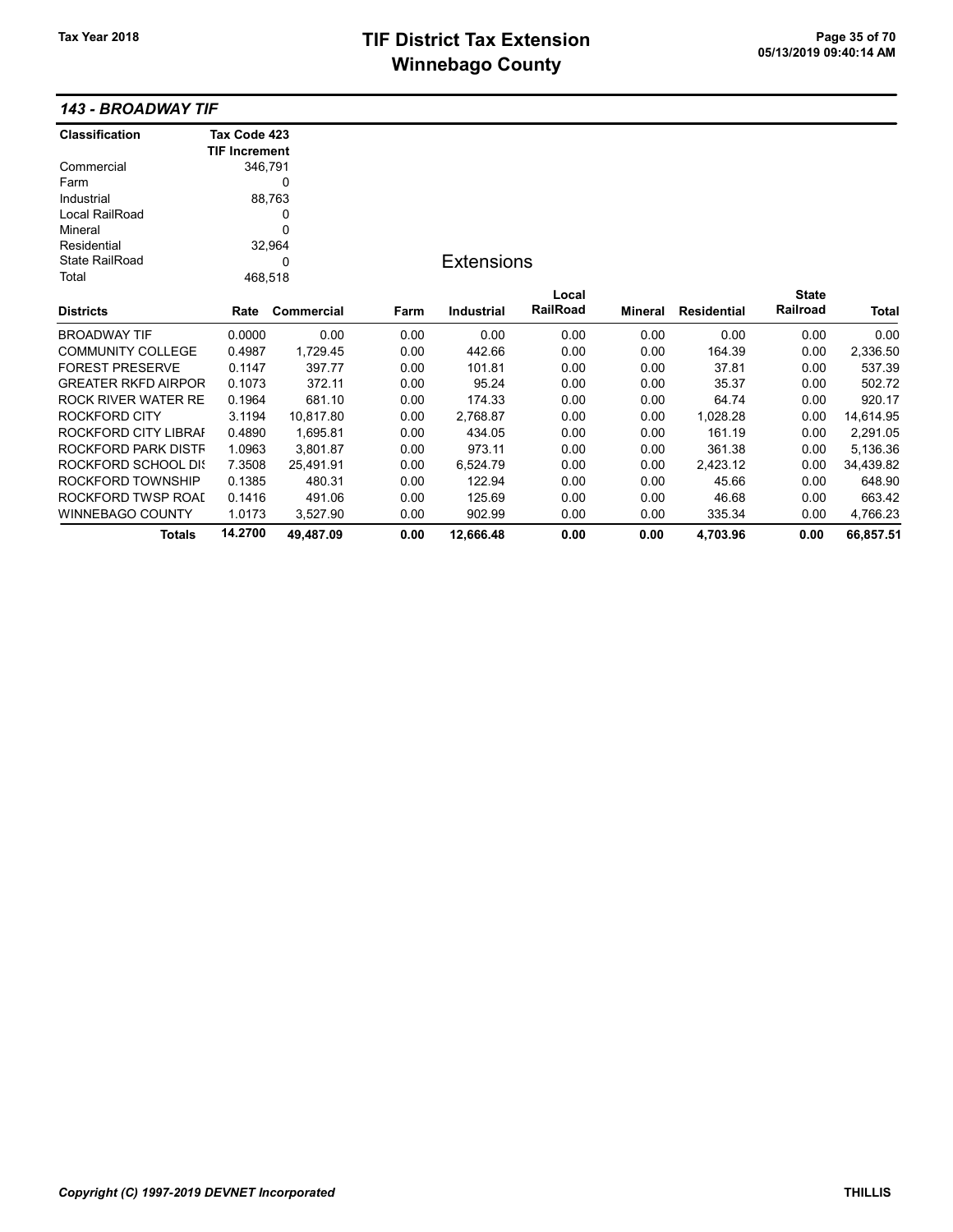# TIF District Tax Extension<br>
M's and an of 20 of 20 of 20 of 70 of 13/2019 09:40:14 AM **Winnebago County**

## 144 - EAST RIVER TIF

| <b>Classification</b>      | Tax Code 424         |            |      |                   |          |         |                    |              |              |
|----------------------------|----------------------|------------|------|-------------------|----------|---------|--------------------|--------------|--------------|
|                            | <b>TIF Increment</b> |            |      |                   |          |         |                    |              |              |
| Commercial                 | 2,572,394            |            |      |                   |          |         |                    |              |              |
| Farm                       |                      | 0          |      |                   |          |         |                    |              |              |
| Industrial                 |                      | 18,494     |      |                   |          |         |                    |              |              |
| Local RailRoad             |                      | 0          |      |                   |          |         |                    |              |              |
| Mineral                    |                      | 0          |      |                   |          |         |                    |              |              |
| Residential                | 262,563              |            |      |                   |          |         |                    |              |              |
| <b>State RailRoad</b>      |                      | 0          |      | <b>Extensions</b> |          |         |                    |              |              |
| Total                      | 2,853,451            |            |      |                   |          |         |                    |              |              |
|                            |                      |            |      |                   | Local    |         |                    | <b>State</b> |              |
| <b>Districts</b>           | Rate                 | Commercial | Farm | <b>Industrial</b> | RailRoad | Mineral | <b>Residential</b> | Railroad     | <b>Total</b> |
| <b>COMMUNITY COLLEGE</b>   | 0.4987               | 12,828.53  | 0.00 | 92.23             | 0.00     | 0.00    | 1,309.40           | 0.00         | 14,230.16    |
| <b>EAST RIVER TIF</b>      | 0.0000               | 0.00       | 0.00 | 0.00              | 0.00     | 0.00    | 0.00               | 0.00         | 0.00         |
| <b>FOREST PRESERVE</b>     | 0.1147               | 2,950.54   | 0.00 | 21.21             | 0.00     | 0.00    | 301.16             | 0.00         | 3,272.91     |
| <b>GREATER RKFD AIRPOR</b> | 0.1073               | 2,760.18   | 0.00 | 19.84             | 0.00     | 0.00    | 281.73             | 0.00         | 3,061.75     |
| <b>ROCK RIVER WATER RE</b> | 0.1964               | 5,052.18   | 0.00 | 36.32             | 0.00     | 0.00    | 515.67             | 0.00         | 5,604.18     |
| <b>ROCKFORD CITY</b>       | 3.1194               | 80,243.26  | 0.00 | 576.90            | 0.00     | 0.00    | 8,190.39           | 0.00         | 89,010.55    |
| ROCKFORD CITY LIBRAI       | 0.4890               | 12,579.01  | 0.00 | 90.44             | 0.00     | 0.00    | 1,283.93           | 0.00         | 13,953.38    |
| ROCKFORD PARK DISTF        | 1.0963               | 28,201.16  | 0.00 | 202.75            | 0.00     | 0.00    | 2,878.48           | 0.00         | 31,282.38    |
| ROCKFORD SCHOOL DIS        | 7.3508               | 189,091.54 | 0.00 | 1,359.46          | 0.00     | 0.00    | 19,300.48          | 0.00         | 209,751.48   |
| ROCKFORD TOWNSHIP          | 0.1385               | 3,562.77   | 0.00 | 25.61             | 0.00     | 0.00    | 363.65             | 0.00         | 3,952.03     |
| ROCKFORD TWSP ROAI         | 0.1416               | 3,642.51   | 0.00 | 26.19             | 0.00     | 0.00    | 371.79             | 0.00         | 4,040.49     |
| <b>WINNEBAGO COUNTY</b>    | 1.0173               | 26,168.96  | 0.00 | 188.14            | 0.00     | 0.00    | 2,671.05           | 0.00         | 29,028.16    |
| <b>Totals</b>              | 14.2700              | 367,080.64 | 0.00 | 2,639.09          | 0.00     | 0.00    | 37.467.73          | 0.00         | 407.187.47   |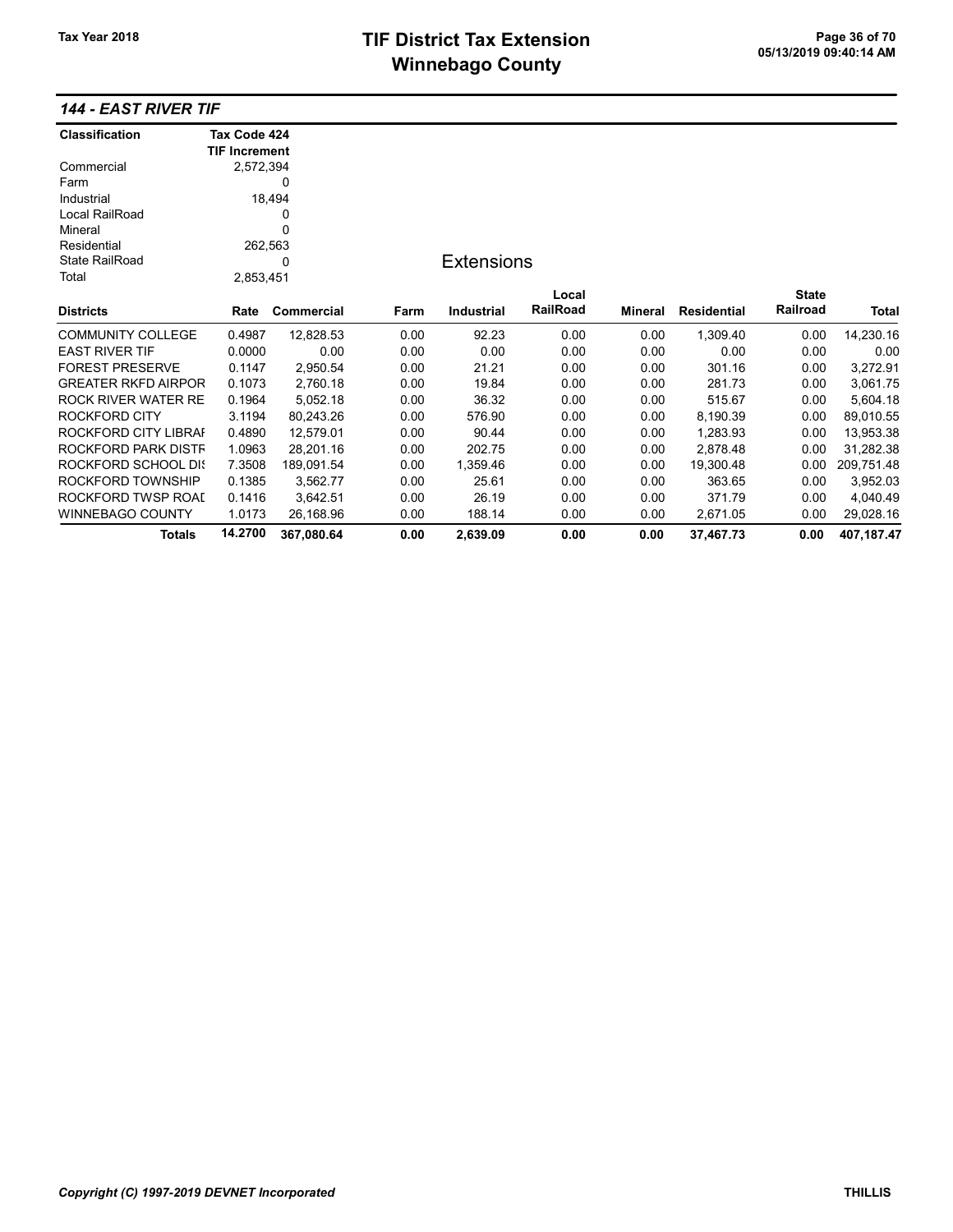### 145 - SUMNER ROAD / GROVE ST TIF

| <b>Classification</b> | Tax Code 425<br><b>TIF Increment</b> |
|-----------------------|--------------------------------------|
| Commercial            | 0                                    |
| Farm                  |                                      |
| Industrial            | U                                    |
| Local RailRoad        | ŋ                                    |
| Mineral               | 0                                    |
| Residential           | U                                    |
| State RailRoad        | U                                    |
| Total                 |                                      |

## **Extensions**

| <b>Districts</b>       | Rate    | Commercial | Farm | Industrial | Local<br><b>RailRoad</b> | Mineral | Residential | <b>State</b><br>Railroad | <b>Total</b> |
|------------------------|---------|------------|------|------------|--------------------------|---------|-------------|--------------------------|--------------|
|                        |         |            |      |            |                          |         |             |                          |              |
| COMMUNITY COLLEGE      | 0.4987  | 0.00       | 0.00 | 0.00       | 0.00                     | 0.00    | 0.00        | 0.00                     | 0.00         |
| <b>FOREST PRESERVE</b> | 0.1147  | 0.00       | 0.00 | 0.00       | 0.00                     | 0.00    | 0.00        | 0.00                     | 0.00         |
| PE/SE MULTI TOWNSHIF   | 0.0542  | 0.00       | 0.00 | 0.00       | 0.00                     | 0.00    | 0.00        | 0.00                     | 0.00         |
| PECATONICA FIRE        | 0.4151  | 0.00       | 0.00 | 0.00       | 0.00                     | 0.00    | 0.00        | 0.00                     | 0.00         |
| PECATONICA LIBRARY     | 0.1940  | 0.00       | 0.00 | 0.00       | 0.00                     | 0.00    | 0.00        | 0.00                     | 0.00         |
| PECATONICA TOWNSHIL    | 0.1835  | 0.00       | 0.00 | 0.00       | 0.00                     | 0.00    | 0.00        | 0.00                     | 0.00         |
| PECATONICA TWSP ROA    | 0.1880  | 0.00       | 0.00 | 0.00       | 0.00                     | 0.00    | 0.00        | 0.00                     | 0.00         |
| PECATONICA UNIT SD #3  | 7.5713  | 0.00       | 0.00 | 0.00       | 0.00                     | 0.00    | 0.00        | 0.00                     | 0.00         |
| PECATONICA VILLAGE     | 0.7112  | 0.00       | 0.00 | 0.00       | 0.00                     | 0.00    | 0.00        | 0.00                     | 0.00         |
| <b>SUMNER PARK</b>     | 0.1450  | 0.00       | 0.00 | 0.00       | 0.00                     | 0.00    | 0.00        | 0.00                     | 0.00         |
| SUMNER ROAD / GROVE    | 0.0000  | 0.00       | 0.00 | 0.00       | 0.00                     | 0.00    | 0.00        | 0.00                     | 0.00         |
| WINNEBAGO COUNTY       | 1.0173  | 0.00       | 0.00 | 0.00       | 0.00                     | 0.00    | 0.00        | 0.00                     | 0.00         |
| Totals                 | 11.0930 | 0.00       | 0.00 | 0.00       | 0.00                     | 0.00    | 0.00        | 0.00                     | 0.00         |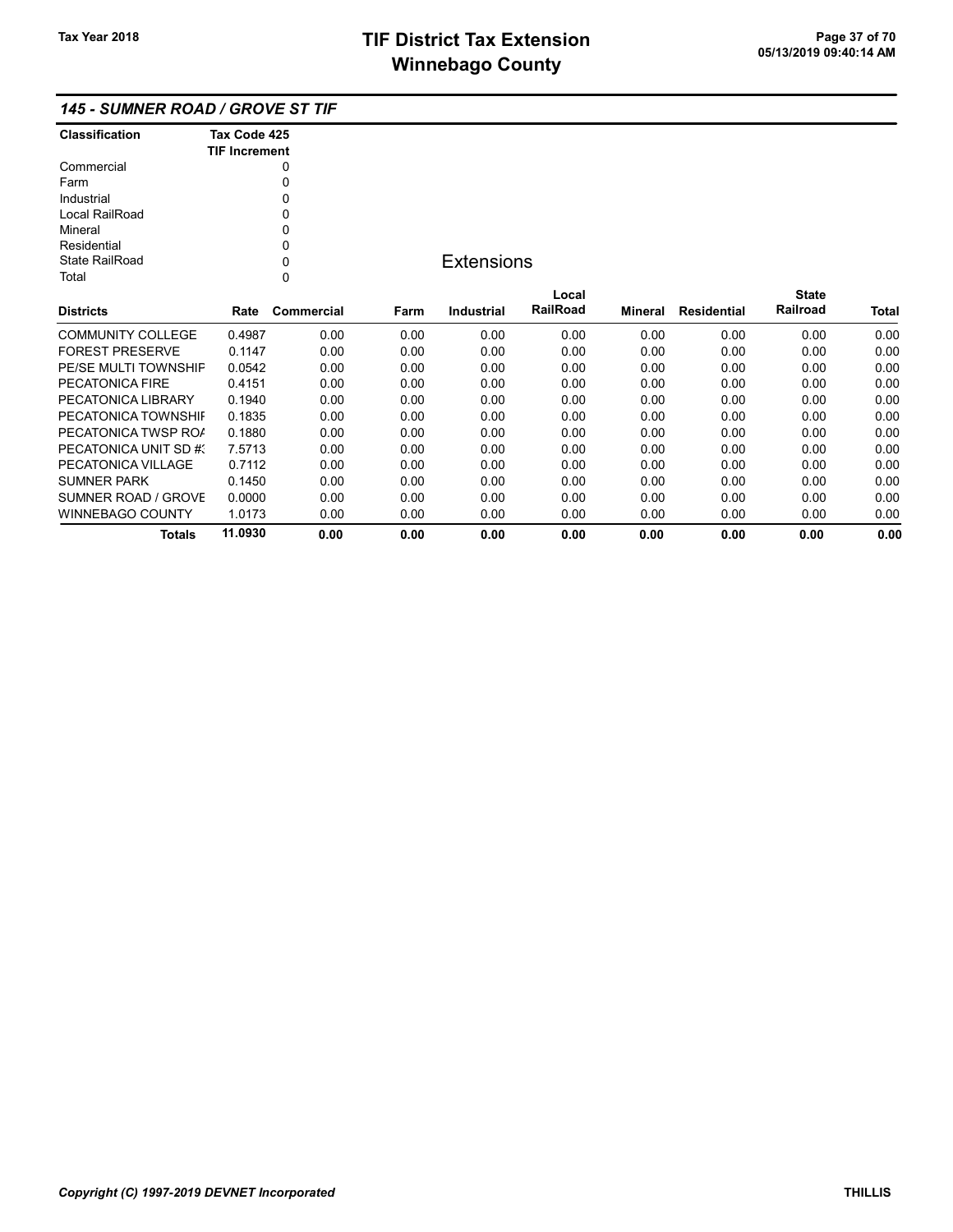#### 146 - LOVES PARK CORP CENTER TIF

| <b>Classification</b>      | Tax Code 426         |            |        |                   |          |         |                    |              |           |
|----------------------------|----------------------|------------|--------|-------------------|----------|---------|--------------------|--------------|-----------|
|                            | <b>TIF Increment</b> |            |        |                   |          |         |                    |              |           |
| Commercial                 |                      | 0          |        |                   |          |         |                    |              |           |
| Farm                       |                      | 6,150      |        |                   |          |         |                    |              |           |
| Industrial                 | 441,229              |            |        |                   |          |         |                    |              |           |
| Local RailRoad             |                      | 0          |        |                   |          |         |                    |              |           |
| Mineral                    |                      | 0          |        |                   |          |         |                    |              |           |
| Residential                |                      | 0          |        |                   |          |         |                    |              |           |
| <b>State RailRoad</b>      |                      | 0          |        | <b>Extensions</b> |          |         |                    |              |           |
| Total                      | 447,379              |            |        |                   |          |         |                    |              |           |
|                            |                      |            |        |                   | Local    |         |                    | <b>State</b> |           |
| <b>Districts</b>           | Rate                 | Commercial | Farm   | <b>Industrial</b> | RailRoad | Mineral | <b>Residential</b> | Railroad     | Total     |
| <b>COMMUNITY COLLEGE</b>   | 0.4987               | 0.00       | 30.67  | 2,200.41          | 0.00     | 0.00    | 0.00               | 0.00         | 2,231.08  |
| <b>FOREST PRESERVE</b>     | 0.1147               | 0.00       | 7.05   | 506.09            | 0.00     | 0.00    | 0.00               | 0.00         | 513.14    |
| <b>GREATER RKFD AIRPOR</b> | 0.1073               | 0.00       | 6.60   | 473.44            | 0.00     | 0.00    | 0.00               | 0.00         | 480.04    |
| <b>LOVES PARK CITY</b>     | 0.0000               | 0.00       | 0.00   | 0.00              | 0.00     | 0.00    | 0.00               | 0.00         | 0.00      |
| LOVES PARK CORP CEN        | 0.0000               | 0.00       | 0.00   | 0.00              | 0.00     | 0.00    | 0.00               | 0.00         | 0.00      |
| <b>NORTH SUBURBAN LIBR</b> | 0.2996               | 0.00       | 18.43  | 1,321.92          | 0.00     | 0.00    | 0.00               | 0.00         | 1,340.35  |
| ROCK RIVER WATER RE        | 0.1964               | 0.00       | 12.08  | 866.57            | 0.00     | 0.00    | 0.00               | 0.00         | 878.65    |
| ROCKFORD PARK DISTF        | 1.0963               | 0.00       | 67.42  | 4,837.19          | 0.00     | 0.00    | 0.00               | 0.00         | 4,904.62  |
| ROCKFORD SCHOOL DIS        | 7.3508               | 0.00       | 452.07 | 32,433.86         | 0.00     | 0.00    | 0.00               | 0.00         | 32,885.94 |
| ROCKFORD TOWNSHIP          | 0.1385               | 0.00       | 8.52   | 611.10            | 0.00     | 0.00    | 0.00               | 0.00         | 619.62    |
| ROCKFORD TWSP ROAI         | 0.1416               | 0.00       | 8.71   | 624.78            | 0.00     | 0.00    | 0.00               | 0.00         | 633.49    |
| <b>WINNEBAGO COUNTY</b>    | 1.0173               | 0.00       | 62.56  | 4,488.62          | 0.00     | 0.00    | 0.00               | 0.00         | 4,551.19  |
| Totals                     | 10.9612              | 0.00       | 674.11 | 48,363.98         | 0.00     | 0.00    | 0.00               | 0.00         | 49,038.12 |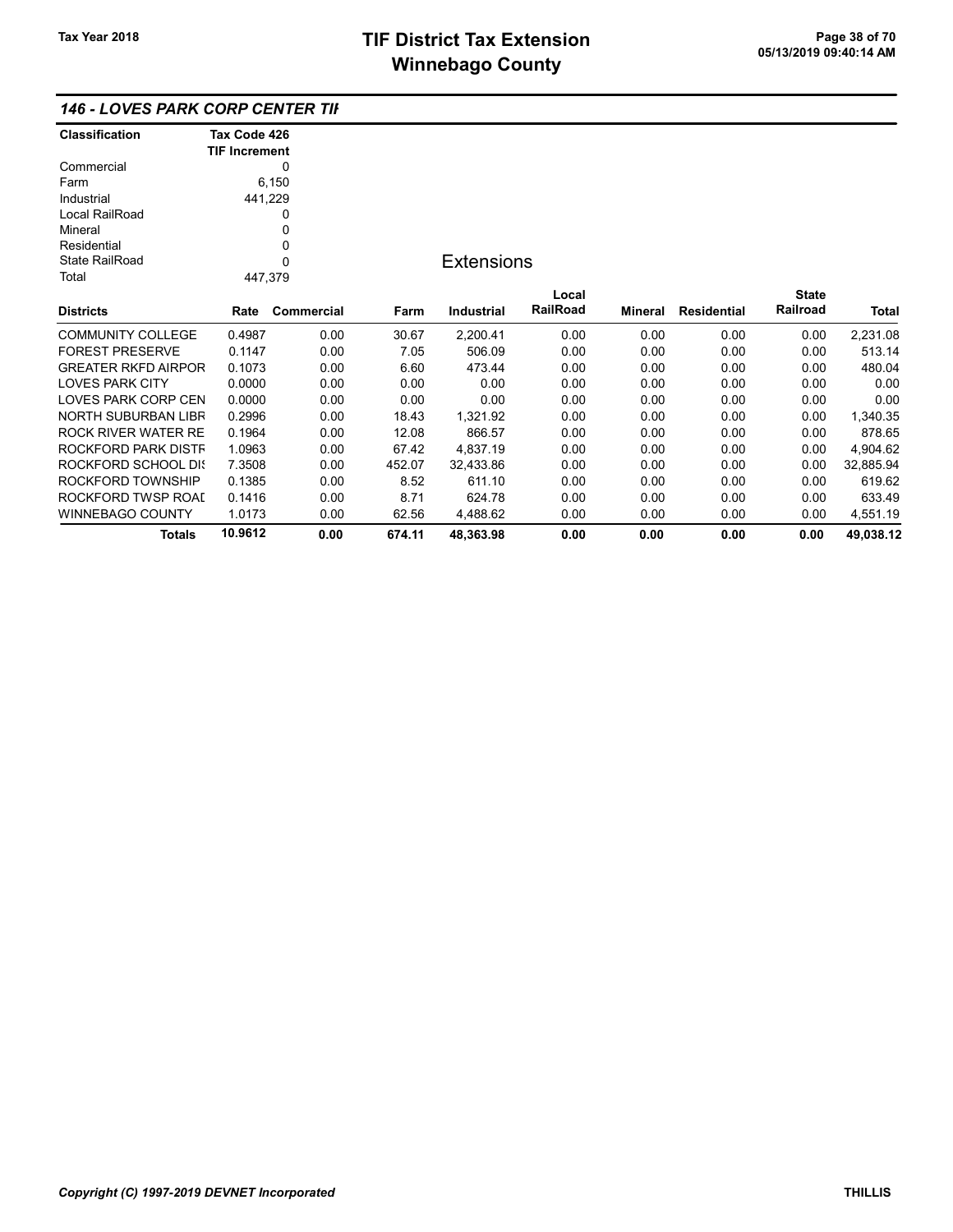|  | <b>146 - LOVES PARK CORP CENTER TII</b> |  |
|--|-----------------------------------------|--|
|--|-----------------------------------------|--|

| <b>Classification</b> | Tax Code 427<br><b>TIF Increment</b> |
|-----------------------|--------------------------------------|
| Commercial            |                                      |
| Farm                  | 4,131                                |
| Industrial            |                                      |
| Local RailRoad        | Ω                                    |
| Mineral               | 0                                    |
| Residential           | U                                    |
| State RailRoad        |                                      |
| Total                 | 4.131                                |

## **Extensions**

| <b>Districts</b>           | Rate    | Commercial | Farm   | Industrial | Local<br><b>RailRoad</b> | Mineral | Residential | <b>State</b><br>Railroad | <b>Total</b> |
|----------------------------|---------|------------|--------|------------|--------------------------|---------|-------------|--------------------------|--------------|
|                            |         |            |        |            |                          |         |             |                          |              |
| <b>COMMUNITY COLLEGE</b>   | 0.4987  | 0.00       | 20.60  | 0.00       | 0.00                     | 0.00    | 0.00        | 0.00                     | 20.60        |
| <b>FOREST PRESERVE</b>     | 0.1147  | 0.00       | 4.74   | 0.00       | 0.00                     | 0.00    | 0.00        | 0.00                     | 4.74         |
| <b>GREATER RKFD AIRPOR</b> | 0.1073  | 0.00       | 4.43   | 0.00       | 0.00                     | 0.00    | 0.00        | 0.00                     | 4.43         |
| <b>HARLEM TOWNSHIP</b>     | 0.1110  | 0.00       | 4.59   | 0.00       | 0.00                     | 0.00    | 0.00        | 0.00                     | 4.59         |
| <b>HARLEM TWSP ROAD</b>    | 0.0475  | 0.00       | 1.96   | 0.00       | 0.00                     | 0.00    | 0.00        | 0.00                     | 1.96         |
| <b>LOVES PARK CITY</b>     | 0.0000  | 0.00       | 0.00   | 0.00       | 0.00                     | 0.00    | 0.00        | 0.00                     | 0.00         |
| LOVES PARK CORP CEN        | 0.0000  | 0.00       | 0.00   | 0.00       | 0.00                     | 0.00    | 0.00        | 0.00                     | 0.00         |
| NORTH SUBURBAN LIBR        | 0.2996  | 0.00       | 12.38  | 0.00       | 0.00                     | 0.00    | 0.00        | 0.00                     | 12.38        |
| ROCKFORD PARK DISTF        | 1.0963  | 0.00       | 45.29  | 0.00       | 0.00                     | 0.00    | 0.00        | 0.00                     | 45.29        |
| ROCKFORD SCHOOL DIS        | 7.3508  | 0.00       | 303.66 | 0.00       | 0.00                     | 0.00    | 0.00        | 0.00                     | 303.66       |
| WINNEBAGO COUNTY           | 1.0173  | 0.00       | 42.02  | 0.00       | 0.00                     | 0.00    | 0.00        | 0.00                     | 42.02        |
| Totals                     | 10.6432 | 0.00       | 439.67 | 0.00       | 0.00                     | 0.00    | 0.00        | 0.00                     | 439.67       |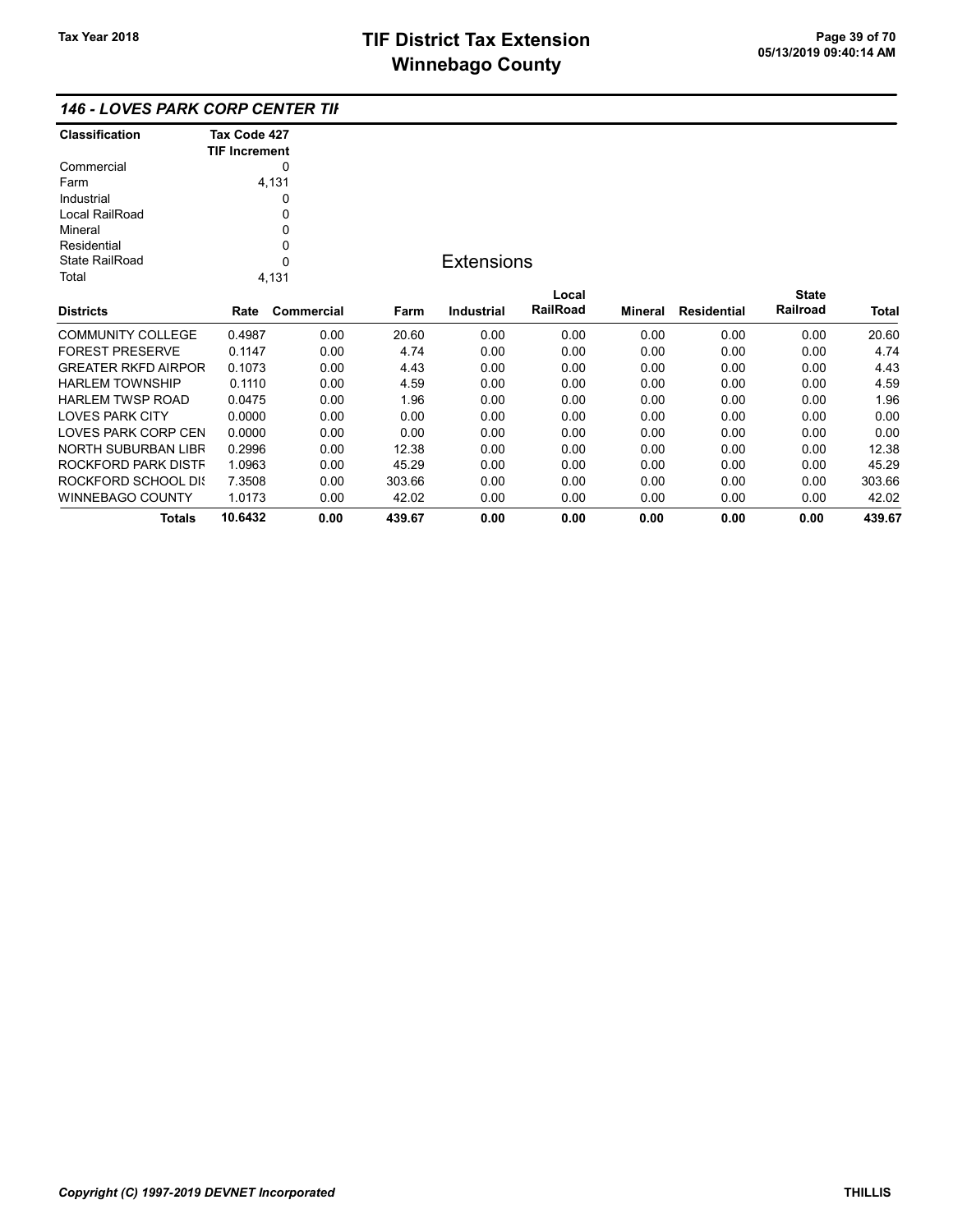## 146 - LOVES PARK CORP CENTER TIF

| <b>Classification</b>      | Tax Code 428         |            |        |                   |          |                |                    |              |              |
|----------------------------|----------------------|------------|--------|-------------------|----------|----------------|--------------------|--------------|--------------|
|                            | <b>TIF Increment</b> |            |        |                   |          |                |                    |              |              |
| Commercial                 |                      | 0          |        |                   |          |                |                    |              |              |
| Farm                       |                      | 1,130      |        |                   |          |                |                    |              |              |
| Industrial                 | 1,657,190            |            |        |                   |          |                |                    |              |              |
| Local RailRoad             |                      | 0          |        |                   |          |                |                    |              |              |
| Mineral                    |                      | 0          |        |                   |          |                |                    |              |              |
| Residential                |                      | 395        |        |                   |          |                |                    |              |              |
| <b>State RailRoad</b>      |                      | 0          |        | <b>Extensions</b> |          |                |                    |              |              |
| Total                      | 1,658,715            |            |        |                   |          |                |                    |              |              |
|                            |                      |            |        |                   | Local    |                |                    | <b>State</b> |              |
| <b>Districts</b>           | Rate                 | Commercial | Farm   | <b>Industrial</b> | RailRoad | <b>Mineral</b> | <b>Residential</b> | Railroad     | <b>Total</b> |
| <b>COMMUNITY COLLEGE</b>   | 0.4987               | 0.00       | 5.64   | 8,264.41          | 0.00     | 0.00           | 1.97               | 0.00         | 8,272.01     |
| <b>FOREST PRESERVE</b>     | 0.1147               | 0.00       | 1.30   | 1,900.80          | 0.00     | 0.00           | 0.45               | 0.00         | 1,902.55     |
| <b>GREATER RKFD AIRPOR</b> | 0.1073               | 0.00       | 1.21   | 1,778.16          | 0.00     | 0.00           | 0.42               | 0.00         | 1,779.80     |
| <b>HARLEM TOWNSHIP</b>     | 0.1110               | 0.00       | 1.25   | 1,839.48          | 0.00     | 0.00           | 0.44               | 0.00         | 1,841.17     |
| <b>HARLEM TWSP ROAD</b>    | 0.0475               | 0.00       | 0.54   | 787.17            | 0.00     | 0.00           | 0.19               | 0.00         | 787.89       |
| <b>LOVES PARK CITY</b>     | 0.0000               | 0.00       | 0.00   | 0.00              | 0.00     | 0.00           | 0.00               | 0.00         | 0.00         |
| <b>LOVES PARK CORP CEN</b> | 0.0000               | 0.00       | 0.00   | 0.00              | 0.00     | 0.00           | 0.00               | 0.00         | 0.00         |
| NORTH SUBURBAN LIBR        | 0.2996               | 0.00       | 3.39   | 4,964.94          | 0.00     | 0.00           | 1.18               | 0.00         | 4,969.51     |
| ROCK RIVER WATER RE        | 0.1964               | 0.00       | 2.22   | 3,254.72          | 0.00     | 0.00           | 0.78               | 0.00         | 3,257.72     |
| ROCKFORD PARK DISTF        | 1.0963               | 0.00       | 12.39  | 18, 167. 77       | 0.00     | 0.00           | 4.33               | 0.00         | 18,184.49    |
| ROCKFORD SCHOOL DIS        | 7.3508               | 0.00       | 83.06  | 121,816.72        | 0.00     | 0.00           | 29.04              | 0.00         | 121,928.82   |
| <b>WINNEBAGO COUNTY</b>    | 1.0173               | 0.00       | 11.50  | 16,858.59         | 0.00     | 0.00           | 4.02               | 0.00         | 16,874.11    |
| <b>Totals</b>              | 10.8396              | 0.00       | 122.50 | 179,632.76        | 0.00     | 0.00           | 42.82              | 0.00         | 179,798.07   |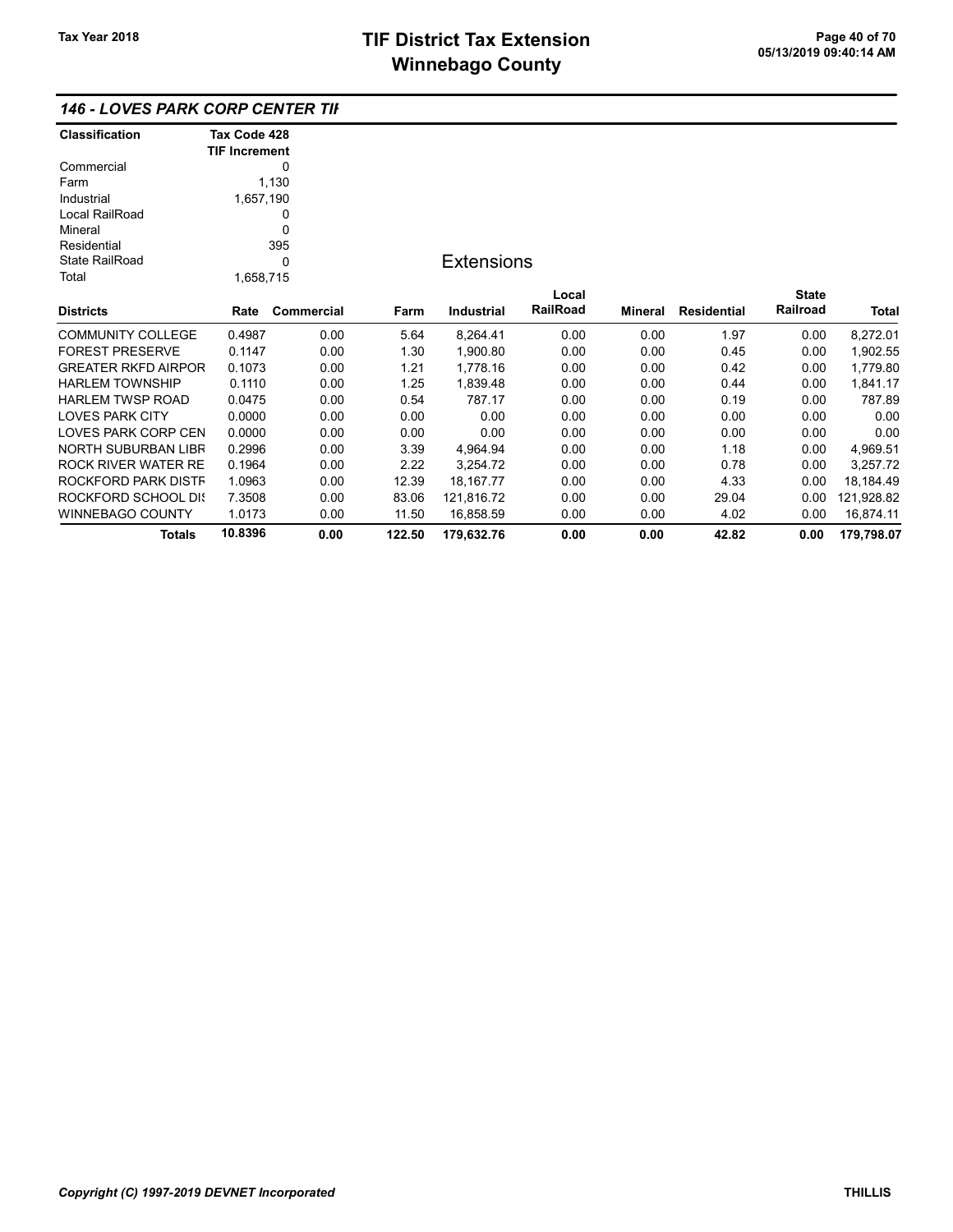## TIF District Tax Extension<br>
Mission 2009 14:40 05/13/2019 09:40:14 AM **Winnebago County**

| <b>Classification</b>      | Tax Code 429         |            |        |                   |          |         |                    |              |        |
|----------------------------|----------------------|------------|--------|-------------------|----------|---------|--------------------|--------------|--------|
|                            | <b>TIF Increment</b> |            |        |                   |          |         |                    |              |        |
| Commercial                 |                      | 0          |        |                   |          |         |                    |              |        |
| Farm                       |                      | 8,728      |        |                   |          |         |                    |              |        |
| Industrial                 |                      | 0          |        |                   |          |         |                    |              |        |
| Local RailRoad             |                      | 0          |        |                   |          |         |                    |              |        |
| Mineral                    |                      | 0          |        |                   |          |         |                    |              |        |
| Residential                |                      | 0          |        |                   |          |         |                    |              |        |
| <b>State RailRoad</b>      |                      | 0          |        | <b>Extensions</b> |          |         |                    |              |        |
| Total                      |                      | 8,728      |        |                   |          |         |                    |              |        |
|                            |                      |            |        |                   | Local    |         |                    | <b>State</b> |        |
| <b>Districts</b>           | Rate                 | Commercial | Farm   | Industrial        | RailRoad | Mineral | <b>Residential</b> | Railroad     | Total  |
| <b>COMMUNITY COLLEGE</b>   | 0.4987               | 0.00       | 43.53  | 0.00              | 0.00     | 0.00    | 0.00               | 0.00         | 43.53  |
| <b>FOREST PRESERVE</b>     | 0.1147               | 0.00       | 10.01  | 0.00              | 0.00     | 0.00    | 0.00               | 0.00         | 10.01  |
| <b>GREATER RKFD AIRPOR</b> | 0.1073               | 0.00       | 9.37   | 0.00              | 0.00     | 0.00    | 0.00               | 0.00         | 9.37   |
| <b>HARLEM TOWNSHIP</b>     | 0.1110               | 0.00       | 9.69   | 0.00              | 0.00     | 0.00    | 0.00               | 0.00         | 9.69   |
| <b>HARLEM TWSP ROAD</b>    | 0.0475               | 0.00       | 4.15   | 0.00              | 0.00     | 0.00    | 0.00               | 0.00         | 4.15   |
| <b>HARLEM-ROSCOE FIRE</b>  | 0.7584               | 0.00       | 66.19  | 0.00              | 0.00     | 0.00    | 0.00               | 0.00         | 66.19  |
| <b>MACHESNEY PARK VILL</b> | 0.0000               | 0.00       | 0.00   | 0.00              | 0.00     | 0.00    | 0.00               | 0.00         | 0.00   |
| <b>NORTH SUBURBAN LIBR</b> | 0.2996               | 0.00       | 26.15  | 0.00              | 0.00     | 0.00    | 0.00               | 0.00         | 26.15  |
| ROCKFORD SCHOOL DIS        | 7.3508               | 0.00       | 641.58 | 0.00              | 0.00     | 0.00    | 0.00               | 0.00         | 641.58 |
| <b>WESTSTONE TIF</b>       | 0.0000               | 0.00       | 0.00   | 0.00              | 0.00     | 0.00    | 0.00               | 0.00         | 0.00   |
| <b>WINNEBAGO COUNTY</b>    | 1.0173               | 0.00       | 88.79  | 0.00              | 0.00     | 0.00    | 0.00               | 0.00         | 88.79  |
| <b>Totals</b>              | 10.3053              | 0.00       | 899.46 | 0.00              | 0.00     | 0.00    | 0.00               | 0.00         | 899.46 |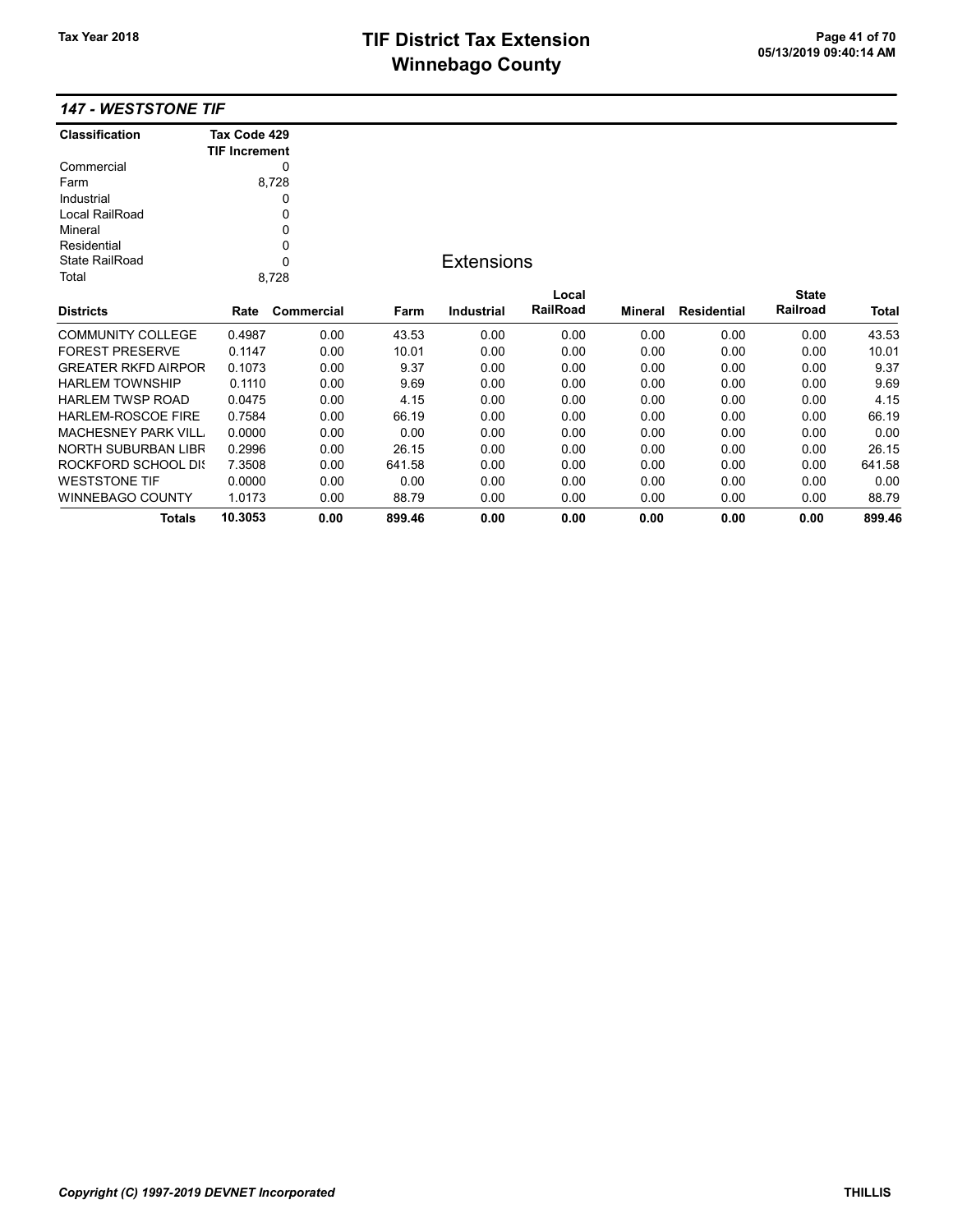# TIF District Tax Extension<br>
M's and an of 20 of 113/2019 09:40:14 AM **Winnebago County**

| <b>Classification</b>      | Tax Code 430         |                   |        |                   |          |         |                    |              |            |
|----------------------------|----------------------|-------------------|--------|-------------------|----------|---------|--------------------|--------------|------------|
|                            | <b>TIF Increment</b> |                   |        |                   |          |         |                    |              |            |
| Commercial                 |                      | 0                 |        |                   |          |         |                    |              |            |
| Farm                       |                      | 4,294             |        |                   |          |         |                    |              |            |
| Industrial                 | 4,170,449            |                   |        |                   |          |         |                    |              |            |
| Local RailRoad             |                      | 0                 |        |                   |          |         |                    |              |            |
| Mineral                    |                      | 0                 |        |                   |          |         |                    |              |            |
| Residential                |                      | 13,358            |        |                   |          |         |                    |              |            |
| <b>State RailRoad</b>      |                      | 0                 |        | <b>Extensions</b> |          |         |                    |              |            |
| Total                      | 4,188,101            |                   |        |                   |          |         |                    |              |            |
|                            |                      |                   |        |                   | Local    |         |                    | <b>State</b> |            |
| <b>Districts</b>           | Rate                 | <b>Commercial</b> | Farm   | <b>Industrial</b> | RailRoad | Mineral | <b>Residential</b> | Railroad     | Total      |
| <b>COMMUNITY COLLEGE</b>   | 0.4987               | 0.00              | 21.41  | 20,798.03         | 0.00     | 0.00    | 66.62              | 0.00         | 20,886.06  |
| <b>FOREST PRESERVE</b>     | 0.1147               | 0.00              | 4.93   | 4,783.51          | 0.00     | 0.00    | 15.32              | 0.00         | 4,803.75   |
| <b>GREATER RKFD AIRPOR</b> | 0.1073               | 0.00              | 4.61   | 4,474.89          | 0.00     | 0.00    | 14.33              | 0.00         | 4,493.83   |
| <b>HARLEM TOWNSHIP</b>     | 0.1110               | 0.00              | 4.77   | 4,629.20          | 0.00     | 0.00    | 14.83              | 0.00         | 4,648.79   |
| <b>HARLEM TWSP ROAD</b>    | 0.0475               | 0.00              | 2.04   | 1,980.96          | 0.00     | 0.00    | 6.35               | 0.00         | 1,989.35   |
| <b>HARLEM-ROSCOE FIRE</b>  | 0.7584               | 0.00              | 32.57  | 31,628.69         | 0.00     | 0.00    | 101.31             | 0.00         | 31,762.56  |
| <b>MACHESNEY PARK VILL</b> | 0.0000               | 0.00              | 0.00   | 0.00              | 0.00     | 0.00    | 0.00               | 0.00         | 0.00       |
| NORTH SUBURBAN LIBR        | 0.2996               | 0.00              | 12.86  | 12,494.67         | 0.00     | 0.00    | 40.02              | 0.00         | 12,547.55  |
| <b>ROCK RIVER WATER RE</b> | 0.1964               | 0.00              | 8.43   | 8,190.76          | 0.00     | 0.00    | 26.24              | 0.00         | 8,225.43   |
| <b>ROCKFORD SCHOOL DIS</b> | 7.3508               | 0.00              | 315.64 | 306,561.37        | 0.00     | 0.00    | 981.92             | 0.00         | 307,858.93 |
| <b>WESTSTONE TIF</b>       | 0.0000               | 0.00              | 0.00   | 0.00              | 0.00     | 0.00    | 0.00               | 0.00         | 0.00       |
| <b>WINNEBAGO COUNTY</b>    | 1.0173               | 0.00              | 43.68  | 42,425.98         | 0.00     | 0.00    | 135.89             | 0.00         | 42,605.55  |
| <b>Totals</b>              | 10.5017              | 0.00              | 450.94 | 437,968.06        | 0.00     | 0.00    | 1,402.83           | 0.00         | 439,821.80 |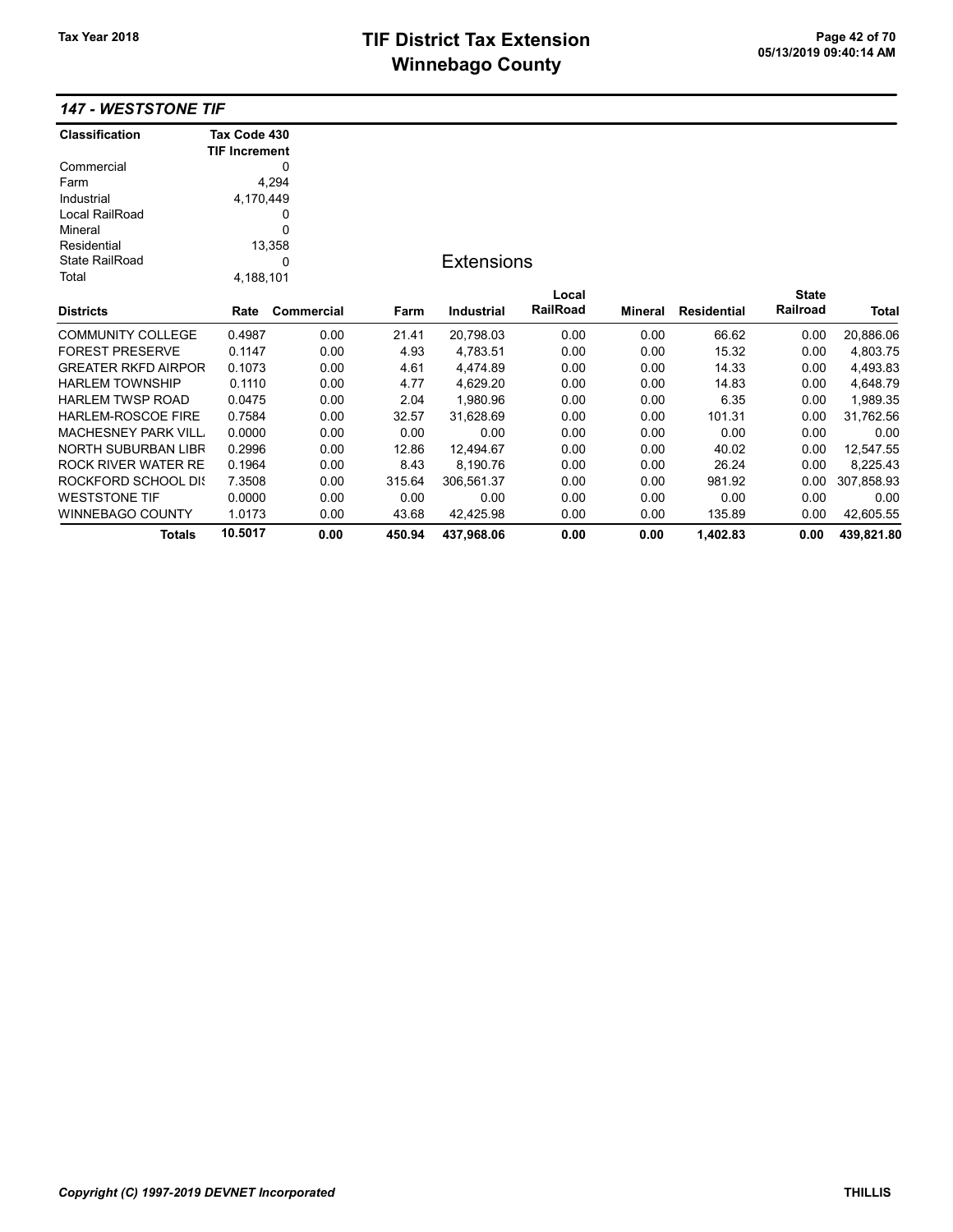# TIF District Tax Extension<br>
Mission 2009 14:40 05/13/2019 09:40:14 AM **Winnebago County**

| <b>Classification</b>      | Tax Code 431         |            |        |                   |          |         |                    |              |              |
|----------------------------|----------------------|------------|--------|-------------------|----------|---------|--------------------|--------------|--------------|
|                            | <b>TIF Increment</b> |            |        |                   |          |         |                    |              |              |
| Commercial                 |                      | 0          |        |                   |          |         |                    |              |              |
| Farm                       |                      | 2,152      |        |                   |          |         |                    |              |              |
| Industrial                 |                      | 0          |        |                   |          |         |                    |              |              |
| Local RailRoad             |                      | 0          |        |                   |          |         |                    |              |              |
| Mineral                    |                      | 0          |        |                   |          |         |                    |              |              |
| Residential                |                      | 0          |        |                   |          |         |                    |              |              |
| <b>State RailRoad</b>      |                      | 0          |        | <b>Extensions</b> |          |         |                    |              |              |
| Total                      |                      | 2,152      |        |                   |          |         |                    |              |              |
|                            |                      |            |        |                   | Local    |         |                    | <b>State</b> |              |
| <b>Districts</b>           | Rate                 | Commercial | Farm   | <b>Industrial</b> | RailRoad | Mineral | <b>Residential</b> | Railroad     | <b>Total</b> |
| <b>COMMUNITY COLLEGE</b>   | 0.4987               | 0.00       | 10.73  | 0.00              | 0.00     | 0.00    | 0.00               | 0.00         | 10.73        |
| <b>FOREST PRESERVE</b>     | 0.1147               | 0.00       | 2.47   | 0.00              | 0.00     | 0.00    | 0.00               | 0.00         | 2.47         |
| <b>GREATER RKFD AIRPOR</b> | 0.1073               | 0.00       | 2.31   | 0.00              | 0.00     | 0.00    | 0.00               | 0.00         | 2.31         |
| <b>HARLEM TOWNSHIP</b>     | 0.1110               | 0.00       | 2.39   | 0.00              | 0.00     | 0.00    | 0.00               | 0.00         | 2.39         |
| <b>HARLEM TWSP ROAD</b>    | 0.0475               | 0.00       | 1.02   | 0.00              | 0.00     | 0.00    | 0.00               | 0.00         | 1.02         |
| <b>HARLEM-ROSCOE FIRE</b>  | 0.7584               | 0.00       | 16.32  | 0.00              | 0.00     | 0.00    | 0.00               | 0.00         | 16.32        |
| <b>NORTH SUBURBAN LIBR</b> | 0.2996               | 0.00       | 6.45   | 0.00              | 0.00     | 0.00    | 0.00               | 0.00         | 6.45         |
| <b>ROCK RIVER WATER RE</b> | 0.1964               | 0.00       | 4.23   | 0.00              | 0.00     | 0.00    | 0.00               | 0.00         | 4.23         |
| <b>ROCKFORD SCHOOL DIS</b> | 7.3508               | 0.00       | 158.19 | 0.00              | 0.00     | 0.00    | 0.00               | 0.00         | 158.19       |
| <b>WESTSTONE TIF</b>       | 0.0000               | 0.00       | 0.00   | 0.00              | 0.00     | 0.00    | 0.00               | 0.00         | 0.00         |
| <b>WINNEBAGO COUNTY</b>    | 1.0173               | 0.00       | 21.89  | 0.00              | 0.00     | 0.00    | 0.00               | 0.00         | 21.89        |
| Totals                     | 10.5017              | 0.00       | 226.00 | 0.00              | 0.00     | 0.00    | 0.00               | 0.00         | 226.00       |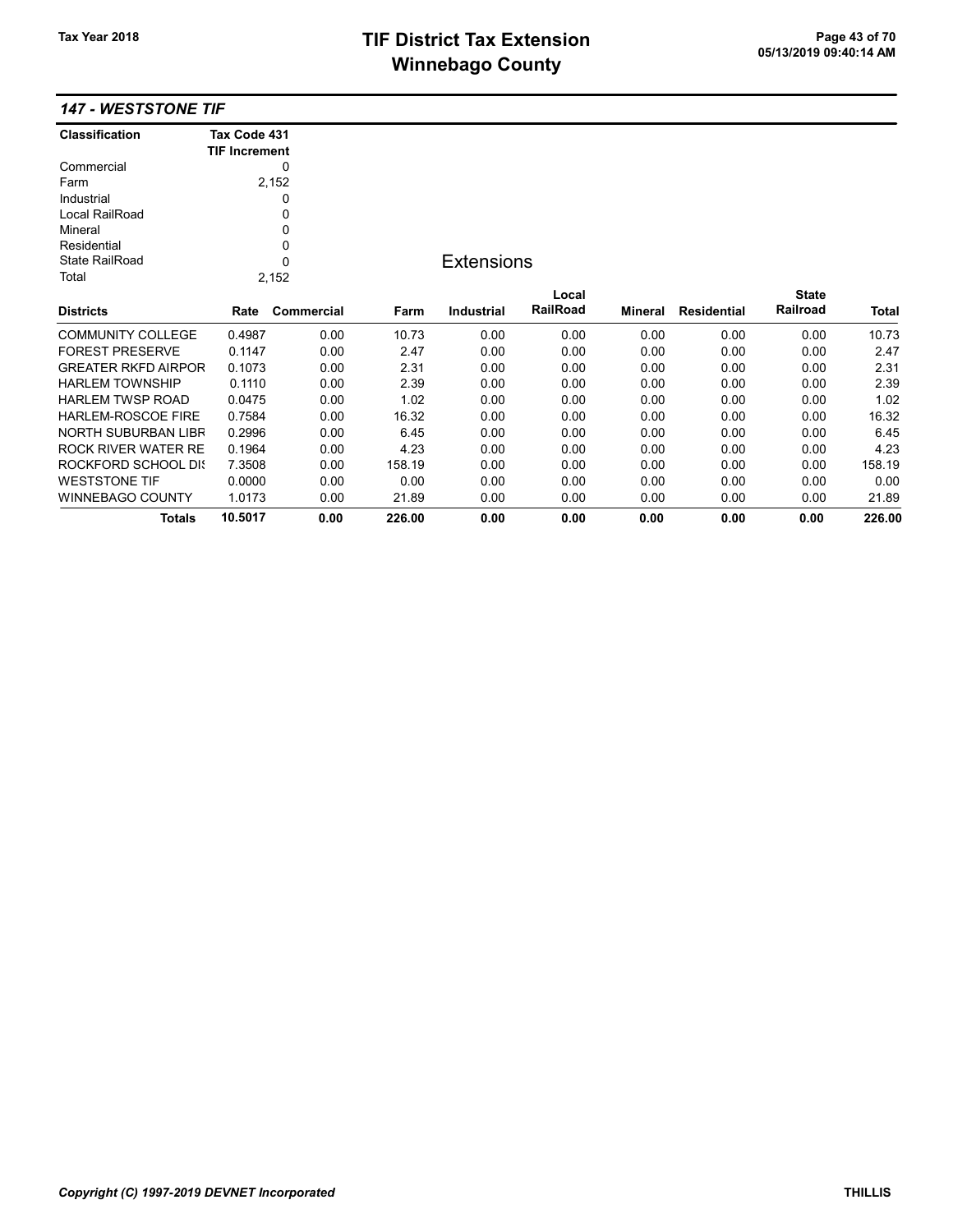# TIF District Tax Extension<br>
Mission 2009 14:40 05/13/2019 09:40:14 AM **Winnebago County**

| <b>Classification</b>      | Tax Code 432<br><b>TIF Increment</b> |            |        |                   |          |                |                    |              |        |
|----------------------------|--------------------------------------|------------|--------|-------------------|----------|----------------|--------------------|--------------|--------|
| Commercial                 |                                      | 0          |        |                   |          |                |                    |              |        |
| Farm                       |                                      | 1,877      |        |                   |          |                |                    |              |        |
| Industrial                 |                                      | 0          |        |                   |          |                |                    |              |        |
| Local RailRoad             |                                      | 0          |        |                   |          |                |                    |              |        |
| Mineral                    |                                      | 0          |        |                   |          |                |                    |              |        |
| Residential                |                                      | 0          |        |                   |          |                |                    |              |        |
| <b>State RailRoad</b>      |                                      | 0          |        | <b>Extensions</b> |          |                |                    |              |        |
| Total                      |                                      | 1,877      |        |                   |          |                |                    |              |        |
|                            |                                      |            |        |                   | Local    |                |                    | <b>State</b> |        |
| <b>Districts</b>           | Rate                                 | Commercial | Farm   | <b>Industrial</b> | RailRoad | <b>Mineral</b> | <b>Residential</b> | Railroad     | Total  |
| <b>COMMUNITY COLLEGE</b>   | 0.4987                               | 0.00       | 9.36   | 0.00              | 0.00     | 0.00           | 0.00               | 0.00         | 9.36   |
| <b>FOREST PRESERVE</b>     | 0.1147                               | 0.00       | 2.15   | 0.00              | 0.00     | 0.00           | 0.00               | 0.00         | 2.15   |
| <b>GREATER RKFD AIRPOR</b> | 0.1073                               | 0.00       | 2.01   | 0.00              | 0.00     | 0.00           | 0.00               | 0.00         | 2.01   |
| <b>HARLEM TOWNSHIP</b>     | 0.1110                               | 0.00       | 2.08   | 0.00              | 0.00     | 0.00           | 0.00               | 0.00         | 2.08   |
| <b>HARLEM TWSP ROAD</b>    | 0.0475                               | 0.00       | 0.89   | 0.00              | 0.00     | 0.00           | 0.00               | 0.00         | 0.89   |
| <b>HARLEM-ROSCOE FIRE</b>  | 0.7584                               | 0.00       | 14.24  | 0.00              | 0.00     | 0.00           | 0.00               | 0.00         | 14.24  |
| NORTH SUBURBAN LIBR        | 0.2996                               | 0.00       | 5.62   | 0.00              | 0.00     | 0.00           | 0.00               | 0.00         | 5.62   |
| ROCKFORD SCHOOL DIS        | 7.3508                               | 0.00       | 137.97 | 0.00              | 0.00     | 0.00           | 0.00               | 0.00         | 137.97 |
| <b>WESTSTONE TIF</b>       | 0.0000                               | 0.00       | 0.00   | 0.00              | 0.00     | 0.00           | 0.00               | 0.00         | 0.00   |
| <b>WINNEBAGO COUNTY</b>    | 1.0173                               | 0.00       | 19.09  | 0.00              | 0.00     | 0.00           | 0.00               | 0.00         | 19.09  |
| <b>Totals</b>              | 10.3053                              | 0.00       | 193.41 | 0.00              | 0.00     | 0.00           | 0.00               | 0.00         | 193.41 |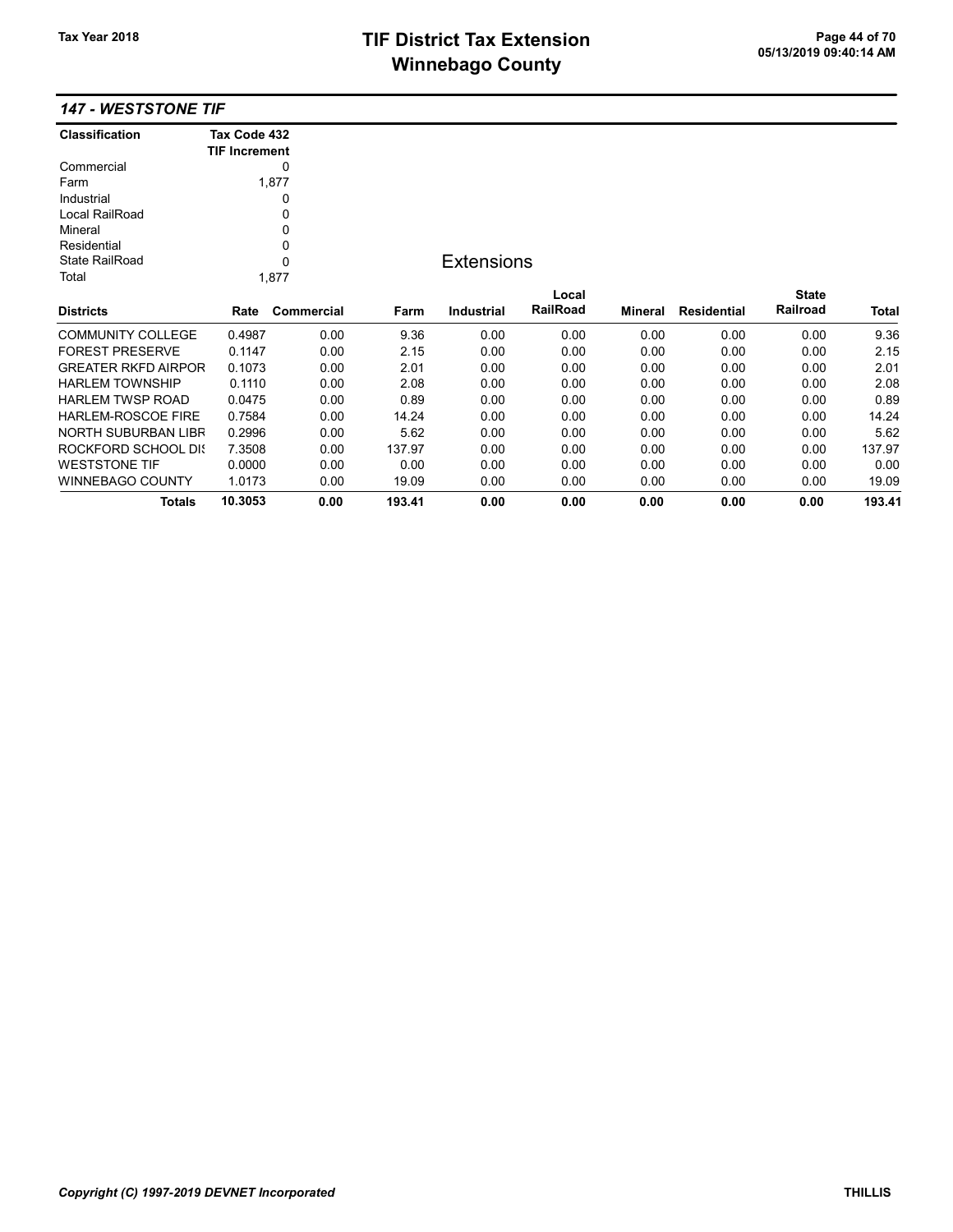### 148 - NORTH WILLOW CREEK TIF

| <b>Classification</b>      | Tax Code 433         |            |        |                   |          |                |                    |              |           |
|----------------------------|----------------------|------------|--------|-------------------|----------|----------------|--------------------|--------------|-----------|
|                            | <b>TIF Increment</b> |            |        |                   |          |                |                    |              |           |
| Commercial                 |                      | 0          |        |                   |          |                |                    |              |           |
| Farm                       |                      | 1,341      |        |                   |          |                |                    |              |           |
| Industrial                 | 154,666              |            |        |                   |          |                |                    |              |           |
| Local RailRoad             |                      | 0          |        |                   |          |                |                    |              |           |
| Mineral                    |                      | 0          |        |                   |          |                |                    |              |           |
| Residential                |                      | 0          |        |                   |          |                |                    |              |           |
| <b>State RailRoad</b>      |                      | 0          |        | <b>Extensions</b> |          |                |                    |              |           |
| Total                      | 156,007              |            |        |                   |          |                |                    |              |           |
|                            |                      |            |        |                   | Local    |                |                    | <b>State</b> |           |
| <b>Districts</b>           | Rate                 | Commercial | Farm   | <b>Industrial</b> | RailRoad | <b>Mineral</b> | <b>Residential</b> | Railroad     | Total     |
| <b>COMMUNITY COLLEGE</b>   | 0.4987               | 0.00       | 6.69   | 771.32            | 0.00     | 0.00           | 0.00               | 0.00         | 778.01    |
| <b>FOREST PRESERVE</b>     | 0.1147               | 0.00       | 1.54   | 177.40            | 0.00     | 0.00           | 0.00               | 0.00         | 178.94    |
| <b>GREATER RKFD AIRPOR</b> | 0.1073               | 0.00       | 1.44   | 165.96            | 0.00     | 0.00           | 0.00               | 0.00         | 167.40    |
| HARLEM SCHOOL DIST         | 8.1087               | 0.00       | 108.74 | 12,541.40         | 0.00     | 0.00           | 0.00               | 0.00         | 12,650.14 |
| <b>HARLEM TOWNSHIP</b>     | 0.1110               | 0.00       | 1.49   | 171.68            | 0.00     | 0.00           | 0.00               | 0.00         | 173.17    |
| <b>HARLEM TWSP ROAD</b>    | 0.0475               | 0.00       | 0.64   | 73.47             | 0.00     | 0.00           | 0.00               | 0.00         | 74.10     |
| HARLEM-ROSCOE FIRE         | 0.7584               | 0.00       | 10.17  | 1,172.99          | 0.00     | 0.00           | 0.00               | 0.00         | 1,183.16  |
| <b>MACHESNEY PARK VILL</b> | 0.0000               | 0.00       | 0.00   | 0.00              | 0.00     | 0.00           | 0.00               | 0.00         | 0.00      |
| NORTH SUBURBAN LIBR        | 0.2996               | 0.00       | 4.02   | 463.38            | 0.00     | 0.00           | 0.00               | 0.00         | 467.40    |
| NORTH WILLOW CREEK         | 0.0000               | 0.00       | 0.00   | 0.00              | 0.00     | 0.00           | 0.00               | 0.00         | 0.00      |
| ROCK RIVER WATER RE        | 0.1964               | 0.00       | 2.63   | 303.76            | 0.00     | 0.00           | 0.00               | 0.00         | 306.40    |
| WINNEBAGO COUNTY           | 1.0173               | 0.00       | 13.64  | 1,573.42          | 0.00     | 0.00           | 0.00               | 0.00         | 1,587.06  |
| <b>Totals</b>              | 11.2596              | 0.00       | 151.00 | 17,414.78         | 0.00     | 0.00           | 0.00               | 0.00         | 17,565.78 |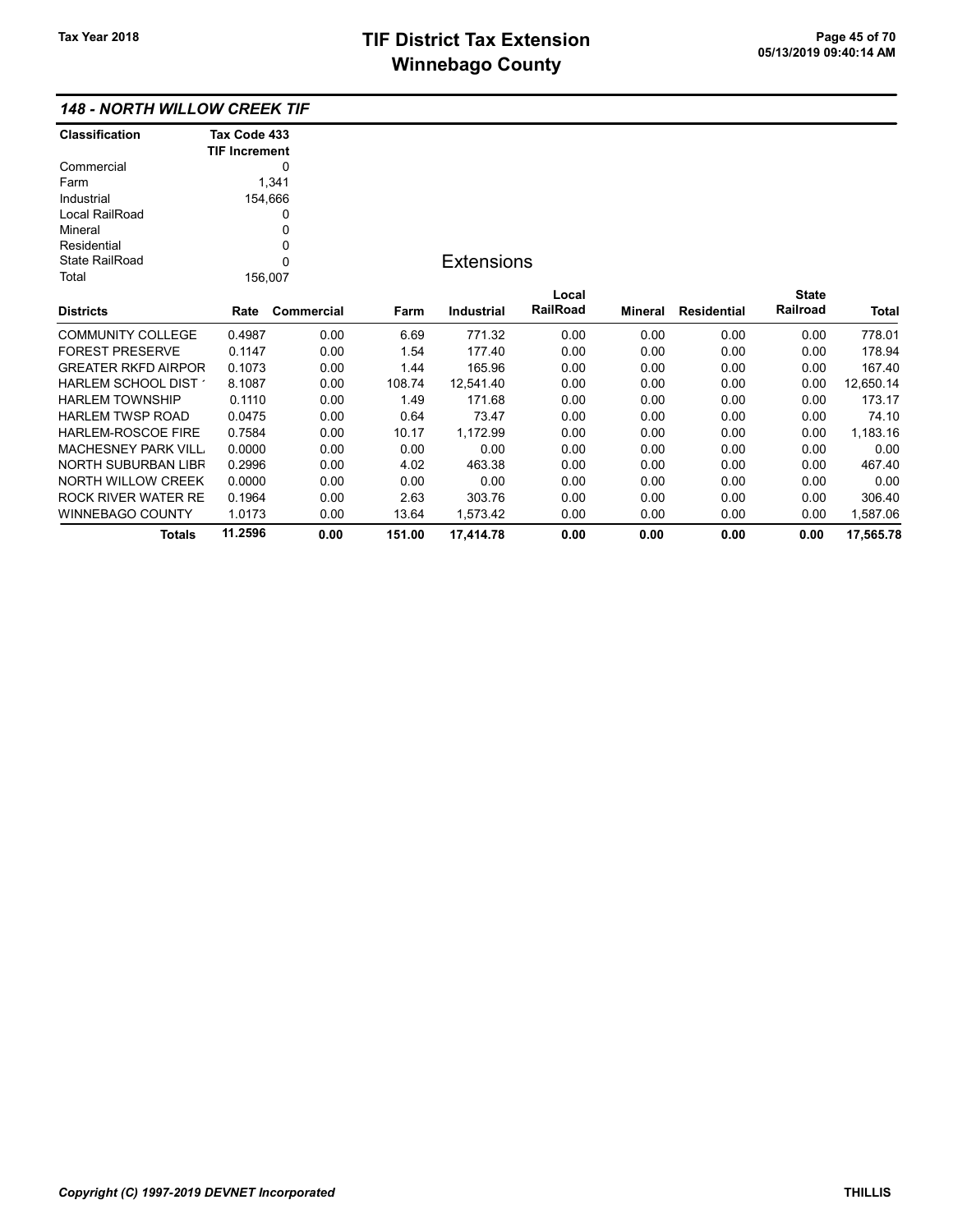Totals 11.2596 0.00 0.00 0.00 0.00 0.00 0.00 0.00 0.00

### 149 - SOUTH WILLOW CREEK TIF

| <b>Classification</b>      | Tax Code 434         |             |      |                   |          |         |                    |              |       |
|----------------------------|----------------------|-------------|------|-------------------|----------|---------|--------------------|--------------|-------|
|                            | <b>TIF Increment</b> |             |      |                   |          |         |                    |              |       |
| Commercial                 |                      | 0           |      |                   |          |         |                    |              |       |
| Farm                       |                      | 0           |      |                   |          |         |                    |              |       |
| Industrial                 |                      | 0           |      |                   |          |         |                    |              |       |
| Local RailRoad             |                      | 0           |      |                   |          |         |                    |              |       |
| Mineral                    |                      | 0           |      |                   |          |         |                    |              |       |
| Residential                |                      | 0           |      |                   |          |         |                    |              |       |
| State RailRoad             |                      | 0           |      | <b>Extensions</b> |          |         |                    |              |       |
| Total                      |                      | $\mathbf 0$ |      |                   |          |         |                    |              |       |
|                            |                      |             |      |                   | Local    |         |                    | <b>State</b> |       |
| <b>Districts</b>           | Rate                 | Commercial  | Farm | <b>Industrial</b> | RailRoad | Mineral | <b>Residential</b> | Railroad     | Total |
| <b>COMMUNITY COLLEGE</b>   | 0.4987               | 0.00        | 0.00 | 0.00              | 0.00     | 0.00    | 0.00               | 0.00         | 0.00  |
| <b>FOREST PRESERVE</b>     | 0.1147               | 0.00        | 0.00 | 0.00              | 0.00     | 0.00    | 0.00               | 0.00         | 0.00  |
| <b>GREATER RKFD AIRPOR</b> | 0.1073               | 0.00        | 0.00 | 0.00              | 0.00     | 0.00    | 0.00               | 0.00         | 0.00  |
| HARLEM SCHOOL DIST         | 8.1087               | 0.00        | 0.00 | 0.00              | 0.00     | 0.00    | 0.00               | 0.00         | 0.00  |
| <b>HARLEM TOWNSHIP</b>     | 0.1110               | 0.00        | 0.00 | 0.00              | 0.00     | 0.00    | 0.00               | 0.00         | 0.00  |
| <b>HARLEM TWSP ROAD</b>    | 0.0475               | 0.00        | 0.00 | 0.00              | 0.00     | 0.00    | 0.00               | 0.00         | 0.00  |
| <b>HARLEM-ROSCOE FIRE</b>  | 0.7584               | 0.00        | 0.00 | 0.00              | 0.00     | 0.00    | 0.00               | 0.00         | 0.00  |
| NORTH SUBURBAN LIBR        | 0.2996               | 0.00        | 0.00 | 0.00              | 0.00     | 0.00    | 0.00               | 0.00         | 0.00  |
| ROCK RIVER WATER RE        | 0.1964               | 0.00        | 0.00 | 0.00              | 0.00     | 0.00    | 0.00               | 0.00         | 0.00  |
| SOUTH WILLOW CREEK         | 0.0000               | 0.00        | 0.00 | 0.00              | 0.00     | 0.00    | 0.00               | 0.00         | 0.00  |
| <b>WINNEBAGO COUNTY</b>    | 1.0173               | 0.00        | 0.00 | 0.00              | 0.00     | 0.00    | 0.00               | 0.00         | 0.00  |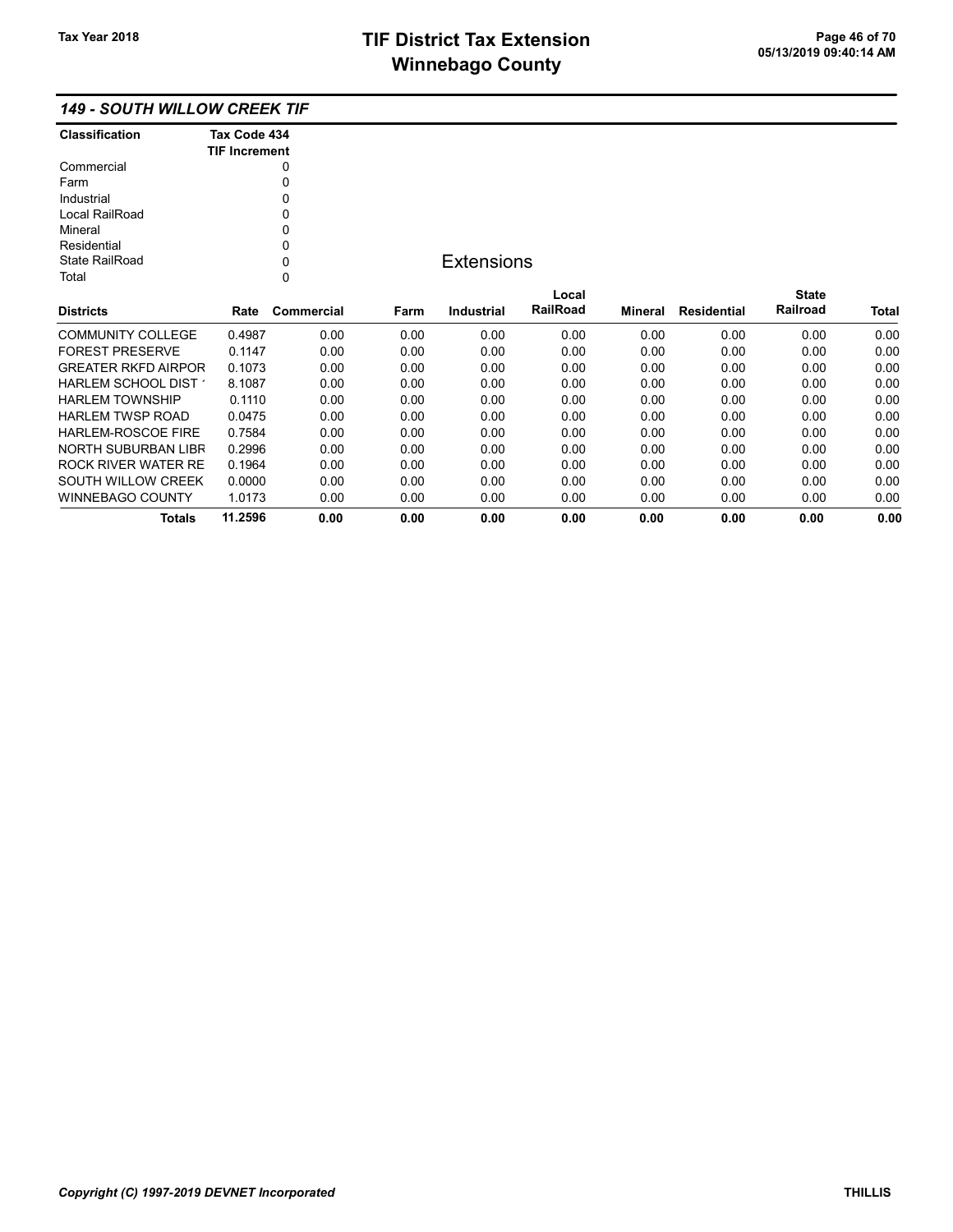### 149 - SOUTH WILLOW CREEK TIF

| <b>Classification</b>      | Tax Code 435         |            |      |                   |                 |         |             |              |            |
|----------------------------|----------------------|------------|------|-------------------|-----------------|---------|-------------|--------------|------------|
|                            | <b>TIF Increment</b> |            |      |                   |                 |         |             |              |            |
| Commercial                 |                      | 405,147    |      |                   |                 |         |             |              |            |
| Farm                       |                      | 0          |      |                   |                 |         |             |              |            |
| Industrial                 | 2,723,567            |            |      |                   |                 |         |             |              |            |
| Local RailRoad             |                      | 0          |      |                   |                 |         |             |              |            |
| Mineral                    |                      | 0          |      |                   |                 |         |             |              |            |
| Residential                |                      | 0          |      |                   |                 |         |             |              |            |
| <b>State RailRoad</b>      |                      | 0          |      | <b>Extensions</b> |                 |         |             |              |            |
| Total                      | 3,128,714            |            |      |                   |                 |         |             |              |            |
|                            |                      |            |      |                   | Local           |         |             | <b>State</b> |            |
| <b>Districts</b>           | Rate                 | Commercial | Farm | <b>Industrial</b> | <b>RailRoad</b> | Mineral | Residential | Railroad     | Total      |
| <b>COMMUNITY COLLEGE</b>   | 0.4987               | 2,020.47   | 0.00 | 13,582.43         | 0.00            | 0.00    | 0.00        | 0.00         | 15,602.90  |
| <b>FOREST PRESERVE</b>     | 0.1147               | 464.70     | 0.00 | 3,123.93          | 0.00            | 0.00    | 0.00        | 0.00         | 3,588.63   |
| <b>GREATER RKFD AIRPOR</b> | 0.1073               | 434.72     | 0.00 | 2,922.39          | 0.00            | 0.00    | 0.00        | 0.00         | 3,357.11   |
| HARLEM SCHOOL DIST         | 8.1087               | 32,852.15  | 0.00 | 220,845.88        | 0.00            | 0.00    | 0.00        | 0.00         | 253,698.03 |
| <b>HARLEM TOWNSHIP</b>     | 0.1110               | 449.71     | 0.00 | 3,023.16          | 0.00            | 0.00    | 0.00        | 0.00         | 3,472.87   |
| <b>HARLEM TWSP ROAD</b>    | 0.0475               | 192.44     | 0.00 | 1,293.69          | 0.00            | 0.00    | 0.00        | 0.00         | 1,486.14   |
| <b>HARLEM-ROSCOE FIRE</b>  | 0.7584               | 3,072.63   | 0.00 | 20,655.53         | 0.00            | 0.00    | 0.00        | 0.00         | 23,728.17  |
| <b>MACHESNEY PARK VILL</b> | 0.0000               | 0.00       | 0.00 | 0.00              | 0.00            | 0.00    | 0.00        | 0.00         | 0.00       |
| NORTH SUBURBAN LIBR        | 0.2996               | 1,213.82   | 0.00 | 8,159.81          | 0.00            | 0.00    | 0.00        | 0.00         | 9,373.63   |
| <b>ROCK RIVER WATER RE</b> | 0.1964               | 795.71     | 0.00 | 5,349.09          | 0.00            | 0.00    | 0.00        | 0.00         | 6,144.79   |
| SOUTH WILLOW CREEK         | 0.0000               | 0.00       | 0.00 | 0.00              | 0.00            | 0.00    | 0.00        | 0.00         | 0.00       |
| <b>WINNEBAGO COUNTY</b>    | 1.0173               | 4,121.56   | 0.00 | 27,706.85         | 0.00            | 0.00    | 0.00        | 0.00         | 31,828.41  |
| <b>Totals</b>              | 11.2596              | 45,617.91  | 0.00 | 306,662.76        | 0.00            | 0.00    | 0.00        | 0.00         | 352,280.68 |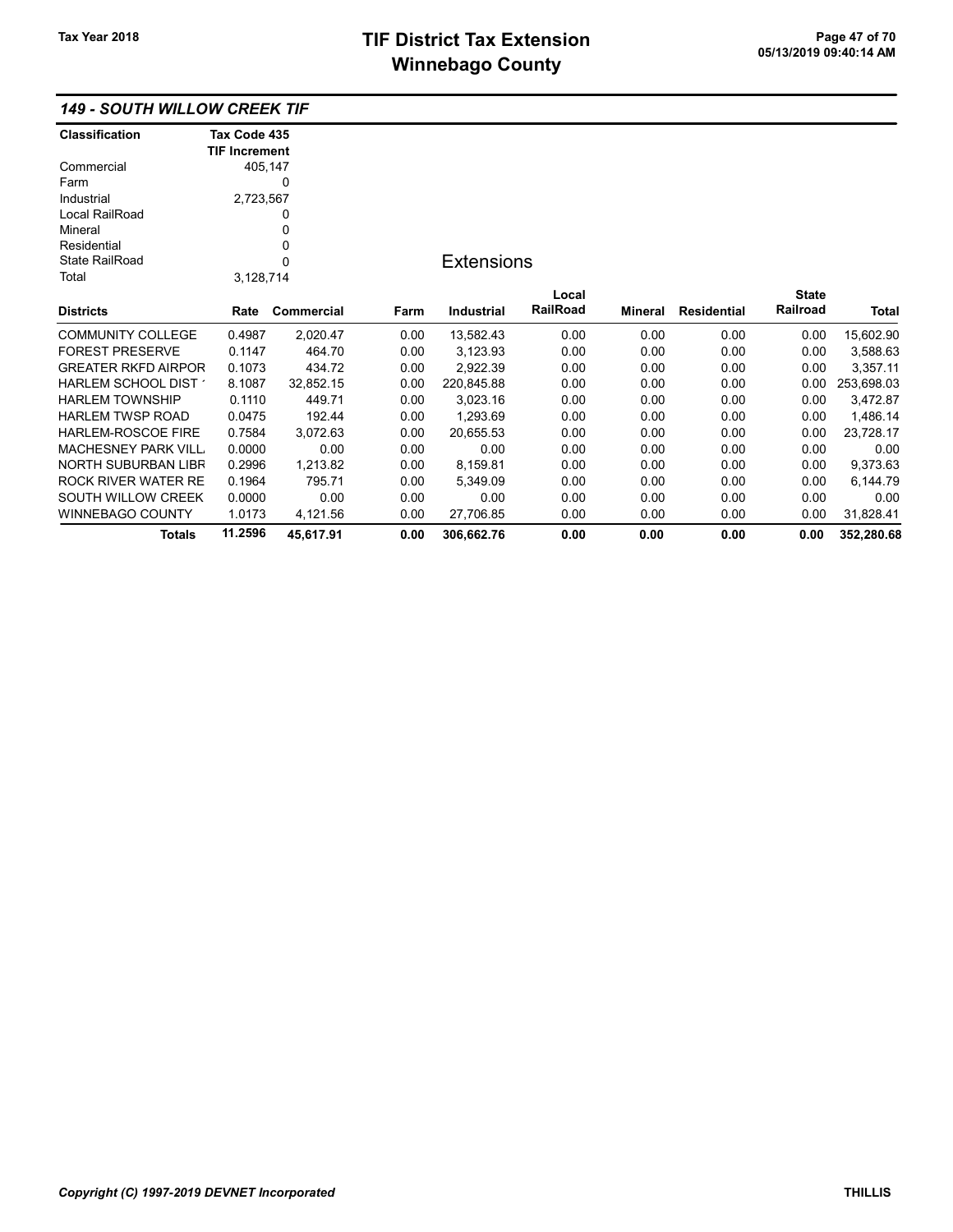Totals 12.6266 0.00 22,763.36 0.00 0.00 0.00 0.00 0.00 22,763.36

### 150 - GLOBAL TRADEPARK SOUTH T

| <b>Classification</b>       | Tax Code 453<br><b>TIF Increment</b> |             |           |                   |          |         |                    |              |           |
|-----------------------------|--------------------------------------|-------------|-----------|-------------------|----------|---------|--------------------|--------------|-----------|
| Commercial                  |                                      | 0           |           |                   |          |         |                    |              |           |
| Farm                        |                                      | 180,281     |           |                   |          |         |                    |              |           |
| Industrial                  |                                      | 0           |           |                   |          |         |                    |              |           |
| Local RailRoad              |                                      | 0           |           |                   |          |         |                    |              |           |
| Mineral                     |                                      | 0           |           |                   |          |         |                    |              |           |
| Residential                 |                                      | 0           |           |                   |          |         |                    |              |           |
| State RailRoad              |                                      | $\mathbf 0$ |           | <b>Extensions</b> |          |         |                    |              |           |
| Total                       |                                      | 180,281     |           |                   |          |         |                    |              |           |
|                             |                                      |             |           |                   | Local    |         |                    | <b>State</b> |           |
| <b>Districts</b>            | Rate                                 | Commercial  | Farm      | Industrial        | RailRoad | Mineral | <b>Residential</b> | Railroad     | Total     |
| <b>COMMUNITY COLLEGE</b>    | 0.4987                               | 0.00        | 899.06    | 0.00              | 0.00     | 0.00    | 0.00               | 0.00         | 899.06    |
| <b>FOREST PRESERVE</b>      | 0.1147                               | 0.00        | 206.78    | 0.00              | 0.00     | 0.00    | 0.00               | 0.00         | 206.78    |
| <b>GLOBAL TRADEPARK SC</b>  | 0.0000                               | 0.00        | 0.00      | 0.00              | 0.00     | 0.00    | 0.00               | 0.00         | 0.00      |
| <b>GREATER RKFD AIRPOR</b>  | 0.1073                               | 0.00        | 193.44    | 0.00              | 0.00     | 0.00    | 0.00               | 0.00         | 193.44    |
| <b>MERIDIAN SCHOOL DIST</b> | 5.9038                               | 0.00        | 10,643.43 | 0.00              | 0.00     | 0.00    | 0.00               | 0.00         | 10,643.43 |
| ROCKFORD CITY               | 3.1194                               | 0.00        | 5,623.69  | 0.00              | 0.00     | 0.00    | 0.00               | 0.00         | 5,623.69  |
| ROCKFORD CITY LIBRAI        | 0.4890                               | 0.00        | 881.57    | 0.00              | 0.00     | 0.00    | 0.00               | 0.00         | 881.57    |
| ROCKFORD PARK DISTF         | 1.0963                               | 0.00        | 1,976.42  | 0.00              | 0.00     | 0.00    | 0.00               | 0.00         | 1,976.42  |
| ROCKFORD TOWNSHIP           | 0.1385                               | 0.00        | 249.69    | 0.00              | 0.00     | 0.00    | 0.00               | 0.00         | 249.69    |
| ROCKFORD TWSP ROAI          | 0.1416                               | 0.00        | 255.28    | 0.00              | 0.00     | 0.00    | 0.00               | 0.00         | 255.28    |
| <b>WINNEBAGO COUNTY</b>     | 1.0173                               | 0.00        | 1,834.00  | 0.00              | 0.00     | 0.00    | 0.00               | 0.00         | 1,834.00  |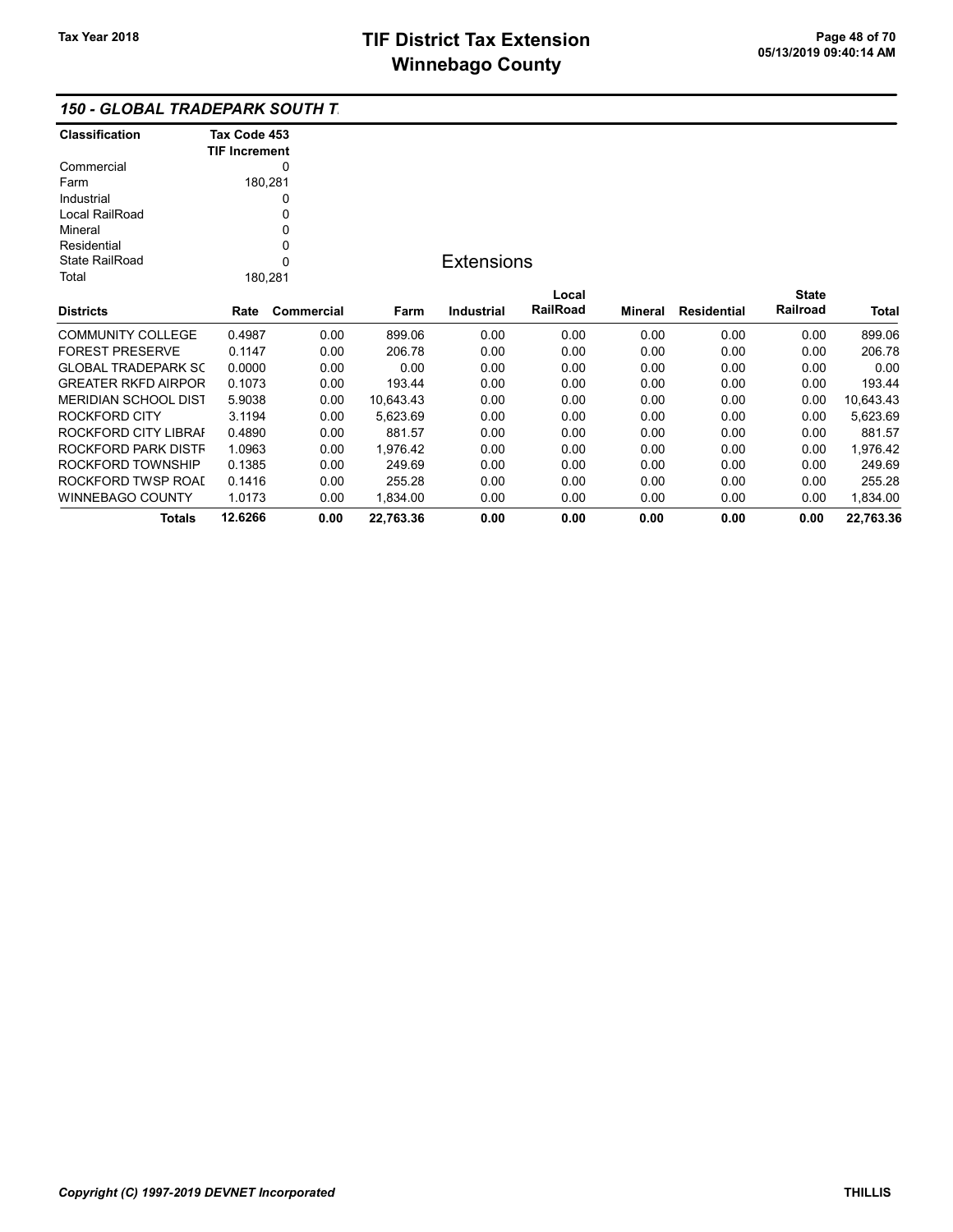# TIF District Tax Extension<br>
Mission 2009 19:40:14 AM **Winnebago County**

| <b>Classification</b>         | Tax Code 438         |            |          |                   |          |         |                    |              |          |
|-------------------------------|----------------------|------------|----------|-------------------|----------|---------|--------------------|--------------|----------|
|                               | <b>TIF Increment</b> | 7,113      |          |                   |          |         |                    |              |          |
| Commercial<br>Farm            |                      | 48,349     |          |                   |          |         |                    |              |          |
|                               |                      |            |          |                   |          |         |                    |              |          |
| Industrial                    |                      | 0          |          |                   |          |         |                    |              |          |
| Local RailRoad                |                      | 0          |          |                   |          |         |                    |              |          |
| Mineral                       |                      | $\Omega$   |          |                   |          |         |                    |              |          |
| Residential                   |                      | 0          |          |                   |          |         |                    |              |          |
| <b>State RailRoad</b>         |                      | $\Omega$   |          | <b>Extensions</b> |          |         |                    |              |          |
| Total                         |                      | 55,462     |          |                   |          |         |                    |              |          |
|                               |                      |            |          |                   | Local    |         |                    | <b>State</b> |          |
| <b>Districts</b>              | Rate                 | Commercial | Farm     | <b>Industrial</b> | RailRoad | Mineral | <b>Residential</b> | Railroad     | Total    |
| <b>CHERRY VALLEY LIBRAF</b>   | 0.3908               | 27.80      | 188.95   | 0.00              | 0.00     | 0.00    | 0.00               | 0.00         | 216.75   |
| <b>COMMUNITY COLLEGE</b>      | 0.4987               | 35.47      | 241.12   | 0.00              | 0.00     | 0.00    | 0.00               | 0.00         | 276.59   |
| <b>FOREST PRESERVE</b>        | 0.1147               | 8.16       | 55.46    | 0.00              | 0.00     | 0.00    | 0.00               | 0.00         | 63.61    |
| <b>GREATER RKFD AIRPOR</b>    | 0.1073               | 7.63       | 51.88    | 0.00              | 0.00     | 0.00    | 0.00               | 0.00         | 59.51    |
| <b>I-39 / BAXTER ROAD TIF</b> | 0.0000               | 0.00       | 0.00     | 0.00              | 0.00     | 0.00    | 0.00               | 0.00         | 0.00     |
| <b>NEW MILFORD FIRE</b>       | 0.5885               | 41.86      | 284.53   | 0.00              | 0.00     | 0.00    | 0.00               | 0.00         | 326.39   |
| ROCKFORD SCHOOL DIS           | 7.3508               | 522.86     | 3,554.04 | 0.00              | 0.00     | 0.00    | 0.00               | 0.00         | 4,076.90 |
| ROCKFORD TOWNSHIP             | 0.1385               | 9.85       | 66.96    | 0.00              | 0.00     | 0.00    | 0.00               | 0.00         | 76.81    |
| ROCKFORD TWSP ROAI            | 0.1416               | 10.07      | 68.46    | 0.00              | 0.00     | 0.00    | 0.00               | 0.00         | 78.53    |
| <b>WINNEBAGO COUNTY</b>       | 1.0173               | 72.36      | 491.85   | 0.00              | 0.00     | 0.00    | 0.00               | 0.00         | 564.21   |
| <b>Totals</b>                 | 10.3482              | 736.06     | 5,003.25 | 0.00              | 0.00     | 0.00    | 0.00               | 0.00         | 5,739.30 |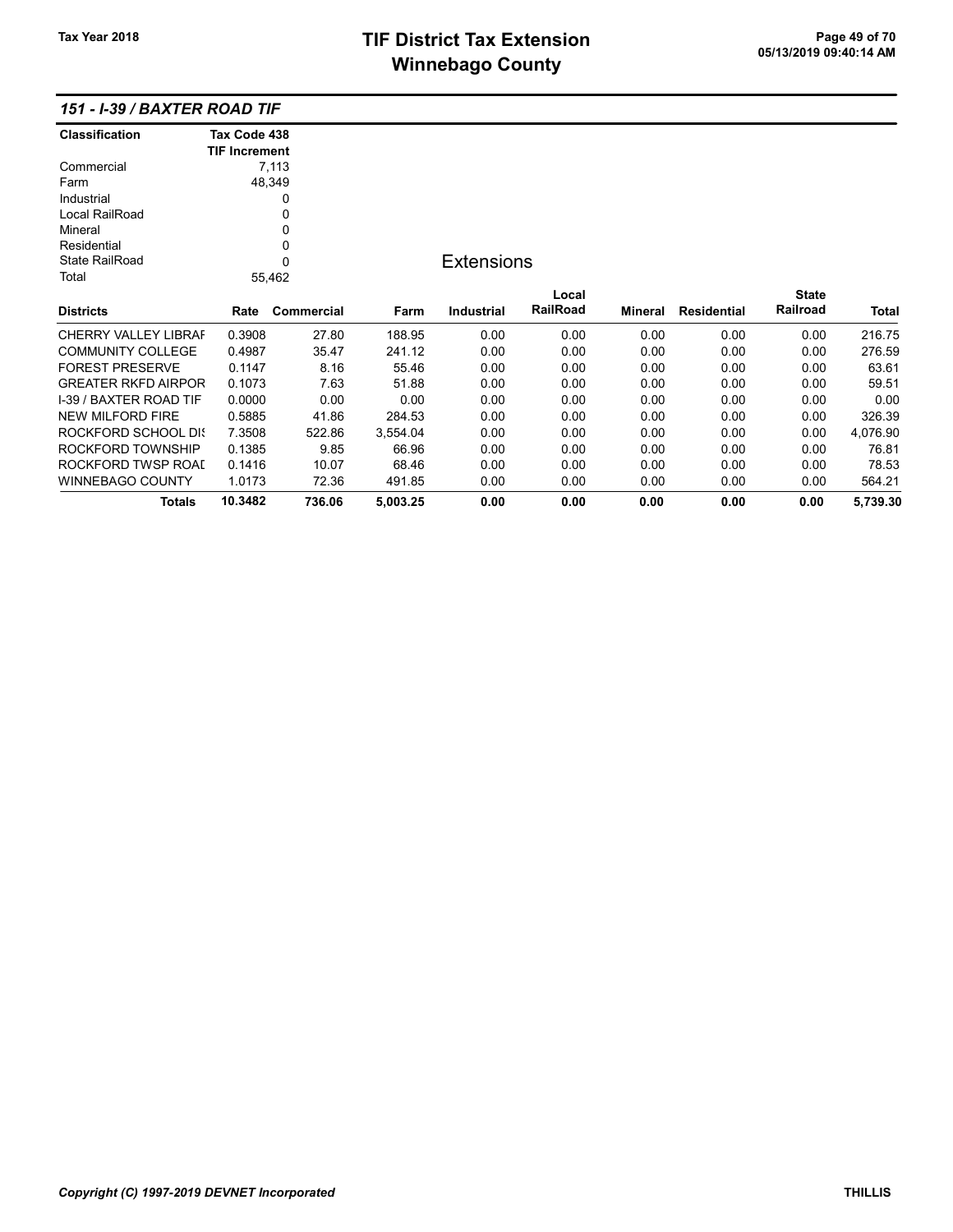# TIF District Tax Extension<br>
Mission 2009 14:44 05/13/2019 09:40:14 AM **Winnebago County**

| <b>Classification</b>       | Tax Code 439         |             |          |                   |          |         |                    |              |          |
|-----------------------------|----------------------|-------------|----------|-------------------|----------|---------|--------------------|--------------|----------|
|                             | <b>TIF Increment</b> |             |          |                   |          |         |                    |              |          |
| Commercial                  |                      | 0           |          |                   |          |         |                    |              |          |
| Farm                        |                      | 20,995      |          |                   |          |         |                    |              |          |
| Industrial                  |                      | 11,108      |          |                   |          |         |                    |              |          |
| Local RailRoad              |                      | 0           |          |                   |          |         |                    |              |          |
| Mineral                     |                      | 0           |          |                   |          |         |                    |              |          |
| Residential                 |                      | 0           |          |                   |          |         |                    |              |          |
| State RailRoad              |                      | $\mathbf 0$ |          | <b>Extensions</b> |          |         |                    |              |          |
| Total                       |                      | 32,103      |          |                   |          |         |                    |              |          |
|                             |                      |             |          |                   | Local    |         |                    | <b>State</b> |          |
| <b>Districts</b>            | Rate                 | Commercial  | Farm     | <b>Industrial</b> | RailRoad | Mineral | <b>Residential</b> | Railroad     | Total    |
| <b>CHERRY VALLEY FIRE</b>   | 1.0186               | 0.00        | 213.86   | 113.15            | 0.00     | 0.00    | 0.00               | 0.00         | 327.00   |
| <b>CHERRY VALLEY LIBRAF</b> | 0.3908               | 0.00        | 82.05    | 43.41             | 0.00     | 0.00    | 0.00               | 0.00         | 125.46   |
| <b>CHERRY VALLEY VILLAC</b> | 0.0000               | 0.00        | 0.00     | 0.00              | 0.00     | 0.00    | 0.00               | 0.00         | 0.00     |
| <b>COMMUNITY COLLEGE</b>    | 0.4987               | 0.00        | 104.70   | 55.40             | 0.00     | 0.00    | 0.00               | 0.00         | 160.10   |
| <b>FOREST PRESERVE</b>      | 0.1147               | 0.00        | 24.08    | 12.74             | 0.00     | 0.00    | 0.00               | 0.00         | 36.82    |
| <b>GREATER RKFD AIRPOR</b>  | 0.1073               | 0.00        | 22.53    | 11.92             | 0.00     | 0.00    | 0.00               | 0.00         | 34.45    |
| I-39 / BAXTER ROAD TIF      | 0.0000               | 0.00        | 0.00     | 0.00              | 0.00     | 0.00    | 0.00               | 0.00         | 0.00     |
| <b>ROCKFORD SCHOOL DIS</b>  | 7.3508               | 0.00        | 1,543.30 | 816.53            | 0.00     | 0.00    | 0.00               | 0.00         | 2,359.83 |
| ROCKFORD TOWNSHIP           | 0.1385               | 0.00        | 29.08    | 15.38             | 0.00     | 0.00    | 0.00               | 0.00         | 44.46    |
| ROCKFORD TWSP ROAI          | 0.1416               | 0.00        | 29.73    | 15.73             | 0.00     | 0.00    | 0.00               | 0.00         | 45.46    |
| <b>WINNEBAGO COUNTY</b>     | 1.0173               | 0.00        | 213.58   | 113.00            | 0.00     | 0.00    | 0.00               | 0.00         | 326.58   |
| Totals                      | 10.7783              | 0.00        | 2,262.91 | 1,197.26          | 0.00     | 0.00    | 0.00               | 0.00         | 3,460.16 |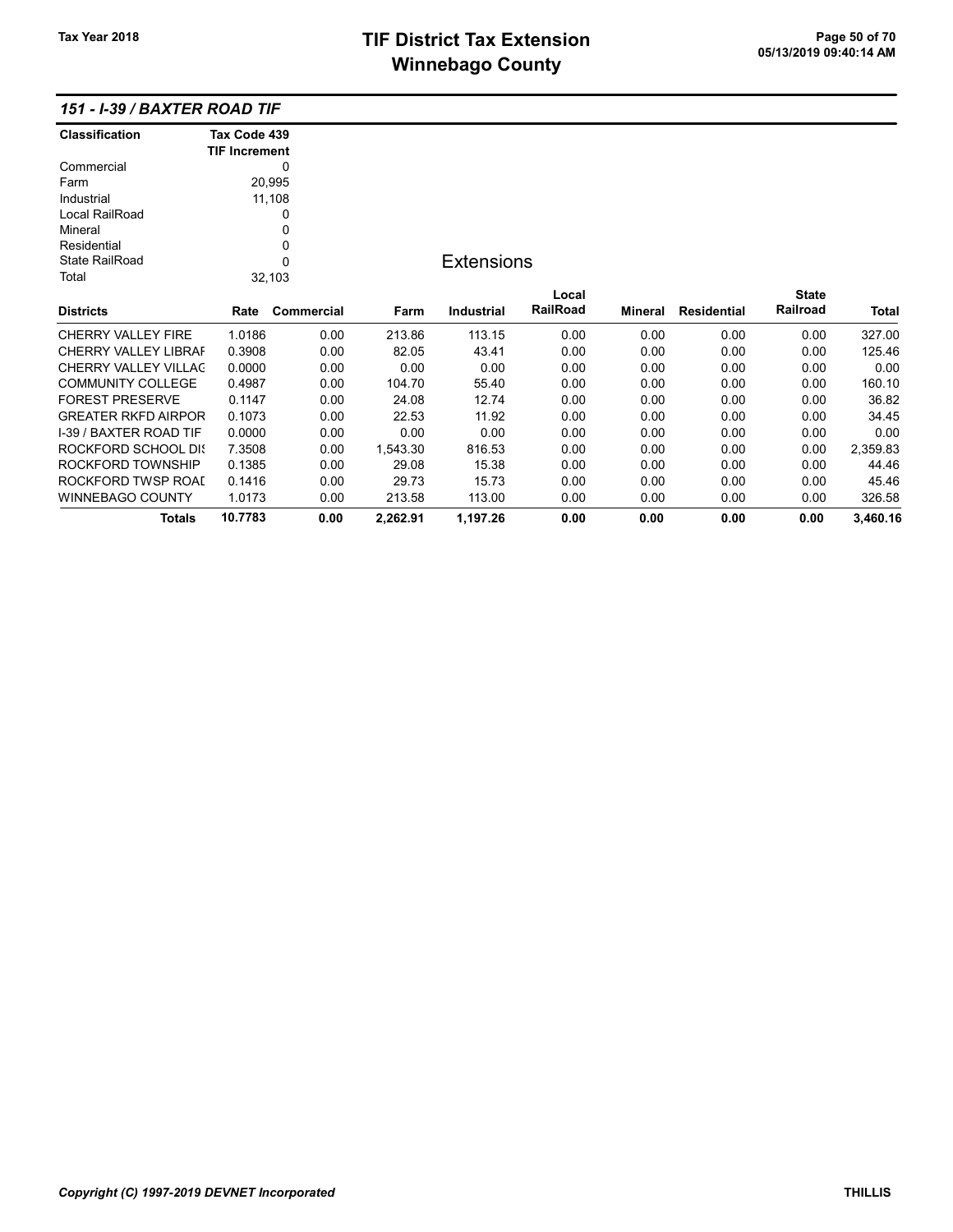# TIF District Tax Extension<br>
M's and an of 20 of 21 of 70 of 70 of 713/2019 09:40:14 AM **Winnebago County**

| <b>Classification</b>       | Tax Code 440         |            |          |                   |          |         |                    |              |            |
|-----------------------------|----------------------|------------|----------|-------------------|----------|---------|--------------------|--------------|------------|
|                             | <b>TIF Increment</b> |            |          |                   |          |         |                    |              |            |
| Commercial                  |                      | 0          |          |                   |          |         |                    |              |            |
| Farm                        |                      | 25,077     |          |                   |          |         |                    |              |            |
| Industrial                  | 2,618,618            |            |          |                   |          |         |                    |              |            |
| Local RailRoad              |                      | 0          |          |                   |          |         |                    |              |            |
| Mineral                     |                      | 0          |          |                   |          |         |                    |              |            |
| Residential                 |                      | 0          |          |                   |          |         |                    |              |            |
| <b>State RailRoad</b>       |                      | 0          |          | <b>Extensions</b> |          |         |                    |              |            |
| Total                       | 2,643,695            |            |          |                   |          |         |                    |              |            |
|                             |                      |            |          |                   | Local    |         |                    | <b>State</b> |            |
| <b>Districts</b>            | Rate                 | Commercial | Farm     | Industrial        | RailRoad | Mineral | <b>Residential</b> | Railroad     | Total      |
| <b>CHERRY VALLEY FIRE</b>   | 1.0186               | 0.00       | 255.43   | 26,673.24         | 0.00     | 0.00    | 0.00               | 0.00         | 26,928.68  |
| <b>CHERRY VALLEY LIBRAF</b> | 0.3908               | 0.00       | 98.00    | 10,233.56         | 0.00     | 0.00    | 0.00               | 0.00         | 10,331.56  |
| <b>CHERRY VALLEY TOWN:</b>  | 0.1392               | 0.00       | 34.91    | 3,645.12          | 0.00     | 0.00    | 0.00               | 0.00         | 3,680.02   |
| <b>CHERRY VALLEY TWSP</b>   | 0.2721               | 0.00       | 68.23    | 7,125.26          | 0.00     | 0.00    | 0.00               | 0.00         | 7,193.49   |
| <b>CHERRY VALLEY VILLAC</b> | 0.0000               | 0.00       | 0.00     | 0.00              | 0.00     | 0.00    | 0.00               | 0.00         | 0.00       |
| <b>COMMUNITY COLLEGE</b>    | 0.4987               | 0.00       | 125.06   | 13,059.05         | 0.00     | 0.00    | 0.00               | 0.00         | 13,184.11  |
| <b>FOREST PRESERVE</b>      | 0.1147               | 0.00       | 28.76    | 3,003.55          | 0.00     | 0.00    | 0.00               | 0.00         | 3,032.32   |
| <b>GREATER RKFD AIRPOR</b>  | 0.1073               | 0.00       | 26.91    | 2,809.78          | 0.00     | 0.00    | 0.00               | 0.00         | 2,836.68   |
| I-39 / BAXTER ROAD TIF      | 0.0000               | 0.00       | 0.00     | 0.00              | 0.00     | 0.00    | 0.00               | 0.00         | 0.00       |
| ROCKFORD SCHOOL DIS         | 7.3508               | 0.00       | 1,843.36 | 192,489.37        | 0.00     | 0.00    | 0.00               | 0.00         | 194,332.73 |
| WINNEBAGO COUNTY            | 1.0173               | 0.00       | 255.11   | 26,639.20         | 0.00     | 0.00    | 0.00               | 0.00         | 26,894.31  |
| <b>Totals</b>               | 10.9095              | 0.00       | 2,735.77 | 285,678.13        | 0.00     | 0.00    | 0.00               | 0.00         | 288,413.90 |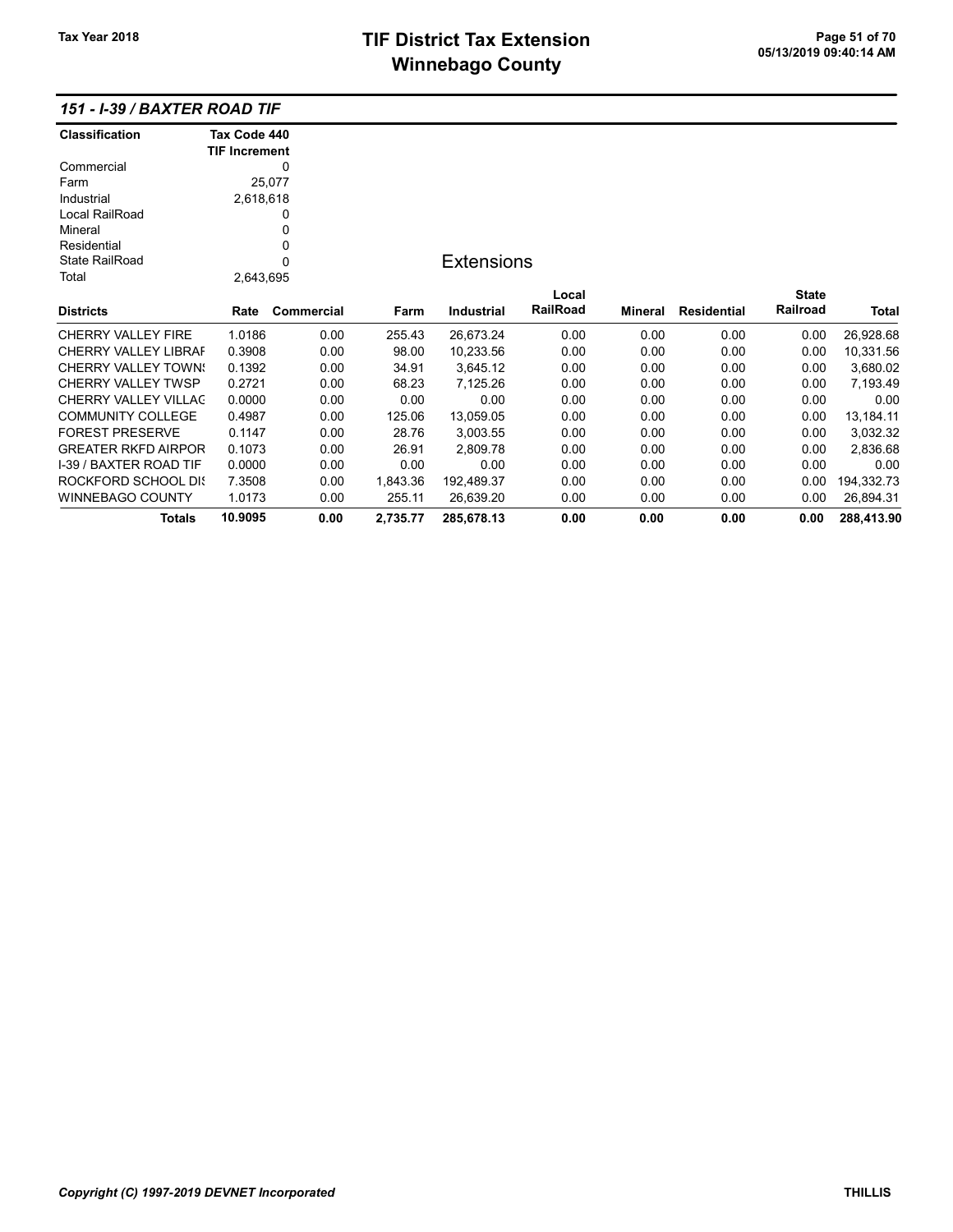| <b>Classification</b>       | Tax Code 441<br><b>TIF Increment</b> |            |          |                   |          |         |             |              |          |
|-----------------------------|--------------------------------------|------------|----------|-------------------|----------|---------|-------------|--------------|----------|
| Commercial                  |                                      | 0          |          |                   |          |         |             |              |          |
| Farm                        |                                      | 21,588     |          |                   |          |         |             |              |          |
| Industrial                  |                                      | 0          |          |                   |          |         |             |              |          |
| Local RailRoad              |                                      | 0          |          |                   |          |         |             |              |          |
| Mineral                     |                                      | $\Omega$   |          |                   |          |         |             |              |          |
| Residential                 |                                      | 7,226      |          |                   |          |         |             |              |          |
| <b>State RailRoad</b>       |                                      | 0          |          | <b>Extensions</b> |          |         |             |              |          |
| Total                       |                                      | 28,814     |          |                   |          |         |             |              |          |
|                             |                                      |            |          |                   | Local    |         |             | <b>State</b> |          |
| <b>Districts</b>            | Rate                                 | Commercial | Farm     | <b>Industrial</b> | RailRoad | Mineral | Residential | Railroad     | Total    |
| <b>CHERRY VALLEY LIBRAF</b> | 0.3908                               | 0.00       | 84.37    | 0.00              | 0.00     | 0.00    | 28.24       | 0.00         | 112.61   |
| <b>COMMUNITY COLLEGE</b>    | 0.4987                               | 0.00       | 107.66   | 0.00              | 0.00     | 0.00    | 36.04       | 0.00         | 143.70   |
| <b>FOREST PRESERVE</b>      | 0.1147                               | 0.00       | 24.76    | 0.00              | 0.00     | 0.00    | 8.29        | 0.00         | 33.05    |
| <b>GREATER RKFD AIRPOR</b>  | 0.1073                               | 0.00       | 23.16    | 0.00              | 0.00     | 0.00    | 7.75        | 0.00         | 30.92    |
| I-39 / BAXTER ROAD TIF      | 0.0000                               | 0.00       | 0.00     | 0.00              | 0.00     | 0.00    | 0.00        | 0.00         | 0.00     |
| <b>NEW MILFORD FIRE</b>     | 0.5885                               | 0.00       | 127.05   | 0.00              | 0.00     | 0.00    | 42.53       | 0.00         | 169.57   |
| <b>NEW MILFORD VILLAGE</b>  | 0.0000                               | 0.00       | 0.00     | 0.00              | 0.00     | 0.00    | 0.00        | 0.00         | 0.00     |
| <b>ROCKFORD SCHOOL DIS</b>  | 7.3508                               | 0.00       | 1,586.89 | 0.00              | 0.00     | 0.00    | 531.17      | 0.00         | 2,118.06 |
| ROCKFORD TOWNSHIP           | 0.1385                               | 0.00       | 29.90    | 0.00              | 0.00     | 0.00    | 10.01       | 0.00         | 39.91    |
| ROCKFORD TWSP ROAI          | 0.1416                               | 0.00       | 30.57    | 0.00              | 0.00     | 0.00    | 10.23       | 0.00         | 40.80    |
| WINNEBAGO COUNTY            | 1.0173                               | 0.00       | 219.61   | 0.00              | 0.00     | 0.00    | 73.51       | 0.00         | 293.12   |
| <b>Totals</b>               | 10.3482                              | 0.00       | 2,233.97 | 0.00              | 0.00     | 0.00    | 747.77      | 0.00         | 2,981.74 |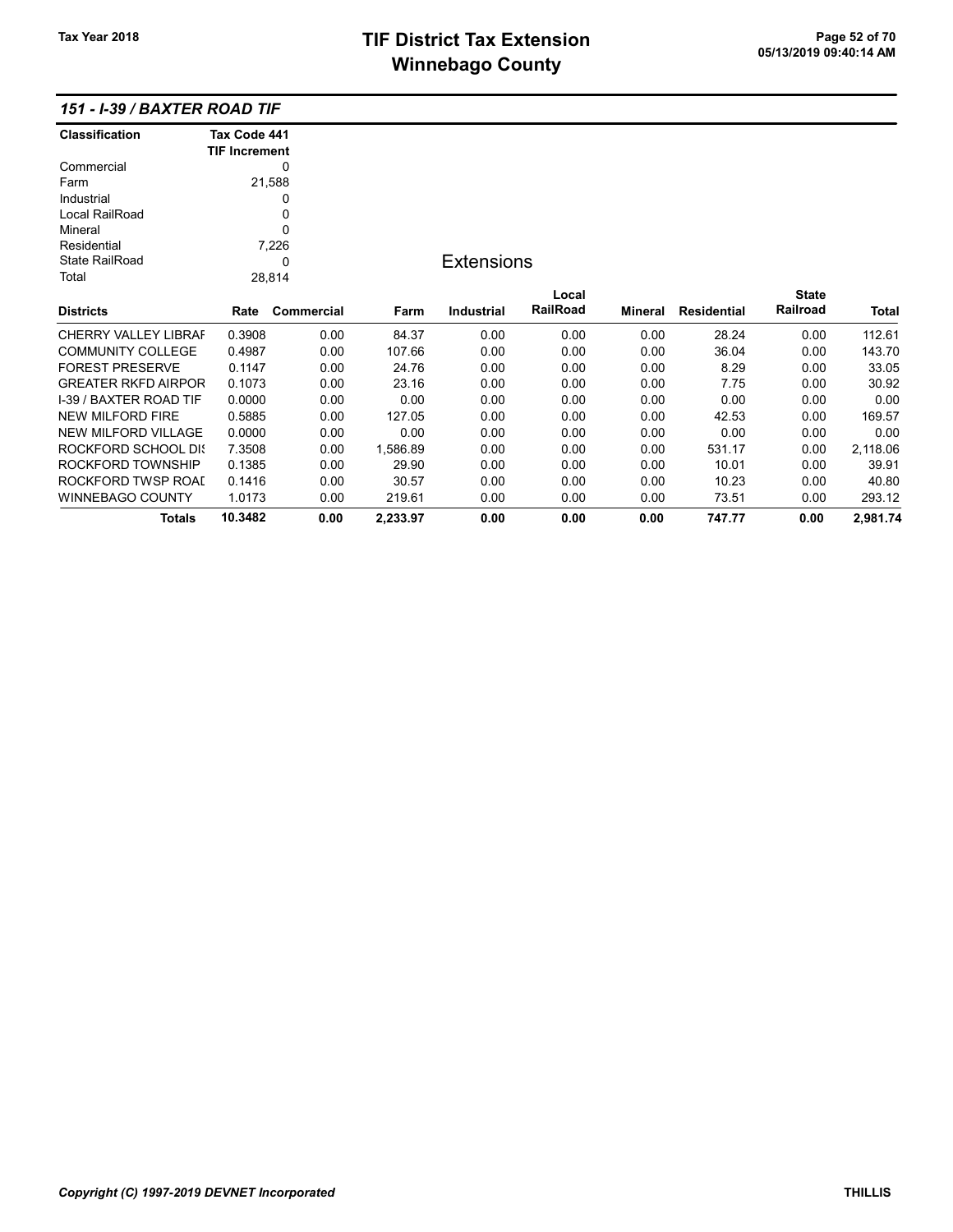|  |  |  |  |  | 151 - I-39 / BAXTER ROAD TIF |
|--|--|--|--|--|------------------------------|
|--|--|--|--|--|------------------------------|

| <b>Classification</b> | Tax Code 452         |
|-----------------------|----------------------|
|                       | <b>TIF Increment</b> |
| Commercial            |                      |
| Farm                  | 5,717                |
| Industrial            |                      |
| Local RailRoad        | 0                    |
| Mineral               | ŋ                    |
| Residential           | ŋ                    |
| State RailRoad        | U                    |
| Total                 | 5.717                |

## **Extensions**

| <b>Districts</b>              | Rate    | Commercial | Farm   | <b>Industrial</b> | Local<br><b>RailRoad</b> | <b>Mineral</b> | Residential | <b>State</b><br>Railroad | <b>Total</b> |
|-------------------------------|---------|------------|--------|-------------------|--------------------------|----------------|-------------|--------------------------|--------------|
| <b>CHERRY VALLEY LIBRAF</b>   | 0.3908  | 0.00       | 22.34  | 0.00              | 0.00                     | 0.00           | 0.00        | 0.00                     | 22.34        |
| CHERRY VALLEY VILLAC          | 0.0000  | 0.00       | 0.00   | 0.00              | 0.00                     | 0.00           | 0.00        | 0.00                     | 0.00         |
| <b>COMMUNITY COLLEGE</b>      | 0.4987  | 0.00       | 28.51  | 0.00              | 0.00                     | 0.00           | 0.00        | 0.00                     | 28.51        |
| <b>FOREST PRESERVE</b>        | 0.1147  | 0.00       | 6.56   | 0.00              | 0.00                     | 0.00           | 0.00        | 0.00                     | 6.56         |
| <b>GREATER RKFD AIRPOR</b>    | 0.1073  | 0.00       | 6.13   | 0.00              | 0.00                     | 0.00           | 0.00        | 0.00                     | 6.13         |
| <b>I-39 / BAXTER ROAD TIF</b> | 0.0000  | 0.00       | 0.00   | 0.00              | 0.00                     | 0.00           | 0.00        | 0.00                     | 0.00         |
| NEW MILFORD FIRE              | 0.5885  | 0.00       | 33.64  | 0.00              | 0.00                     | 0.00           | 0.00        | 0.00                     | 33.64        |
| ROCKFORD SCHOOL DIS           | 7.3508  | 0.00       | 420.25 | 0.00              | 0.00                     | 0.00           | 0.00        | 0.00                     | 420.25       |
| ROCKFORD TOWNSHIP             | 0.1385  | 0.00       | 7.92   | 0.00              | 0.00                     | 0.00           | 0.00        | 0.00                     | 7.92         |
| ROCKFORD TWSP ROAL            | 0.1416  | 0.00       | 8.10   | 0.00              | 0.00                     | 0.00           | 0.00        | 0.00                     | 8.10         |
| WINNEBAGO COUNTY              | 1.0173  | 0.00       | 58.16  | 0.00              | 0.00                     | 0.00           | 0.00        | 0.00                     | 58.16        |
| Totals                        | 10.3482 | 0.00       | 591.61 | 0.00              | 0.00                     | 0.00           | 0.00        | 0.00                     | 591.61       |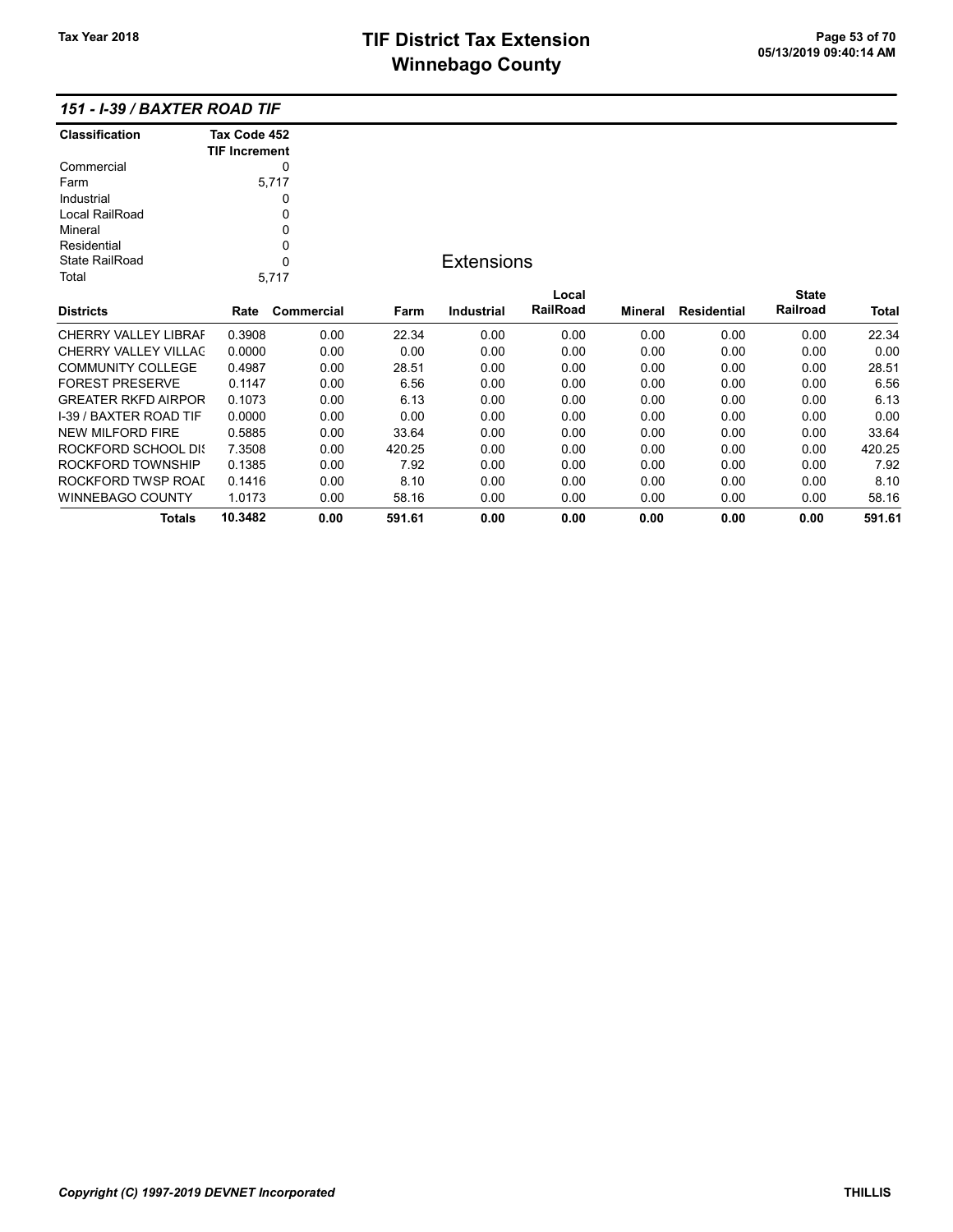# TIF District Tax Extension<br>
M's and an of 20 of 113/2019 09:40:14 AM **Winnebago County**

## 152 - ZENITH CUTTER TIF

| <b>Classification</b>      | Tax Code 442         |            |      |                   |          |         |             |                 |                   |
|----------------------------|----------------------|------------|------|-------------------|----------|---------|-------------|-----------------|-------------------|
|                            | <b>TIF Increment</b> |            |      |                   |          |         |             |                 |                   |
| Commercial                 |                      | 0          |      |                   |          |         |             |                 |                   |
| Farm                       |                      | 0          |      |                   |          |         |             |                 |                   |
| Industrial                 | 10,135,909           |            |      |                   |          |         |             |                 |                   |
| Local RailRoad             |                      | 0          |      |                   |          |         |             |                 |                   |
| Mineral                    |                      | 0          |      |                   |          |         |             |                 |                   |
| Residential                |                      | 0          |      |                   |          |         |             |                 |                   |
| <b>State RailRoad</b>      |                      | 0          |      | <b>Extensions</b> |          |         |             |                 |                   |
| Total                      | 10,135,909           |            |      |                   |          |         |             |                 |                   |
|                            |                      |            |      |                   | Local    |         |             | <b>State</b>    |                   |
| <b>Districts</b>           | Rate                 | Commercial | Farm | Industrial        | RailRoad | Mineral | Residential | <b>Railroad</b> | Total             |
| <b>COMMUNITY COLLEGE</b>   | 0.4987               | 0.00       | 0.00 | 50,547.78         | 0.00     | 0.00    | 0.00        | 0.00            | 50,547.78         |
| <b>FOREST PRESERVE</b>     | 0.1147               | 0.00       | 0.00 | 11,625.89         | 0.00     | 0.00    | 0.00        | 0.00            | 11,625.89         |
| <b>GREATER RKFD AIRPOR</b> | 0.1073               | 0.00       | 0.00 | 10,875.83         | 0.00     | 0.00    | 0.00        | 0.00            | 10,875.83         |
| HARLEM SCHOOL DIST         | 8.1087               | 0.00       | 0.00 | 821,890.45        | 0.00     | 0.00    | 0.00        | 0.00            | 821,890.45        |
| <b>HARLEM TOWNSHIP</b>     | 0.1110               | 0.00       | 0.00 | 11,250.86         | 0.00     | 0.00    | 0.00        | 0.00            | 11,250.86         |
| <b>HARLEM TWSP ROAD</b>    | 0.0475               | 0.00       | 0.00 | 4,814.56          | 0.00     | 0.00    | 0.00        | 0.00            | 4,814.56          |
| <b>LOVES PARK CITY</b>     | 0.0000               | 0.00       | 0.00 | 0.00              | 0.00     | 0.00    | 0.00        | 0.00            | 0.00              |
| <b>NORTH SUBURBAN LIBR</b> | 0.2996               | 0.00       | 0.00 | 30,367.18         | 0.00     | 0.00    | 0.00        | 0.00            | 30,367.18         |
| ROCK RIVER WATER RE        | 0.1964               | 0.00       | 0.00 | 19,906.93         | 0.00     | 0.00    | 0.00        | 0.00            | 19,906.93         |
| ROCKFORD PARK DISTF        | 1.0963               | 0.00       | 0.00 | 111,119.97        | 0.00     | 0.00    | 0.00        | 0.00            | 111, 119.97       |
| <b>WINNEBAGO COUNTY</b>    | 1.0173               | 0.00       | 0.00 | 103,112.60        | 0.00     | 0.00    | 0.00        | 0.00            | 103,112.60        |
| <b>ZENITH CUTTER TIF</b>   | 0.0000               | 0.00       | 0.00 | 0.00              | 0.00     | 0.00    | 0.00        | 0.00            | 0.00              |
| <b>Totals</b>              | 11.5975              | 0.00       |      | 0.00 1,175,512.05 | 0.00     | 0.00    | 0.00        |                 | 0.00 1,175,512.05 |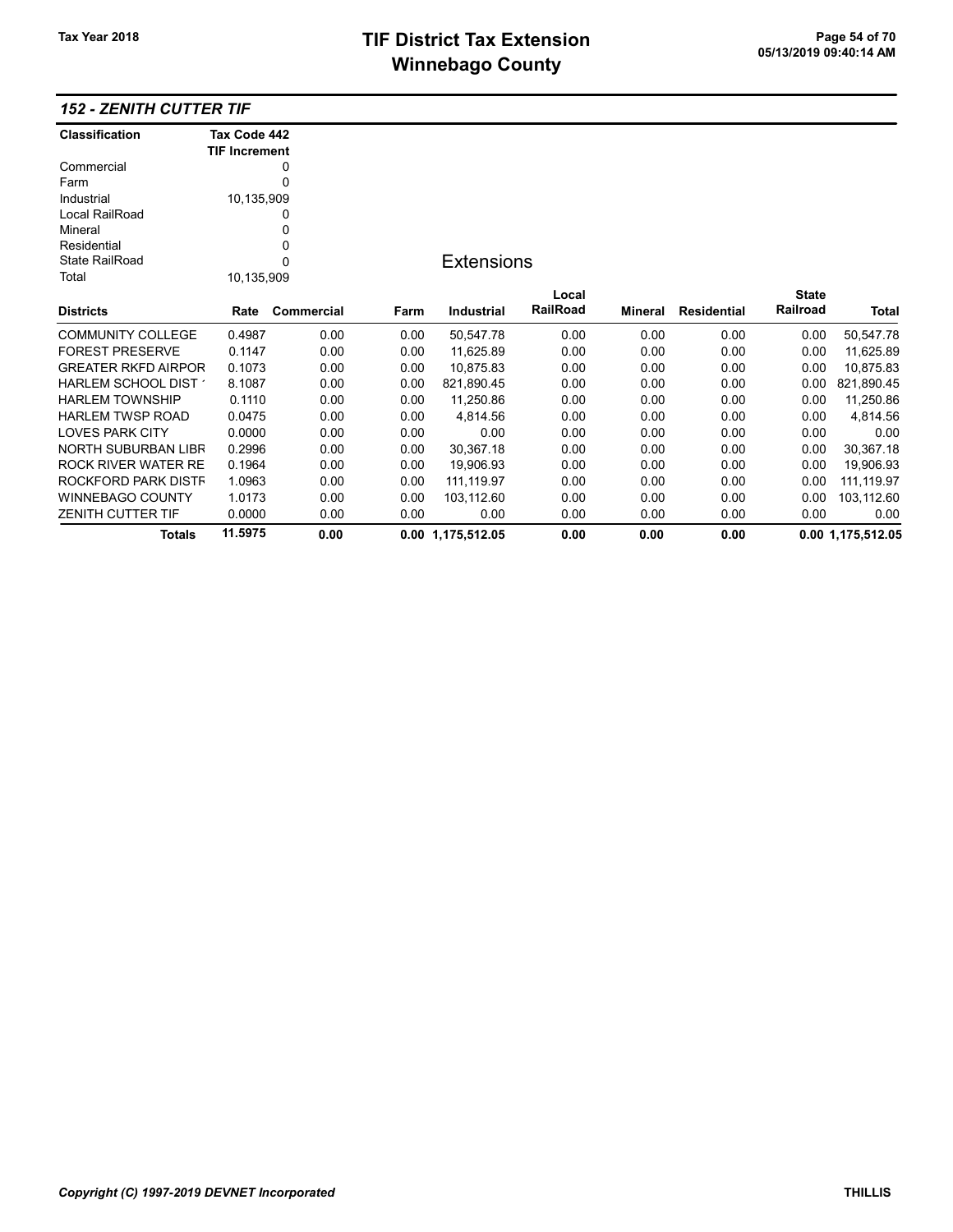# TIF District Tax Extension<br>
M's and an and Canada page 15 of 70<br>
M's and an and Canada page 11 of 200 pm **Winnebago County**

## 153 - SPRING CREEK LAKES TIF

| <b>Classification</b>      | Tax Code 443         |            |        |   |
|----------------------------|----------------------|------------|--------|---|
|                            | <b>TIF Increment</b> |            |        |   |
| Commercial                 |                      | 0          |        |   |
| Farm                       |                      | 46.747     |        |   |
| Industrial                 |                      | O          |        |   |
| Local RailRoad             |                      | O          |        |   |
| Mineral                    |                      | 0          |        |   |
| Residential                |                      | 0          |        |   |
| State RailRoad             |                      | 0          |        | F |
| Total                      |                      | 46.747     |        |   |
| <b>Districts</b>           | Rate                 | Commercial | Farm   |   |
| <b>COMMUNITY COLLEGE</b>   | 0.4987               | 0.00       | 233.13 |   |
| <b>FOREST PRESERVE</b>     | 0.1147               | 0.00       | 53.62  |   |
| <b>GREATER RKFD AIRPOR</b> | 0.1073               | 0.00       | 50.16  |   |
| <b>HARLEM TOWNSHIP</b>     | 0.1110               | 0.00       | 51.89  |   |
| <b>HARLEM TWSP ROAD</b>    | 0.0475               | 0.00       | 22.20  |   |
|                            |                      |            |        |   |

## **Extensions**

|                             |        |            |          |                   | Local           |         |                    | <b>State</b> |              |
|-----------------------------|--------|------------|----------|-------------------|-----------------|---------|--------------------|--------------|--------------|
| <b>Districts</b>            | Rate   | Commercial | Farm     | <b>Industrial</b> | <b>RailRoad</b> | Mineral | <b>Residential</b> | Railroad     | <b>Total</b> |
| <b>COMMUNITY COLLEGE</b>    | 0.4987 | 0.00       | 233.13   | 0.00              | 0.00            | 0.00    | 0.00               | 0.00         | 233.13       |
| <b>FOREST PRESERVE</b>      | 0.1147 | 0.00       | 53.62    | 0.00              | 0.00            | 0.00    | 0.00               | 0.00         | 53.62        |
| <b>GREATER RKFD AIRPOR</b>  | 0.1073 | 0.00       | 50.16    | 0.00              | 0.00            | 0.00    | 0.00               | 0.00         | 50.16        |
| <b>HARLEM TOWNSHIP</b>      | 0.1110 | 0.00       | 51.89    | 0.00              | 0.00            | 0.00    | 0.00               | 0.00         | 51.89        |
| <b>HARLEM TWSP ROAD</b>     | 0.0475 | 0.00       | 22.20    | 0.00              | 0.00            | 0.00    | 0.00               | 0.00         | 22.20        |
| <b>LOVES PARK CITY</b>      | 0.0000 | 0.00       | 0.00     | 0.00              | 0.00            | 0.00    | 0.00               | 0.00         | 0.00         |
| NORTH SUBURBAN LIBR         | 0.2996 | 0.00       | 140.05   | 0.00              | 0.00            | 0.00    | 0.00               | 0.00         | 140.05       |
| ROCKFORD SCHOOL DIS         | 7.3508 | 0.00       | 3.436.28 | 0.00              | 0.00            | 0.00    | 0.00               | 0.00         | 3.436.28     |
| <b>SPRING CREEK LAKES 1</b> | 0.0000 | 0.00       | 0.00     | 0.00              | 0.00            | 0.00    | 0.00               | 0.00         | 0.00         |
| <b>WINNEBAGO COUNTY</b>     | 1.0173 | 0.00       | 475.56   | 0.00              | 0.00            | 0.00    | 0.00               | 0.00         | 475.56       |
| <b>Totals</b>               | 9.5469 | 0.00       | 4.462.89 | 0.00              | 0.00            | 0.00    | 0.00               | 0.00         | 4.462.89     |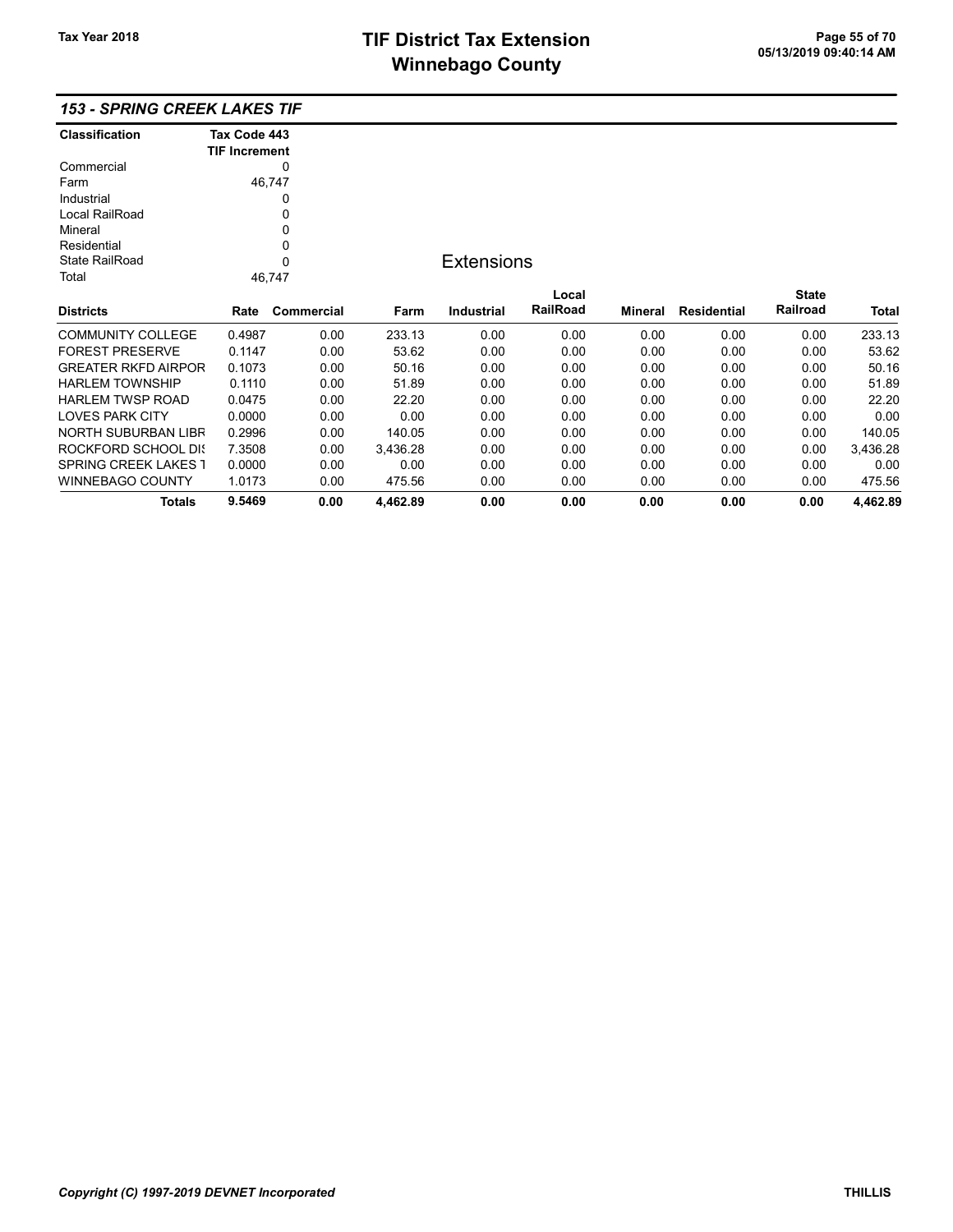### 153 - SPRING CREEK LAKES TIF

| <b>Classification</b>       | Tax Code 444         |              |        |                   |                 |         |                    |              |           |
|-----------------------------|----------------------|--------------|--------|-------------------|-----------------|---------|--------------------|--------------|-----------|
|                             | <b>TIF Increment</b> |              |        |                   |                 |         |                    |              |           |
| Commercial                  |                      | 0            |        |                   |                 |         |                    |              |           |
| Farm                        |                      | 1,516        |        |                   |                 |         |                    |              |           |
| Industrial                  |                      | 586,465      |        |                   |                 |         |                    |              |           |
| Local RailRoad              |                      | 0            |        |                   |                 |         |                    |              |           |
| Mineral                     |                      | 0            |        |                   |                 |         |                    |              |           |
| Residential                 |                      | 0            |        |                   |                 |         |                    |              |           |
| <b>State RailRoad</b>       |                      | $\mathbf{0}$ |        | <b>Extensions</b> |                 |         |                    |              |           |
| Total                       | 587,981              |              |        |                   |                 |         |                    |              |           |
|                             |                      |              |        |                   | Local           |         |                    | <b>State</b> |           |
| <b>Districts</b>            | Rate                 | Commercial   | Farm   | <b>Industrial</b> | <b>RailRoad</b> | Mineral | <b>Residential</b> | Railroad     | Total     |
| <b>COMMUNITY COLLEGE</b>    | 0.4987               | 0.00         | 7.56   | 2,924.70          | 0.00            | 0.00    | 0.00               | 0.00         | 2,932.26  |
| <b>FOREST PRESERVE</b>      | 0.1147               | 0.00         | 1.74   | 672.68            | 0.00            | 0.00    | 0.00               | 0.00         | 674.41    |
| <b>GREATER RKFD AIRPOR</b>  | 0.1073               | 0.00         | 1.63   | 629.28            | 0.00            | 0.00    | 0.00               | 0.00         | 630.90    |
| <b>HARLEM TOWNSHIP</b>      | 0.1110               | 0.00         | 1.68   | 650.98            | 0.00            | 0.00    | 0.00               | 0.00         | 652.66    |
| <b>HARLEM TWSP ROAD</b>     | 0.0475               | 0.00         | 0.72   | 278.57            | 0.00            | 0.00    | 0.00               | 0.00         | 279.29    |
| <b>LOVES PARK CITY</b>      | 0.0000               | 0.00         | 0.00   | 0.00              | 0.00            | 0.00    | 0.00               | 0.00         | 0.00      |
| NORTH SUBURBAN LIBR         | 0.2996               | 0.00         | 4.54   | 1,757.05          | 0.00            | 0.00    | 0.00               | 0.00         | 1,761.59  |
| ROCK RIVER WATER RE         | 0.1964               | 0.00         | 2.98   | 1,151.82          | 0.00            | 0.00    | 0.00               | 0.00         | 1,154.79  |
| ROCKFORD PARK DISTF         | 1.0963               | 0.00         | 16.62  | 6,429.42          | 0.00            | 0.00    | 0.00               | 0.00         | 6,446.04  |
| <b>ROCKFORD SCHOOL DIS</b>  | 7.3508               | 0.00         | 111.44 | 43.109.87         | 0.00            | 0.00    | 0.00               | 0.00         | 43,221.31 |
| <b>SPRING CREEK LAKES 1</b> | 0.0000               | 0.00         | 0.00   | 0.00              | 0.00            | 0.00    | 0.00               | 0.00         | 0.00      |
| <b>WINNEBAGO COUNTY</b>     | 1.0173               | 0.00         | 15.42  | 5,966.11          | 0.00            | 0.00    | 0.00               | 0.00         | 5,981.53  |
| <b>Totals</b>               | 10.8396              | 0.00         | 164.33 | 63,570.48         | 0.00            | 0.00    | 0.00               | 0.00         | 63,734.78 |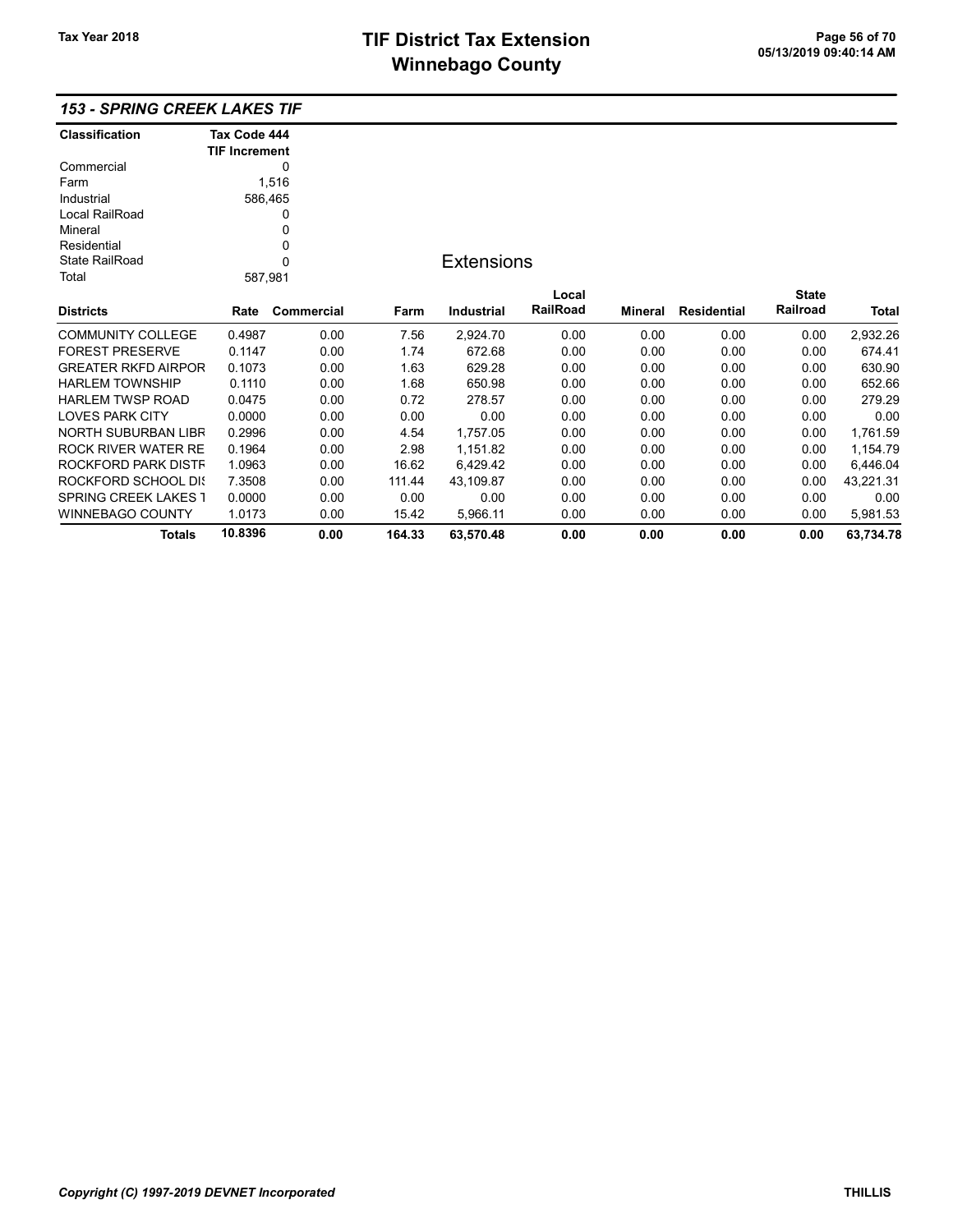### 153 - SPRING CREEK LAKES TIF

| <b>Classification</b>       | Tax Code 448         |            |        |                   |          |         |                    |              |           |
|-----------------------------|----------------------|------------|--------|-------------------|----------|---------|--------------------|--------------|-----------|
|                             | <b>TIF Increment</b> |            |        |                   |          |         |                    |              |           |
| Commercial                  |                      | 0          |        |                   |          |         |                    |              |           |
| Farm                        |                      | 1,488      |        |                   |          |         |                    |              |           |
| Industrial                  |                      | 113,965    |        |                   |          |         |                    |              |           |
| Local RailRoad              |                      | 0          |        |                   |          |         |                    |              |           |
| Mineral                     |                      | 0          |        |                   |          |         |                    |              |           |
| Residential                 |                      | 0          |        |                   |          |         |                    |              |           |
| <b>State RailRoad</b>       |                      | 0          |        | <b>Extensions</b> |          |         |                    |              |           |
| Total                       | 115,453              |            |        |                   |          |         |                    |              |           |
|                             |                      |            |        |                   | Local    |         |                    | <b>State</b> |           |
| <b>Districts</b>            | Rate                 | Commercial | Farm   | <b>Industrial</b> | RailRoad | Mineral | <b>Residential</b> | Railroad     | Total     |
| <b>COMMUNITY COLLEGE</b>    | 0.4987               | 0.00       | 7.42   | 568.34            | 0.00     | 0.00    | 0.00               | 0.00         | 575.76    |
| <b>FOREST PRESERVE</b>      | 0.1147               | 0.00       | 1.71   | 130.72            | 0.00     | 0.00    | 0.00               | 0.00         | 132.42    |
| <b>GREATER RKFD AIRPOR</b>  | 0.1073               | 0.00       | 1.60   | 122.28            | 0.00     | 0.00    | 0.00               | 0.00         | 123.88    |
| <b>LOVES PARK CITY</b>      | 0.0000               | 0.00       | 0.00   | 0.00              | 0.00     | 0.00    | 0.00               | 0.00         | 0.00      |
| <b>NORTH SUBURBAN LIBR</b>  | 0.2996               | 0.00       | 4.46   | 341.44            | 0.00     | 0.00    | 0.00               | 0.00         | 345.90    |
| <b>ROCK RIVER WATER RE</b>  | 0.1964               | 0.00       | 2.92   | 223.83            | 0.00     | 0.00    | 0.00               | 0.00         | 226.75    |
| ROCKFORD PARK DISTF         | 1.0963               | 0.00       | 16.31  | 1,249.40          | 0.00     | 0.00    | 0.00               | 0.00         | 1,265.71  |
| <b>ROCKFORD SCHOOL DIS</b>  | 7.3508               | 0.00       | 109.38 | 8,377.34          | 0.00     | 0.00    | 0.00               | 0.00         | 8,486.72  |
| ROCKFORD TOWNSHIP           | 0.1385               | 0.00       | 2.06   | 157.84            | 0.00     | 0.00    | 0.00               | 0.00         | 159.90    |
| ROCKFORD TWSP ROAI          | 0.1416               | 0.00       | 2.11   | 161.37            | 0.00     | 0.00    | 0.00               | 0.00         | 163.48    |
| <b>SPRING CREEK LAKES 1</b> | 0.0000               | 0.00       | 0.00   | 0.00              | 0.00     | 0.00    | 0.00               | 0.00         | 0.00      |
| WINNEBAGO COUNTY            | 1.0173               | 0.00       | 15.14  | 1,159.37          | 0.00     | 0.00    | 0.00               | 0.00         | 1,174.50  |
| <b>Totals</b>               | 10.9612              | 0.00       | 163.11 | 12,491.93         | 0.00     | 0.00    | 0.00               | 0.00         | 12,655.02 |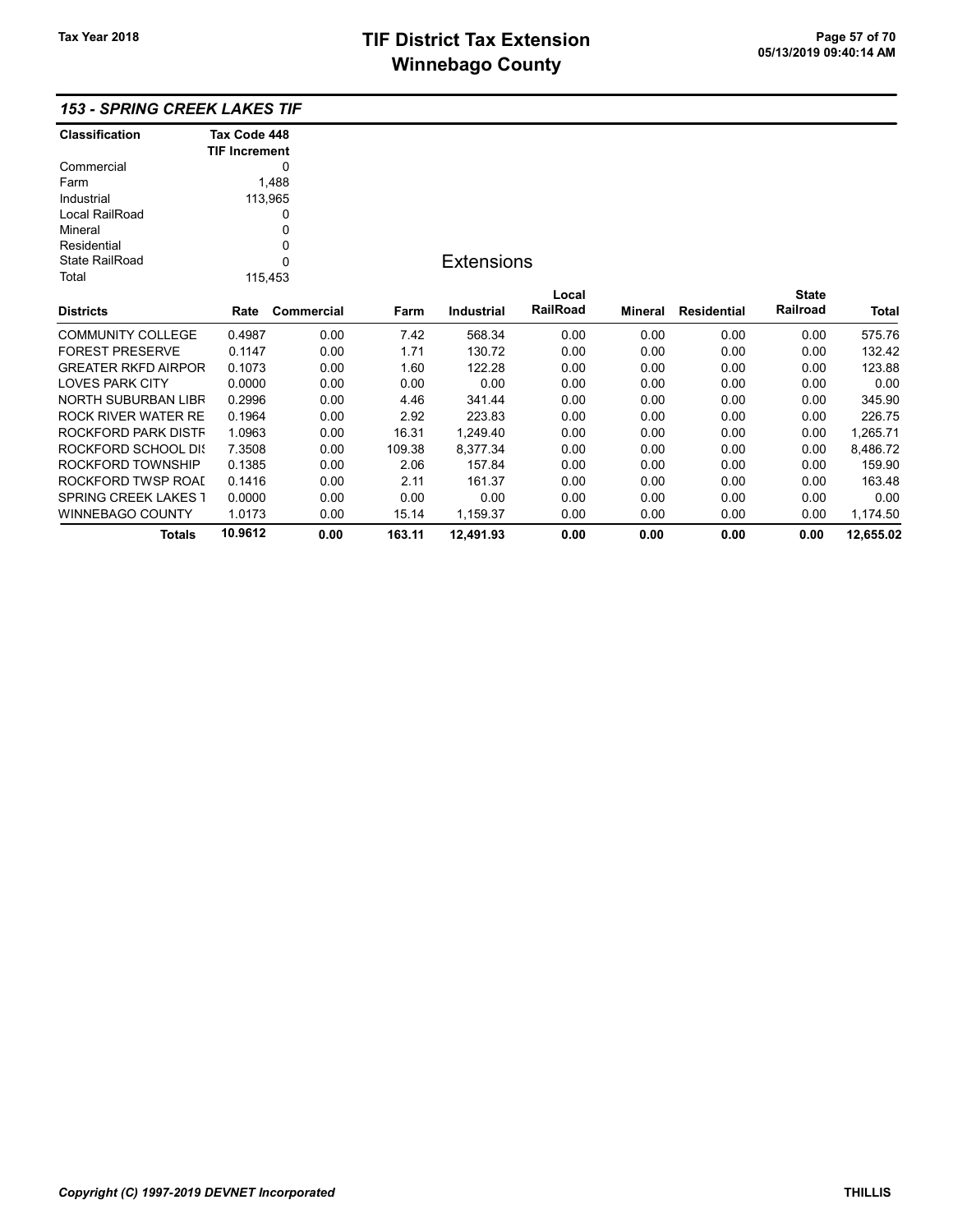# TIF District Tax Extension<br>
M's and an of 20 of 20 of 20 of 20 of 20 of 20 of 21 of 21 of 21 of 21 of 21 of 21 of 21 of 21 of 21 of 21 of **Winnebago County**

## 153 - SPRING CREEK LAKES TIF

| <b>Classification</b>       | Tax Code 454         |            |          |                   |          |         |                    |              |            |
|-----------------------------|----------------------|------------|----------|-------------------|----------|---------|--------------------|--------------|------------|
|                             | <b>TIF Increment</b> |            |          |                   |          |         |                    |              |            |
| Commercial                  |                      | 0          |          |                   |          |         |                    |              |            |
| Farm                        |                      | 21,673     |          |                   |          |         |                    |              |            |
| Industrial                  | 2,236,888            |            |          |                   |          |         |                    |              |            |
| Local RailRoad              |                      | 0          |          |                   |          |         |                    |              |            |
| Mineral                     |                      | 0          |          |                   |          |         |                    |              |            |
| Residential                 |                      | 0          |          |                   |          |         |                    |              |            |
| <b>State RailRoad</b>       |                      | 0          |          | <b>Extensions</b> |          |         |                    |              |            |
| Total                       | 2,258,561            |            |          |                   |          |         |                    |              |            |
|                             |                      |            |          |                   | Local    |         |                    | <b>State</b> |            |
| <b>Districts</b>            | Rate                 | Commercial | Farm     | Industrial        | RailRoad | Mineral | <b>Residential</b> | Railroad     | Total      |
| <b>COMMUNITY COLLEGE</b>    | 0.4987               | 0.00       | 108.08   | 11,155.36         | 0.00     | 0.00    | 0.00               | 0.00         | 11,263.44  |
| <b>FOREST PRESERVE</b>      | 0.1147               | 0.00       | 24.86    | 2,565.71          | 0.00     | 0.00    | 0.00               | 0.00         | 2,590.57   |
| <b>GREATER RKFD AIRPOR</b>  | 0.1073               | 0.00       | 23.26    | 2,400.18          | 0.00     | 0.00    | 0.00               | 0.00         | 2,423.44   |
| <b>HARLEM TOWNSHIP</b>      | 0.1110               | 0.00       | 24.06    | 2,482.95          | 0.00     | 0.00    | 0.00               | 0.00         | 2,507.00   |
| <b>HARLEM TWSP ROAD</b>     | 0.0475               | 0.00       | 10.29    | 1,062.52          | 0.00     | 0.00    | 0.00               | 0.00         | 1,072.82   |
| <b>LOVES PARK CITY</b>      | 0.0000               | 0.00       | 0.00     | 0.00              | 0.00     | 0.00    | 0.00               | 0.00         | 0.00       |
| NORTH SUBURBAN LIBR         | 0.2996               | 0.00       | 64.93    | 6,701.72          | 0.00     | 0.00    | 0.00               | 0.00         | 6,766.65   |
| ROCKFORD PARK DISTF         | 1.0963               | 0.00       | 237.60   | 24,523.00         | 0.00     | 0.00    | 0.00               | 0.00         | 24,760.60  |
| ROCKFORD SCHOOL DIS         | 7.3508               | 0.00       | 1,593.14 | 164,429.16        | 0.00     | 0.00    | 0.00               | 0.00         | 166,022.30 |
| <b>SPRING CREEK LAKES 1</b> | 0.0000               | 0.00       | 0.00     | 0.00              | 0.00     | 0.00    | 0.00               | 0.00         | 0.00       |
| <b>WINNEBAGO COUNTY</b>     | 1.0173               | 0.00       | 220.48   | 22,755.86         | 0.00     | 0.00    | 0.00               | 0.00         | 22,976.34  |
| <b>Totals</b>               | 10.6432              | 0.00       | 2,306.70 | 238,076.46        | 0.00     | 0.00    | 0.00               | 0.00         | 240,383.16 |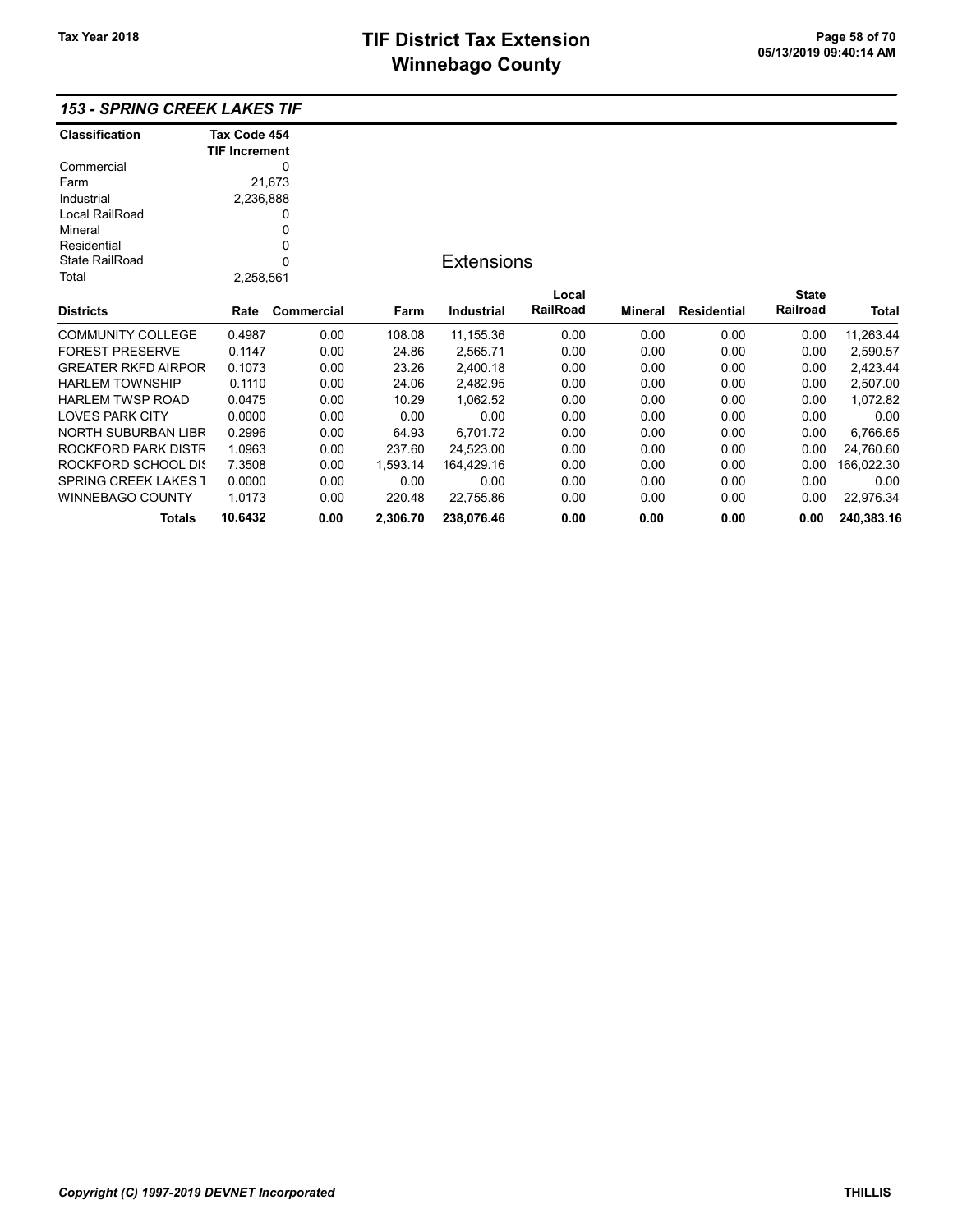### 154 - FORMER WARNER ELECTRIC TIF

| <b>Classification</b>  | Tax Code 447         |            |      |
|------------------------|----------------------|------------|------|
| Commercial             | <b>TIF Increment</b> | 0          |      |
| Farm                   |                      | 0          |      |
| Industrial             |                      | 94,881     |      |
| Local RailRoad         |                      | 0          |      |
| Mineral                |                      | 0          |      |
| Residential            |                      | 0          |      |
| State RailRoad         |                      | U          |      |
| Total                  |                      | 94,881     |      |
|                        |                      |            |      |
| <b>Districts</b>       | Rate                 | Commercial | Farm |
| COMMUNITY COLLEGE      | 0.4987               | 0.00       | 0.00 |
| <b>FOREST PRESERVE</b> | 0.1147               | 0.00       | 0.00 |
| FORMER WARNER FI FC    | 0.0000               | 0.00       | 0.00 |
| HARLEM-ROSCOE FIRE     | 0.7584               | 0.00       | 0.00 |
| HONONEGAH HIGH SD #    | 2.7327               | 0.00       | 0.00 |
| KINNIKINNICK SD #131   | 4.2513               | 0.00       | 0.00 |
| NORTH SUBURBAN LIBR    | 0 2996               | ი იი       | 0.OO |

## **Extensions**

| <b>Districts</b>          | Rate    | Commercial | Farm | Industrial | Local<br><b>RailRoad</b> | Mineral | <b>Residential</b> | <b>State</b><br>Railroad | <b>Total</b> |
|---------------------------|---------|------------|------|------------|--------------------------|---------|--------------------|--------------------------|--------------|
|                           |         |            |      |            |                          |         |                    |                          |              |
| <b>COMMUNITY COLLEGE</b>  | 0.4987  | 0.00       | 0.00 | 473.17     | 0.00                     | 0.00    | 0.00               | 0.00                     | 473.17       |
| <b>FOREST PRESERVE</b>    | 0.1147  | 0.00       | 0.00 | 108.83     | 0.00                     | 0.00    | 0.00               | 0.00                     | 108.83       |
| <b>FORMER WARNER ELEC</b> | 0.0000  | 0.00       | 0.00 | 0.00       | 0.00                     | 0.00    | 0.00               | 0.00                     | 0.00         |
| <b>HARLEM-ROSCOE FIRE</b> | 0.7584  | 0.00       | 0.00 | 719.58     | 0.00                     | 0.00    | 0.00               | 0.00                     | 719.58       |
| HONONEGAH HIGH SD #       | 2.7327  | 0.00       | 0.00 | 2.592.81   | 0.00                     | 0.00    | 0.00               | 0.00                     | 2.592.81     |
| KINNIKINNICK SD #131      | 4.2513  | 0.00       | 0.00 | 4.033.68   | 0.00                     | 0.00    | 0.00               | 0.00                     | 4.033.68     |
| NORTH SUBURBAN LIBR       | 0.2996  | 0.00       | 0.00 | 284.26     | 0.00                     | 0.00    | 0.00               | 0.00                     | 284.26       |
| ROSCOE TOWNSHIP           | 0.1465  | 0.00       | 0.00 | 139.00     | 0.00                     | 0.00    | 0.00               | 0.00                     | 139.00       |
| ROSCOE TWSP ROAD          | 0.1752  | 0.00       | 0.00 | 166.23     | 0.00                     | 0.00    | 0.00               | 0.00                     | 166.23       |
| ROSCOE VILLAGE            | 0.6603  | 0.00       | 0.00 | 626.50     | 0.00                     | 0.00    | 0.00               | 0.00                     | 626.50       |
| <b>WINNEBAGO COUNTY</b>   | 1.0173  | 0.00       | 0.00 | 965.22     | 0.00                     | 0.00    | 0.00               | 0.00                     | 965.22       |
| <b>Totals</b>             | 10.6547 | 0.00       | 0.00 | 10.109.28  | 0.00                     | 0.00    | 0.00               | 0.00                     | 10.109.28    |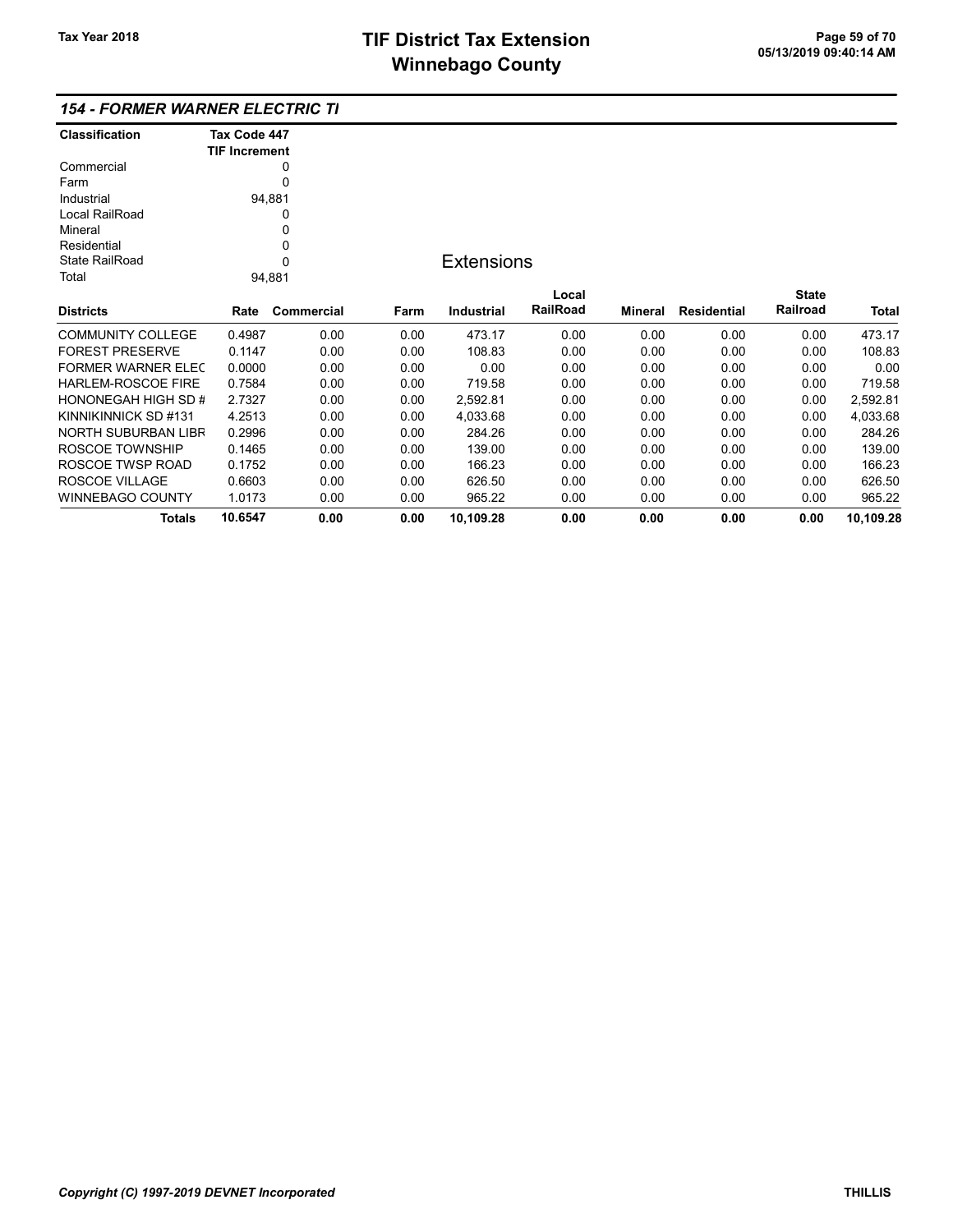| <b>Classification</b>      | Tax Code 450         |            |      |                   |                 |                |                    |              |           |
|----------------------------|----------------------|------------|------|-------------------|-----------------|----------------|--------------------|--------------|-----------|
|                            | <b>TIF Increment</b> |            |      |                   |                 |                |                    |              |           |
| Commercial                 |                      | 281,213    |      |                   |                 |                |                    |              |           |
| Farm                       |                      | 0          |      |                   |                 |                |                    |              |           |
| Industrial                 |                      | 0          |      |                   |                 |                |                    |              |           |
| Local RailRoad             |                      | 0          |      |                   |                 |                |                    |              |           |
| Mineral                    |                      | $\Omega$   |      |                   |                 |                |                    |              |           |
| Residential                |                      | 1,652      |      |                   |                 |                |                    |              |           |
| <b>State RailRoad</b>      |                      | 0          |      | <b>Extensions</b> |                 |                |                    |              |           |
| Total                      |                      | 282,865    |      |                   |                 |                |                    |              |           |
|                            |                      |            |      |                   | Local           |                |                    | <b>State</b> |           |
| <b>Districts</b>           | Rate                 | Commercial | Farm | <b>Industrial</b> | <b>RailRoad</b> | <b>Mineral</b> | <b>Residential</b> | Railroad     | Total     |
| <b>COMMUNITY COLLEGE</b>   | 0.4987               | 1,402.41   | 0.00 | 0.00              | 0.00            | 0.00           | 8.24               | 0.00         | 1,410.65  |
| <b>FOREST PRESERVE</b>     | 0.1147               | 322.55     | 0.00 | 0.00              | 0.00            | 0.00           | 1.89               | 0.00         | 324.45    |
| <b>GREATER RKFD AIRPOR</b> | 0.1073               | 301.74     | 0.00 | 0.00              | 0.00            | 0.00           | 1.77               | 0.00         | 303.51    |
| JEFFERSON / NORTH 3F       | 0.0000               | 0.00       | 0.00 | 0.00              | 0.00            | 0.00           | 0.00               | 0.00         | 0.00      |
| ROCK RIVER WATER RE        | 0.1964               | 552.30     | 0.00 | 0.00              | 0.00            | 0.00           | 3.24               | 0.00         | 555.55    |
| ROCKFORD CITY              | 3.1194               | 8,772.16   | 0.00 | 0.00              | 0.00            | 0.00           | 51.53              | 0.00         | 8,823.69  |
| ROCKFORD CITY LIBRAI       | 0.4890               | 1,375.13   | 0.00 | 0.00              | 0.00            | 0.00           | 8.08               | 0.00         | 1,383.21  |
| ROCKFORD PARK DISTF        | 1.0963               | 3,082.94   | 0.00 | 0.00              | 0.00            | 0.00           | 18.11              | 0.00         | 3,101.05  |
| <b>ROCKFORD SCHOOL DIS</b> | 7.3508               | 20,671.41  | 0.00 | 0.00              | 0.00            | 0.00           | 121.44             | 0.00         | 20,792.84 |
| ROCKFORD TOWNSHIP          | 0.1385               | 389.48     | 0.00 | 0.00              | 0.00            | 0.00           | 2.29               | 0.00         | 391.77    |
| ROCKFORD TWSP ROAI         | 0.1416               | 398.20     | 0.00 | 0.00              | 0.00            | 0.00           | 2.34               | 0.00         | 400.54    |
| <b>WINNEBAGO COUNTY</b>    | 1.0173               | 2,860.78   | 0.00 | 0.00              | 0.00            | 0.00           | 16.81              | 0.00         | 2,877.59  |
| Totals                     | 14.2700              | 40,129.10  | 0.00 | 0.00              | 0.00            | 0.00           | 235.74             | 0.00         | 40,364.85 |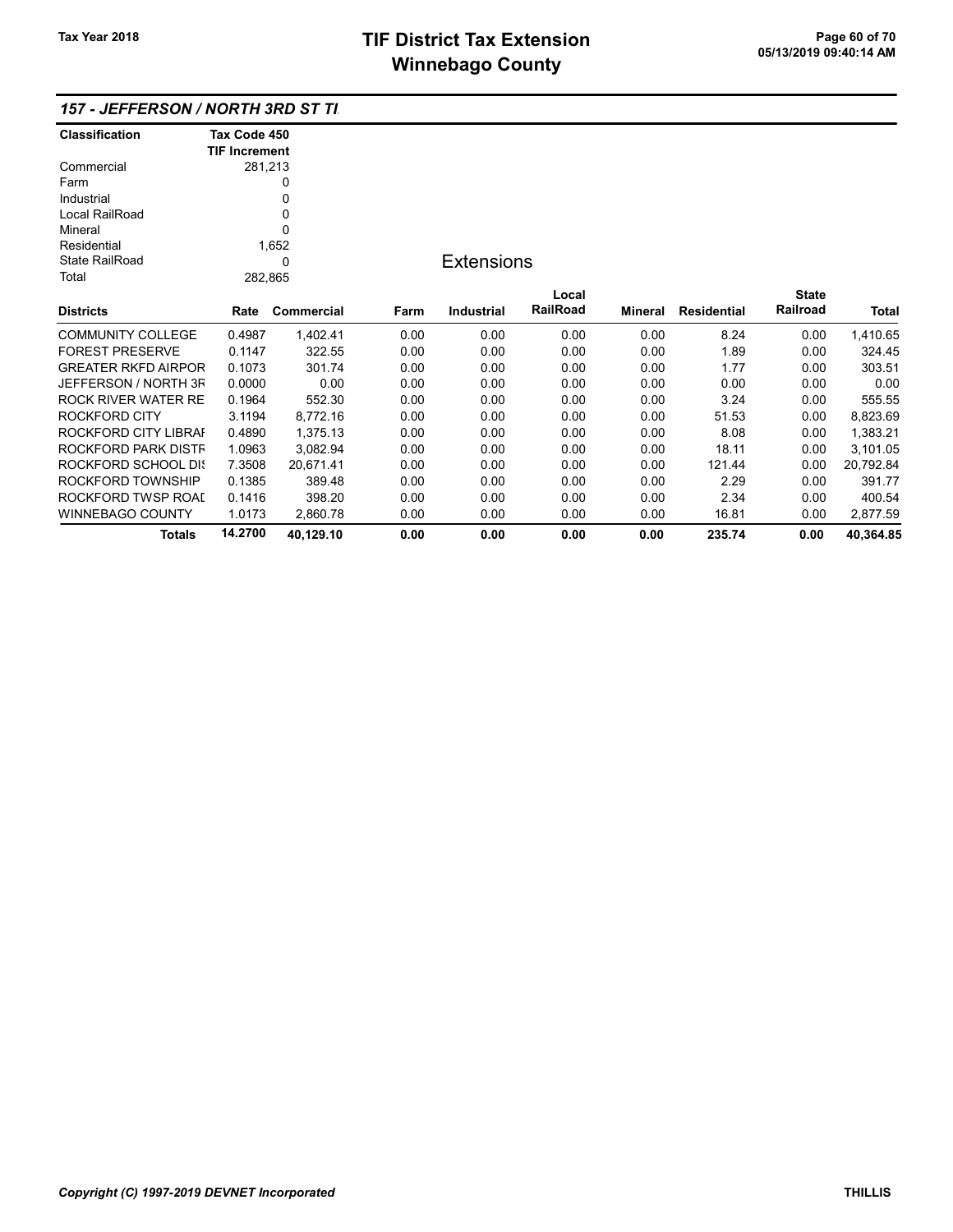WINNEBAGO COUNTY 1.0173 23,872.76 0.00 0.00 0.00 0.00 275.82 0.00 24,148.58

Totals 14.2700 334,870.97 0.00 0.00 0.00 0.00 3,869.01 0.00 338,740.00

| <b>159 - MULFORD &amp; EAST STATE STREI</b> |                      |            |      |                   |          |         |                    |              |            |
|---------------------------------------------|----------------------|------------|------|-------------------|----------|---------|--------------------|--------------|------------|
| <b>Classification</b>                       | Tax Code 451         |            |      |                   |          |         |                    |              |            |
|                                             | <b>TIF Increment</b> |            |      |                   |          |         |                    |              |            |
| Commercial                                  | 2,346,678            |            |      |                   |          |         |                    |              |            |
| Farm                                        |                      |            |      |                   |          |         |                    |              |            |
| Industrial                                  |                      | 0          |      |                   |          |         |                    |              |            |
| Local RailRoad                              |                      | 0          |      |                   |          |         |                    |              |            |
| Mineral                                     |                      | $\Omega$   |      |                   |          |         |                    |              |            |
| Residential                                 |                      | 27,113     |      |                   |          |         |                    |              |            |
| <b>State RailRoad</b>                       |                      | 0          |      | <b>Extensions</b> |          |         |                    |              |            |
| Total                                       | 2,373,791            |            |      |                   |          |         |                    |              |            |
|                                             |                      |            |      |                   | Local    |         |                    | <b>State</b> |            |
| <b>Districts</b>                            | Rate                 | Commercial | Farm | <b>Industrial</b> | RailRoad | Mineral | <b>Residential</b> | Railroad     | Total      |
| <b>COMMUNITY COLLEGE</b>                    | 0.4987               | 11,702.88  | 0.00 | 0.00              | 0.00     | 0.00    | 135.21             | 0.00         | 11,838.10  |
| <b>FOREST PRESERVE</b>                      | 0.1147               | 2,691.64   | 0.00 | 0.00              | 0.00     | 0.00    | 31.10              | 0.00         | 2,722.74   |
| <b>GREATER RKFD AIRPOR</b>                  | 0.1073               | 2,517.99   | 0.00 | 0.00              | 0.00     | 0.00    | 29.09              | 0.00         | 2,547.08   |
| <b>MULFORD &amp; EAST STATI</b>             | 0.0000               | 0.00       | 0.00 | 0.00              | 0.00     | 0.00    | 0.00               | 0.00         | 0.00       |
| <b>ROCK RIVER WATER RE</b>                  | 0.1964               | 4,608.88   | 0.00 | 0.00              | 0.00     | 0.00    | 53.25              | 0.00         | 4,662.13   |
| ROCKFORD CITY                               | 3.1194               | 73,202.27  | 0.00 | 0.00              | 0.00     | 0.00    | 845.76             | 0.00         | 74,048.04  |
| ROCKFORD CITY LIBRAI                        | 0.4890               | 11,475.26  | 0.00 | 0.00              | 0.00     | 0.00    | 132.58             | 0.00         | 11,607.84  |
| ROCKFORD PARK DISTF                         | 1.0963               | 25,726.63  | 0.00 | 0.00              | 0.00     | 0.00    | 297.24             | 0.00         | 26,023.87  |
| ROCKFORD SCHOOL DIS                         | 7.3508               | 172,499.61 | 0.00 | 0.00              | 0.00     | 0.00    | 1,993.02           | 0.00         | 174,492.63 |
| ROCKFORD TOWNSHIP                           | 0.1385               | 3,250.15   | 0.00 | 0.00              | 0.00     | 0.00    | 37.55              | 0.00         | 3,287.70   |
| ROCKFORD TWSP ROAI                          | 0.1416               | 3.322.90   | 0.00 | 0.00              | 0.00     | 0.00    | 38.39              | 0.00         | 3.361.29   |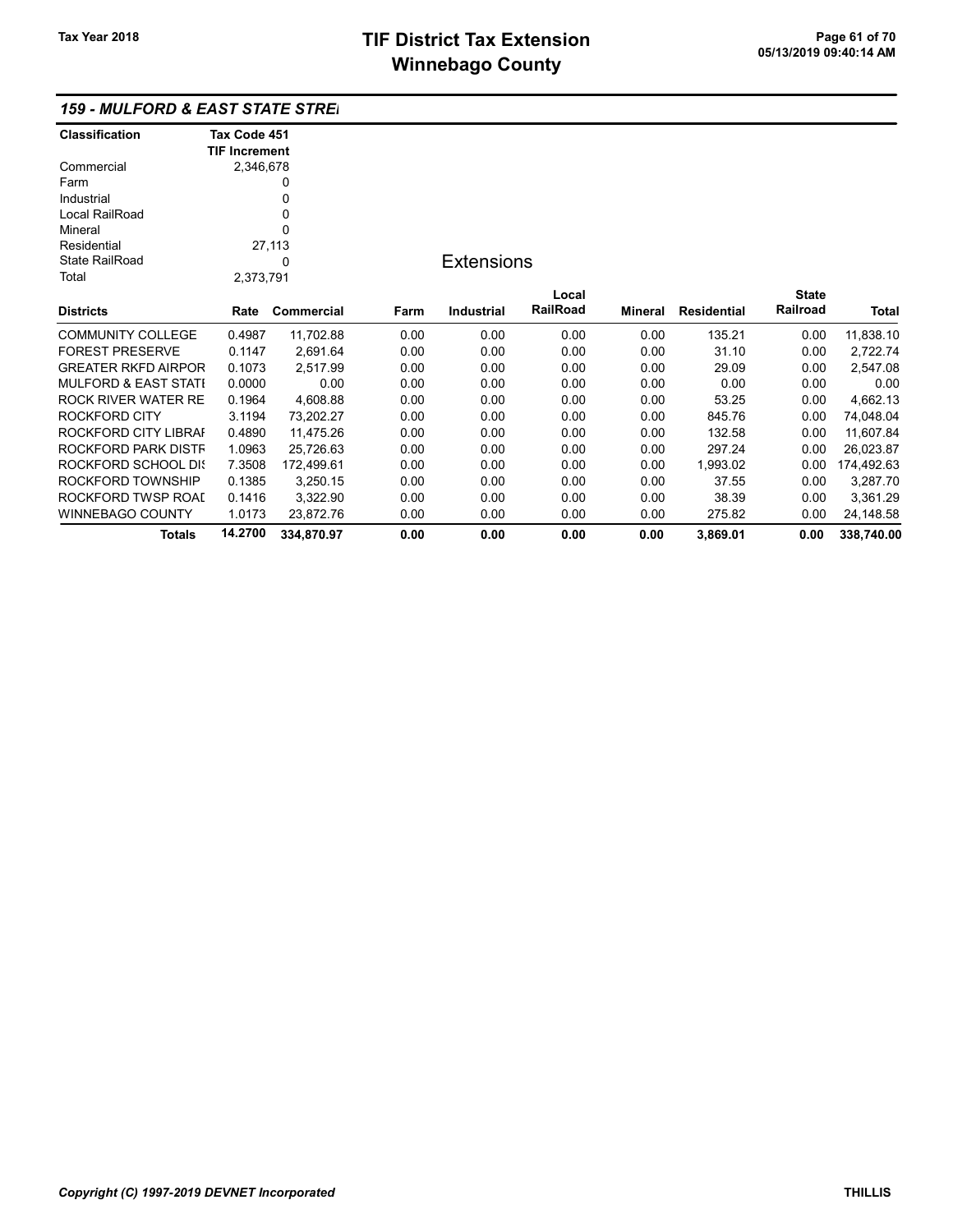#### 164 - AUBURN STREET TIF

| <b>Classification</b>      | Tax Code 455         |            |      |                   |          |                |                    |              |           |
|----------------------------|----------------------|------------|------|-------------------|----------|----------------|--------------------|--------------|-----------|
|                            | <b>TIF Increment</b> |            |      |                   |          |                |                    |              |           |
| Commercial                 |                      | 229,415    |      |                   |          |                |                    |              |           |
| Farm                       |                      | 0          |      |                   |          |                |                    |              |           |
| Industrial                 |                      | 112,369    |      |                   |          |                |                    |              |           |
| Local RailRoad             |                      | 0          |      |                   |          |                |                    |              |           |
| Mineral                    |                      | 0          |      |                   |          |                |                    |              |           |
| Residential                |                      | 6,842      |      |                   |          |                |                    |              |           |
| <b>State RailRoad</b>      |                      | 0          |      | <b>Extensions</b> |          |                |                    |              |           |
| Total                      |                      | 348,626    |      |                   |          |                |                    |              |           |
|                            |                      |            |      |                   | Local    |                |                    | <b>State</b> |           |
| <b>Districts</b>           | Rate                 | Commercial | Farm | <b>Industrial</b> | RailRoad | <b>Mineral</b> | <b>Residential</b> | Railroad     | Total     |
| <b>AUBURN STREET TIF</b>   | 0.0000               | 0.00       | 0.00 | 0.00              | 0.00     | 0.00           | 0.00               | 0.00         | 0.00      |
| <b>COMMUNITY COLLEGE</b>   | 0.4987               | 1,144.09   | 0.00 | 560.38            | 0.00     | 0.00           | 34.12              | 0.00         | 1,738.60  |
| <b>FOREST PRESERVE</b>     | 0.1147               | 263.14     | 0.00 | 128.89            | 0.00     | 0.00           | 7.85               | 0.00         | 399.87    |
| <b>GREATER RKFD AIRPOR</b> | 0.1073               | 246.16     | 0.00 | 120.57            | 0.00     | 0.00           | 7.34               | 0.00         | 374.08    |
| <b>ROCK RIVER WATER RE</b> | 0.1964               | 450.57     | 0.00 | 220.69            | 0.00     | 0.00           | 13.44              | 0.00         | 684.70    |
| ROCKFORD CITY              | 3.1194               | 7,156.37   | 0.00 | 3,505.24          | 0.00     | 0.00           | 213.43             | 0.00         | 10,875.04 |
| ROCKFORD CITY LIBRAI       | 0.4890               | 1,121.84   | 0.00 | 549.48            | 0.00     | 0.00           | 33.46              | 0.00         | 1,704.78  |
| ROCKFORD PARK DISTF        | 1.0963               | 2,515.08   | 0.00 | 1,231.90          | 0.00     | 0.00           | 75.01              | 0.00         | 3,821.99  |
| ROCKFORD SCHOOL DIS        | 7.3508               | 16,863.84  | 0.00 | 8,260.02          | 0.00     | 0.00           | 502.94             | 0.00         | 25,626.80 |
| ROCKFORD TOWNSHIP          | 0.1385               | 317.74     | 0.00 | 155.63            | 0.00     | 0.00           | 9.48               | 0.00         | 482.85    |
| ROCKFORD TWSP ROAI         | 0.1416               | 324.85     | 0.00 | 159.11            | 0.00     | 0.00           | 9.69               | 0.00         | 493.65    |
| WINNEBAGO COUNTY           | 1.0173               | 2,333.84   | 0.00 | 1,143.13          | 0.00     | 0.00           | 69.60              | 0.00         | 3,546.57  |
| Totals                     | 14.2700              | 32,737.52  | 0.00 | 16,035.04         | 0.00     | 0.00           | 976.36             | 0.00         | 49,748.93 |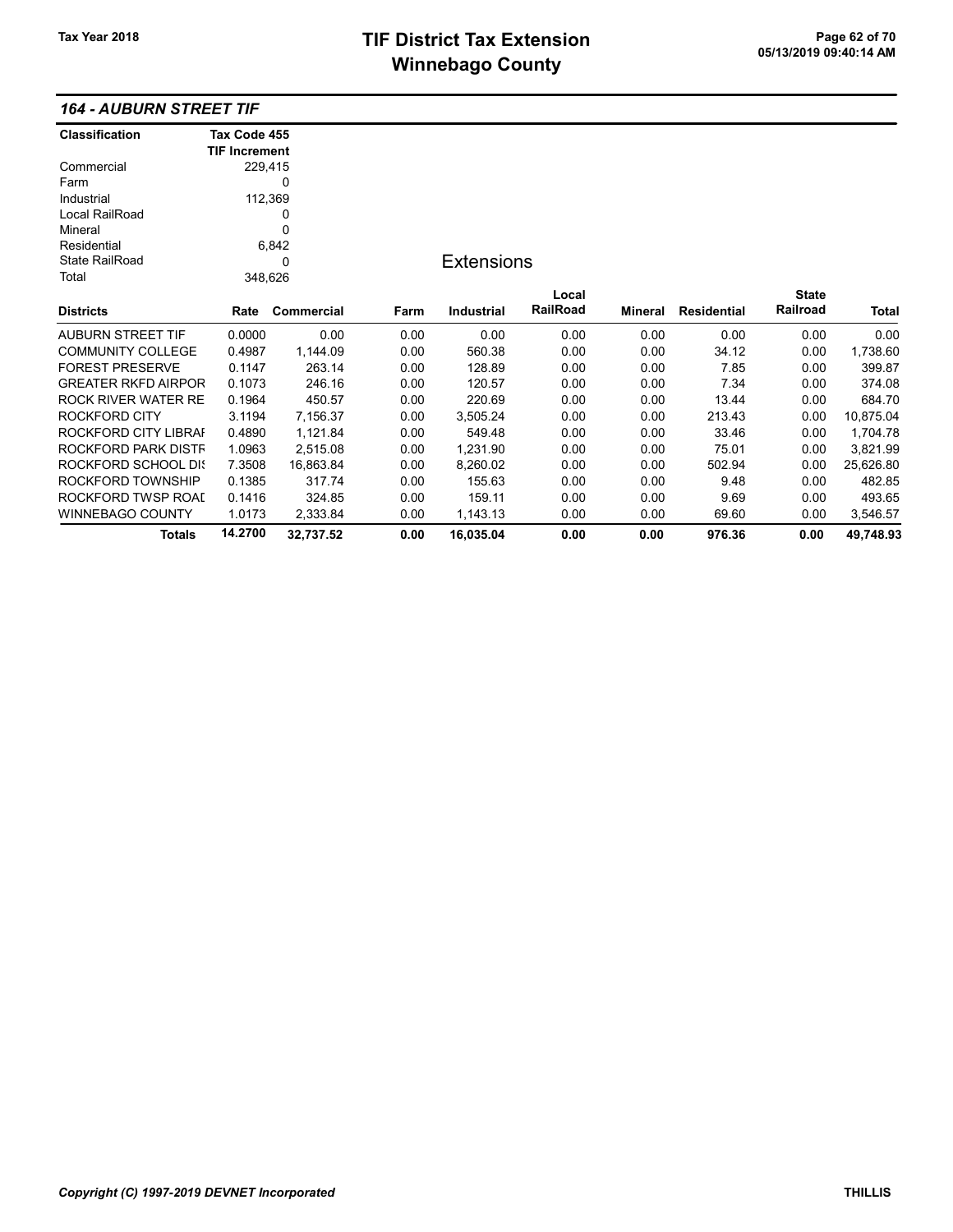## 165 - FOREST HILLS ROAD TIF

| <b>Classification</b>        | Tax Code 456         |            |      |                   |          |         |                    |              |            |
|------------------------------|----------------------|------------|------|-------------------|----------|---------|--------------------|--------------|------------|
|                              | <b>TIF Increment</b> |            |      |                   |          |         |                    |              |            |
| Commercial                   | 823,052              |            |      |                   |          |         |                    |              |            |
| Farm                         |                      | 0          |      |                   |          |         |                    |              |            |
| Industrial                   | 280,761              |            |      |                   |          |         |                    |              |            |
| Local RailRoad               |                      | 0          |      |                   |          |         |                    |              |            |
| Mineral                      |                      | 0          |      |                   |          |         |                    |              |            |
| Residential                  |                      | 13,698     |      |                   |          |         |                    |              |            |
| <b>State RailRoad</b>        |                      | 0          |      | <b>Extensions</b> |          |         |                    |              |            |
| Total                        | 1,117,511            |            |      |                   |          |         |                    |              |            |
|                              |                      |            |      |                   | Local    |         |                    | <b>State</b> |            |
| <b>Districts</b>             | Rate                 | Commercial | Farm | Industrial        | RailRoad | Mineral | <b>Residential</b> | Railroad     | Total      |
| <b>COMMUNITY COLLEGE</b>     | 0.4987               | 4,104.56   | 0.00 | 1,400.16          | 0.00     | 0.00    | 68.31              | 0.00         | 5,573.03   |
| <b>FOREST HILLS ROAD TII</b> | 0.0000               | 0.00       | 0.00 | 0.00              | 0.00     | 0.00    | 0.00               | 0.00         | 0.00       |
| <b>FOREST PRESERVE</b>       | 0.1147               | 944.04     | 0.00 | 322.03            | 0.00     | 0.00    | 15.71              | 0.00         | 1,281.79   |
| <b>GREATER RKFD AIRPOR</b>   | 0.1073               | 883.13     | 0.00 | 301.26            | 0.00     | 0.00    | 14.70              | 0.00         | 1,199.09   |
| HARLEM SCHOOL DIST *         | 8.1087               | 66,738.82  | 0.00 | 22,766.07         | 0.00     | 0.00    | 1,110.73           | 0.00         | 90,615.61  |
| <b>LOVES PARK CITY</b>       | 0.0000               | 0.00       | 0.00 | 0.00              | 0.00     | 0.00    | 0.00               | 0.00         | 0.00       |
| NORTH SUBURBAN LIBR          | 0.2996               | 2,465.86   | 0.00 | 841.16            | 0.00     | 0.00    | 41.04              | 0.00         | 3,348.06   |
| ROCK RIVER WATER RE          | 0.1964               | 1,616.47   | 0.00 | 551.41            | 0.00     | 0.00    | 26.90              | 0.00         | 2,194.79   |
| ROCKFORD PARK DISTF          | 1.0963               | 9,023.12   | 0.00 | 3,077.98          | 0.00     | 0.00    | 150.17             | 0.00         | 12,251.27  |
| ROCKFORD TOWNSHIP            | 0.1385               | 1,139.93   | 0.00 | 388.85            | 0.00     | 0.00    | 18.97              | 0.00         | 1,547.75   |
| ROCKFORD TWSP ROAI           | 0.1416               | 1,165.44   | 0.00 | 397.56            | 0.00     | 0.00    | 19.40              | 0.00         | 1,582.40   |
| WINNEBAGO COUNTY             | 1.0173               | 8,372.91   | 0.00 | 2,856.18          | 0.00     | 0.00    | 139.35             | 0.00         | 11,368.44  |
| <b>Totals</b>                | 11.7191              | 96,454.28  | 0.00 | 32,902.66         | 0.00     | 0.00    | 1,605.28           | 0.00         | 130,962.23 |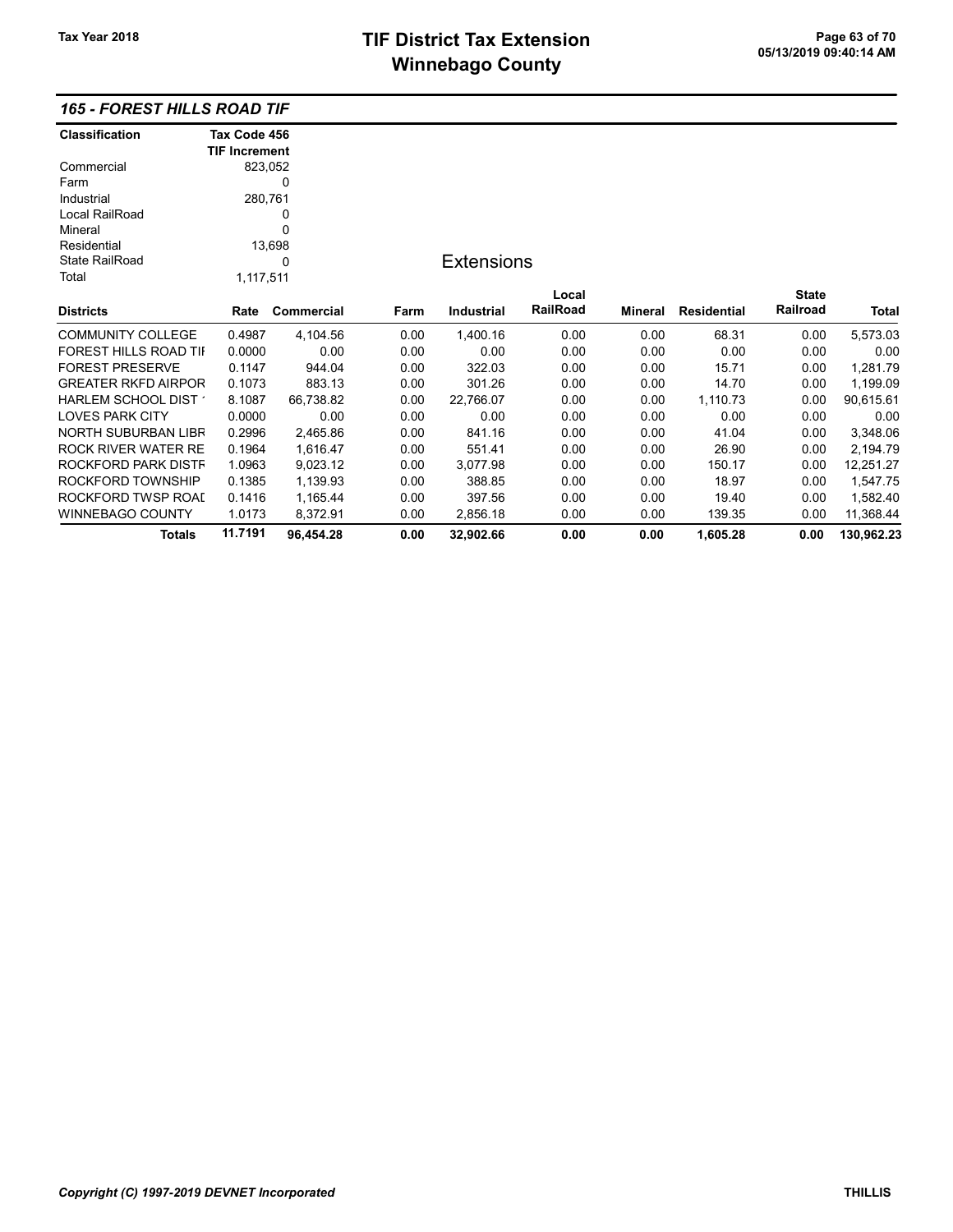| <b>Classification</b>        | Tax Code 347         |            |      |                   |                 |         |                    |              |           |
|------------------------------|----------------------|------------|------|-------------------|-----------------|---------|--------------------|--------------|-----------|
|                              | <b>TIF Increment</b> |            |      |                   |                 |         |                    |              |           |
| Commercial                   |                      | 130,409    |      |                   |                 |         |                    |              |           |
| Farm                         |                      | 0          |      |                   |                 |         |                    |              |           |
| Industrial                   |                      | 0          |      |                   |                 |         |                    |              |           |
| Local RailRoad               |                      | 0          |      |                   |                 |         |                    |              |           |
| Mineral                      |                      | 0          |      |                   |                 |         |                    |              |           |
| Residential                  |                      | 0          |      |                   |                 |         |                    |              |           |
| <b>State RailRoad</b>        |                      | 0          |      | <b>Extensions</b> |                 |         |                    |              |           |
| Total                        |                      | 130,409    |      |                   |                 |         |                    |              |           |
|                              |                      |            |      |                   | Local           |         |                    | <b>State</b> |           |
| <b>Districts</b>             | Rate                 | Commercial | Farm | Industrial        | <b>RailRoad</b> | Mineral | <b>Residential</b> | Railroad     | Total     |
| <b>COMMUNITY COLLEGE</b>     | 0.4987               | 650.35     | 0.00 | 0.00              | 0.00            | 0.00    | 0.00               | 0.00         | 650.35    |
| <b>FOREST PRESERVE</b>       | 0.1147               | 149.58     | 0.00 | 0.00              | 0.00            | 0.00    | 0.00               | 0.00         | 149.58    |
| <b>GARDNER / BLACKHAWI</b>   | 0.0000               | 0.00       | 0.00 | 0.00              | 0.00            | 0.00    | 0.00               | 0.00         | 0.00      |
| ROSCOE TOWNSHIP              | 0.1465               | 191.05     | 0.00 | 0.00              | 0.00            | 0.00    | 0.00               | 0.00         | 191.05    |
| ROSCOE TWSP ROAD             | 0.1752               | 228.48     | 0.00 | 0.00              | 0.00            | 0.00    | 0.00               | 0.00         | 228.48    |
| <b>SOUTH BELOIT CITY</b>     | 1.1260               | 1,468.41   | 0.00 | 0.00              | 0.00            | 0.00    | 0.00               | 0.00         | 1,468.41  |
| <b>SOUTH BELOIT CITY LIB</b> | 0.2071               | 270.08     | 0.00 | 0.00              | 0.00            | 0.00    | 0.00               | 0.00         | 270.08    |
| SOUTH BELOIT SD #320         | 6.5625               | 8,558.09   | 0.00 | 0.00              | 0.00            | 0.00    | 0.00               | 0.00         | 8,558.09  |
| SOUTH BELOIT SSA 10          | 0.0000               | 0.00       | 0.00 | 0.00              | 0.00            | 0.00    | 0.00               | 0.00         | 0.00      |
| <b>WINNEBAGO COUNTY</b>      | 1.0173               | 1,326.65   | 0.00 | 0.00              | 0.00            | 0.00    | 0.00               | 0.00         | 1,326.65  |
| Totals                       | 9.8480               | 12,842.69  | 0.00 | 0.00              | 0.00            | 0.00    | 0.00               | 0.00         | 12,842.69 |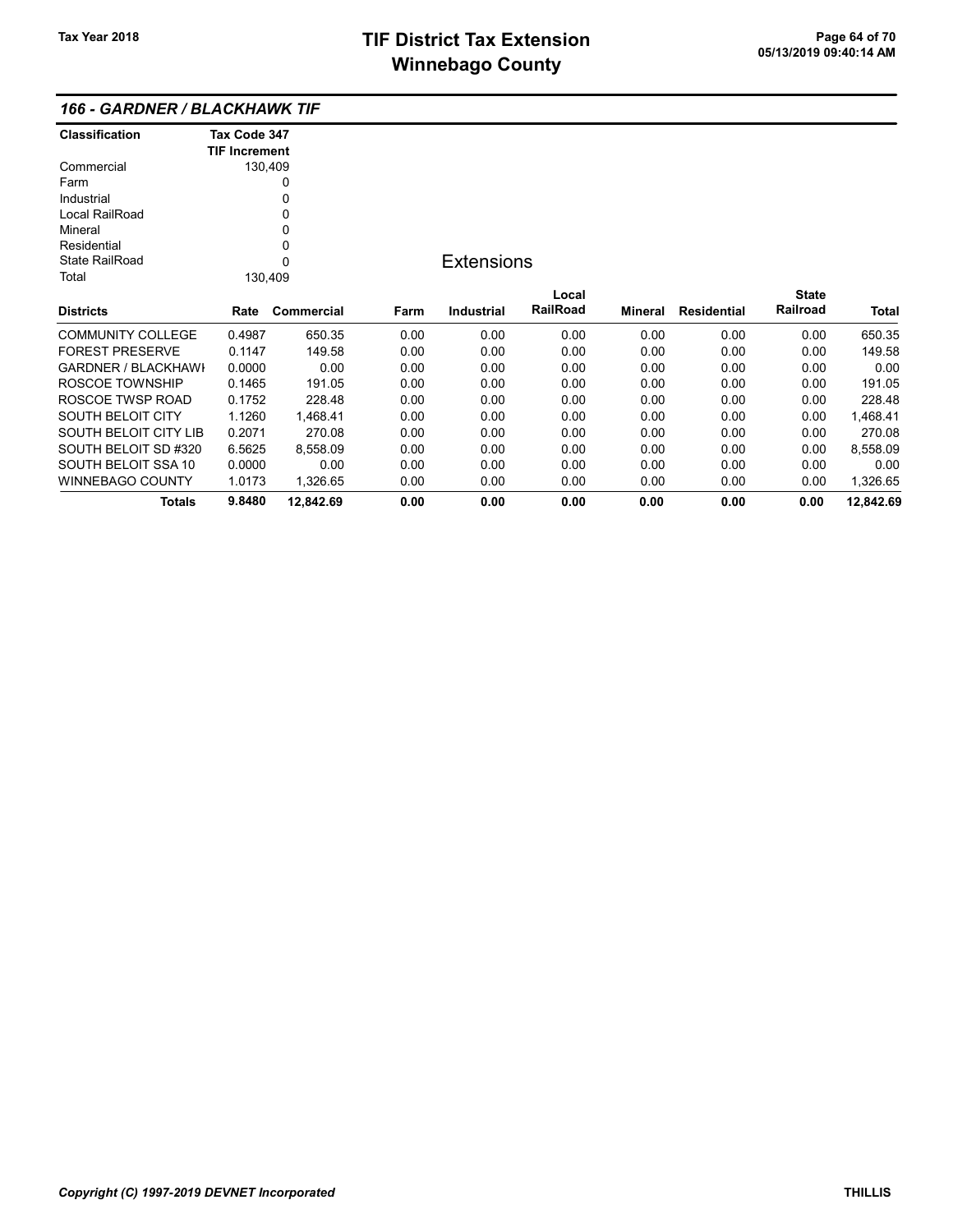| <b>Classification</b>      | Tax Code 348<br><b>TIF Increment</b> |            |      |                   |                          |         |                    |                          |           |
|----------------------------|--------------------------------------|------------|------|-------------------|--------------------------|---------|--------------------|--------------------------|-----------|
| Commercial                 |                                      | 0          |      |                   |                          |         |                    |                          |           |
| Farm                       |                                      | 0          |      |                   |                          |         |                    |                          |           |
| Industrial                 |                                      | 140,056    |      |                   |                          |         |                    |                          |           |
| Local RailRoad             |                                      | 0          |      |                   |                          |         |                    |                          |           |
| Mineral                    |                                      | 0          |      |                   |                          |         |                    |                          |           |
| Residential                |                                      | 0          |      |                   |                          |         |                    |                          |           |
| State RailRoad             |                                      | 0          |      | <b>Extensions</b> |                          |         |                    |                          |           |
| Total                      |                                      | 140,056    |      |                   |                          |         |                    |                          |           |
|                            |                                      |            |      |                   |                          |         |                    |                          |           |
|                            |                                      |            |      |                   | Local<br><b>RailRoad</b> |         |                    | <b>State</b><br>Railroad |           |
| <b>Districts</b>           | Rate                                 | Commercial | Farm | Industrial        |                          | Mineral | <b>Residential</b> |                          | Total     |
| <b>COMMUNITY COLLEGE</b>   | 0.4987                               | 0.00       | 0.00 | 698.46            | 0.00                     | 0.00    | 0.00               | 0.00                     | 698.46    |
| <b>FOREST PRESERVE</b>     | 0.1147                               | 0.00       | 0.00 | 160.64            | 0.00                     | 0.00    | 0.00               | 0.00                     | 160.64    |
| <b>GARDNER / BLACKHAWI</b> | 0.0000                               | 0.00       | 0.00 | 0.00              | 0.00                     | 0.00    | 0.00               | 0.00                     | 0.00      |
| <b>ROCKTON TOWNSHIP</b>    | 0.1954                               | 0.00       | 0.00 | 273.67            | 0.00                     | 0.00    | 0.00               | 0.00                     | 273.67    |
| ROCKTON TWSP ROAD          | 0.1548                               | 0.00       | 0.00 | 216.81            | 0.00                     | 0.00    | 0.00               | 0.00                     | 216.81    |
| <b>SOUTH BELOIT CITY</b>   | 1.1260                               | 0.00       | 0.00 | 1,577.03          | 0.00                     | 0.00    | 0.00               | 0.00                     | 1,577.03  |
| SOUTH BELOIT CITY LIB      | 0.2071                               | 0.00       | 0.00 | 290.06            | 0.00                     | 0.00    | 0.00               | 0.00                     | 290.06    |
| SOUTH BELOIT SD #320       | 6.5625                               | 0.00       | 0.00 | 9,191.18          | 0.00                     | 0.00    | 0.00               | 0.00                     | 9,191.18  |
| <b>SOUTH BELOIT SSA 5</b>  | 0.0000                               | 0.00       | 0.00 | 0.00              | 0.00                     | 0.00    | 0.00               | 0.00                     | 0.00      |
| <b>WINNEBAGO COUNTY</b>    | 1.0173                               | 0.00       | 0.00 | 1,424.79          | 0.00                     | 0.00    | 0.00               | 0.00                     | 1,424.79  |
| <b>Totals</b>              | 9.8765                               | 0.00       | 0.00 | 13,832.64         | 0.00                     | 0.00    | 0.00               | 0.00                     | 13,832.64 |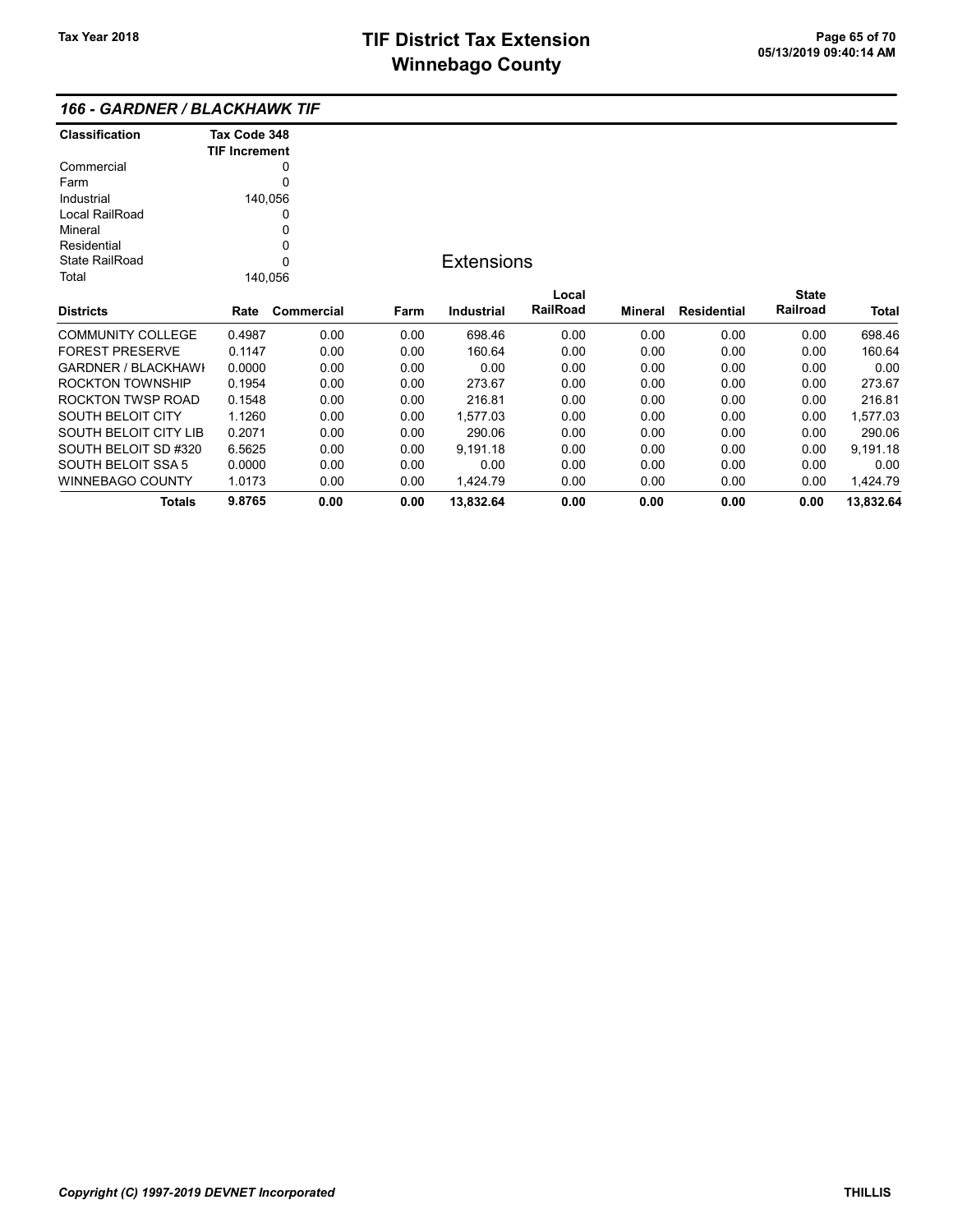| <b>Classification</b>        | Tax Code 457         |            |      |                   |          |                |                    |              |           |
|------------------------------|----------------------|------------|------|-------------------|----------|----------------|--------------------|--------------|-----------|
|                              | <b>TIF Increment</b> |            |      |                   |          |                |                    |              |           |
| Commercial                   |                      | 83,037     |      |                   |          |                |                    |              |           |
| Farm                         |                      | 0          |      |                   |          |                |                    |              |           |
| Industrial                   |                      | 56,309     |      |                   |          |                |                    |              |           |
| Local RailRoad               |                      | 0          |      |                   |          |                |                    |              |           |
| Mineral                      |                      | 0          |      |                   |          |                |                    |              |           |
| Residential                  |                      | 7,957      |      |                   |          |                |                    |              |           |
| <b>State RailRoad</b>        |                      | 0          |      | <b>Extensions</b> |          |                |                    |              |           |
| Total                        |                      | 147,303    |      |                   |          |                |                    |              |           |
|                              |                      |            |      |                   | Local    |                |                    | <b>State</b> |           |
| <b>Districts</b>             | Rate                 | Commercial | Farm | <b>Industrial</b> | RailRoad | <b>Mineral</b> | <b>Residential</b> | Railroad     | Total     |
| <b>COMMUNITY COLLEGE</b>     | 0.4987               | 414.11     | 0.00 | 280.81            | 0.00     | 0.00           | 39.68              | 0.00         | 734.60    |
| <b>FOREST PRESERVE</b>       | 0.1147               | 95.24      | 0.00 | 64.59             | 0.00     | 0.00           | 9.13               | 0.00         | 168.96    |
| <b>GARDNER / BLACKHAWI</b>   | 0.0000               | 0.00       | 0.00 | 0.00              | 0.00     | 0.00           | 0.00               | 0.00         | 0.00      |
| ROSCOE TOWNSHIP              | 0.1465               | 121.65     | 0.00 | 82.49             | 0.00     | 0.00           | 11.66              | 0.00         | 215.80    |
| ROSCOE TWSP ROAD             | 0.1752               | 145.48     | 0.00 | 98.65             | 0.00     | 0.00           | 13.94              | 0.00         | 258.07    |
| <b>SOUTH BELOIT CITY</b>     | 1.1260               | 935.00     | 0.00 | 634.04            | 0.00     | 0.00           | 89.60              | 0.00         | 1,658.63  |
| <b>SOUTH BELOIT CITY LIB</b> | 0.2071               | 171.97     | 0.00 | 116.62            | 0.00     | 0.00           | 16.48              | 0.00         | 305.06    |
| SOUTH BELOIT SD #320         | 6.5625               | 5,449.30   | 0.00 | 3,695.28          | 0.00     | 0.00           | 522.18             | 0.00         | 9,666.76  |
| <b>WINNEBAGO COUNTY</b>      | 1.0173               | 844.74     | 0.00 | 572.83            | 0.00     | 0.00           | 80.95              | 0.00         | 1,498.51  |
| <b>Totals</b>                | 9.8480               | 8,177.49   | 0.00 | 5,545.31          | 0.00     | 0.00           | 783.62             | 0.00         | 14,506.39 |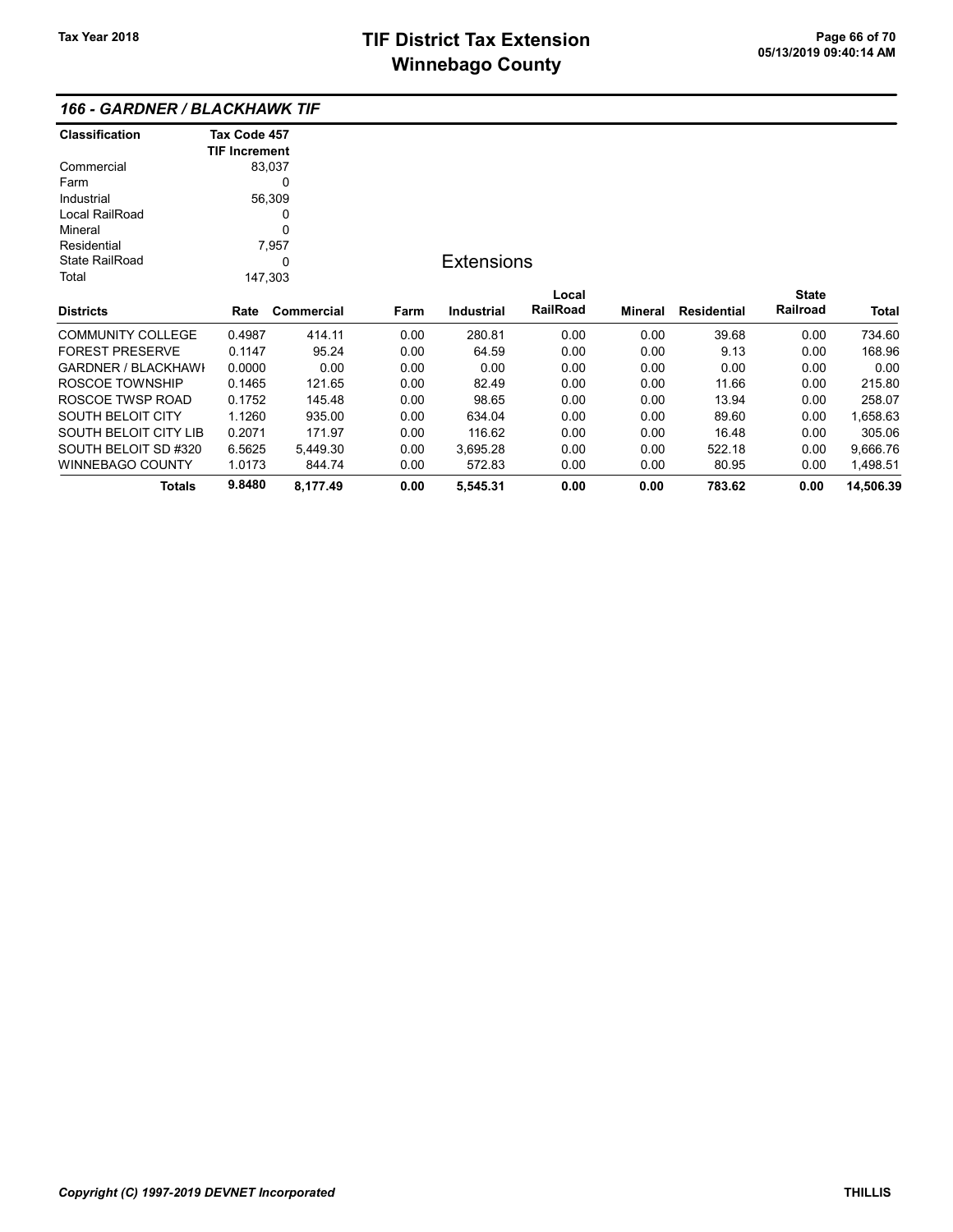| <b>Classification</b>        | Tax Code 458         |            |      |                   |                 |         |                    |              |           |
|------------------------------|----------------------|------------|------|-------------------|-----------------|---------|--------------------|--------------|-----------|
|                              | <b>TIF Increment</b> |            |      |                   |                 |         |                    |              |           |
| Commercial                   | 324,466              |            |      |                   |                 |         |                    |              |           |
| Farm                         |                      | 0          |      |                   |                 |         |                    |              |           |
| Industrial                   | 305,110              |            |      |                   |                 |         |                    |              |           |
| Local RailRoad               |                      | 0          |      |                   |                 |         |                    |              |           |
| Mineral                      |                      | 0          |      |                   |                 |         |                    |              |           |
| Residential                  |                      | 18,313     |      |                   |                 |         |                    |              |           |
| <b>State RailRoad</b>        |                      | 0          |      | <b>Extensions</b> |                 |         |                    |              |           |
| Total                        | 647,889              |            |      |                   |                 |         |                    |              |           |
|                              |                      |            |      |                   | Local           |         |                    | <b>State</b> |           |
| <b>Districts</b>             | Rate                 | Commercial | Farm | Industrial        | <b>RailRoad</b> | Mineral | <b>Residential</b> | Railroad     | Total     |
| <b>COMMUNITY COLLEGE</b>     | 0.4987               | 1,618.11   | 0.00 | 1,521.58          | 0.00            | 0.00    | 91.33              | 0.00         | 3,231.02  |
| <b>FOREST PRESERVE</b>       | 0.1147               | 372.16     | 0.00 | 349.96            | 0.00            | 0.00    | 21.01              | 0.00         | 743.13    |
| <b>GARDNER / BLACKHAWI</b>   | 0.0000               | 0.00       | 0.00 | 0.00              | 0.00            | 0.00    | 0.00               | 0.00         | 0.00      |
| <b>ROCKTON TOWNSHIP</b>      | 0.1954               | 634.01     | 0.00 | 596.18            | 0.00            | 0.00    | 35.78              | 0.00         | 1,265.98  |
| ROCKTON TWSP ROAD            | 0.1548               | 502.27     | 0.00 | 472.31            | 0.00            | 0.00    | 28.35              | 0.00         | 1,002.93  |
| <b>SOUTH BELOIT CITY</b>     | 1.1260               | 3,653.49   | 0.00 | 3,435.54          | 0.00            | 0.00    | 206.20             | 0.00         | 7,295.23  |
| <b>SOUTH BELOIT CITY LIB</b> | 0.2071               | 671.97     | 0.00 | 631.88            | 0.00            | 0.00    | 37.93              | 0.00         | 1,341.78  |
| SOUTH BELOIT SD #320         | 6.5625               | 21,293.08  | 0.00 | 20,022.84         | 0.00            | 0.00    | 1,201.79           | 0.00         | 42,517.72 |
| <b>WINNEBAGO COUNTY</b>      | 1.0173               | 3,300.79   | 0.00 | 3,103.88          | 0.00            | 0.00    | 186.30             | 0.00         | 6,590.97  |
| <b>Totals</b>                | 9.8765               | 32,045.88  | 0.00 | 30,134.17         | 0.00            | 0.00    | 1,808.69           | 0.00         | 63,988.76 |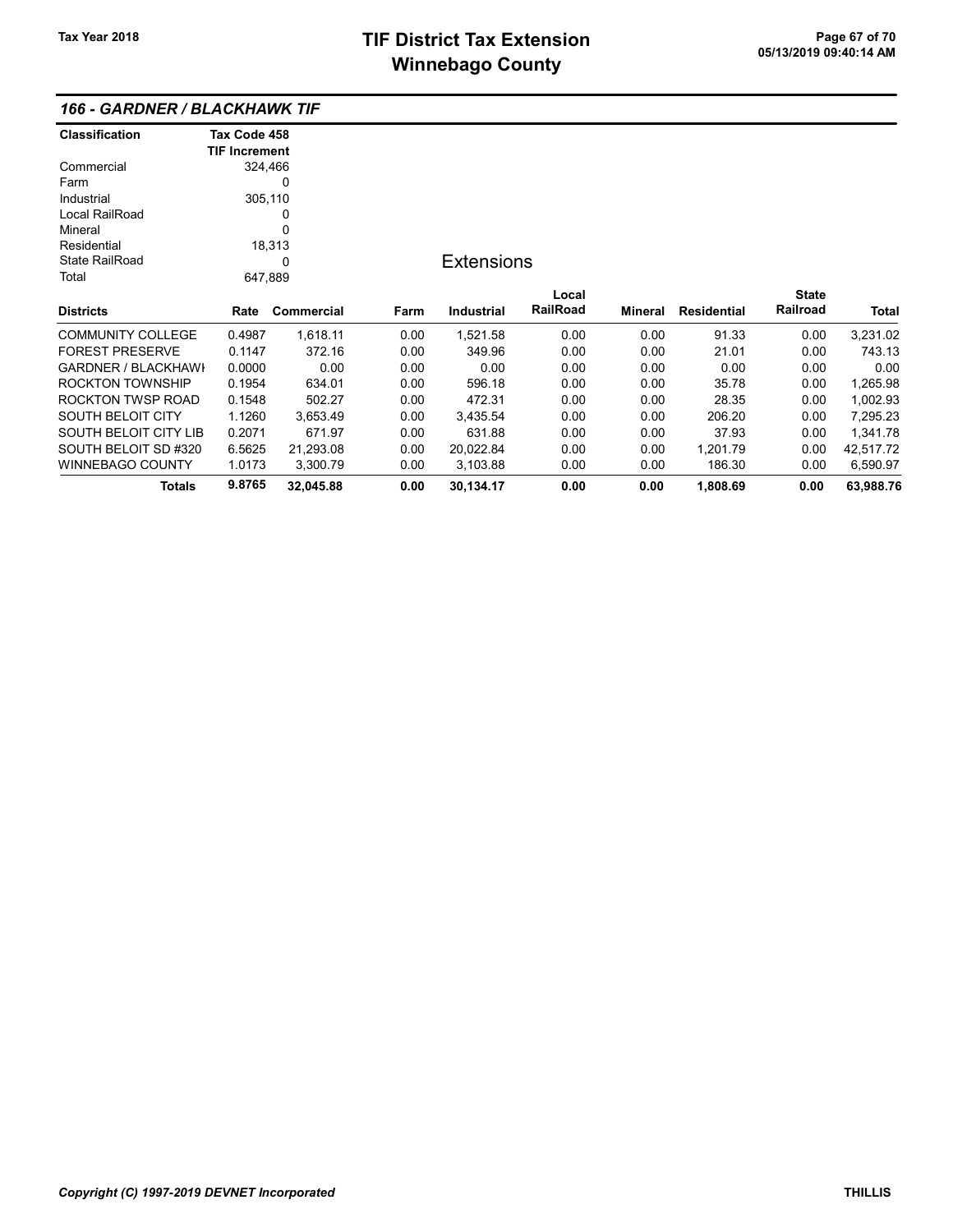| <b>Classification</b>    | Tax Code 459<br><b>TIF Increment</b> |            |  |  |  |  |
|--------------------------|--------------------------------------|------------|--|--|--|--|
| Commercial               | 0                                    |            |  |  |  |  |
| Farm                     | O                                    |            |  |  |  |  |
| Industrial               | U                                    |            |  |  |  |  |
| Local RailRoad           | O                                    |            |  |  |  |  |
| Mineral                  | n                                    |            |  |  |  |  |
| Residential              | 389                                  |            |  |  |  |  |
| State RailRoad           | O                                    |            |  |  |  |  |
| Total                    | 389                                  |            |  |  |  |  |
|                          |                                      |            |  |  |  |  |
| <b>Districts</b>         | Rate                                 | Commercial |  |  |  |  |
| <b>COMMUNITY COLLEGE</b> | 0.4987                               | 0.00       |  |  |  |  |
| FOREST PRESERVE          | በ 1147                               | 0.00       |  |  |  |  |

## **Extensions**

|                            | Rate   |            |      |            | Local           |         |             | <b>State</b> |              |
|----------------------------|--------|------------|------|------------|-----------------|---------|-------------|--------------|--------------|
| <b>Districts</b>           |        | Commercial | Farm | Industrial | <b>RailRoad</b> | Mineral | Residential | Railroad     | <b>Total</b> |
| <b>COMMUNITY COLLEGE</b>   | 0.4987 | 0.00       | 0.00 | 0.00       | 0.00            | 0.00    | 1.94        | 0.00         | 1.94         |
| <b>FOREST PRESERVE</b>     | 0.1147 | 0.00       | 0.00 | 0.00       | 0.00            | 0.00    | 0.45        | 0.00         | 0.45         |
| <b>GARDNER / BLACKHAWI</b> | 0.0000 | 0.00       | 0.00 | 0.00       | 0.00            | 0.00    | 0.00        | 0.00         | 0.00         |
| ROCKTON TOWNSHIP           | 0.1954 | 0.00       | 0.00 | 0.00       | 0.00            | 0.00    | 0.76        | 0.00         | 0.76         |
| ROCKTON TWSP ROAD          | 0.1548 | 0.00       | 0.00 | 0.00       | 0.00            | 0.00    | 0.60        | 0.00         | 0.60         |
| <b>SOUTH BELOIT CITY</b>   | 1.1260 | 0.00       | 0.00 | 0.00       | 0.00            | 0.00    | 4.38        | 0.00         | 4.38         |
| SOUTH BELOIT CITY LIB      | 0.2071 | 0.00       | 0.00 | 0.00       | 0.00            | 0.00    | 0.81        | 0.00         | 0.81         |
| SOUTH BELOIT SD #320       | 6.5625 | 0.00       | 0.00 | 0.00       | 0.00            | 0.00    | 25.53       | 0.00         | 25.53        |
| SOUTH BELOIT SSA 1         | 0.0000 | 0.00       | 0.00 | 0.00       | 0.00            | 0.00    | 0.00        | 0.00         | 0.00         |
| WINNEBAGO COUNTY           | 1.0173 | 0.00       | 0.00 | 0.00       | 0.00            | 0.00    | 3.96        | 0.00         | 3.96         |
| Totals                     | 9.8765 | 0.00       | 0.00 | 0.00       | 0.00            | 0.00    | 38.43       | 0.00         | 38.43        |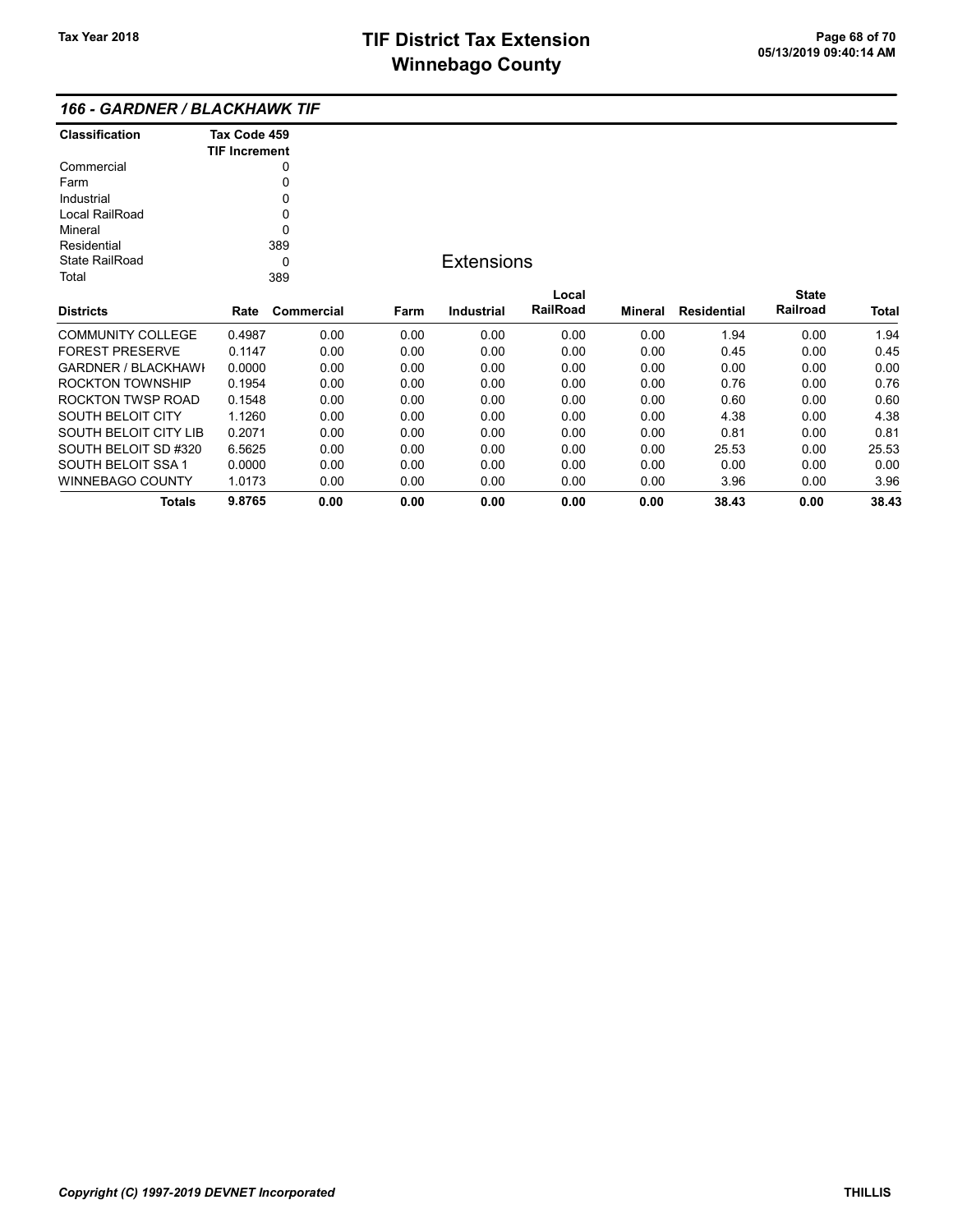### 167 - VILLAGE OF ROCKTON DOWNT

| <b>Classification</b>       | Tax Code 401         |             |      |                   |          |         |                    |              |           |
|-----------------------------|----------------------|-------------|------|-------------------|----------|---------|--------------------|--------------|-----------|
|                             | <b>TIF Increment</b> |             |      |                   |          |         |                    |              |           |
| Commercial                  | 420,479              |             |      |                   |          |         |                    |              |           |
| Farm                        |                      | 0           |      |                   |          |         |                    |              |           |
| Industrial                  |                      | 13,994      |      |                   |          |         |                    |              |           |
| Local RailRoad              |                      | 0           |      |                   |          |         |                    |              |           |
| Mineral                     |                      | $\mathbf 0$ |      |                   |          |         |                    |              |           |
| Residential                 |                      | 62,492      |      |                   |          |         |                    |              |           |
| <b>State RailRoad</b>       |                      | 0           |      | <b>Extensions</b> |          |         |                    |              |           |
| Total                       | 496,965              |             |      |                   |          |         |                    |              |           |
|                             |                      |             |      |                   | Local    |         |                    | <b>State</b> |           |
| <b>Districts</b>            | Rate                 | Commercial  | Farm | <b>Industrial</b> | RailRoad | Mineral | <b>Residential</b> | Railroad     | Total     |
| <b>COMMUNITY COLLEGE</b>    | 0.4987               | 2,096.93    | 0.00 | 69.79             | 0.00     | 0.00    | 311.65             | 0.00         | 2,478.36  |
| <b>FOREST PRESERVE</b>      | 0.1147               | 482.29      | 0.00 | 16.05             | 0.00     | 0.00    | 71.68              | 0.00         | 570.02    |
| <b>HONONEGAH HIGH SD #</b>  | 2.7327               | 11,490.43   | 0.00 | 382.41            | 0.00     | 0.00    | 1,707.72           | 0.00         | 13,580.56 |
| <b>ROCKTON FIRE</b>         | 0.7146               | 3,004.74    | 0.00 | 100.00            | 0.00     | 0.00    | 446.57             | 0.00         | 3,551.31  |
| ROCKTON SCHOOL DIST         | 3.7325               | 15,694.38   | 0.00 | 522.33            | 0.00     | 0.00    | 2,332.51           | 0.00         | 18,549.22 |
| ROCKTON TOWNSHIP            | 0.1954               | 821.62      | 0.00 | 27.34             | 0.00     | 0.00    | 122.11             | 0.00         | 971.07    |
| ROCKTON TWSP ROAD           | 0.1548               | 650.90      | 0.00 | 21.66             | 0.00     | 0.00    | 96.74              | 0.00         | 769.30    |
| <b>ROCKTON VILLAGE</b>      | 0.6546               | 2,752.46    | 0.00 | 91.60             | 0.00     | 0.00    | 409.07             | 0.00         | 3,253.13  |
| <b>TALCOTT FREE LIBRARY</b> | 0.2113               | 888.47      | 0.00 | 29.57             | 0.00     | 0.00    | 132.05             | 0.00         | 1,050.09  |
| <b>VILLAGE OF ROCKTON I</b> | 0.0000               | 0.00        | 0.00 | 0.00              | 0.00     | 0.00    | 0.00               | 0.00         | 0.00      |
| WINNEBAGO COUNTY            | 1.0173               | 4,277.53    | 0.00 | 142.36            | 0.00     | 0.00    | 635.73             | 0.00         | 5,055.62  |
| <b>Totals</b>               | 10.0266              | 42,159.75   | 0.00 | 1,403.11          | 0.00     | 0.00    | 6,265.83           | 0.00         | 49,828.68 |